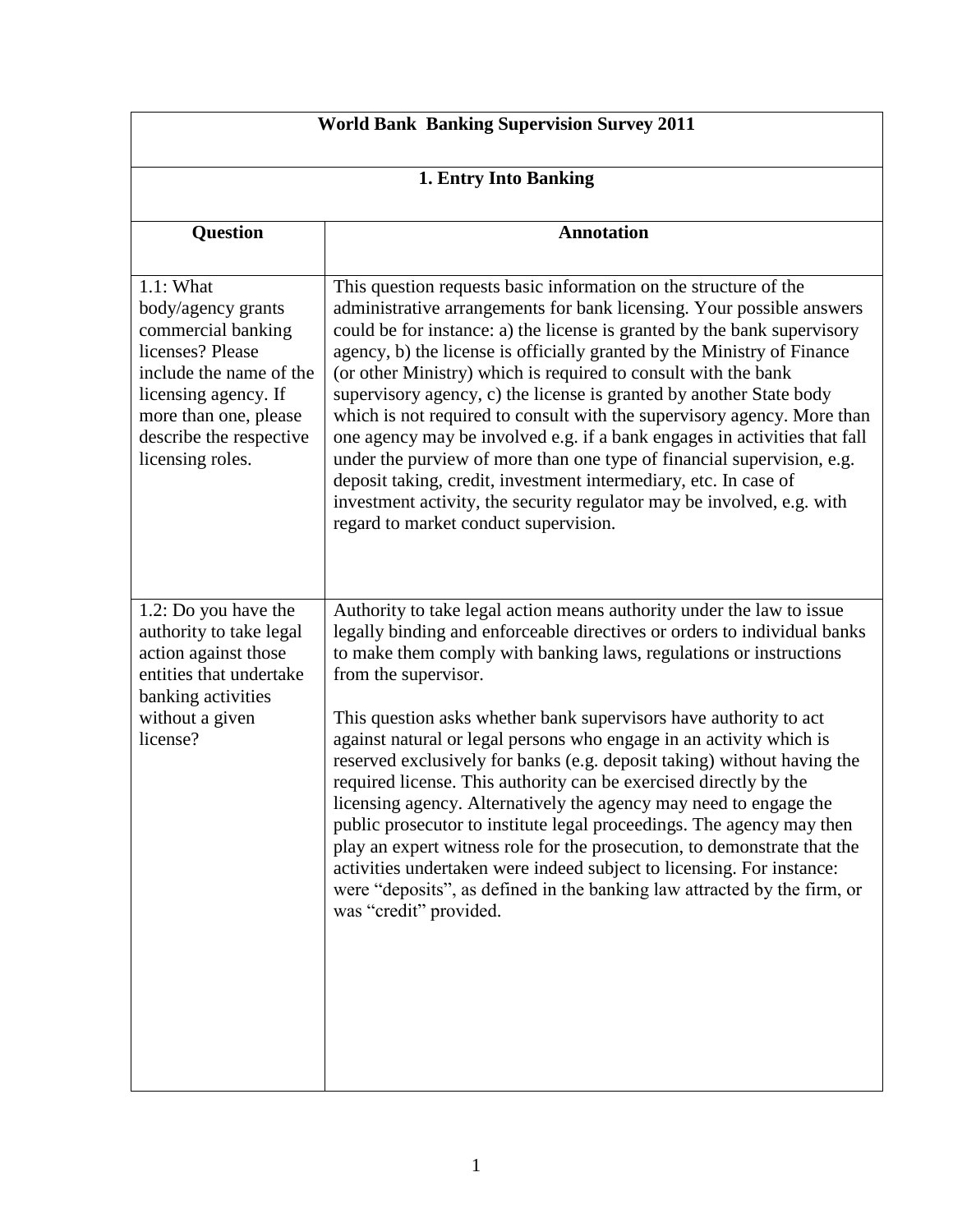| 1.3: Is more than one<br>license required to<br>carry out commercial<br>banking business (e.g.<br>one for each banking<br>activity, such as<br>deposit taking,<br>consumer lending, etc).<br>1.3.1: If more than one<br>license is needed, | If more than one agency is involved in the licensing procedure for<br>commercial banking, this may entail a need to obtain more than one<br>license (as opposed to a situation where one agency issues the license<br>covering all activities, but only after approval by other involved<br>agencies). In some jurisdictions a bank engaging in securities or<br>insurance broking activities may require separate approval and a license<br>from the securities or insurance regulator, respectively.<br>The maximum number of licenses would be the total of all licenses<br>required by an individual bank to exercise the full scope of activities |
|--------------------------------------------------------------------------------------------------------------------------------------------------------------------------------------------------------------------------------------------|--------------------------------------------------------------------------------------------------------------------------------------------------------------------------------------------------------------------------------------------------------------------------------------------------------------------------------------------------------------------------------------------------------------------------------------------------------------------------------------------------------------------------------------------------------------------------------------------------------------------------------------------------------|
| please indicate the<br>maximum number<br>required.                                                                                                                                                                                         | permitted to banks. (e.g. a banking license, securities license, insurance<br>license etc.).                                                                                                                                                                                                                                                                                                                                                                                                                                                                                                                                                           |
| 1.4: What is the<br>minimum capital entry<br>requirement for<br>commercial bank<br>operations of the<br>following types (in<br>US\$ and/or domestic<br>currency, please state<br>the currency)*                                            | This question asks for information on the statutory minimum capital<br>required to obtain a license, in an absolute amount (no ratio).<br>The statutory minimum capital requirement does not preclude higher<br>requirements for specific institutions to buffer risks in the actual<br>activities of the bank. In fact, if a fixed ratio between assets and bank's<br>own funds is required, the business plan (see below) will typically<br>require much higher capital than the statutory minimum. Also more<br>capital may be needed to buffer specific risks, e.g. in the bank's<br>proprietary trading portfolio.                                |
| a. domestic bank<br>b. subsidiary of a<br>foreign bank<br>c. branch of a foreign<br>bank                                                                                                                                                   | Across countries, initial capital requirements may differ for foreign-<br>owned institutions compared to domestic institutions. In particular,<br>requirements may be imposed on domestic branches of foreign owned<br>banks, which in a legal sense cannot have capital separate from the head<br>office (the branch and the head office have one and the same balance<br>sheet). The branch may be required to hold "endowment capital", to<br>protect local creditors (i.e. is available for ring-fencing).                                                                                                                                         |
| 1.4.1: Does the<br>minimum capital entry<br>requirement also vary<br>depending on the<br>nature of the banking<br>businesses that are<br>licensed?                                                                                         | This question relates only to minimum capital as a licensing criterion,<br>not to capital requirements for the ongoing business of the institution<br>after licensing. In the latter case, capital requirements will reflect actual<br>risks in the bank's portfolio and their volume, and can be a large<br>multiple of entry-requirement capital. In some jurisdictions there are<br>different types of banking licenses requiring different levels of entry-<br>level capital, e.g. depending on geographical or functional scope of<br>activities.                                                                                                 |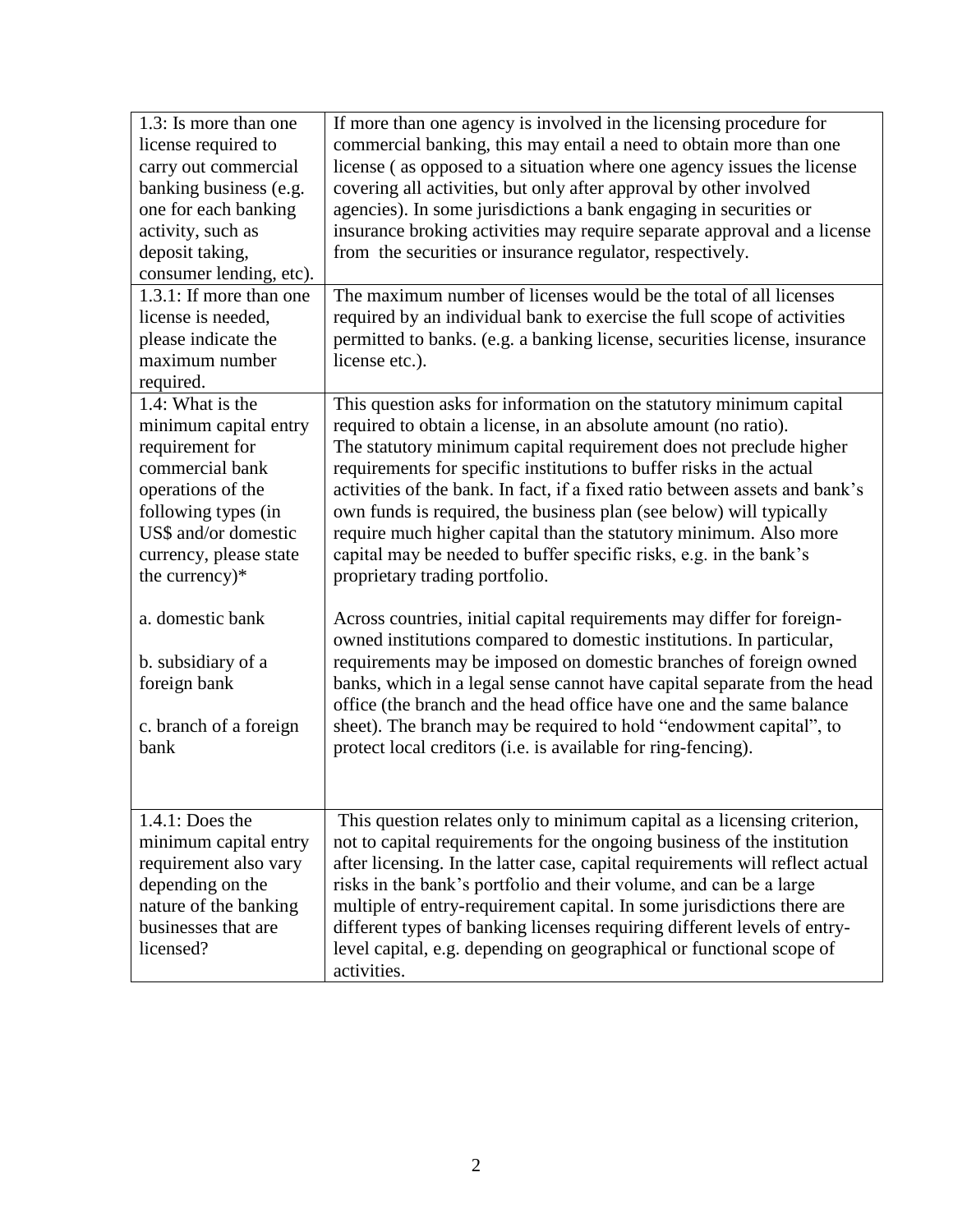| 1.4.2: Are the sources<br>of funds to be used as<br>capital verified by the<br>regulatory/supervisory<br>authorities?                                   | Please answer "yes" if the supervisor verifies in practice the source of<br>the funds offered as initial capital/share contributions. Verification is<br>conducted to ensure that the funds are not the proceeds of tax evasion,<br>criminal activity, terrorist activity or money laundering, or to verify that<br>the shareholder has not borrowed the money to buy the shares. |
|---------------------------------------------------------------------------------------------------------------------------------------------------------|-----------------------------------------------------------------------------------------------------------------------------------------------------------------------------------------------------------------------------------------------------------------------------------------------------------------------------------------------------------------------------------|
| 1.4.3: Can the initial<br>disbursement or<br>subsequent injections<br>of capital be done with<br>assets other than cash<br>or government<br>securities? | Examples of such "other assets" could include for instance land,<br>buildings or computer equipment, automobiles, art and other office<br>inventory                                                                                                                                                                                                                               |
| 1.5: Can initial capital<br>contributions by<br>prospective<br>shareholders be in the<br>form of borrowed<br>funds                                      | Please answer "yes" if your legislation allows shareholders to borrow<br>funds to finance their share purchases. Please answer "no" if this is not<br>the case.                                                                                                                                                                                                                   |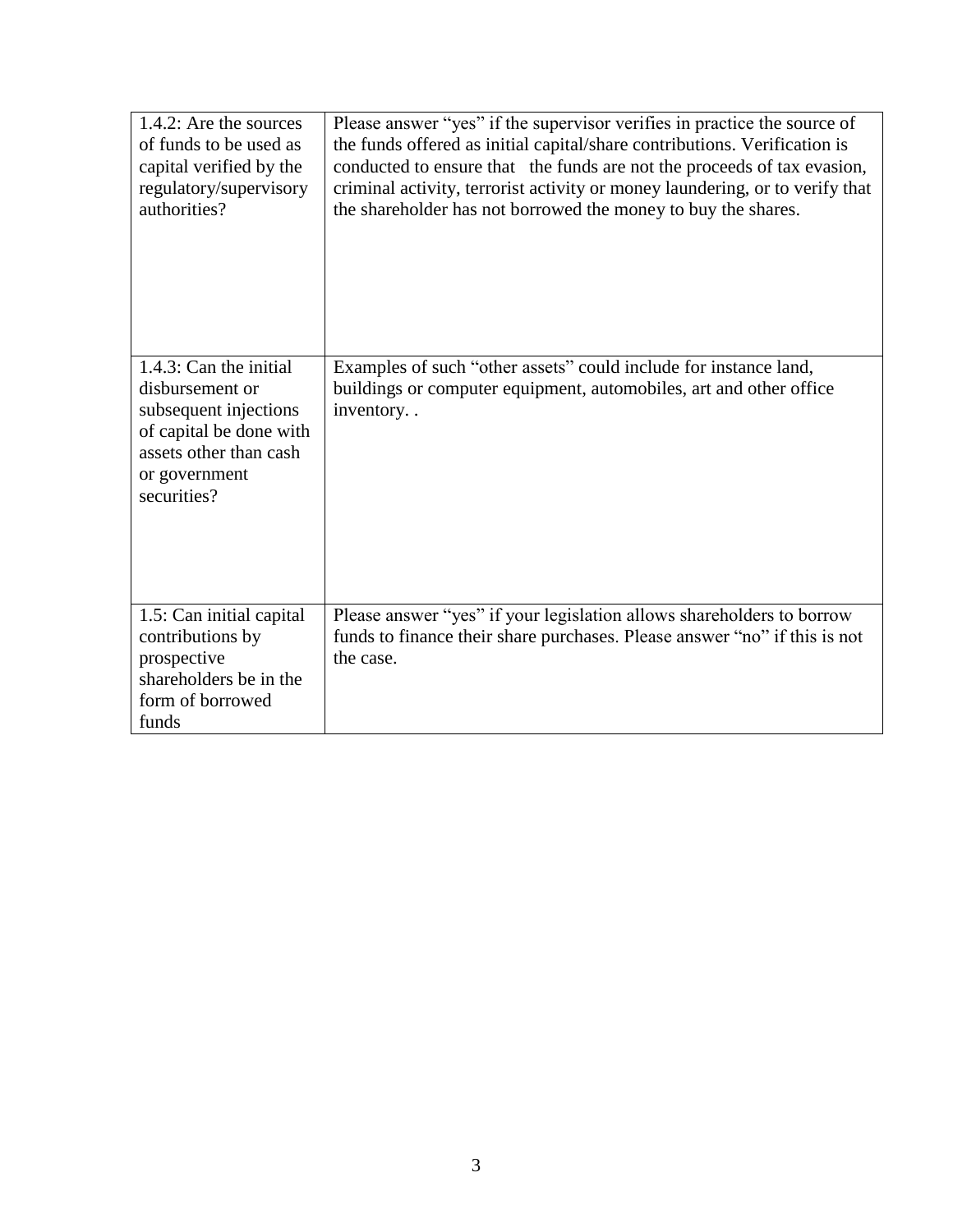| 1.6: Which of the<br>following are legally<br>required to be<br>submitted before<br>issuance of the banking<br>license? |                                                                                                                                                                                                                                                                                                                                                                |
|-------------------------------------------------------------------------------------------------------------------------|----------------------------------------------------------------------------------------------------------------------------------------------------------------------------------------------------------------------------------------------------------------------------------------------------------------------------------------------------------------|
| Draft by-laws                                                                                                           | Draft by-laws provide information on the governance structure,<br>decision making procedures, basic credit policies, Board membership<br>procedures, size of management and generally how the bank is<br>organized.                                                                                                                                            |
| Intended organizational<br>chart                                                                                        | The organizational chart provides information on the structure of the<br>operational units and reporting lines in the bank.                                                                                                                                                                                                                                    |
| <b>Structure of Board</b>                                                                                               | Information requested from the applicant might include: the intended<br>number of members, committee structure, required expertise, decision<br>making procedures, access to staff, management and accountant, etc.                                                                                                                                            |
| Market/business<br>strategy                                                                                             | This might refer to a business plan that demonstrates the business<br>strategy of the bank, including for instance the geographical areas and<br>market segments it intends to serve, types of financial products, pricing,<br>expected timeframe to reach profitability, staffing, plans how to raise<br>capital, set-up of internal audit and controls, etc. |
| Financial projections<br>for the first three years                                                                      | This refers to the need for the applicant to show that the bank can<br>become profitable within three years. Financial projections are<br>expected to include balance sheet and profit and loss statement<br>prognoses.                                                                                                                                        |
| Financial information<br>on main potential<br>shareholders                                                              | Financial information on shareholders should be understood to include<br>their personal balance sheets, income, expenditures, tax returns, etc, in<br>order to allow supervisory assessment of their ability to be a source of<br>financial strength for the bank, and whether they could have purchased<br>their shares out of their own wealth.              |
| Background/<br>experience of future<br><b>Board directors</b>                                                           | This should be understood to include for example: information on<br>education, business experience, financial experience, management<br>experience, personal standing, any evidence of tax issues or criminal<br>records.                                                                                                                                      |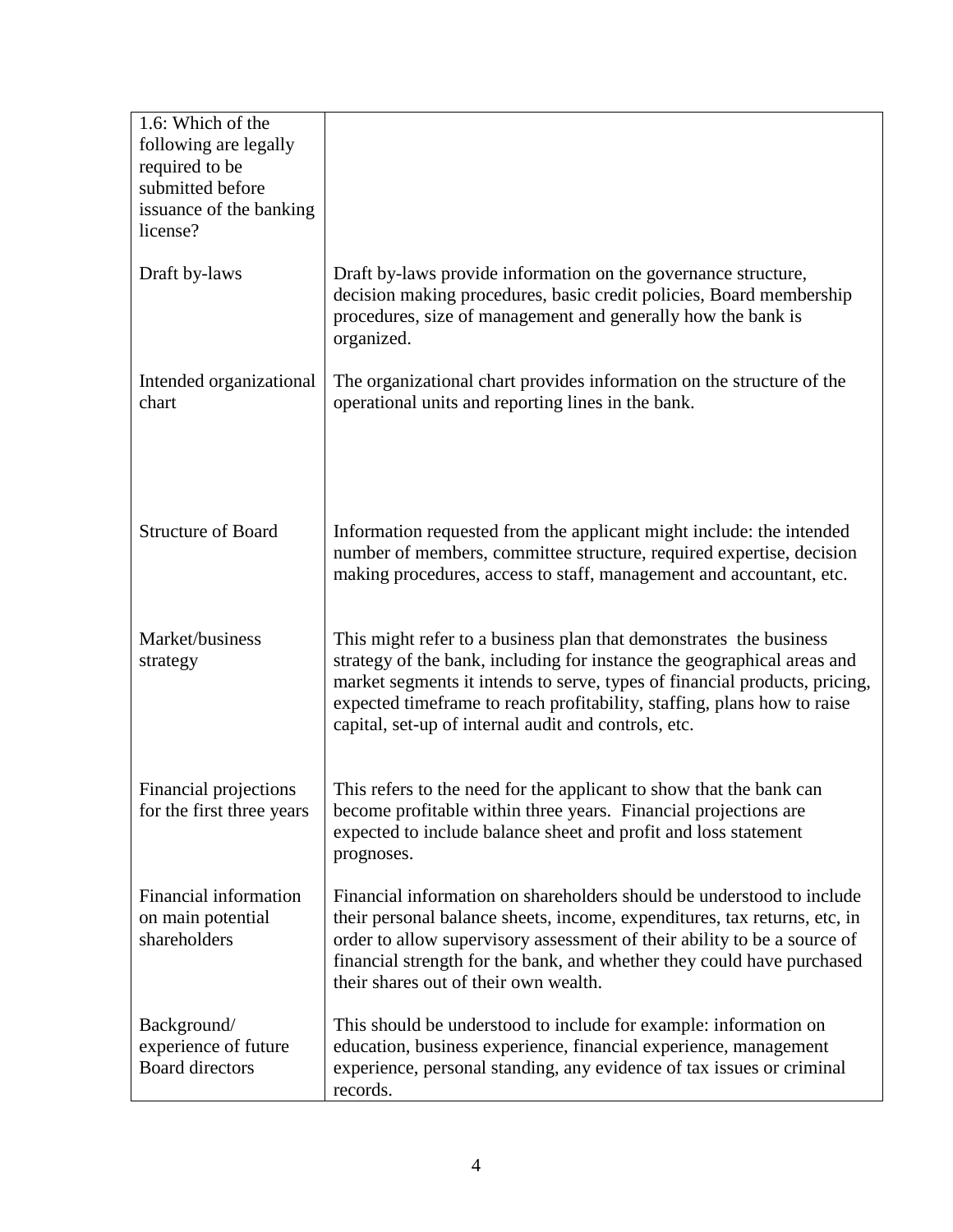| Background/experience                             | This should be understood to include similar information on members                                                                            |
|---------------------------------------------------|------------------------------------------------------------------------------------------------------------------------------------------------|
| of senior managers                                | of the executive management, in order to allow a supervisory<br>assessment of fit and proper qualities required from a bank manager.           |
|                                                   |                                                                                                                                                |
|                                                   |                                                                                                                                                |
| Source of funds to be.                            | This should be understood to include information that allows                                                                                   |
| used as capital                                   | verification by the supervisors that the funds used to purchase the<br>shares have been legally acquired, and are not the proceeds of any      |
|                                                   | criminal or tax-evasion activity.                                                                                                              |
|                                                   |                                                                                                                                                |
|                                                   |                                                                                                                                                |
|                                                   |                                                                                                                                                |
|                                                   |                                                                                                                                                |
|                                                   |                                                                                                                                                |
|                                                   |                                                                                                                                                |
|                                                   |                                                                                                                                                |
|                                                   |                                                                                                                                                |
|                                                   |                                                                                                                                                |
|                                                   |                                                                                                                                                |
| 1.7: In the past five years                       | This intends to obtain basic recent information on the operation of the                                                                        |
| $(2006-2010)$ , how many<br>applications for      | licensing process. For this question, "application" is considered to<br>mean the formal, written submission of the request to grant a license, |
| commercial banking                                | with all required documentation.                                                                                                               |
| licenses from domestic                            |                                                                                                                                                |
| entities (i.e. 50% or more<br>domestically owned) |                                                                                                                                                |
| have been                                         |                                                                                                                                                |
|                                                   |                                                                                                                                                |
| a) Received,                                      | "Received, "Denied", "Withdrawn" and "Accepted" all refer to the<br>formal communications between applicant and licensing body, not            |
| b) Denied,                                        | informal approaches.                                                                                                                           |
|                                                   |                                                                                                                                                |
|                                                   |                                                                                                                                                |
| c) Withdrawn,                                     |                                                                                                                                                |
| d) Accepted?                                      |                                                                                                                                                |
|                                                   |                                                                                                                                                |
|                                                   |                                                                                                                                                |
|                                                   |                                                                                                                                                |
|                                                   |                                                                                                                                                |
|                                                   |                                                                                                                                                |
|                                                   |                                                                                                                                                |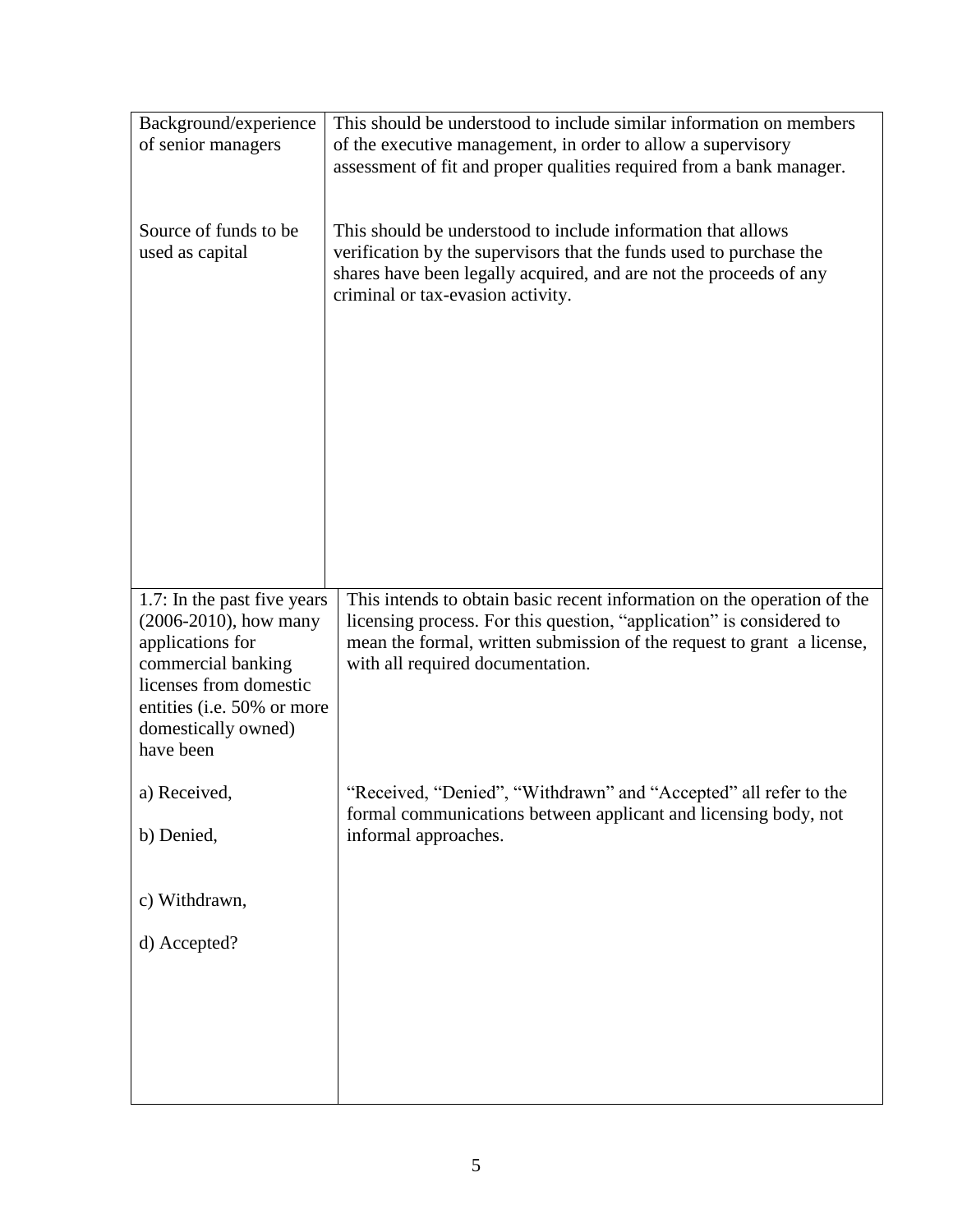| 1.8: Are foreign entities | Foreign entity is defined as an entity of which more than 50% of the                                                                       |
|---------------------------|--------------------------------------------------------------------------------------------------------------------------------------------|
| prohibited from entering  | voting shares, or other forms of control, are held by a non-resident.                                                                      |
| through the following?    |                                                                                                                                            |
|                           |                                                                                                                                            |
| a) Acquisition            | Acquisition means any form of acquiring control by a foreign entity                                                                        |
|                           | over an existing domestic bank, including through majority share                                                                           |
|                           | ownership $(50\%$ of voting rights), as well as by acquiring control                                                                       |
|                           | through other means, for example by having the right to appoint a                                                                          |
|                           | majority of Board members or managers.                                                                                                     |
|                           |                                                                                                                                            |
| b) Subsidiary             | This option refers to foreign entities creating (incorporating) a new                                                                      |
|                           | bank in the jurisdiction, through the normal company law mechanisms<br>for setting up a legal entity, and through an application for a new |
|                           | banking license. The management of the newly created bank would be                                                                         |
|                           | controlled by the foreign entity, either by majority share ownership or                                                                    |
|                           | through other means, e.g. by having the right to appoint a majority of                                                                     |
|                           | Board members or managers.                                                                                                                 |
|                           |                                                                                                                                            |
| c) Branch                 | A branch is legally part of the foreign bank, therefore is not a separate                                                                  |
|                           | legal entity and does not have a separate balance sheet. It is controlled                                                                  |
|                           | from abroad, and does not have a separate Board, although it may                                                                           |
|                           | have locally recruited management. In some countries it may require                                                                        |
|                           | that the branch have separate "endowment capital".                                                                                         |
| d) Joint venture          | A joint venture is a de novo entity in which a foreign and domestic                                                                        |
|                           | shareholders jointly own the company and share control.                                                                                    |
| 1.9: If acquisitions of   | The question aims to find out whether share ownership by the foreign                                                                       |
| domestic banks by         | shareholder/owner, while permitted in principle, is subject to any                                                                         |
| foreign entities are not  | quantitative limitation in the host jurisdiction. If there is no such                                                                      |
| prohibited, what is the   | limitation, indicate that the maximum allowed percentage is 100                                                                            |
| maximum percentage of     | percent. Limits can apply to individual banks as well to the entire                                                                        |
| foreign ownership that is | banking system.                                                                                                                            |
| legally allowed?          |                                                                                                                                            |
|                           |                                                                                                                                            |
|                           |                                                                                                                                            |
|                           |                                                                                                                                            |
|                           |                                                                                                                                            |
|                           |                                                                                                                                            |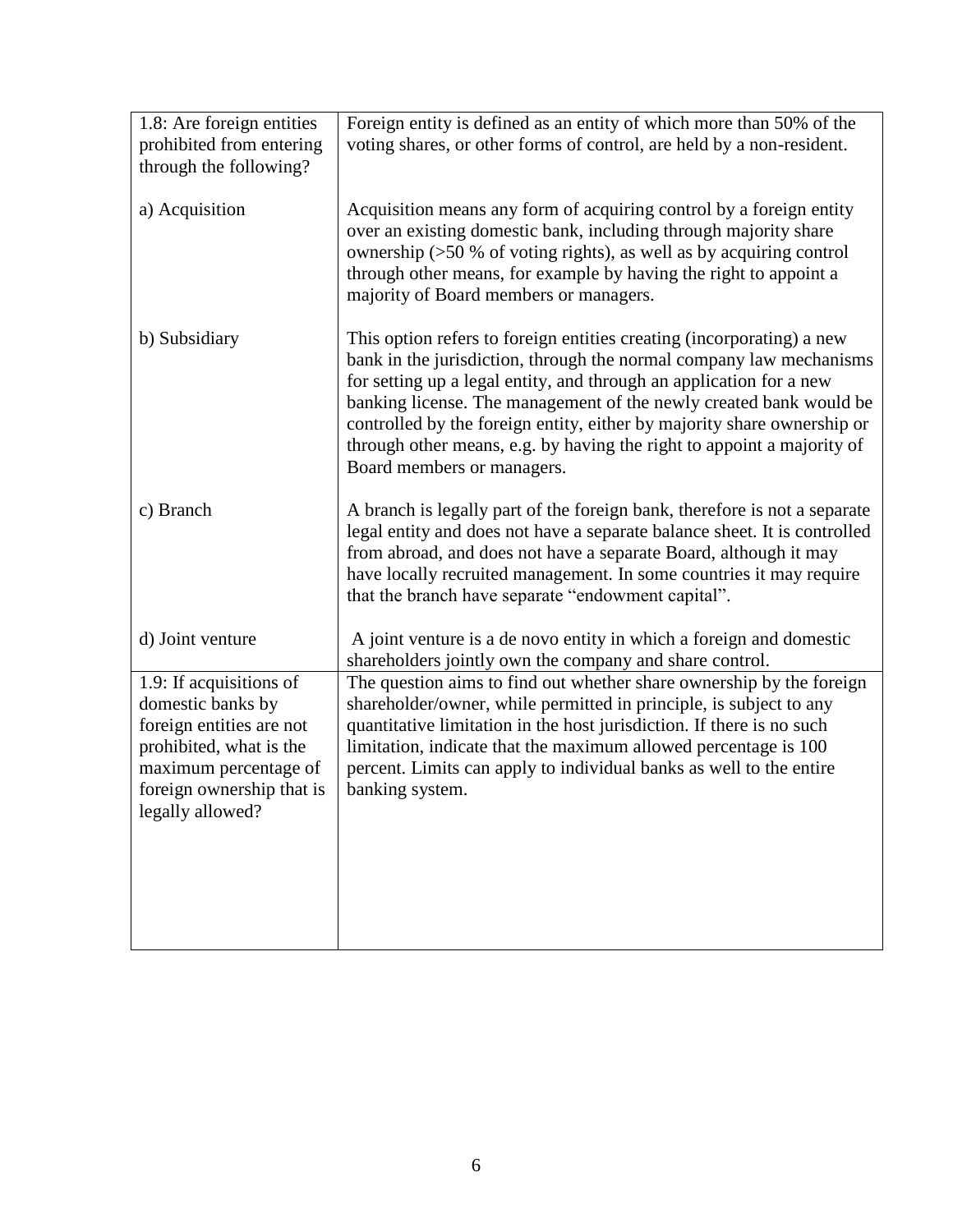| $1.10$ : In the past five | Acquisition means any form of acquiring control by a foreign entity     |
|---------------------------|-------------------------------------------------------------------------|
| years (2006-2010), how    | of an existing domestic bank, including through majority share          |
| many applications from    | ownership (>50 % of voting rights), as well as by acquiring control     |
| foreign entities to enter | over management through other means, e.g. by having the right to        |
| through the acquisition   | appoint a majority of Board members or managers.                        |
| of a domestic bank were   |                                                                         |
|                           |                                                                         |
|                           |                                                                         |
| a) Received               |                                                                         |
|                           | For the definition of "Received", "Denied", "Withdrawn",                |
| b) Denied                 | "Accepted", see above.                                                  |
|                           |                                                                         |
| c) Withdrawn              |                                                                         |
|                           |                                                                         |
| d) Accepted               |                                                                         |
| $1.11$ : In the past five | This option refers to foreign entities creating (incorporating) a new   |
| years (2006-2010), how    | bank in your jurisdiction, through the normal company law               |
| many applications from    | mechanisms and requirements for setting up a legal entity, and          |
| foreign entities to enter | through an application for a new banking license. The management of     |
| through a new banking     |                                                                         |
|                           | the newly created bank would be controlled by the foreign entity,       |
| subsidiary were           | either by majority share ownership or through other means, e.g. by      |
|                           | having the right to appoint a majority of Board members or managers.    |
|                           |                                                                         |
| a)Received                | For definitions of these terms, see above.                              |
|                           |                                                                         |
| b) Denied                 |                                                                         |
|                           |                                                                         |
| c) Withdrawn              |                                                                         |
|                           |                                                                         |
| d) Accepted               |                                                                         |
| 1.12: In the past five    | A branch is legally part of the foreign bank, and therefore is not a    |
| years (2006-2010), how    | separate legal entity and does not have a separate balance sheet. It is |
| many applications from    | controlled from abroad, and does not have a separate Board, although    |
|                           |                                                                         |
| foreign banks to enter by | it may have locally recruited management.                               |
| opening a branch were     |                                                                         |
|                           |                                                                         |
| a) Received               |                                                                         |
|                           | See annotation above.                                                   |
| b) Denied                 |                                                                         |
|                           |                                                                         |
| c) Withdrawn              |                                                                         |
|                           |                                                                         |
| d) Accepted               |                                                                         |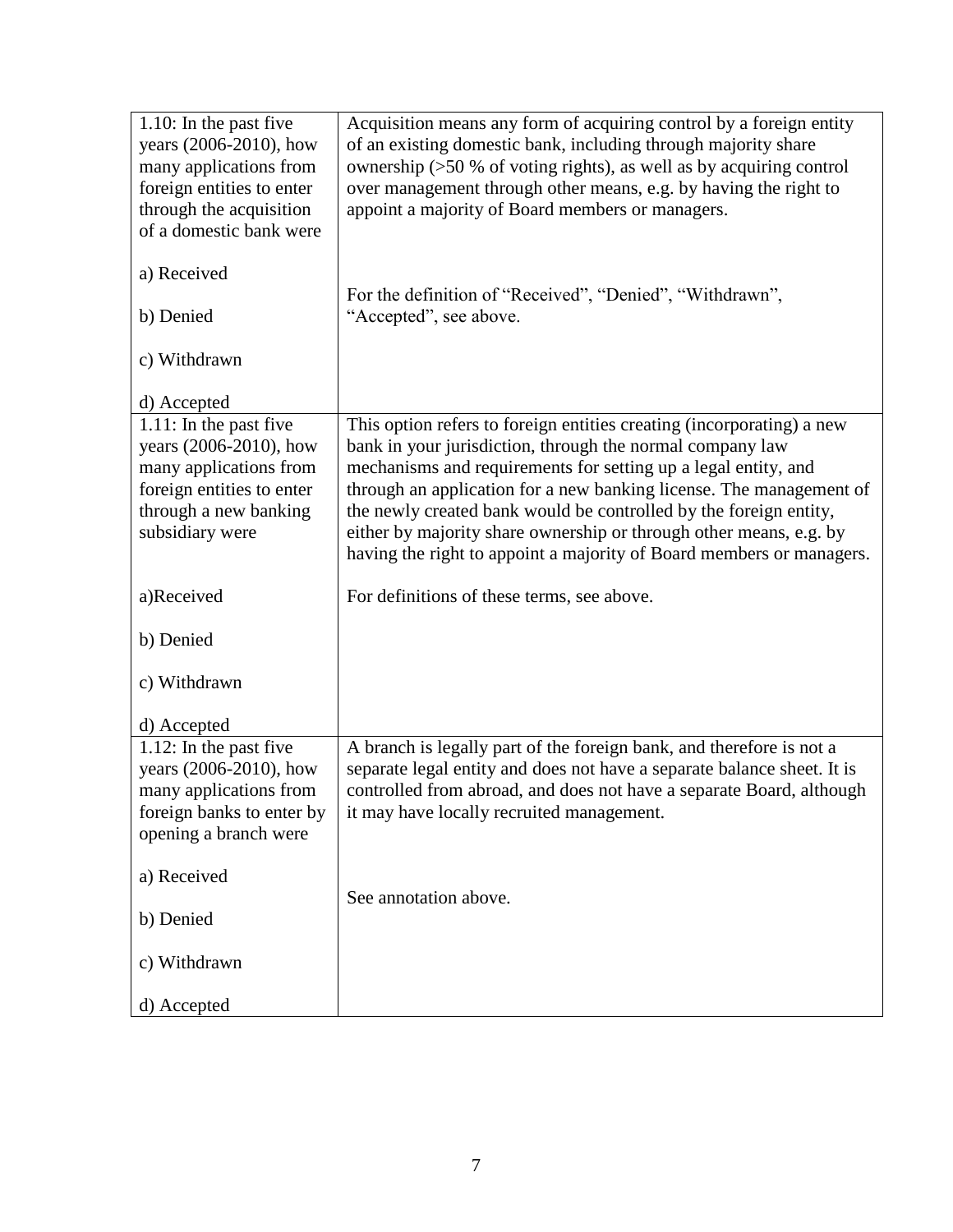| 1.13: What were the<br>primary reasons for<br>denial of the<br>applications?                                                                                                       | If some applications were denied, please indicate the most common<br>reasons for the denials. If no applications were denied, leave blank.                                                                                                                                                                                                                                                                                                      |
|------------------------------------------------------------------------------------------------------------------------------------------------------------------------------------|-------------------------------------------------------------------------------------------------------------------------------------------------------------------------------------------------------------------------------------------------------------------------------------------------------------------------------------------------------------------------------------------------------------------------------------------------|
| a) Capital amount or<br>quality                                                                                                                                                    | The term capital can refer to two levels of capital: the statutory<br>minimum required to obtain a license, and the actual level of capital<br>needed to buffer the risks in the bank's balance sheet, as set out in the<br>business plan. Please clarify.                                                                                                                                                                                      |
| b) Banking skills                                                                                                                                                                  | This will typically refer to the skills of the management, but could<br>also refer to the skills and qualities of the Board members, as needed<br>to exercise oversight over the management, or of senior managers,<br>e.g. CFO, chief credit officer, chief trader, chief risk officer, internal<br>auditor, etc. Please specify which of the above is the most common.                                                                        |
| c) Reputation                                                                                                                                                                      | Again, this can apply to main shareholders, management as well as<br>Board members and senior officers, as indicated above.                                                                                                                                                                                                                                                                                                                     |
| d) Incomplete<br>application                                                                                                                                                       | The regulator/supervisor determined that not all information has been<br>provided adequately, or that it is formally complete, but the content is<br>insufficient to come to an assessment whether all licensing<br>requirements are met.                                                                                                                                                                                                       |
| e) Other                                                                                                                                                                           | Please specify the most common reason for denial other than those<br>listed above. This could for instance be used to indicate refusal based<br>on inadequacy of the business plan/strategy/business model,<br>governance structure, etc.                                                                                                                                                                                                       |
| $1.14$ : How long (in<br>number of months) has it<br>taken typically for a new<br>banking license to be<br>issued, from receipt of<br>the application to the<br>final disposition? | The typical period should be calculated as an average over all<br>received applications in the last five years (2006-2010). Please<br>calculate the typical period as the number of months from the receipt<br>of the formal written application, including full documentation, to the<br>final disposition (denial, acceptance). Please indicate also if there<br>were major deviations from this average, e.g. for certain types of<br>banks. |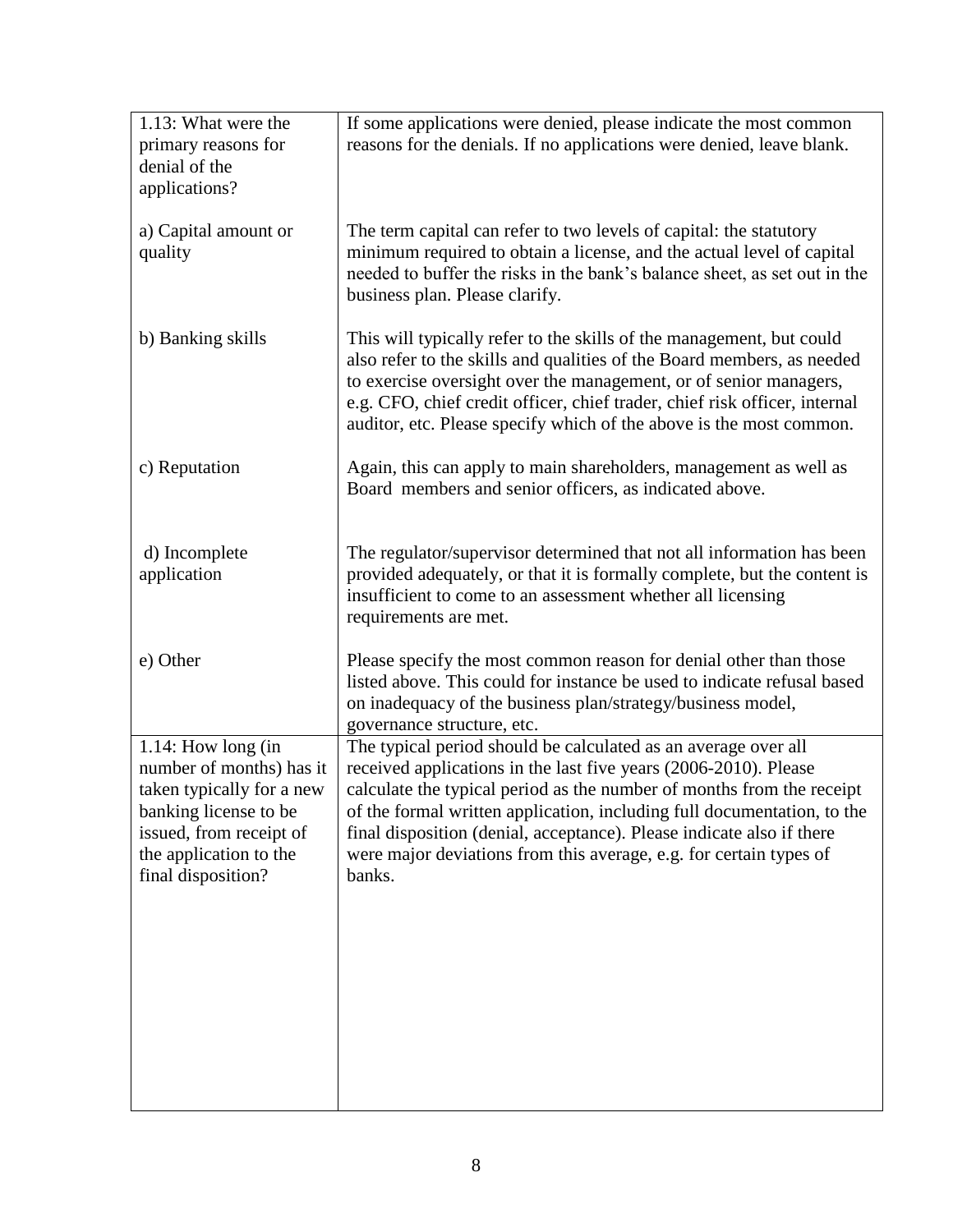| 2. Ownership                                                                                                                                                                                                                                                                                                                                 |                                                                                                                                                                                                                                                                                          |
|----------------------------------------------------------------------------------------------------------------------------------------------------------------------------------------------------------------------------------------------------------------------------------------------------------------------------------------------|------------------------------------------------------------------------------------------------------------------------------------------------------------------------------------------------------------------------------------------------------------------------------------------|
| <b>Question</b>                                                                                                                                                                                                                                                                                                                              | <b>Annotation</b>                                                                                                                                                                                                                                                                        |
| 2.1: Please state the bank<br>ownership level<br>thresholds as of end 2010<br>(if they exist) that would<br>trigger evaluation and<br>approval requirements by<br>the supervisor (e.g.<br>requirements to obtain<br>regulatory approval once<br>the share ownership by<br>an individual, family or<br>group reaches a certain<br>percentage) | This question tries to determine to what extent the supervisor requires<br>information on significant shareholders in the bank, and on the<br>threshold-level of share ownership above which information must be<br>provided in order to obtain supervisory approval of the shareholders |
| 2.2: What are the<br>requirements for<br>evaluation/approval of<br>significant bank<br>shareholders?                                                                                                                                                                                                                                         | This question asks information on the criteria applied to assess<br>whether shareholders can be considered suitable by the supervisor.                                                                                                                                                   |
| a) Minimum level of<br>education                                                                                                                                                                                                                                                                                                             | This should mention formal training, e.g. university level training.                                                                                                                                                                                                                     |
| b) Minimum level of<br>financial and/or banking<br>expertise                                                                                                                                                                                                                                                                                 | This could require information on a specific type/level of training<br>and/or minimum number of years of financial sector experience.                                                                                                                                                    |
| c) Financial capacity to<br>support bank capital                                                                                                                                                                                                                                                                                             | This seeks information on the shareholder's balance sheet and income<br>statement/personal net worth.                                                                                                                                                                                    |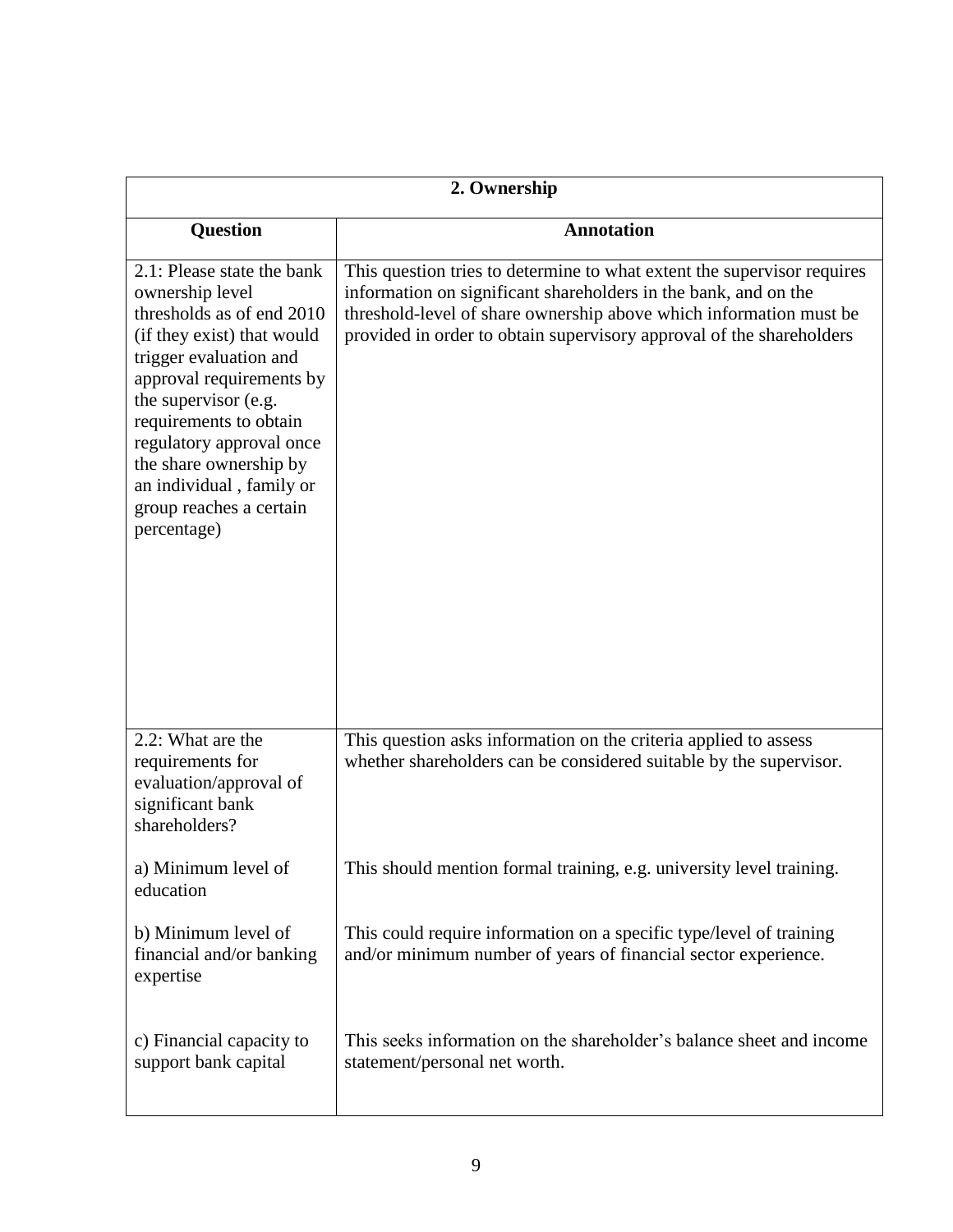| d) No criminal record                                                                               | This refers to e.g. formal police/judicial records of criminal<br>convictions.                                                                                                                                                                    |
|-----------------------------------------------------------------------------------------------------|---------------------------------------------------------------------------------------------------------------------------------------------------------------------------------------------------------------------------------------------------|
| e) No bankruptcy record                                                                             | This refers to formal court declarations of bankruptcy of the<br>shareholder, or possibly also involvement in, or responsibility for<br>bankruptcy in a company in which the shareholder exercised a<br>management role.                          |
| f) Lack of conflict of<br>interest                                                                  | The supervisor may need to establish that the shareholder will not be<br>hindered in his/her governance role in the bank due to outside<br>business interests that may not coincide with those of the bank.                                       |
| g) Other (specify)                                                                                  |                                                                                                                                                                                                                                                   |
| 2.3: Is there a maximum<br>percentage of a bank's<br>equity that can be owned<br>by a single owner? | The term "single owner" includes groups or families/individuals<br>acting in a coordinated fashion.                                                                                                                                               |
| $2.3.1$ : If yes, what is the<br>percentage as of end<br>2010?                                      | No annotation required                                                                                                                                                                                                                            |
| 2.3.2: Please specify any<br>differences that exist for<br>domestic versus foreign<br>owners        | "Domestic owners" are residents who own more than 50 percent of<br>voting shares, or exercise control by other means.<br>"Foreign owners" are non-residents who own more than 50 percent of<br>voting shares, or exercise control by other means. |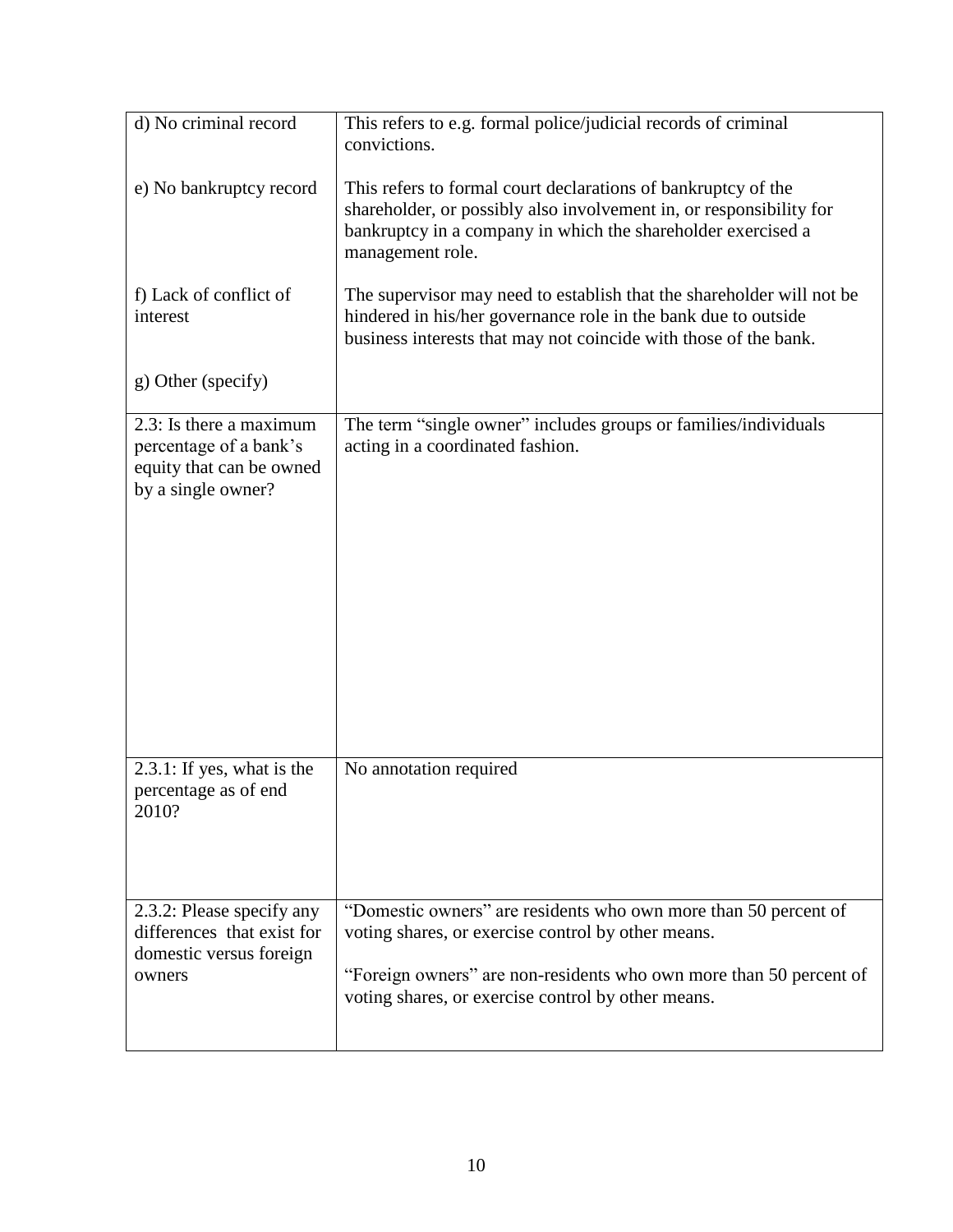| 2.4: Does the regulator<br>have the legal authority<br>to oppose the ultimate<br>(beneficial) owner when<br>assessing bank<br>ownership?<br>Yes?/No?                                | The regulator/supervisor may have an obligation to ascertain the<br>identity of the ultimate beneficial owner, and refuse approval, if this<br>beneficial owner does not meet requirements of suitability, and if the<br>beneficial owner is able to exercise power over the person/company<br>formally holding the legal ownership of the shares on his behalf. |
|-------------------------------------------------------------------------------------------------------------------------------------------------------------------------------------|------------------------------------------------------------------------------------------------------------------------------------------------------------------------------------------------------------------------------------------------------------------------------------------------------------------------------------------------------------------|
| 2.5: Do laws or<br>regulations require the<br>ultimate (beneficial)<br>owner and controller of a<br>bank to be publicly<br>disclosed?<br>Yes?/No?                                   | Public disclosure implies e.g. publication in the media, on a website or<br>availability for inspection at a publicly accessible and disclosed<br>location                                                                                                                                                                                                       |
| 2.5.1: Can related parties<br>own capital in a bank?<br>Yes?/No?                                                                                                                    | Related parties are defined as entities or persons linked via collective or<br>common ownership, financial linkages or interdependency, or generally<br>whereby one party significantly influences the other such that one of the<br>parties is less able to pursue its own independent interest.<br>In this question, "capital" means equity participation.     |
| 2.5.2: If yes, what are the<br>maximum percentages<br>associated with the total<br>ownership by a related<br>party group (e.g. family,<br>business associates, etc)?                | What maximum percentage of the shares can be held by the group of<br>related parties as a whole?                                                                                                                                                                                                                                                                 |
| 2.6: Can non-financial<br>firms own voting shares<br>in commercial banks?<br>Please see options<br>provided and select<br>options that best<br>characterize your<br>banking sector. |                                                                                                                                                                                                                                                                                                                                                                  |
| a) Non-financial firms<br>may own 100% of the<br>equity in a commercial<br>bank                                                                                                     | Non-financial firms are firms that are neither banks, securities dealers<br>or brokers, insurance underwriters or brokers, finance companies,<br>hedge funds or similar investment institutions.                                                                                                                                                                 |
| b) Non-financial firms<br>may own 100% of the<br>equity in a commercial<br>bank but prior                                                                                           | Prior authorization/approval means authorization/approval by the<br>supervisor.                                                                                                                                                                                                                                                                                  |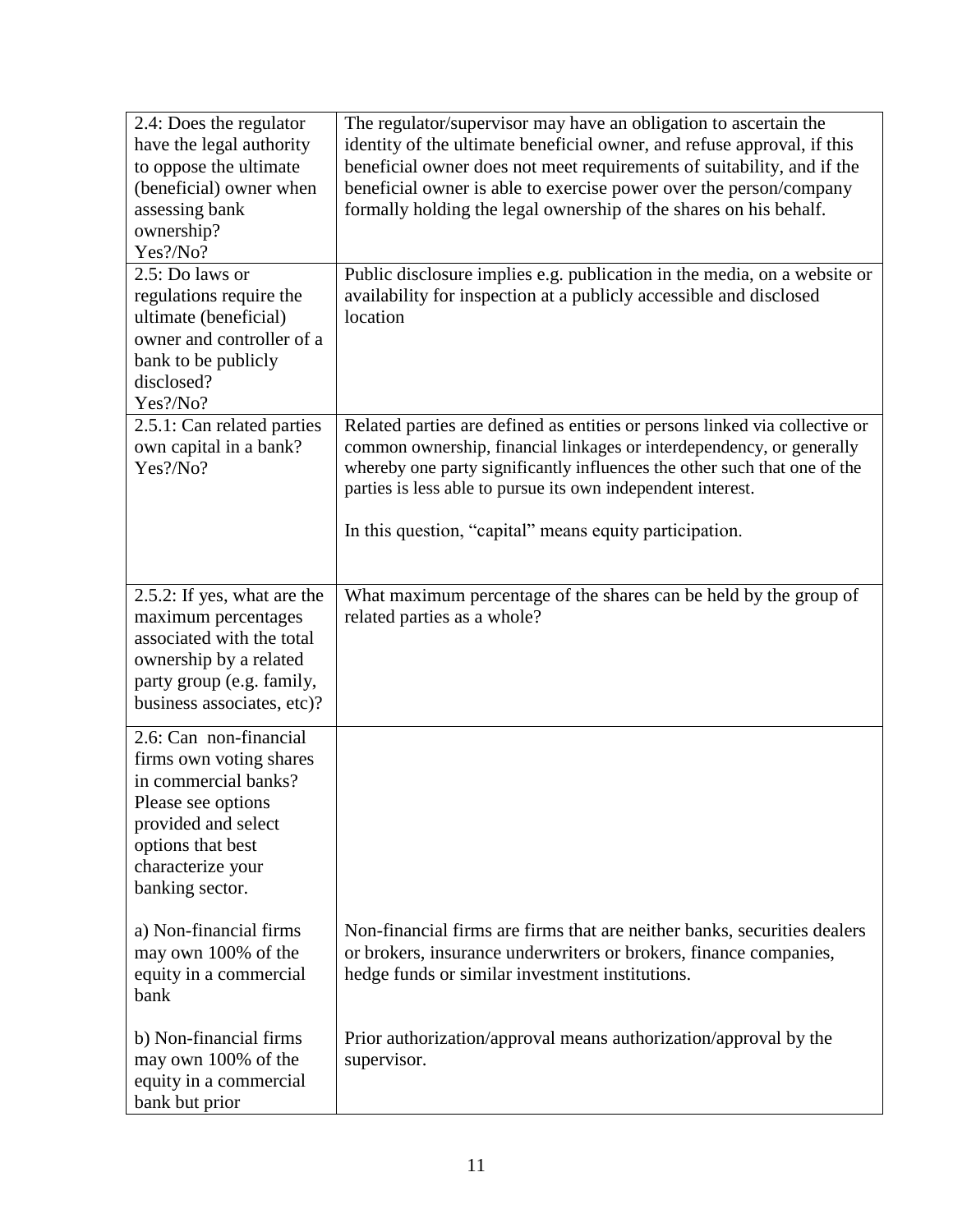| authorization/approval is<br>required                                                                                                                                                                                                                                                                                          |                                                                                                                                                                                                                                                                                                                                                                                                                                                                                                                                                                                                                                                                             |
|--------------------------------------------------------------------------------------------------------------------------------------------------------------------------------------------------------------------------------------------------------------------------------------------------------------------------------|-----------------------------------------------------------------------------------------------------------------------------------------------------------------------------------------------------------------------------------------------------------------------------------------------------------------------------------------------------------------------------------------------------------------------------------------------------------------------------------------------------------------------------------------------------------------------------------------------------------------------------------------------------------------------------|
| c) Limits are placed on<br>ownership of banks by<br>non-financial firms such<br>as maximum percentage<br>of a commercial bank's<br>capital or shares.                                                                                                                                                                          |                                                                                                                                                                                                                                                                                                                                                                                                                                                                                                                                                                                                                                                                             |
| d) Non-financial firms<br>cannot own any equity<br>investment in a<br>commercial bank.                                                                                                                                                                                                                                         |                                                                                                                                                                                                                                                                                                                                                                                                                                                                                                                                                                                                                                                                             |
| 2.6.1: What fraction of<br>capital in the largest 10<br>banks (in terms of their<br>domestic assets) is<br>owned by<br>commercial/industrial<br>and/or financial<br>conglomerates? If there<br>are fewer than 10 banks,<br>use that number in your<br>answer. Your response<br>should reflect the<br>situation as of end 2010. | Mixed conglomerates can be either commercial/industrial or financial<br>in nature. Commercial/industrial conglomerates are groups of<br>companies which are predominantly commercially or industrially<br>oriented, but may contain at least one regulated financial entity (which<br>is more than merely a "captive" entity doing business only on behalf<br>of the group) in some part of their corporate structure. A financial<br>conglomerate is any group of companies under common control<br>whose exclusive or predominant activities consist of providing<br>significant services in at least two different financial sectors (banking,<br>securities, insurance. |
| 2.7: Can non-bank<br>financial firms (e.g.<br>insurance companies,<br>finance companies, etc.)<br>own voting shares in<br>commercial banks?<br>Please see the options<br>provided and select the<br>option that best<br>characterizes your<br>banking sector.                                                                  | For a definition of "non-financial firm", see above Q2.6.                                                                                                                                                                                                                                                                                                                                                                                                                                                                                                                                                                                                                   |
| a) Nonbank financial<br>firms may own 100% of<br>the equity in a<br>commercial bank;                                                                                                                                                                                                                                           | In the context of this question, "equity" refers to voting shares.                                                                                                                                                                                                                                                                                                                                                                                                                                                                                                                                                                                                          |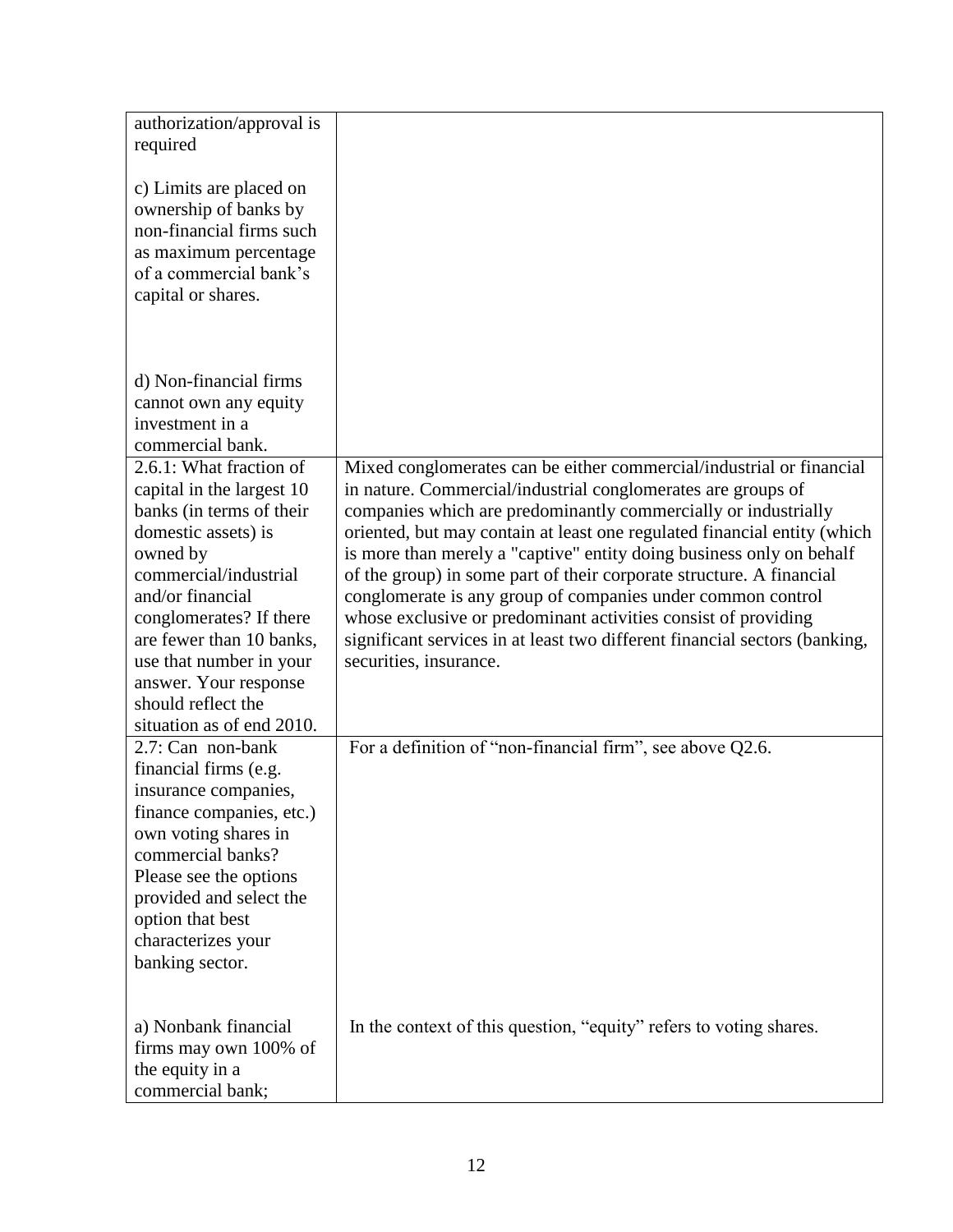| b) Nonbank financial<br>firms may own 100% of<br>the equity in a<br>commercial bank, but<br>prior authorization or<br>approval is required;                       |
|-------------------------------------------------------------------------------------------------------------------------------------------------------------------|
| c) Limits are placed upon<br>ownership of banks by<br>nonbank financial firms,<br>such as a maximum<br>percentage of a<br>commercial bank's<br>capital or shares; |
| d) Nonbank financial<br>firms cannot own any<br>equity investment in a<br>commercial bank.                                                                        |

| 3. Capital                                                                                                                                                            |                                                                                                                                                                                                                                                                                                                                                                                                                                                                                               |
|-----------------------------------------------------------------------------------------------------------------------------------------------------------------------|-----------------------------------------------------------------------------------------------------------------------------------------------------------------------------------------------------------------------------------------------------------------------------------------------------------------------------------------------------------------------------------------------------------------------------------------------------------------------------------------------|
| <b>Question</b>                                                                                                                                                       | <b>Annotation</b>                                                                                                                                                                                                                                                                                                                                                                                                                                                                             |
| 3.1: Which regulatory<br>capital adequacy regime<br>did you use as of end<br>2010 and to which banks<br>does each regime apply<br>(if using more than one<br>regime)? |                                                                                                                                                                                                                                                                                                                                                                                                                                                                                               |
| a) Basel I                                                                                                                                                            | Basel I reflects the system as laid down by the Basel Committee on<br>Banking Supervision in 1988, and consists of a basic system of capital<br>requirements for a limited list of risk-weighted assets, off-balance sheet<br>risks, and market risk. The Market Risk Amendment to the 1988 Basel I<br>framework allowed for a system imposed by regulators (the so-called<br>standardized approach), as well as a system based on eligible banks'<br>own internal models for measuring risk. |
| b) Basel II                                                                                                                                                           | Basel II, adopted in 2006, with its three-pillar system (Pillar 1: capital<br>adequacy, Pillar 2: supervisory practices and bank capital management,<br>and Pillar 3: disclosure and market discipline) reflects a more<br>sophisticated approach to the management of banks' risks and to<br>supervision. It places more responsibility on the banks for their own                                                                                                                           |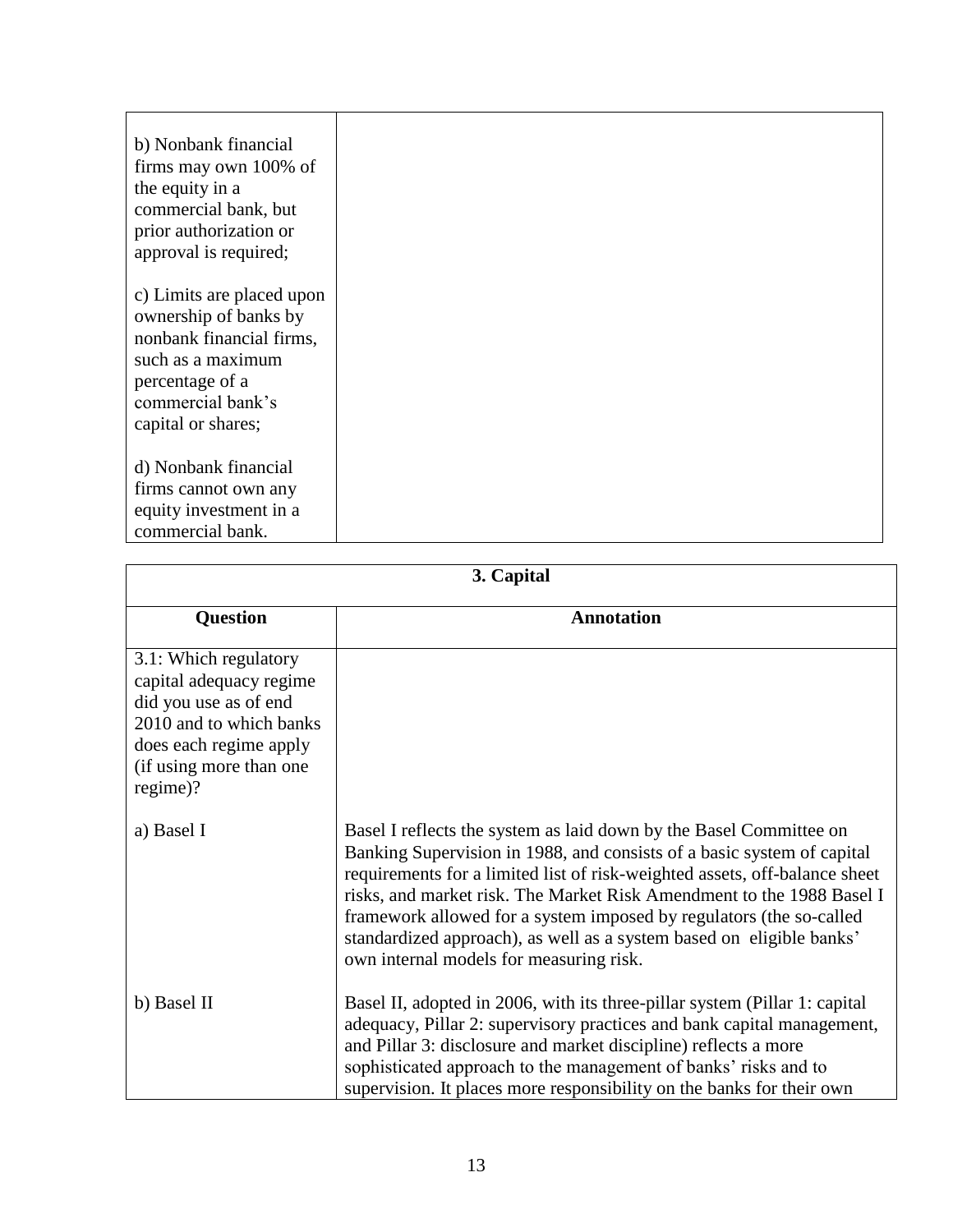|                                                                                                                                                                  | capital and risk management. Within Pillar 1, banks could apply for<br>permission to apply internal risk measurement methods for calculating<br>capital adequacy requirements.                                                                                                                                                                                                          |
|------------------------------------------------------------------------------------------------------------------------------------------------------------------|-----------------------------------------------------------------------------------------------------------------------------------------------------------------------------------------------------------------------------------------------------------------------------------------------------------------------------------------------------------------------------------------|
| c) Leverage ratio                                                                                                                                                | A leverage ratio, or "gearing ratio", requires that banks maintain a<br>regulatory minimum level of regulatory capital in relation to their<br>balance sheet total, regardless of the different riskiness of different<br>groups of assets. Under a leverage ratio, e.g. government debt as well as<br>commercial mortgages count for the full amount when calculating total<br>assets. |
| d) Other (please explain)                                                                                                                                        | Other systems could include e.g. a combination of a risk weighted<br>approach (different capital requirements for different classes of assets)<br>plus a leverage (or "gearing") ratio approach (together: a "belt and<br>braces" approach)                                                                                                                                             |
| 3.2: Which risks are<br>covered by the current<br>regulatory minimum<br>capital requirements in<br>your jurisdiction? Please<br>specify all applicable<br>risks. | If your jurisdiction applies Basel II, please specify the risks listed in<br>Pillar 1 and Pillar 2 of Basel II as this existed at the end of 2010 (not<br>including subsequent changes to Basel II adopted by the Basel<br>Committee).                                                                                                                                                  |
| a) Credit risk                                                                                                                                                   | This refers to possible losses arising from the unwillingness or inability<br>of a borrower to pay back in full principal and/or interest owed under<br>the loan. These can include direct corporate or consumer loans,<br>commercial and residential mortgages, interbank exposures, government<br>exposures, guarantees.                                                              |
| b) Market risk                                                                                                                                                   | Market risk refers to the risks in banks' own positions in equities,<br>interest rate related instruments (e.g. bonds; corporate and government)<br>commodities, and foreign exchange risk (although frequently seen as a<br>separate risk-category).                                                                                                                                   |
| c) Operational risk                                                                                                                                              | Operational risk is defined in Basel Committee documents as the risk of<br>loss as a result of inadequate or failed internal processes, people and<br>systems or from external events. This definition is considered to include<br>legal risk (fines, penalties, punitive damages), but to exclude strategic<br>and reputational risk.                                                  |
| d) Other risks                                                                                                                                                   | Examples of "other risks" include credit concentration risk and<br>counterparty credit risk, both mentioned in Pillar 2 of Basel II.                                                                                                                                                                                                                                                    |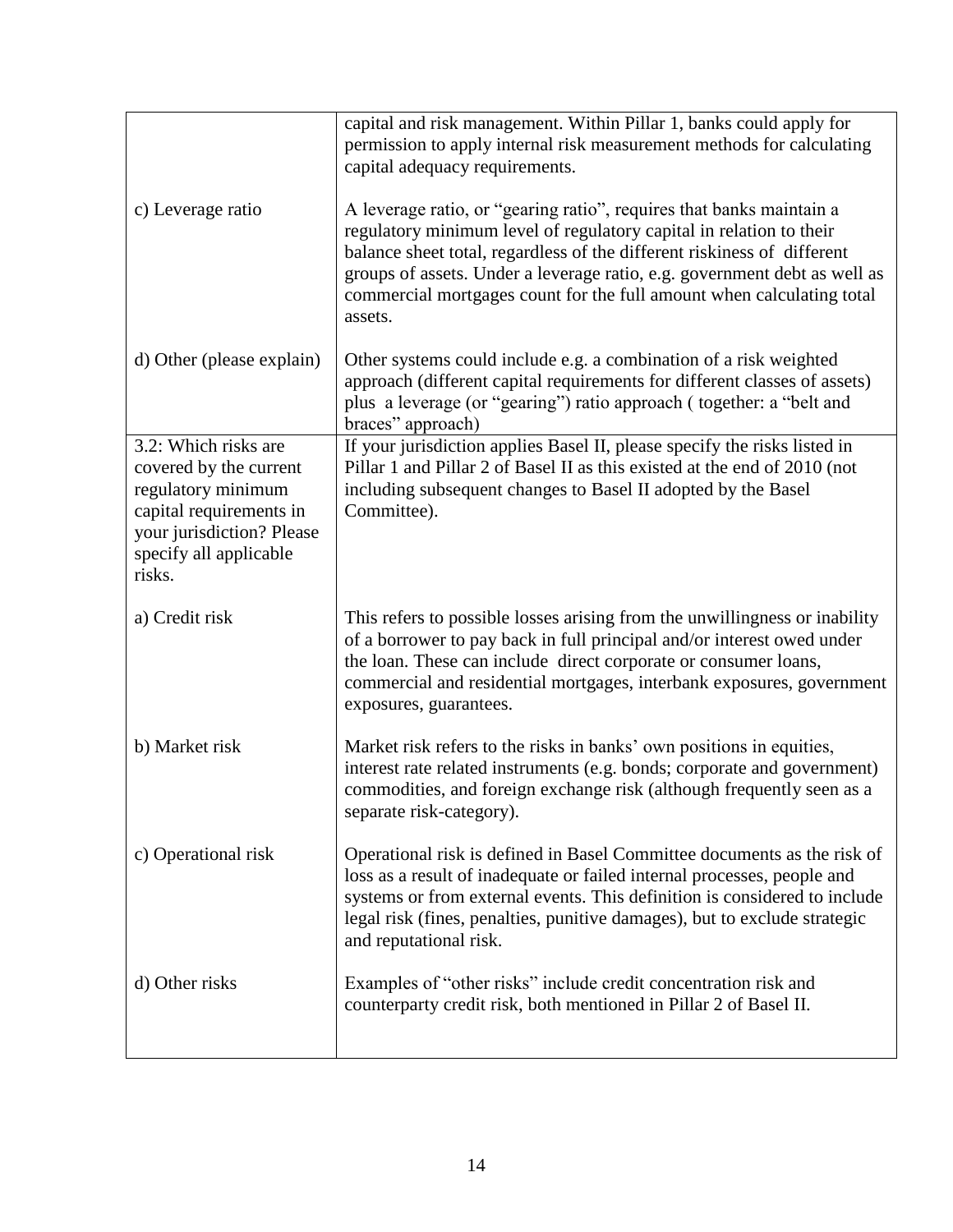| 3.3.1: What was the<br>minimum required risk-<br>based regulatory capital<br>ratio as of end     | This question refers to the minimum capital adequacy ratios required on<br>the basis of Basel I and Basel II. Both required a minimum ratio of 8 %.<br>Many countries imposed higher minima, to reflect the perceived greater<br>riskiness of their banking systems. Markets also de facto require higher<br>ratios in order to do business in the interbank market.                                                                                          |
|--------------------------------------------------------------------------------------------------|---------------------------------------------------------------------------------------------------------------------------------------------------------------------------------------------------------------------------------------------------------------------------------------------------------------------------------------------------------------------------------------------------------------------------------------------------------------|
| 2008                                                                                             |                                                                                                                                                                                                                                                                                                                                                                                                                                                               |
| 2009                                                                                             |                                                                                                                                                                                                                                                                                                                                                                                                                                                               |
| 2010                                                                                             |                                                                                                                                                                                                                                                                                                                                                                                                                                                               |
| 3.3.2: What was the<br>minimum required non-<br>risk-based regulatory<br>capital ratio as of end | This question asks for the leverage ("gearing") ratio, if used in your<br>jurisdiction, required of banks regulatory capital as a percentage of<br>total assets). Regulatory capital is capital as defined by the regulator,<br>usually based on the Basel I Accord of 1988, and typically including so-<br>called Tier I and Tier II capital. Tier I includes paid up share capital,<br>share premiums (positive difference between selling price of the new |
| 2008                                                                                             | shares, over the nominal value), retained earnings and disclosed<br>reserves. Tier II includes other capital elements such as general                                                                                                                                                                                                                                                                                                                         |
| 2009                                                                                             | provisions and subordinated debt. Tier III (abolished under Basel III)<br>was permitted to a certain limit, to cover market risks.                                                                                                                                                                                                                                                                                                                            |
| 2010                                                                                             |                                                                                                                                                                                                                                                                                                                                                                                                                                                               |
| 3.4.1: What was the<br>actual risk-based capital<br>ratio of the banking<br>system as of end     | This question asks for the capital adequacy ratios (Tier I, plus Tier II,<br>and, as currently still applicable, Tier III capital) of all banks in the<br>system.<br>The "banking system" is defined as all commercial banking institutions<br>holding a banking license and subject to full banking supervision.                                                                                                                                             |
| 2008                                                                                             |                                                                                                                                                                                                                                                                                                                                                                                                                                                               |
| 2009                                                                                             |                                                                                                                                                                                                                                                                                                                                                                                                                                                               |
| 2010                                                                                             |                                                                                                                                                                                                                                                                                                                                                                                                                                                               |
| 3.4.2: What was the<br>actual non-risk-based<br>capital ratio of the<br>banking system as of end | This question asks for the capital to non-risk-weighted assets held by all<br>banks in the system.                                                                                                                                                                                                                                                                                                                                                            |
| 2008                                                                                             |                                                                                                                                                                                                                                                                                                                                                                                                                                                               |
| 2009                                                                                             |                                                                                                                                                                                                                                                                                                                                                                                                                                                               |
| 2010                                                                                             |                                                                                                                                                                                                                                                                                                                                                                                                                                                               |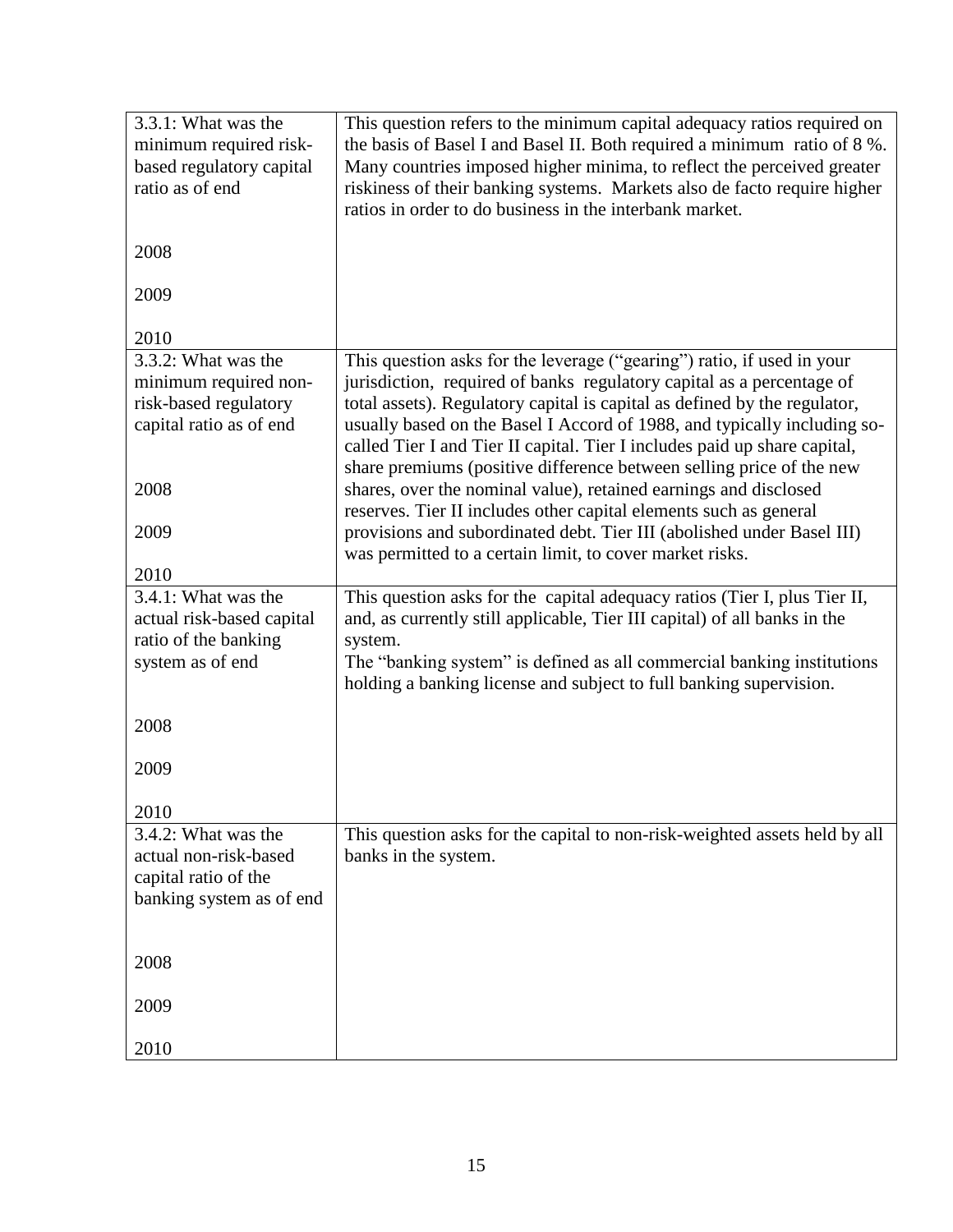| 3.5: What was the actual    | This question asks for the ratio between Tier I capital, defined above, |
|-----------------------------|-------------------------------------------------------------------------|
| Tier I capital ratio of the | and also named "Core Capital",                                          |
| banking system as of end    |                                                                         |
|                             |                                                                         |
| 2008                        |                                                                         |
|                             |                                                                         |
| 2009                        |                                                                         |
|                             |                                                                         |
| 2010                        |                                                                         |
| 3.6: The regulatory         |                                                                         |
| minimum capital             |                                                                         |
| requirements are applied    |                                                                         |
|                             |                                                                         |
| a) on a "solo" basis at the | The requirements are applied only on the exposures of the individual    |
| individual bank level       | bank, not taking into account any exposures incurred through its        |
|                             | subsidiaries, or, on a pro rata basis, in companies in which the bank   |
|                             | holds a minority interest.                                              |
| b) on a consolidated basis  | The requirements are applied to subgroups within the conglomerate,      |
| at every banking group or   | taking into account exposures held in subsidiaries, or, on a pro rata   |
| subgroup level,             | basis, in minority interests.                                           |
|                             |                                                                         |
|                             |                                                                         |
| c) on a consolidated basis  | The requirements are applied to the whole of the group, including the   |
| for the non-bank holding    | parent holding company of the bank, even when the holding company is    |
| company (if it exists) that | not itself holder of a banking license.                                 |
| is the parent entity of a   |                                                                         |
| bank,                       |                                                                         |
| d) on a "solo" basis at the | When it holds a banking license of its own, the holding company itself  |
| holding company level.      | is subject to capital adequacy requirements, without taking into        |
|                             | account exposures of other group companies (including banks).           |
| 3.6.1: Do you require       | The banks' economic capital is defined as the bank's own internal       |
| banks to perform an         | assessment of the true amount of capital needed to offset the risk in a |
| internal assessment of      | particular business activity, as perceived by the bank. This is to be   |
| their capital adequacy      | distinguished from the regulatory capital adequacy requirements which   |
| against their economic      | set regulatory requirements on the actual capital buffer the bank must  |
| capital?                    | hold on its balance sheet against its risks.                            |
| Yes?/No?                    |                                                                         |
|                             |                                                                         |
|                             |                                                                         |
|                             |                                                                         |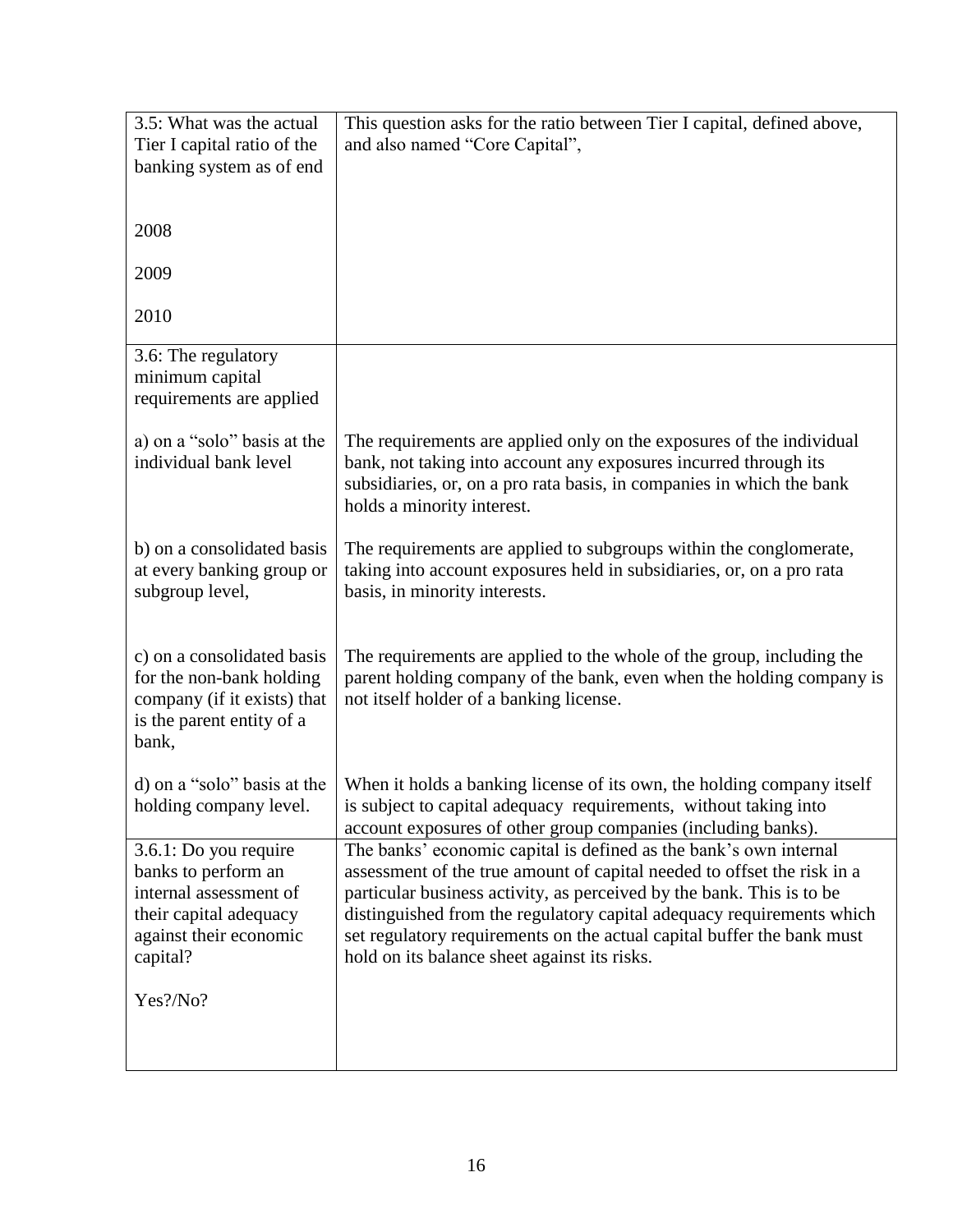| 3.6.2: If so, do you<br>review internal<br>assessments performed<br>by banks?<br>Yes?/No?                                                                                                                                                                             | The term "review" here refers to a substantive, in-depth examination of<br>the banks' assessment.                                                                                                                                                                                                                                                                                                                                                                                                                                                                                                                                                                                                                                                                                                                                                                                                                                                                                                                                                                                                                                                                                                                                                                                                                                                                                                                                                                                                                                                                                                                                                                                   |
|-----------------------------------------------------------------------------------------------------------------------------------------------------------------------------------------------------------------------------------------------------------------------|-------------------------------------------------------------------------------------------------------------------------------------------------------------------------------------------------------------------------------------------------------------------------------------------------------------------------------------------------------------------------------------------------------------------------------------------------------------------------------------------------------------------------------------------------------------------------------------------------------------------------------------------------------------------------------------------------------------------------------------------------------------------------------------------------------------------------------------------------------------------------------------------------------------------------------------------------------------------------------------------------------------------------------------------------------------------------------------------------------------------------------------------------------------------------------------------------------------------------------------------------------------------------------------------------------------------------------------------------------------------------------------------------------------------------------------------------------------------------------------------------------------------------------------------------------------------------------------------------------------------------------------------------------------------------------------|
| 3.7: Does your agency<br>have the legal authority<br>to require additional<br>capital that is over-and-<br>above the minimum<br>required capital for<br>individual banks if<br>deemed necessary?<br>Yes?/No?                                                          | Having such a legal authority means that the law clearly assigns such a<br>power to the agency.                                                                                                                                                                                                                                                                                                                                                                                                                                                                                                                                                                                                                                                                                                                                                                                                                                                                                                                                                                                                                                                                                                                                                                                                                                                                                                                                                                                                                                                                                                                                                                                     |
| 3.8: Do you apply<br>different risk weights<br>than those in the Basel<br>Committee's original<br><b>Basel I framework for</b><br>any material exposures<br>(e.g. corporate lending,<br>mortgage loans,<br>consumer loans, loans to<br>governments, etc)?<br>Yes?/No? | The risk weights (coefficients to be applied against the nominal amount<br>of the risk asset category on the balance sheet) in Basel I for credit risk<br>are 0% for a) cash, b) claims on central governments and central banks<br>denominated in local currency and funded in that currency, c) for other<br>claims on OECD central governments and central banks, d) for claims<br>collateralized by cash, or OECD central government securities and, or<br>guaranteed by OECD central governments 0, 10, 20 or 50% (at national<br>discretion) for a) claims on multilateral development banks and claims<br>guaranteed by, or collateralized by securities issued by such banks, b)<br>Claims on banks incorporated in the OECD and claims guaranteed by<br>OECD incorporated banks, c) claims on securities firms incorporated in<br>the OECD subject to comparable supervisory and regulatory<br>arrangements, including in particular risk based capital requirements,<br>and claims guaranteed by such securities firms, d) Claims on banks<br>incorporated in countries outside the OECD with a residual maturity of<br>up to one year, and such claims guaranteed by banks outside the OECD,<br>e) Claims on non-domestic OECD public sector entities excluding<br>central government, and claims guaranteed by or collateralized by<br>securities issued by such entities, f) cash items in process of collection.<br>50%: Residential mortgages<br>100%: a) Claims on the private sector, b) claims on banks outside the<br>OECD with a residual maturity of over 1 year, c) Claims on central<br>government outside the OECD (unless in local currency), d) Claims on |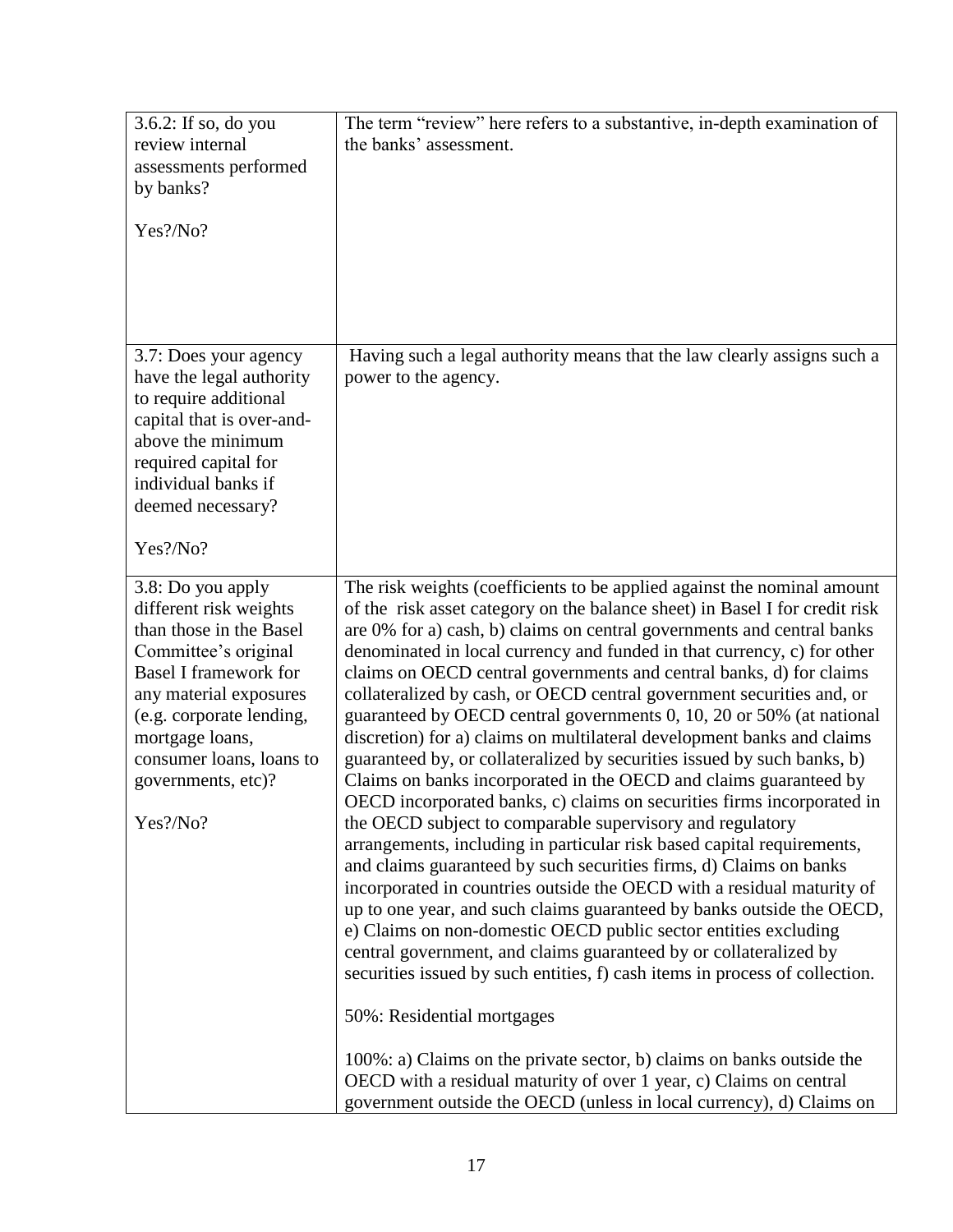|                                                                                                                    | public sector companies, e) premises, plant, equipment and other fixed<br>assets, f) real estate and other investments (including non-consolidated<br>investment participations in other companies, g) capital instruments<br>issued by other banks (unless deducted from capital), h) all other assets.                        |
|--------------------------------------------------------------------------------------------------------------------|---------------------------------------------------------------------------------------------------------------------------------------------------------------------------------------------------------------------------------------------------------------------------------------------------------------------------------|
| 3.9: In case you plan to<br>move to the Basel II<br>framework, what is the<br>target calendar year of<br>adoption? | No annotation required                                                                                                                                                                                                                                                                                                          |
| 3.10: What variants are<br>offered to banks in<br>calculating capital<br>requirements for credit<br>risk?          | The Basel II framework provides a menu of approaches to credit risk,<br>depending on the level of sophistication of the banking system.                                                                                                                                                                                         |
| a) simplified<br>standardized approach<br>$(SSA)$ ,                                                                | The simplified standardized approach is very similar in methodology to<br>the Basel I Accord, but with additional risk weight categories, and with<br>the possibility of having a risk weight of 150% for claims on countries<br>with a rating of 7 in the OECD export credit risk scoring system.                              |
| b) Standardized approach<br>(SA)                                                                                   | The standardized approach uses a similar methodology as Basel I, but a)<br>with an expanded range of risk categories, b) with risk weights based on<br>ratings by external credit rating agencies, and c) allowing for the use of<br>credit risk mitigation techniques.                                                         |
| c) Foundation internal<br>ratings base approach (F-<br>IRB)                                                        | The foundation IRB applies regulator-determined coefficients for<br>probability of default (PD), loss given default (LGD), exposure at<br>default (EAD), and in some cases maturity (M). These figures are<br>subsequently slotted into banks' own internal rating based systems, in<br>order to produce a capital requirement. |
| d) advanced internal<br>ratings based approach<br>$(A-IRB)$                                                        | In this approach, qualifying banks are permitted to use their own model-<br>based estimates of PD, LGD, and EAD in the calculation of their risk<br>exposures.                                                                                                                                                                  |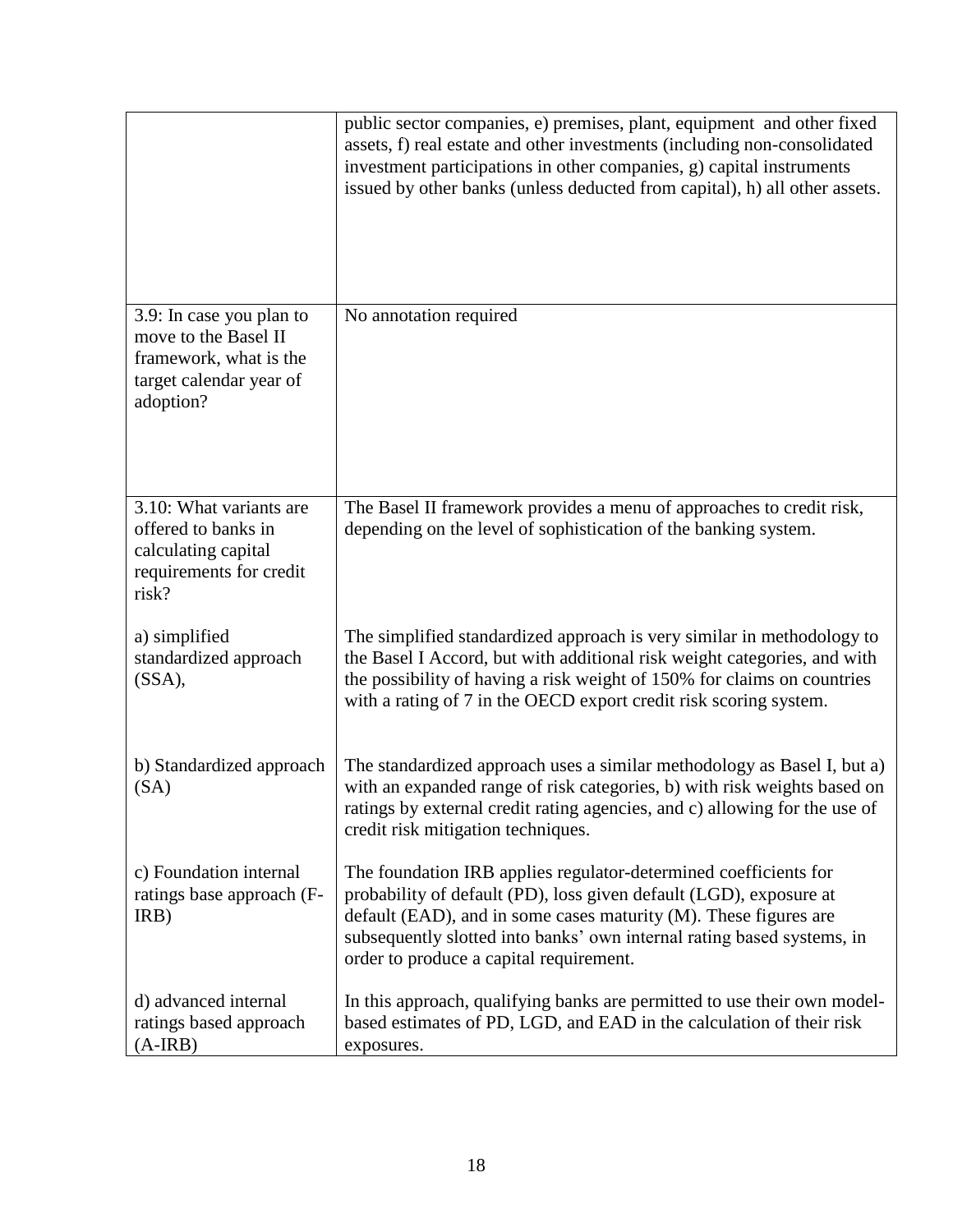| 3.11: What was the<br>impact of moving to               | As broad guidance: please indicate "neutral/little change" if the overall<br>change in regulatory capital level in the banking system was smaller |
|---------------------------------------------------------|---------------------------------------------------------------------------------------------------------------------------------------------------|
| Basel II on the overall                                 | than [5] percent of existing capital buffers, decreased/increased                                                                                 |
| regulatory capital level of                             | "slightly" if the change in regulatory capital level was between [5] and                                                                          |
| the banking system?                                     | [10] percent, and decreased/increased "substantially" if the change in                                                                            |
| Please select the option<br>that best characterizes the | the regulatory capital level was more than [10] percent.                                                                                          |
| situation in your                                       |                                                                                                                                                   |
| jurisdiction:                                           |                                                                                                                                                   |
|                                                         |                                                                                                                                                   |
| a) Increased                                            |                                                                                                                                                   |
| substantially;                                          |                                                                                                                                                   |
| b) Increased slightly;                                  |                                                                                                                                                   |
|                                                         |                                                                                                                                                   |
| c) Neutral/little change;                               |                                                                                                                                                   |
| d) Decreased slightly                                   |                                                                                                                                                   |
|                                                         |                                                                                                                                                   |
| e) Decreased                                            |                                                                                                                                                   |
| substantially<br>3.12: What is the                      |                                                                                                                                                   |
| regulatory leverage ratio                               |                                                                                                                                                   |
| that you are using based                                |                                                                                                                                                   |
| on:                                                     |                                                                                                                                                   |
| a) minimum capital to                                   | Total assets may be no more than (x) times capital.                                                                                               |
| asset multiples                                         |                                                                                                                                                   |
|                                                         |                                                                                                                                                   |
| b) maximum assets to                                    | Capital must be no lower than (x) percent of assets.                                                                                              |
| capital multiples                                       |                                                                                                                                                   |
| c) Other; please explain                                |                                                                                                                                                   |
| 3.13: The leverage ratio                                |                                                                                                                                                   |
| is applied                                              |                                                                                                                                                   |
|                                                         |                                                                                                                                                   |
| a) on a solo basis at the                               | The ratio is only calculated for the individual bank, not counting                                                                                |
| individual bank level                                   | exposures incurred through subsidiaries and pro rata consolidated                                                                                 |
|                                                         | minority interests.                                                                                                                               |
|                                                         |                                                                                                                                                   |
| b) on a consolidated basis                              | The ratio is calculated for every banking group or subgroup, taking into                                                                          |
| at every banking group or                               | account exposures through subsidiaries and pro rata consolidated                                                                                  |
| subgroup levels                                         | minority interests. Consolidation can also take place at the level of a                                                                           |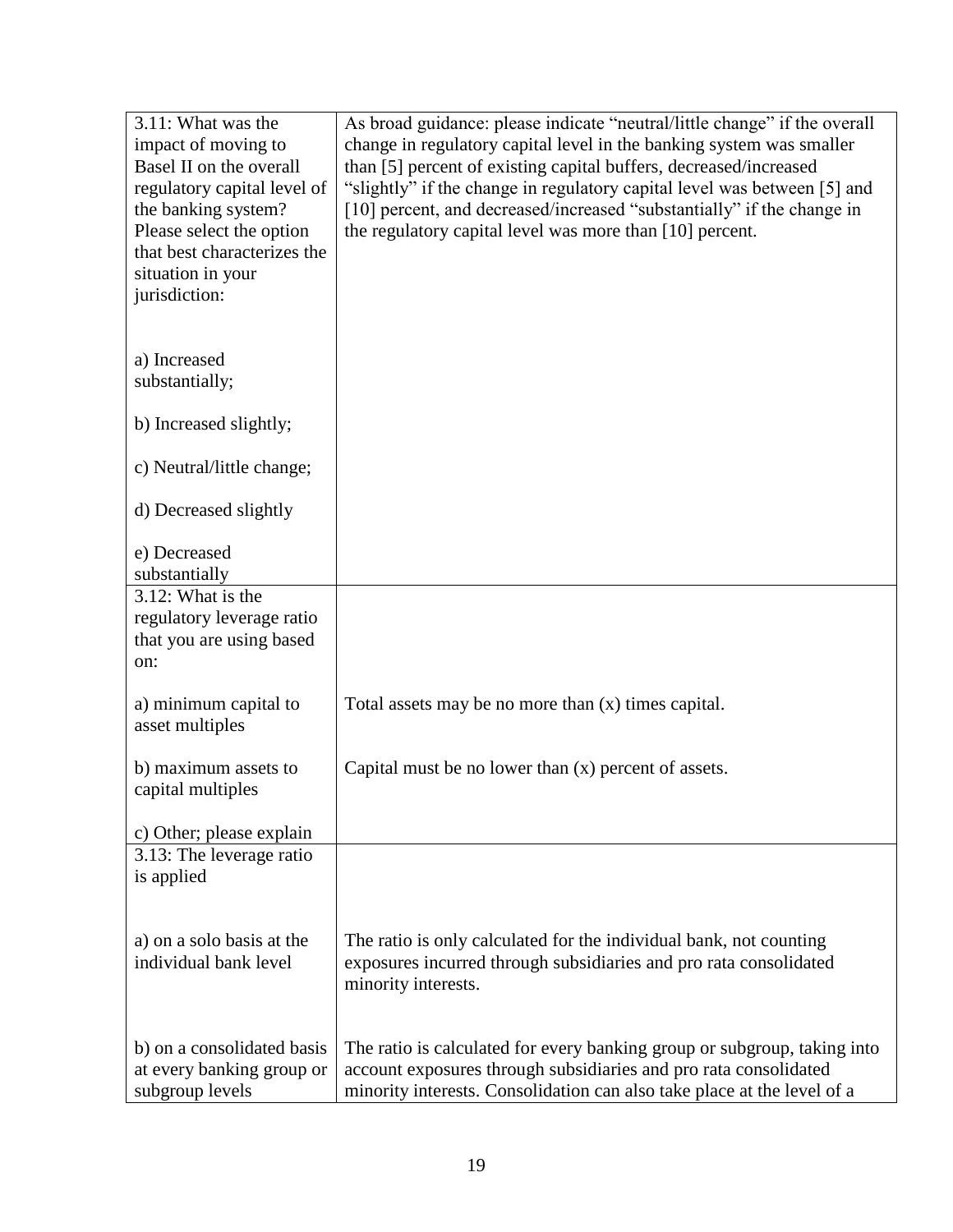|                                                                                                                                                                       | subgroup, e.g. at a regional level.                                                                                                                                                                                                                                                                                                                                                                                                                                                                                           |
|-----------------------------------------------------------------------------------------------------------------------------------------------------------------------|-------------------------------------------------------------------------------------------------------------------------------------------------------------------------------------------------------------------------------------------------------------------------------------------------------------------------------------------------------------------------------------------------------------------------------------------------------------------------------------------------------------------------------|
| c) On a consolidated<br>basis for the non-bank<br>holding company (if it<br>exists) that is the parent<br>entity of a bank                                            | The non-bank parent holding company can be included in the<br>consolidation ("upwards consolidation") to gain a full view of the<br>exposures within the group. In this way, the nonbank holding is<br>subjected to bank capital requirements, also if it has no banking license<br>of its own.                                                                                                                                                                                                                               |
| 3.14: Which concept of<br>capital is used in<br>calculating the leverage<br>ratio?                                                                                    |                                                                                                                                                                                                                                                                                                                                                                                                                                                                                                                               |
| a) total equity capital                                                                                                                                               | Shareholders' equity                                                                                                                                                                                                                                                                                                                                                                                                                                                                                                          |
| b) total regulatory capital                                                                                                                                           | Tier I and Tier II capital (plus Tier III as applicable in a bank that has<br>market risk exposures; see paragraph II a of the 1998 Market Risk<br>Amendment to the 1988 Basel I Accord; Tier III is abolished in Basel<br>III). See above under 3.5 for a description of Tier I capital; Tier II<br>capital, which may not be larger than Tier I, can comprise undisclosed<br>reserves, revaluation reserves, general provisions/general loan loss<br>reserves, hybrid debt/capital instruments, and subordinated term debt. |
| c) Only Tier I capital                                                                                                                                                | See above under 3.5 for a description of Tier I capital.                                                                                                                                                                                                                                                                                                                                                                                                                                                                      |
| d) Other (please explain)                                                                                                                                             |                                                                                                                                                                                                                                                                                                                                                                                                                                                                                                                               |
| 3.15: Are off-balance<br>sheet items included<br>(either in notional<br>amounts or risk<br>weighted) in assets when<br>calculating the leverage<br>ratio?<br>Yes?/No? | Also under the risk based Basel I and Basel II Accords, off-balance<br>sheet items are recognized as a source of real risk, and therefore must be<br>backed by capital.                                                                                                                                                                                                                                                                                                                                                       |
| 3.16: What was the<br>actual leverage ratio for<br>the banking system as of<br>end of                                                                                 | The question asks for the leverage ratio for the whole banking system<br>per year end. This should be calculated as the sum of total capital<br>divided by the sum of the total assets of the banks in the system.<br>The banking system should be defined as all institutions holding a<br>banking license and subject to full banking supervision.                                                                                                                                                                          |
| 2008                                                                                                                                                                  |                                                                                                                                                                                                                                                                                                                                                                                                                                                                                                                               |
| 2009                                                                                                                                                                  |                                                                                                                                                                                                                                                                                                                                                                                                                                                                                                                               |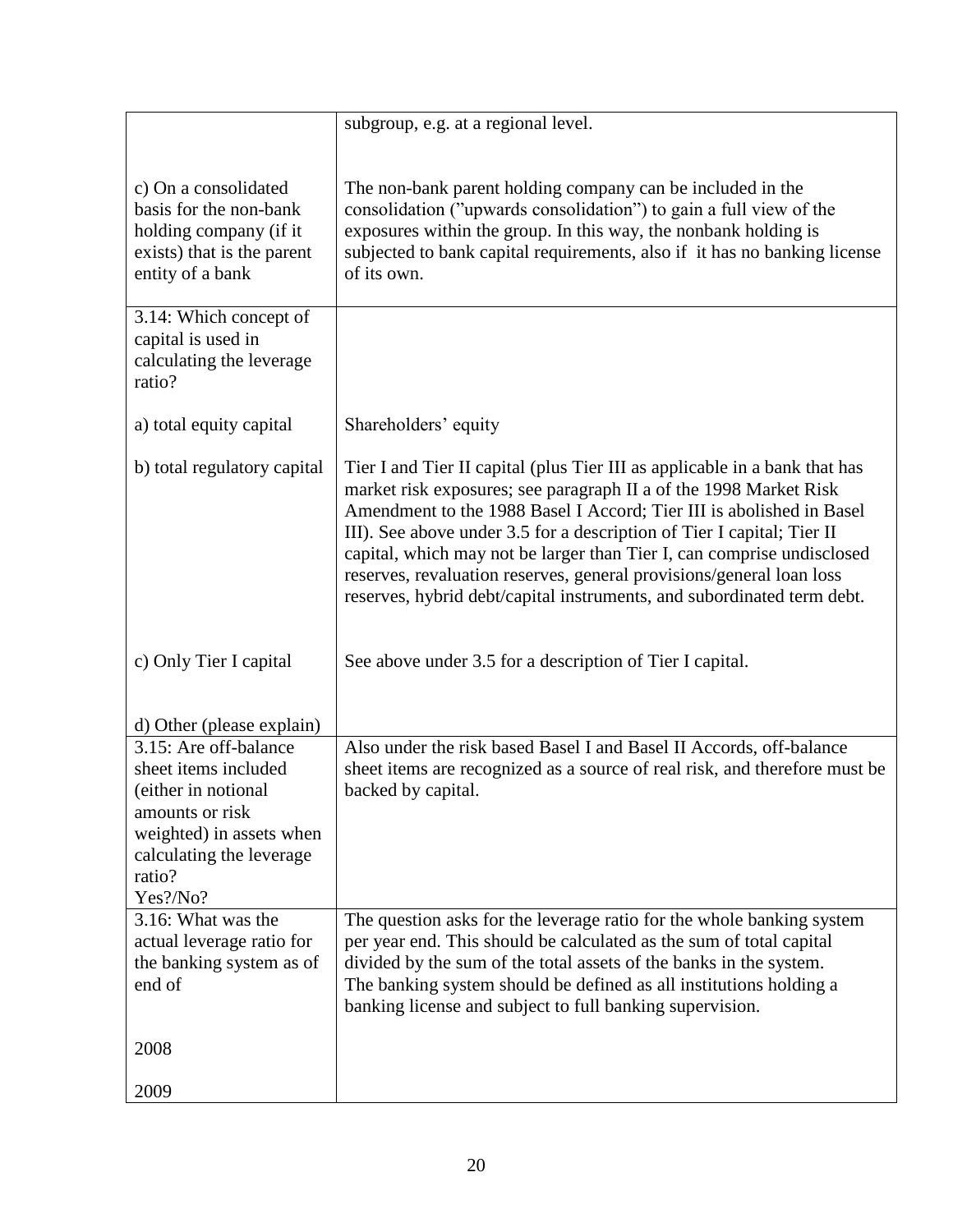| 2010                                                                                                                                                                                            |                                                                                                                                                                                                                                                                                                                                                                                                                                                                                                                                                |
|-------------------------------------------------------------------------------------------------------------------------------------------------------------------------------------------------|------------------------------------------------------------------------------------------------------------------------------------------------------------------------------------------------------------------------------------------------------------------------------------------------------------------------------------------------------------------------------------------------------------------------------------------------------------------------------------------------------------------------------------------------|
| 3.17: Which of the<br>following are legally<br>allowed in regulatory<br>capital and which are the<br>minimum (or maximum<br>percentages)?                                                       |                                                                                                                                                                                                                                                                                                                                                                                                                                                                                                                                                |
| a) common equity                                                                                                                                                                                | Common stock, retained earnings and additional paid in equity.                                                                                                                                                                                                                                                                                                                                                                                                                                                                                 |
| b) Tier I                                                                                                                                                                                       | See above under 3.5 for a definition of Tier I capital                                                                                                                                                                                                                                                                                                                                                                                                                                                                                         |
| c) Tier II                                                                                                                                                                                      | See above under 3.14 for a definition of Tier II capital                                                                                                                                                                                                                                                                                                                                                                                                                                                                                       |
| d) Tier III                                                                                                                                                                                     | See above under 3.14 for a brief definition of Tier III capital; also see<br>the 1998 Market Risk Amendment to the Basel I Accord (Basel III)<br>abolishes Tier III capital).                                                                                                                                                                                                                                                                                                                                                                  |
| e) Other (please explain)<br>3.18: Which of the<br>following items are<br>allowed as part of Tier I<br>capital and in what<br>percentages? Please mark<br>appropriate responses<br>with an "x". |                                                                                                                                                                                                                                                                                                                                                                                                                                                                                                                                                |
| a) Hybrid debt capital<br>instruments                                                                                                                                                           | Hybrid debt/equity capital instruments as defined in the Basel Accord<br>are instruments that are a) unsecured, subordinated and fully paid up, b)<br>not redeemable at the initiative of the holder or without prior regulatory<br>consent, c) available to participate in losses without the bank being<br>obliged to cease trading, d) although the capital instrument may carry an<br>obligation to pay interest, it should allow debt service obligations to be<br>deferred when the profitability of the bank would not support payment. |
| b) Asset revaluation<br>gains (or revaluation<br>reserves)                                                                                                                                      | These can typically arise through revaluation of fixed assets, such as<br>premises, and from revaluation of long held equities.                                                                                                                                                                                                                                                                                                                                                                                                                |
| c) Subordinated debt                                                                                                                                                                            | Subordinated debt is debt that needs only be repaid as the last class of<br>creditors, after all other creditors have been repaid, and before any                                                                                                                                                                                                                                                                                                                                                                                              |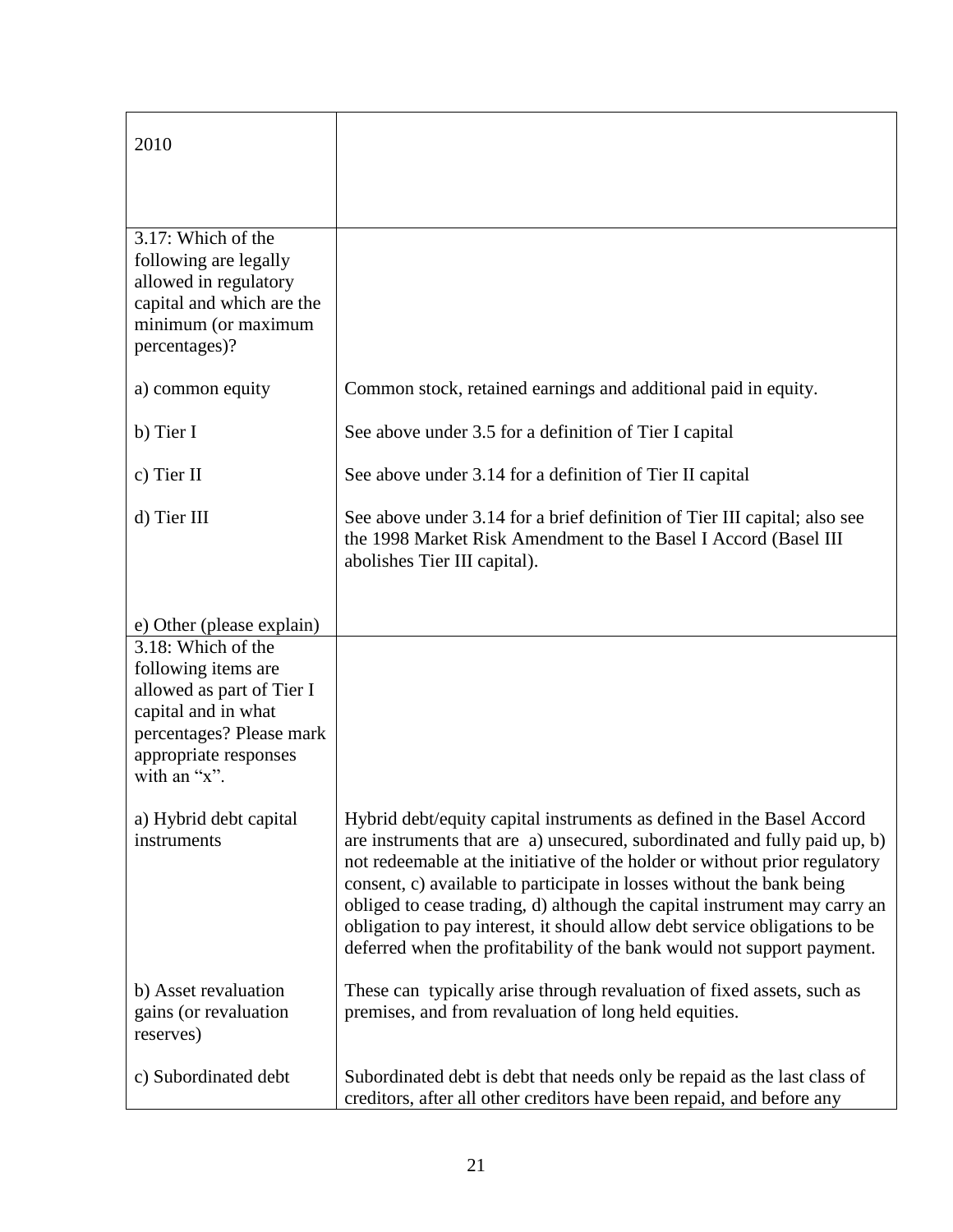|                                                                                                                                                                          | residual value of assets over liabilities is distributed to shareholders.                                                                                                             |
|--------------------------------------------------------------------------------------------------------------------------------------------------------------------------|---------------------------------------------------------------------------------------------------------------------------------------------------------------------------------------|
|                                                                                                                                                                          |                                                                                                                                                                                       |
| $3.18.1$ : Which of the<br>following items are<br>allowed as part of Tier II<br>capital and in what<br>percentages? Please mark<br>appropriate responses<br>with an "x". | For explanations of these terms, see previous question.                                                                                                                               |
| a) Hybrid debt capital<br>instruments;                                                                                                                                   |                                                                                                                                                                                       |
| b) General provisions;                                                                                                                                                   |                                                                                                                                                                                       |
| c) Asset revaluation<br>gains (or revaluation<br>reserves);                                                                                                              |                                                                                                                                                                                       |
| d) Subordinated debt.                                                                                                                                                    |                                                                                                                                                                                       |
| 3.18.2: What fraction of<br>revaluation gains is<br>accepted as capital?                                                                                                 | Basel I specifies that a discount of 55% must be taken on "latent"<br>revaluation reserves, mainly on longstanding equity holdings, to reflect<br>the volatility of such revaluations |
| 3.18.3: Are the following<br>items deducted from<br>regulatory capital?                                                                                                  |                                                                                                                                                                                       |
| a) Goodwill                                                                                                                                                              | Goodwill is the expected profit making capacity of the institution; while<br>this may have "value" for e.g. a takeover partner.                                                       |
| b) Deferred tax assets                                                                                                                                                   | Deferred tax assets: expected tax refunds e.g. as a result of losses<br>suffered.                                                                                                     |
| c) Intangibles                                                                                                                                                           | Goodwill and other intangibles such as intellectual property, brand<br>names, etc.                                                                                                    |
| d) Unrealized losses in<br>fair value exposures                                                                                                                          | Unrealized losses are book losses that have not been taken through the<br>profit and loss statement.                                                                                  |
| e) Investment in the<br>capital of certain banking<br>financial and securities<br>entities which are outside<br>the scope of                                             | These are also known as "cross-holdings" of shares between two<br>companies: each company holds shares in the other,                                                                  |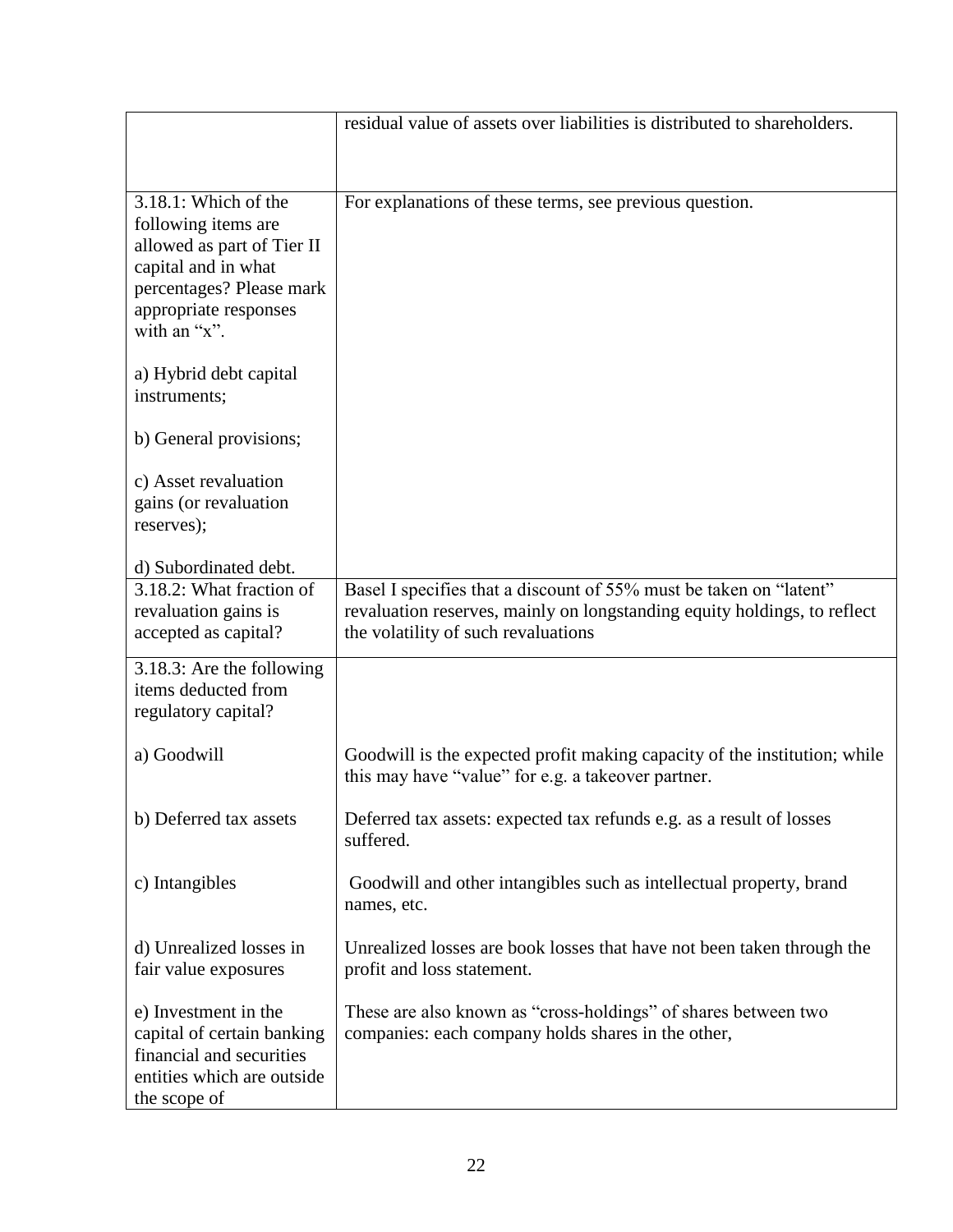| consolidation                                                                                                                                                                                          |                                                                                                                                                                                                                                                                                                                                                                                                                                                                                                                                                                                                                                                                                                        |
|--------------------------------------------------------------------------------------------------------------------------------------------------------------------------------------------------------|--------------------------------------------------------------------------------------------------------------------------------------------------------------------------------------------------------------------------------------------------------------------------------------------------------------------------------------------------------------------------------------------------------------------------------------------------------------------------------------------------------------------------------------------------------------------------------------------------------------------------------------------------------------------------------------------------------|
|                                                                                                                                                                                                        | 4. Activities                                                                                                                                                                                                                                                                                                                                                                                                                                                                                                                                                                                                                                                                                          |
| <b>Question</b>                                                                                                                                                                                        | <b>Annotation</b>                                                                                                                                                                                                                                                                                                                                                                                                                                                                                                                                                                                                                                                                                      |
| 4.1: What are the<br>conditions under which<br>banks can engage in<br>securities activities?                                                                                                           | Broad distinctions need to be made between securities activities that<br>do not entail risks for the bank itself, e.g. brokerage (which leaves the<br>risk with the customer), and trading for the bank's own account<br>(proprietary trading) and at its own initiative, and taking positions as a<br>result of e.g. a "bought deal", where a bank takes temporary<br>ownership of securities it has helped a client issue, pending resale to<br>investors. Other investment activities include investment advice and<br>fund management, venture capital activities, securitization, certain<br>activities associated with mergers and acquisitions, helping clients<br>issue debt or equities, etc. |
| a) A full range of these<br>activities can be conducted<br>directly in banks;                                                                                                                          | Even if permitted by the regulator to be performed within the bank,<br>many institutions set up subsidiaries to perform specific securities<br>activities                                                                                                                                                                                                                                                                                                                                                                                                                                                                                                                                              |
| b) A full range of these<br>activities are offered, but<br>all or some of these<br>activities must be<br>conducted in subsidiaries,<br>or in another part of a<br>common holding company<br>or parent; | This implies that the activities do not appear on the balance sheet of<br>the bank, but on the balance sheet of the subsidiary, or other group<br>entity.                                                                                                                                                                                                                                                                                                                                                                                                                                                                                                                                              |
| c) Less than the full range<br>of activities can be<br>conducted in banks, or<br>subsidiaries, or in another<br>part of a common holding<br>company or parent;                                         | No additional annotation required                                                                                                                                                                                                                                                                                                                                                                                                                                                                                                                                                                                                                                                                      |
| d) None of these activities<br>can be done in either banks<br>or subsidiaries, or in<br>another part of a common<br>holding company or parent.                                                         | No additional annotation required                                                                                                                                                                                                                                                                                                                                                                                                                                                                                                                                                                                                                                                                      |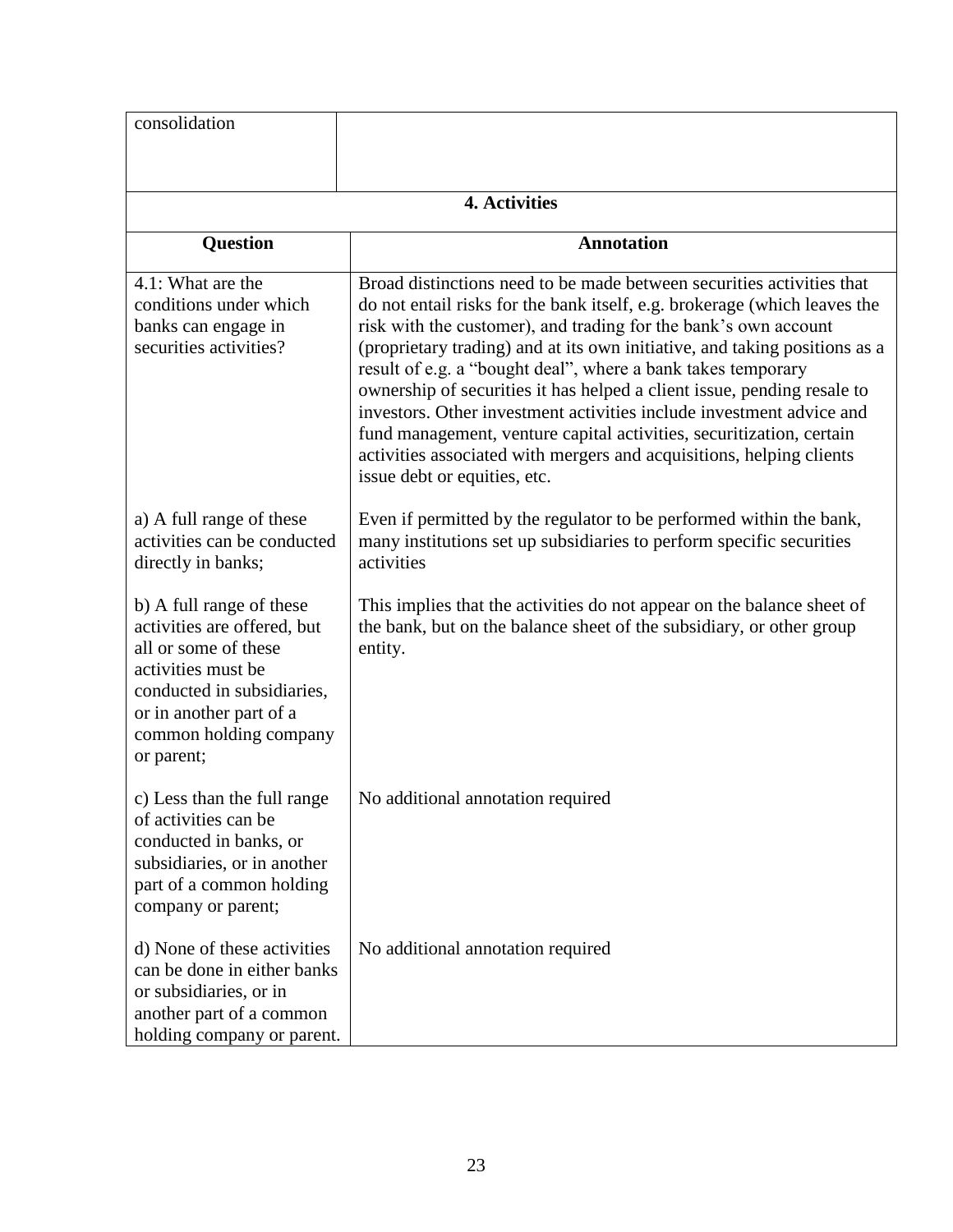| 4.2: What are the           | This questions refers to any insurance activity undertaken by a bank,    |
|-----------------------------|--------------------------------------------------------------------------|
| conditions under which      | i.e. underwriting for its own risk, or brokering for the risk of an      |
| banks can engage in         | external insurance company.                                              |
| insurance activities?       | See annotation above.                                                    |
|                             |                                                                          |
| a) A full range of these    |                                                                          |
| activities can be conducted |                                                                          |
| directly in banks;          | No annotation required                                                   |
|                             |                                                                          |
| b) A full range of these    |                                                                          |
| activities are offered, but |                                                                          |
| all or some of these        |                                                                          |
| activities must be          |                                                                          |
| conducted in subsidiaries,  |                                                                          |
| or in another part of a     |                                                                          |
| common holding company      |                                                                          |
| or parent;                  | No annotation required                                                   |
|                             |                                                                          |
| c) Less than the full range |                                                                          |
| of activities can be        |                                                                          |
| conducted in banks, or      |                                                                          |
| subsidiaries, or in another |                                                                          |
| part of a common holding    |                                                                          |
| company or parent;          | No annotation required                                                   |
|                             |                                                                          |
| d) None of these activities |                                                                          |
| can be done in either banks |                                                                          |
| or subsidiaries, or in      |                                                                          |
| another part of a common    |                                                                          |
| holding company or parent.  |                                                                          |
| 4.3: What are the           | Real estate is not in and of itself a banking or banking ancillary       |
| conditions under which      | business. However, in some countries banks are permitted to engage       |
| banks can engage in real    | in real estate activities (excluding project development) for their own  |
| estate activities?          | account. This flows from the fact that banks frequently possess          |
|                             | portfolios of real estate properties, as a result of foreclosures. The   |
|                             | management of these portfolios can require an in-house real estate       |
|                             | brokerage.                                                               |
|                             |                                                                          |
| a) a full range of these    | When banks engage in real estate activities, these are often placed in   |
| activities can be conducted | separate subsidiaries. In some cases, this is to simplify accounting and |
| directly in banks;          | management practices. In some cases, having these activities in          |
|                             | subsidiaries is a requirement. The question is trying to establish       |
|                             | whether this is the case in your jurisdiction.                           |
|                             |                                                                          |
|                             |                                                                          |
|                             |                                                                          |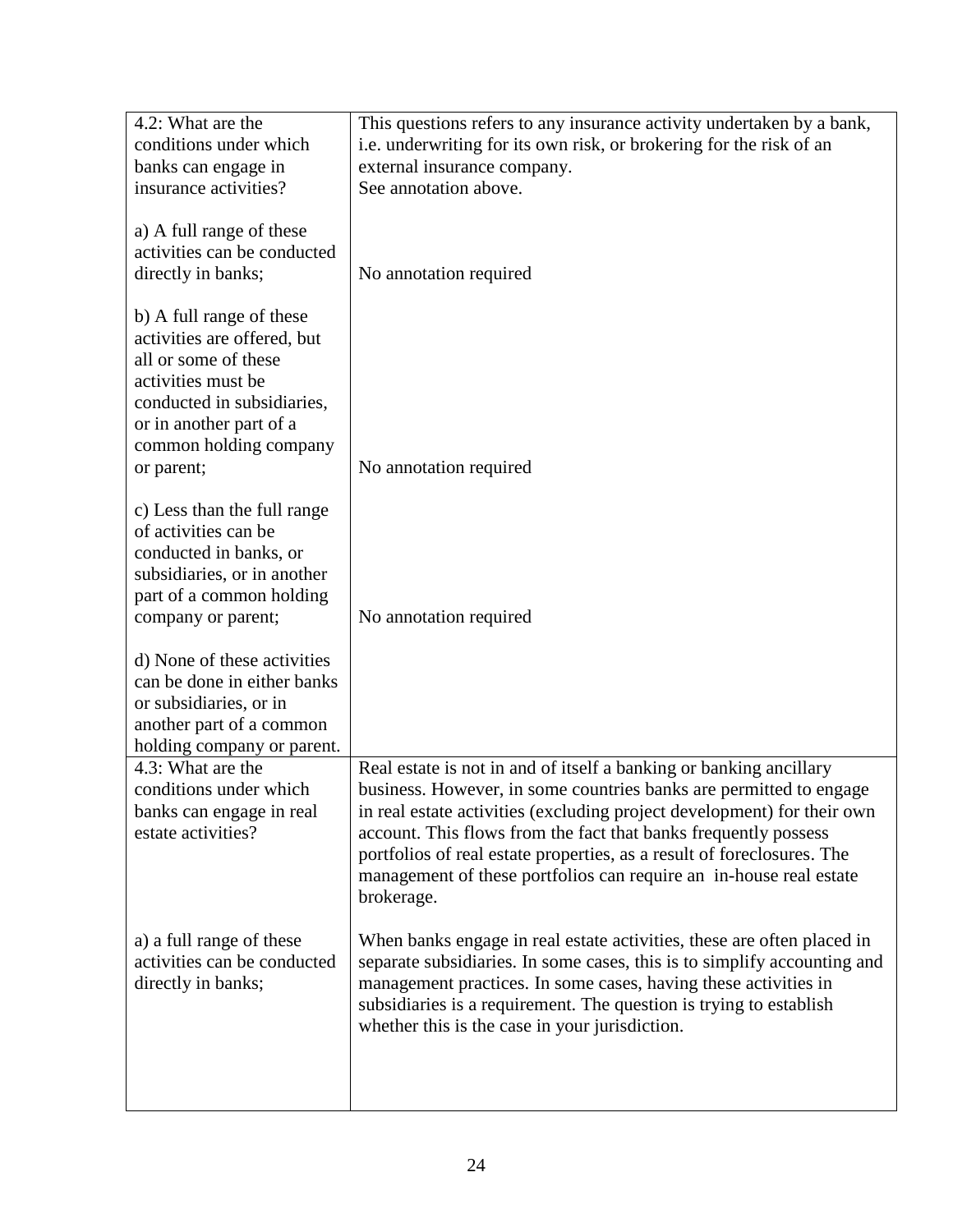| b) A full range of these<br>activities are offered, but<br>all or some of these<br>activities must be<br>conducted in subsidiaries,<br>or in another part of a<br>common holding company<br>or parent;                            | No annotation required                                                                                                                                                                                                                                                                                                                                      |
|-----------------------------------------------------------------------------------------------------------------------------------------------------------------------------------------------------------------------------------|-------------------------------------------------------------------------------------------------------------------------------------------------------------------------------------------------------------------------------------------------------------------------------------------------------------------------------------------------------------|
| c) Less than the full range<br>of activities can be<br>conducted in banks, or<br>subsidiaries, or in another<br>part of a common holding<br>company or parent;                                                                    | No annotation required                                                                                                                                                                                                                                                                                                                                      |
| d) None of these activities<br>can be done in either banks<br>or subsidiaries, or in<br>another part of a common<br>holding company or parent.                                                                                    | No annotation required                                                                                                                                                                                                                                                                                                                                      |
| 4.4: What are the<br>conditions under which<br>banks can engage in non-<br>financial businesses except<br>those businesses that are<br>auxiliary to banking<br>business (e.g. IT company,<br>debt collection company,<br>$etc.$ ) | Non-financial activities include activities other than banking,<br>securities, insurance, investment banking, hedge funds, and other so-<br>called auxiliary activities. Conditions to which the question refers<br>might include placing the activity in a separate entity, requiring<br>additional capital or liquidity buffers, enhanced oversight, etc. |
| a) non-financial activities<br>can be conducted directly<br>in banks                                                                                                                                                              | No annotation required                                                                                                                                                                                                                                                                                                                                      |
| b) non-financial activities<br>must be conducted in<br>subsidiaries, or in another<br>part of a common holding<br>company or parent                                                                                               | No annotation required                                                                                                                                                                                                                                                                                                                                      |
| c) Non-financial activities<br>may be conducted in<br>subsidiaries, or in another<br>part of a common holding<br>company or parent, but                                                                                           | No annotation required                                                                                                                                                                                                                                                                                                                                      |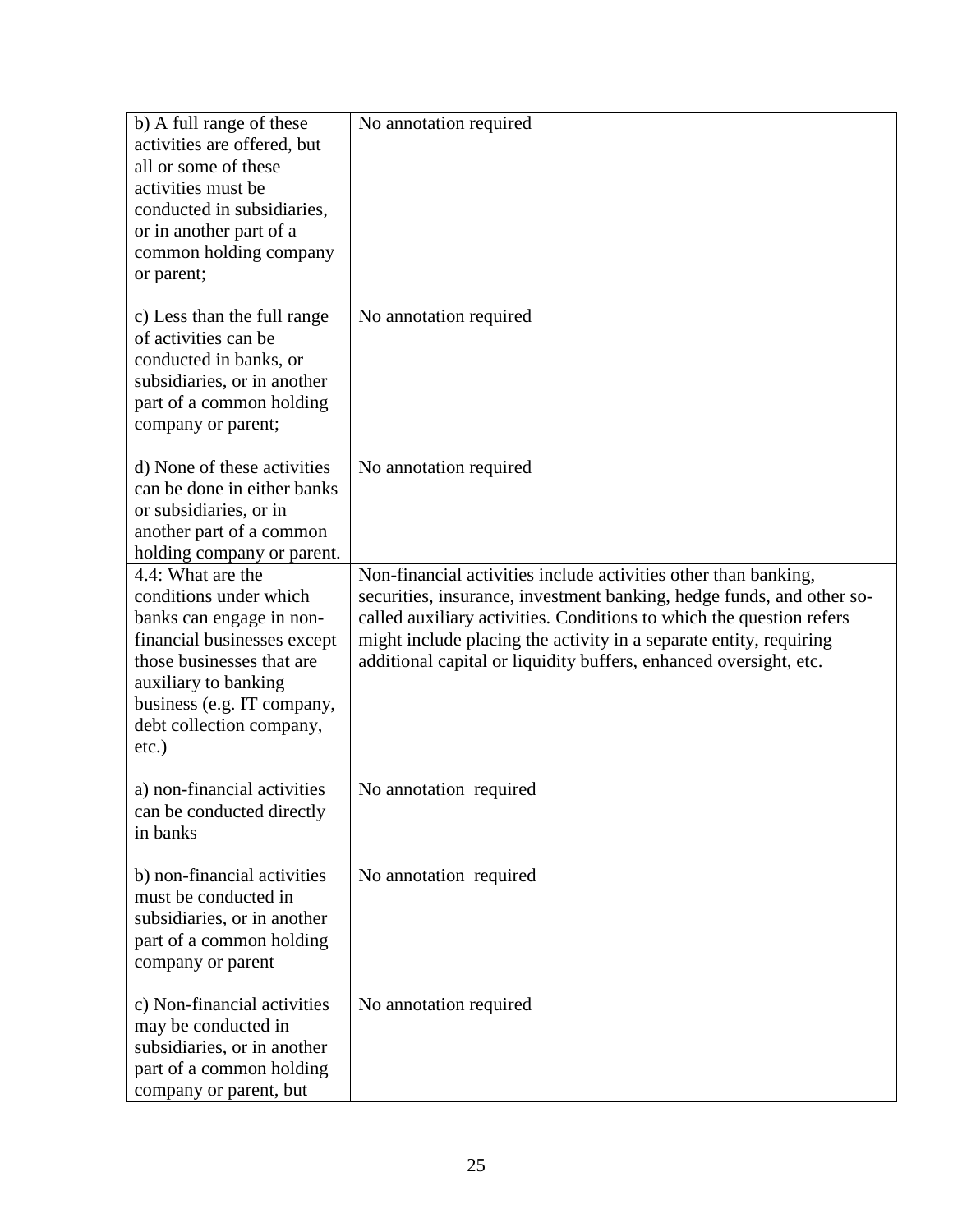| subject to regulatory limit<br>or approval.                                                                                                                   |                                                                                                                                                                                                                                                     |
|---------------------------------------------------------------------------------------------------------------------------------------------------------------|-----------------------------------------------------------------------------------------------------------------------------------------------------------------------------------------------------------------------------------------------------|
| d) None of these activities<br>can be conducted in either<br>banks or subsidiaries, or in<br>another part of a common<br>holding company or parent.           | No annotation required                                                                                                                                                                                                                              |
| 4.4.1: Can banks own<br>voting shares in non-<br>financial firms? Please<br>mark the option that best<br>characterizes the situation<br>in your jurisdiction. | Non-financial firms are defined above.                                                                                                                                                                                                              |
| a) A bank may own 100%<br>of the equity in any non-<br>financial firm;                                                                                        | Some jurisdictions allow bank ownership of equity in non-financial<br>firms subject to prior supervisory approval. Usually limits are<br>applicable.                                                                                                |
| b) A bank may own 100%<br>of the equity in a non-<br>financial firm but<br>ownership is limited based<br>upon a bank's equity<br>capital;                     | This rule could for instance say that banks may own shares in non<br>financial companies, provided the share in the company does not<br>exceed $(x$ percent) of the company's shares, and does not exceed $(x)$<br>percent of the bank's own funds. |
| c) A bank can only acquire<br>less than $100\%$ ; if so,<br>please mention the<br>maximum % which can be<br>owned;                                            | No additional annotation required                                                                                                                                                                                                                   |
| d) A bank may not have<br>any equity investment in a<br>non-financial firm<br>whatsoever.                                                                     | An absolute prohibition is relatively rare, although approval may be<br>needed and limits imposed.                                                                                                                                                  |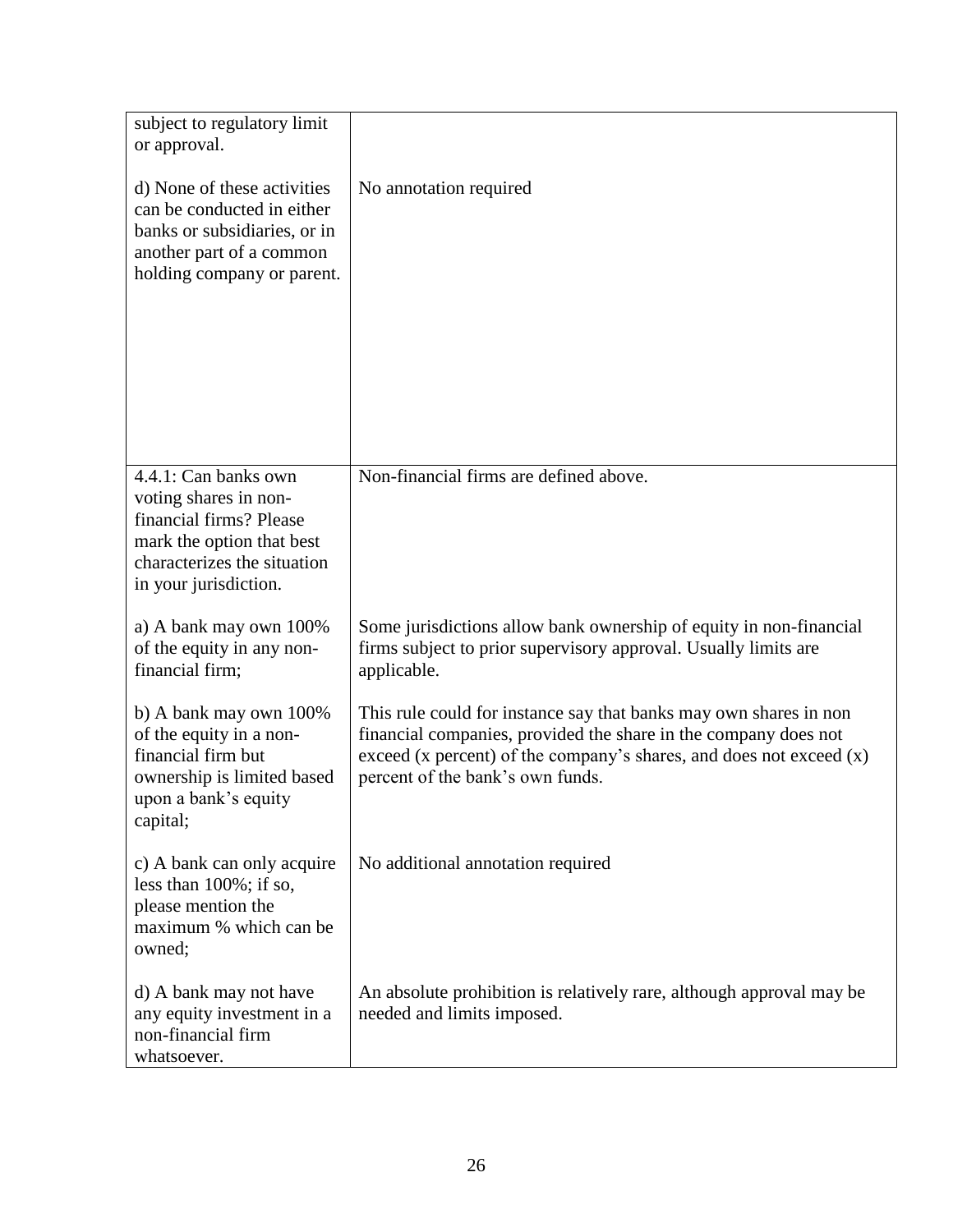| 4.5: In your jurisdiction,<br>what type of financial<br>conglomerate structures<br>involving banks are<br>allowed?         |                                                                                                                                                                                              |
|----------------------------------------------------------------------------------------------------------------------------|----------------------------------------------------------------------------------------------------------------------------------------------------------------------------------------------|
| a) Conglomerates whose<br>parent is a bank;                                                                                | No annotation required.                                                                                                                                                                      |
| b) Conglomerates whose<br>parent is a non-bank<br>financial institution (e.g.<br>insurance company or<br>securities firm); | No annotation required                                                                                                                                                                       |
| c) Conglomerates whose<br>parent is a non-financial<br>institution (e.g. non-<br>operating financial holding<br>company)   | A non-operating holding company is a company the only activity of<br>which consists of holding shares in operating companies, and<br>therefore does not conduct other activities of its own. |

| 5. External auditing requirements                                                |                                                                      |  |
|----------------------------------------------------------------------------------|----------------------------------------------------------------------|--|
|                                                                                  |                                                                      |  |
| <b>Question</b>                                                                  | <b>Annotation</b>                                                    |  |
|                                                                                  |                                                                      |  |
| $5.1.1$ : If yes, does the<br>external auditor have to                           |                                                                      |  |
| a) Obtain a professional<br>certification or pass an<br>exam to qualify as such? | No annotation required.                                              |  |
| b) Register with an                                                              | Accountants and auditors (CPAs and similar qualifications) are often |  |
| appropriate public and/or                                                        | required to be registered by their professional organization, the    |  |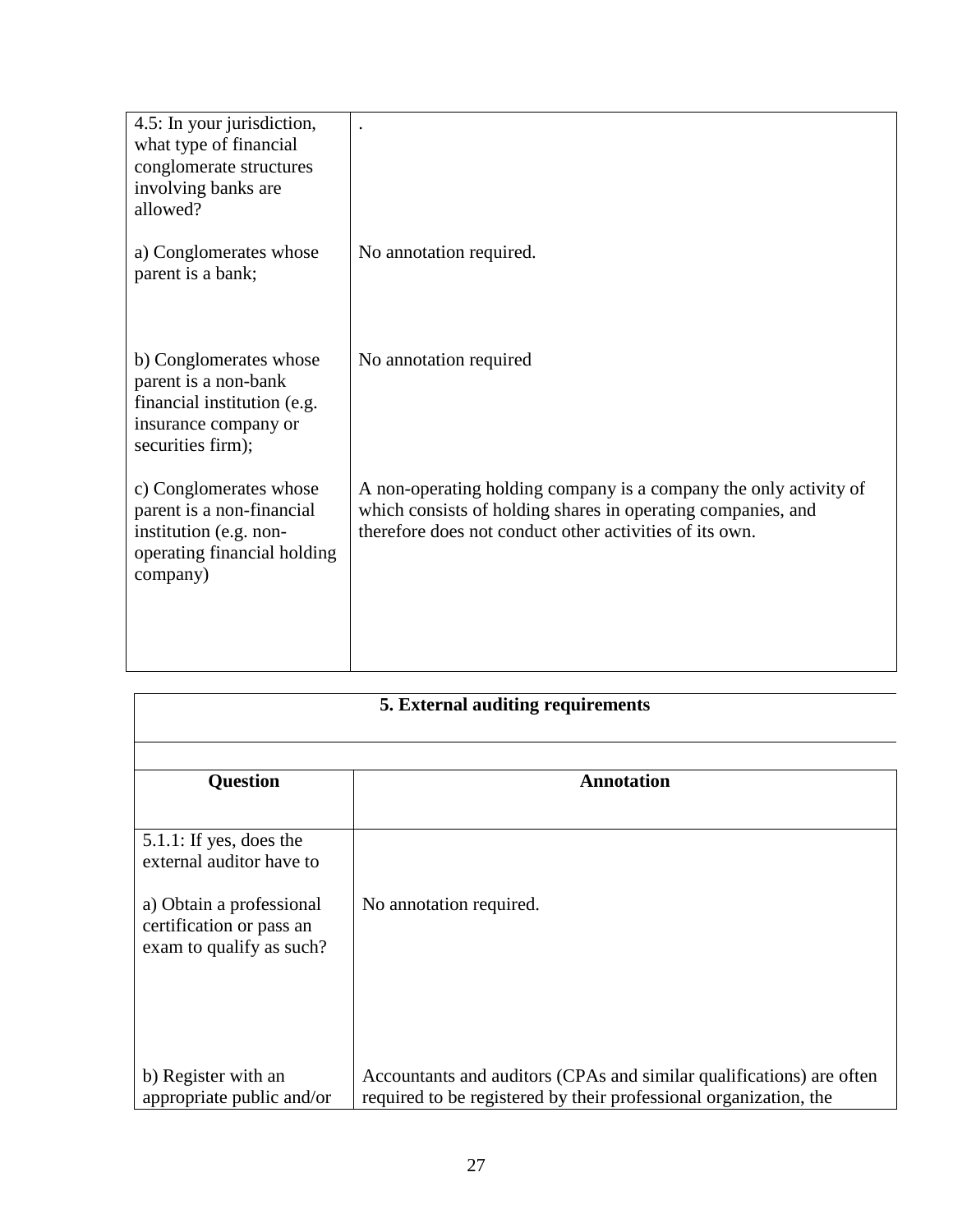| professional body?                                                                                                                                     | government or the supervisor (in order to be permitted to audit<br>banks). Examples are the UK Association of Chartered Certified<br>Public Accountants and the American Institute of Certified Public<br>Accountants. Auditing banks is a highly complex activity, requiring a<br>high level of expertise. Some jurisdictions require that an external<br>auditor of a bank be approved by the supervisor. Others do not. Some<br>supervisors compile lists of pre-approved bank auditors, some do not.<br>Typically a minimum number of years of experience will be required. |
|--------------------------------------------------------------------------------------------------------------------------------------------------------|---------------------------------------------------------------------------------------------------------------------------------------------------------------------------------------------------------------------------------------------------------------------------------------------------------------------------------------------------------------------------------------------------------------------------------------------------------------------------------------------------------------------------------------------------------------------------------|
| c) Have a minimum<br>required bank auditing<br>experience?                                                                                             | No annotation required.                                                                                                                                                                                                                                                                                                                                                                                                                                                                                                                                                         |
| d) Be approved or<br>reviewed by the supervisor<br>(e.g. by having a pre-<br>defined list of approved<br>auditors or by providing<br>written approval) |                                                                                                                                                                                                                                                                                                                                                                                                                                                                                                                                                                                 |
| 5.1.2.: Are specific<br>requirements for the extent<br>or nature of the audit<br>spelled out?                                                          | "Spelling out" means that there is a regulation that specifies the<br>minimum requirements for the extent or nature of the audit.                                                                                                                                                                                                                                                                                                                                                                                                                                               |
| Yes?/No?                                                                                                                                               |                                                                                                                                                                                                                                                                                                                                                                                                                                                                                                                                                                                 |
| 5.2: Are there mandatory<br>rotation requirements (i.e.<br>limits on the number of<br>consecutive years audited)<br>in place for the                   | This question asks whether the regulator requires that the bank change<br>its auditing firm from time to time.                                                                                                                                                                                                                                                                                                                                                                                                                                                                  |
| a) Lead auditor                                                                                                                                        | Lead auditor is usually a partner, or senior member of the firm that<br>has contracted to perform the audit, under whose guidance and<br>responsibility other accountants of the firm may participate in the<br>work.                                                                                                                                                                                                                                                                                                                                                           |
| b) Auditing firm                                                                                                                                       | No annotation required                                                                                                                                                                                                                                                                                                                                                                                                                                                                                                                                                          |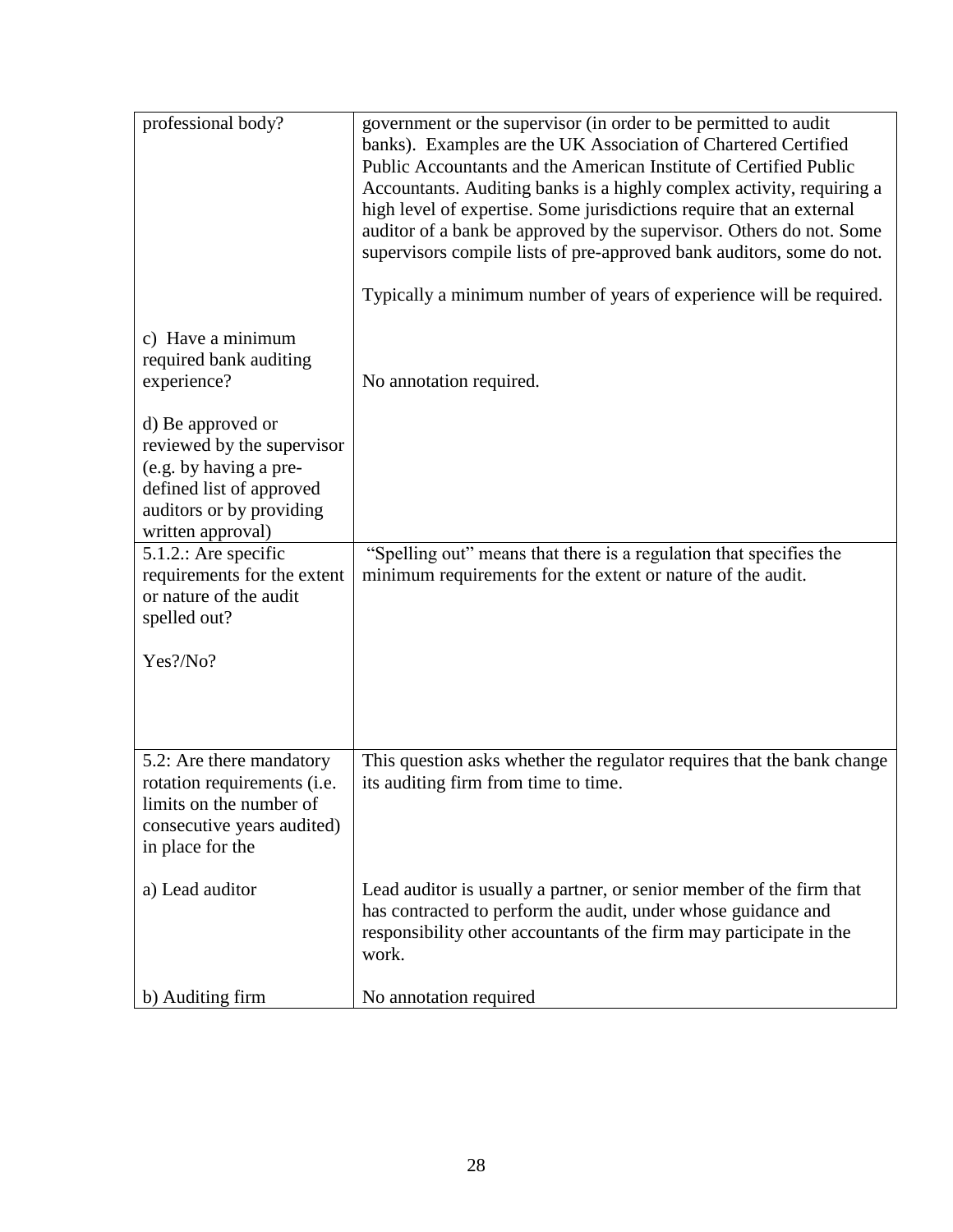| 5.3: Are banks required to<br>promptly report to the<br>banking supervisor any<br>change of external auditor<br>and the reasons for the<br>change?<br>Yes?/No?          | No annotation required                                                                                                                                                                                                                                                                                                                                                                                                               |
|-------------------------------------------------------------------------------------------------------------------------------------------------------------------------|--------------------------------------------------------------------------------------------------------------------------------------------------------------------------------------------------------------------------------------------------------------------------------------------------------------------------------------------------------------------------------------------------------------------------------------|
| 5.3.1.: Are banks required<br>to nominate more than one<br>external auditor?<br>$Yes$ ?/No?                                                                             | This refers to a possible requirement to have more than one auditing<br>firm. Typically more than one physical person will be involved in<br>performing the audit, even if there is only one firm involved.                                                                                                                                                                                                                          |
| 5.4.: Do laws or<br>regulations require<br>auditors to conduct their<br>audits in accordance with<br><b>International Standards on</b><br>Auditing (ISA)?<br>Yes?/No?   | No annotation required                                                                                                                                                                                                                                                                                                                                                                                                               |
| 5.5: Do regulations<br>explicitly prohibit auditing<br>firms from providing non-<br>audit services to the banks<br>whose financial accounts<br>they audit?<br>Yes?/No?  | Auditing firms can be subject to conflict of interest when providing<br>auditing services, i.e. in order to investigate the true and fair financial<br>position of the company, and at the same time providing e.g.<br>management advice, or advice on how to structure financial products.<br>The latter activity may not have as its primary objective the<br>transparency of the bank's financial administration and disclosures. |
| 5.6: Is the audit report on<br>the financial statements of<br>the bank required to be<br>publicly disclosed together<br>with these financial<br>statements?<br>Yes?/No? | Public disclosure can imply e.g. publication of the accounts (e.g.<br>balance sheet, profit and loss account, and the auditor's statement) in<br>widely read news media, on websites, or publication that these<br>documents are available to the public for inspection at a specified<br>location.                                                                                                                                  |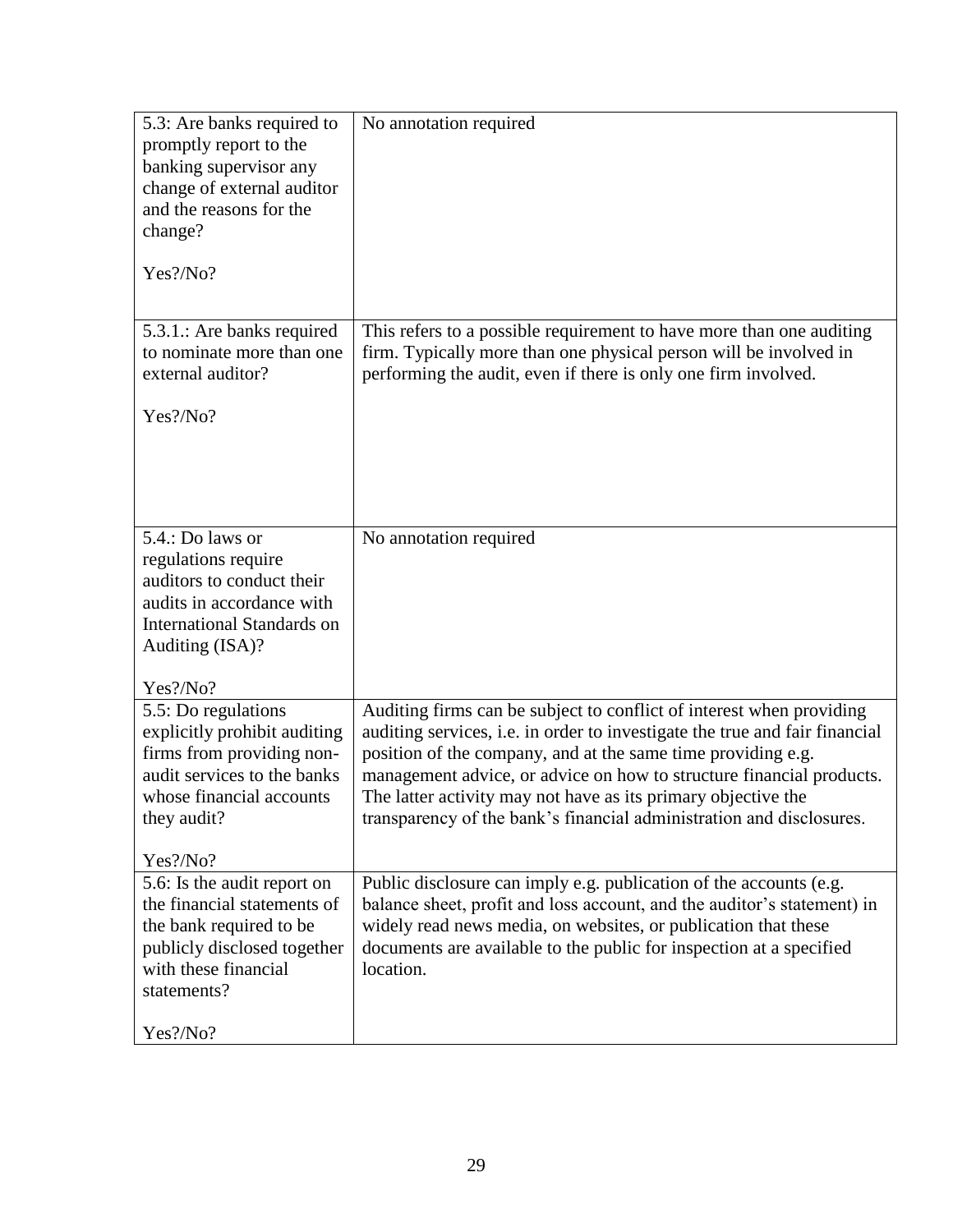| 5.7.: Do supervisors<br>receive a copy of the<br>following                                                                                                                                                       |                                                                                                                                                                                                                                                                                                                      |
|------------------------------------------------------------------------------------------------------------------------------------------------------------------------------------------------------------------|----------------------------------------------------------------------------------------------------------------------------------------------------------------------------------------------------------------------------------------------------------------------------------------------------------------------|
|                                                                                                                                                                                                                  |                                                                                                                                                                                                                                                                                                                      |
| a) The auditors' report on<br>the financial statements;                                                                                                                                                          | The auditor's report provides the auditor's opinion on whether the<br>company's financial statements present a true and fair view of the<br>company's financial condition. As needed the auditor's report may<br>contain qualifications to the opinion.                                                              |
| b) The auditors' letter to<br>the bank's management                                                                                                                                                              | The management letter is a usually confidential set of<br>recommendations of the auditor to the company on administrative and<br>managerial issues that should be addressed by the management of the<br>company. The management letter usually accompanies the final report<br>issued by the auditor to the company. |
| c) Other communication to<br>the audit committee                                                                                                                                                                 | No annotation required                                                                                                                                                                                                                                                                                               |
| 5.8.: Are auditors required<br>to promptly inform<br>banking supervisors when<br>they intend to issue<br>qualified opinions to the<br>accounts?<br>Yes?/No?                                                      | Qualified opinions can impact the confidence in the bank.                                                                                                                                                                                                                                                            |
| 5.8.1: Are auditors<br>required to promptly<br>inform banking<br>supervisors when they<br>identify information that<br>affects the safety and<br>soundness of a bank?                                            | Auditors have inside knowledge of the activities of a bank, and of its<br>safety and soundness. This information is also relevant to the exercise<br>of the supervisory function.                                                                                                                                    |
| Yes?/No?                                                                                                                                                                                                         |                                                                                                                                                                                                                                                                                                                      |
| 5.9.: Are auditors required<br>to communicate directly to<br>the supervisory agency<br>any presumed involvement<br>of bank directors or senior<br>managers in illicit<br>activities, fraud, or insider<br>abuse? | The sooner and more directly the supervisor can have access to the<br>detailed knowledge of the auditor on the bank's activities, illicit,<br>fraudulent, or in the form of insider abuse, the sooner it can consider<br>this information and decide whether action is required.                                     |
| Yes?/No?                                                                                                                                                                                                         |                                                                                                                                                                                                                                                                                                                      |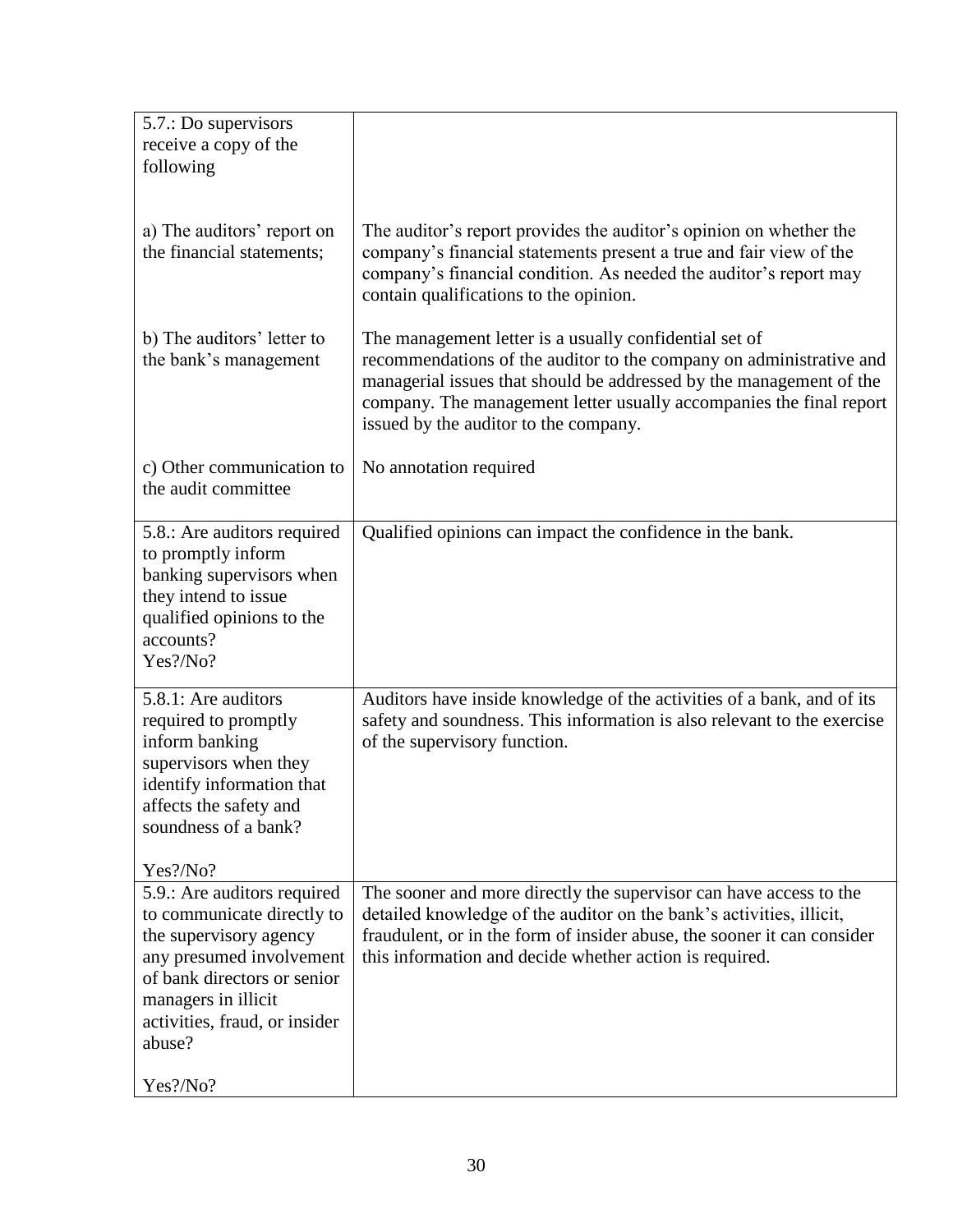| 5.10: Does the banking<br>supervisor have the right<br>to meet with the external<br>auditors and discuss their<br>report without the<br>approval of the bank?             | Many jurisdictions allow the supervisor to speak with the auditors on<br>the bank's financial condition, and the contents of the auditors' report,<br>given the relevance for the supervisor.                                                                                                                                                                         |
|---------------------------------------------------------------------------------------------------------------------------------------------------------------------------|-----------------------------------------------------------------------------------------------------------------------------------------------------------------------------------------------------------------------------------------------------------------------------------------------------------------------------------------------------------------------|
| a) No;                                                                                                                                                                    | No annotation required                                                                                                                                                                                                                                                                                                                                                |
| b) Yes, it happens on a<br>regular basis;                                                                                                                                 | No annotation required                                                                                                                                                                                                                                                                                                                                                |
| c) Yes, it happens on an<br>exceptional basis.                                                                                                                            | No annotation required                                                                                                                                                                                                                                                                                                                                                |
| 5.11.: Are external<br>auditors subject to<br>independent oversight by                                                                                                    | As many professional groups, auditors are usually subject to some<br>form of oversight, and/or professional code of ethics, and/or<br>continuous training requirements. In different jurisdictions this<br>oversight is organized differently. In some cases this is largely left to<br>private professional organizations, in other cases to government<br>agencies. |
| a) Ministry of Finance or<br>other government<br>department;                                                                                                              | No annotation required                                                                                                                                                                                                                                                                                                                                                |
| b) Specialized public<br>entity (e.g. independent<br>audit regulator)                                                                                                     | No annotation required                                                                                                                                                                                                                                                                                                                                                |
| c) Banking supervisory<br>agency;                                                                                                                                         | No annotation required                                                                                                                                                                                                                                                                                                                                                |
| d) Other (please explain)                                                                                                                                                 |                                                                                                                                                                                                                                                                                                                                                                       |
| 5.12.: In cases where the<br>supervisor identifies that<br>the bank has received an<br>inadequate audit, does the<br>supervisor have the power<br>to take actions against |                                                                                                                                                                                                                                                                                                                                                                       |
| a) The bank;                                                                                                                                                              | Actions can include an order by the supervisor to the bank to make<br>corrections to the accounts or the auditors' statement. Given that the<br>accounts are usually published, corrections would need to be<br>published as well.                                                                                                                                    |
| b) The external auditor                                                                                                                                                   | Usually complaints against the auditor need to be channeled through                                                                                                                                                                                                                                                                                                   |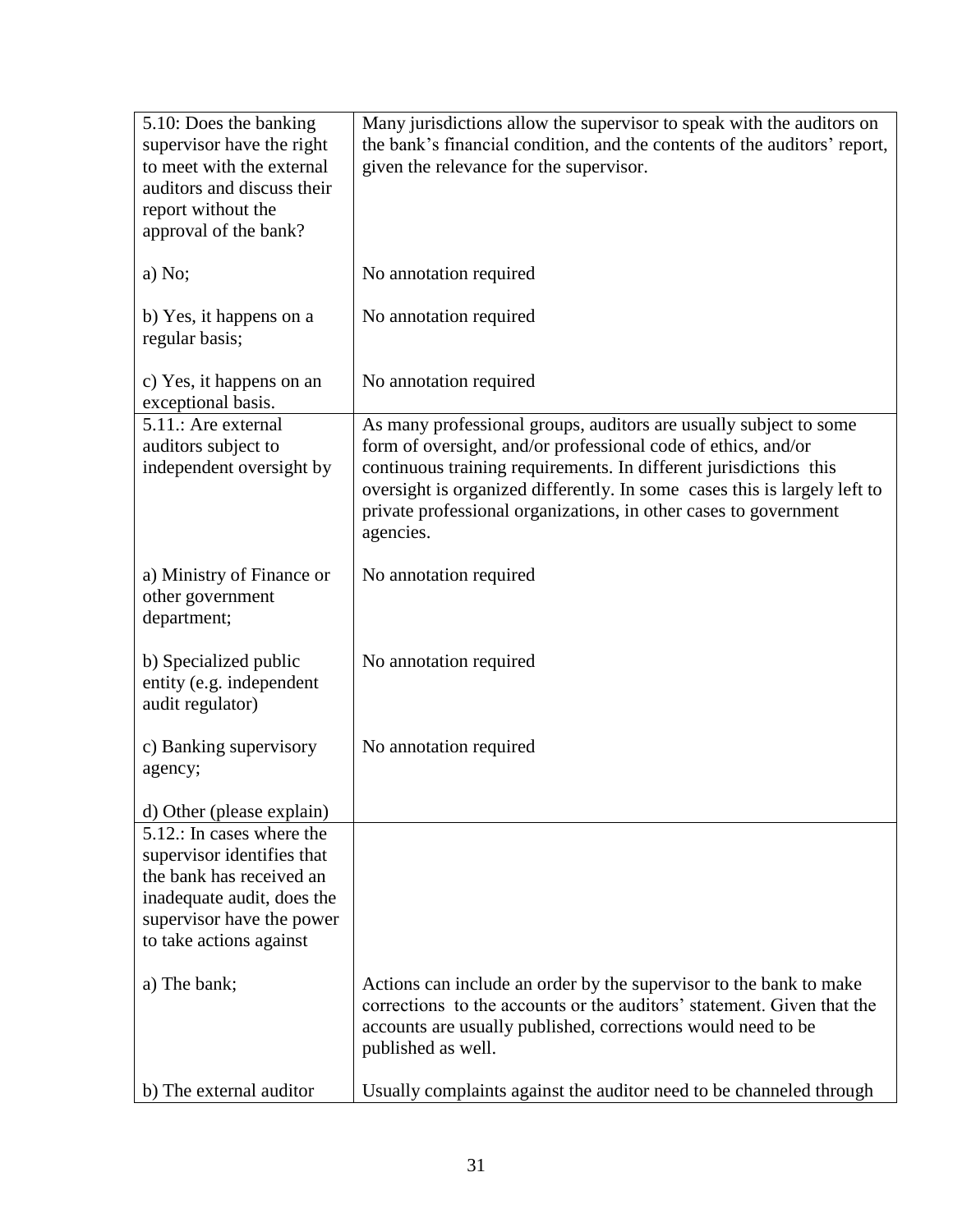|                                                                                                                                                                   | the professional organization.                                                                                                                                                                                                                       |
|-------------------------------------------------------------------------------------------------------------------------------------------------------------------|------------------------------------------------------------------------------------------------------------------------------------------------------------------------------------------------------------------------------------------------------|
|                                                                                                                                                                   | In some jurisdictions, corporate law allows "interested parties" to ask<br>the courts to order a correction to the accounts. If the supervisor is<br>considered such an interested party, it has the "power to take action"<br>as per this question. |
| 5.12.1.: How many actions<br>have been taken by the<br>supervisor in the past five<br>years $(2006-2010)$ against                                                 |                                                                                                                                                                                                                                                      |
| a) Banks                                                                                                                                                          | This question asks how many actions have been taken against any<br>bank in the system, or against any of the auditors. Actions can include<br>e.g. requests for corrections of the accounts, reprimands of the                                       |
| b) External auditors                                                                                                                                              | auditor, forcing the bank to change its external auditor, complaints by<br>the supervisor to the auditors' professional organization.                                                                                                                |
| 5.13.: Do supervisors<br>delegate part of their<br>supervisory tasks to<br>external auditors?                                                                     | In some jurisdictions supervisors depend more heavily on the work of<br>the external auditor than in others. In some jurisdictions supervisors<br>do not use the work of external auditors at all.                                                   |
| a) No;                                                                                                                                                            | No annotation required                                                                                                                                                                                                                               |
| b) Yes, as part of the<br>regular supervisory<br>process;                                                                                                         | No annotation required                                                                                                                                                                                                                               |
| c) Yes, on an exceptional<br>basis                                                                                                                                | No annotation required                                                                                                                                                                                                                               |
| 5.14.: Among the ten<br>biggest banks in your<br>country, how many are<br>audited by one of the "big<br>four " accounting firms<br>(PwC, KPMG, E&Y,<br>Deloitte)? | If there are less than ten banks in your country, please read "the<br>banks" instead of "the ten biggest banks".<br>Please base your response on the audits carried out in the last 12<br>months.                                                    |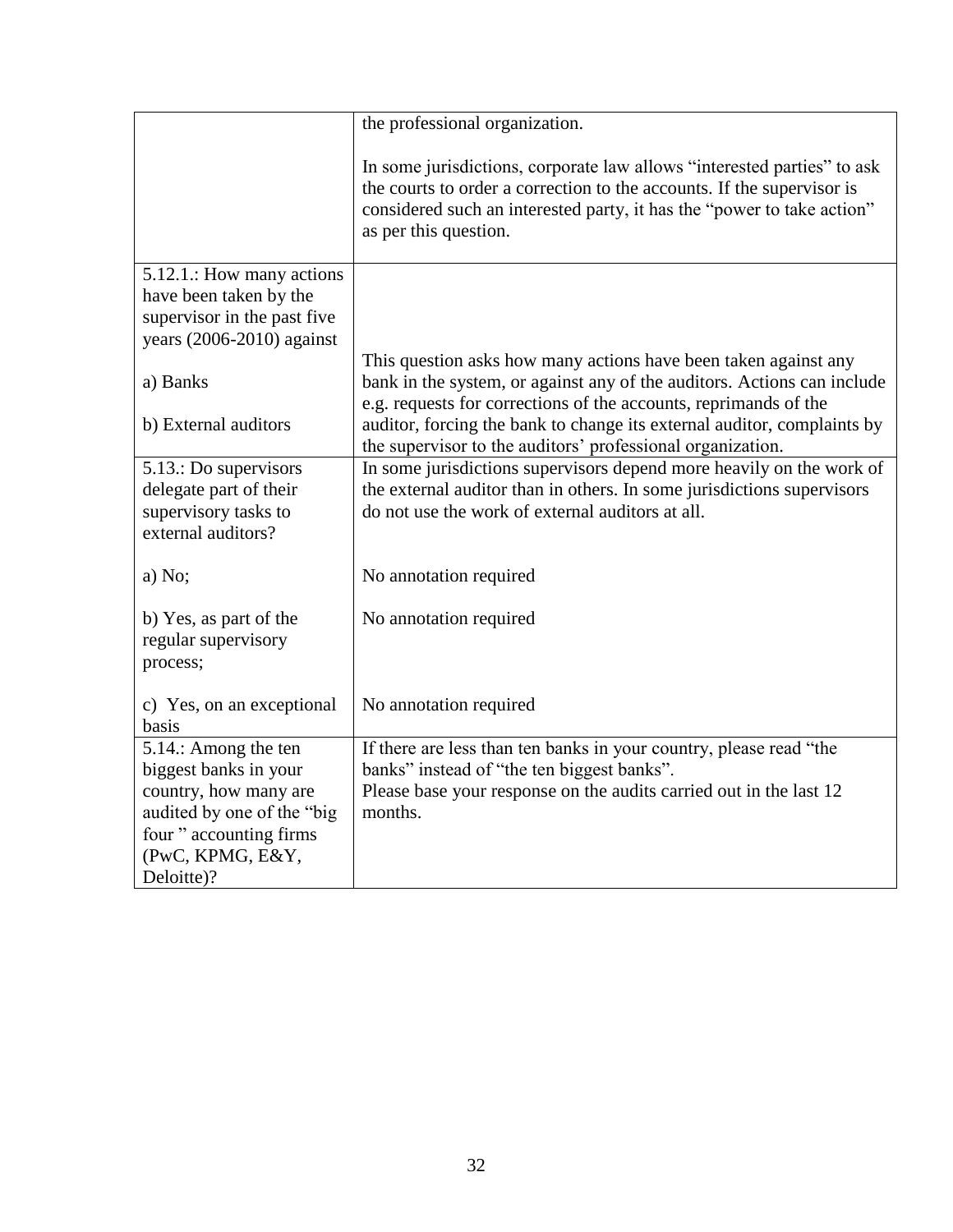| 6. Bank governance                                                                                                                                            |                                                                                                                                                                                                                                                                                         |
|---------------------------------------------------------------------------------------------------------------------------------------------------------------|-----------------------------------------------------------------------------------------------------------------------------------------------------------------------------------------------------------------------------------------------------------------------------------------|
| <b>Question</b>                                                                                                                                               | <b>Annotation</b>                                                                                                                                                                                                                                                                       |
| 6.1: Have you issued<br>specific guidelines or<br>requirements that<br>explicitly address the<br>following areas in the<br>governance of commercial<br>banks? |                                                                                                                                                                                                                                                                                         |
| a) Establishment of Audit<br>Committee;                                                                                                                       | Audit committees are made up of a selection of Board members that<br>are specifically tasked with an in depth review of the annual financial<br>statements and the auditor's report.                                                                                                    |
| b) Establishment of<br><b>Compensation Committee;</b>                                                                                                         | Compensation committees will review the levels and modalities of<br>compensation (including e.g. bonuses, salaries, etc) of senior staff,<br>management and Board                                                                                                                       |
| c) Requirement for a<br>majority of independent<br>directors in Board;                                                                                        | Independent directors are directors that are not staff members or<br>representatives of a significant shareholder, and are independent in<br>their opinions and advice.                                                                                                                 |
| d) Requirement for a<br>majority of independent<br>directors in Audit and<br><b>Compensation Committees</b>                                                   | See annotation above. Ultimately the bank is responsible for its<br>accounts, and the Board is one of the checks and balances that the<br>accounts present a true and fair view of the bank's financial condition.                                                                      |
| e) Structure of<br>remuneration packages for<br>Board directors and senior<br>management;                                                                     | This refers to the composition of remuneration packages, e.g. cash,<br>shares, stock options, bonuses. Does the supervisor impose restrictions<br>or limits on the banks financial transactions (other than salaries and<br>bonuses) with its shareholders, managers and Board members? |
| f) Public disclosure of<br>remuneration packages for                                                                                                          | Disclosure can take place in the annual report, media, websites, and<br>availability for inspection at a publicly accessible and disclosed                                                                                                                                              |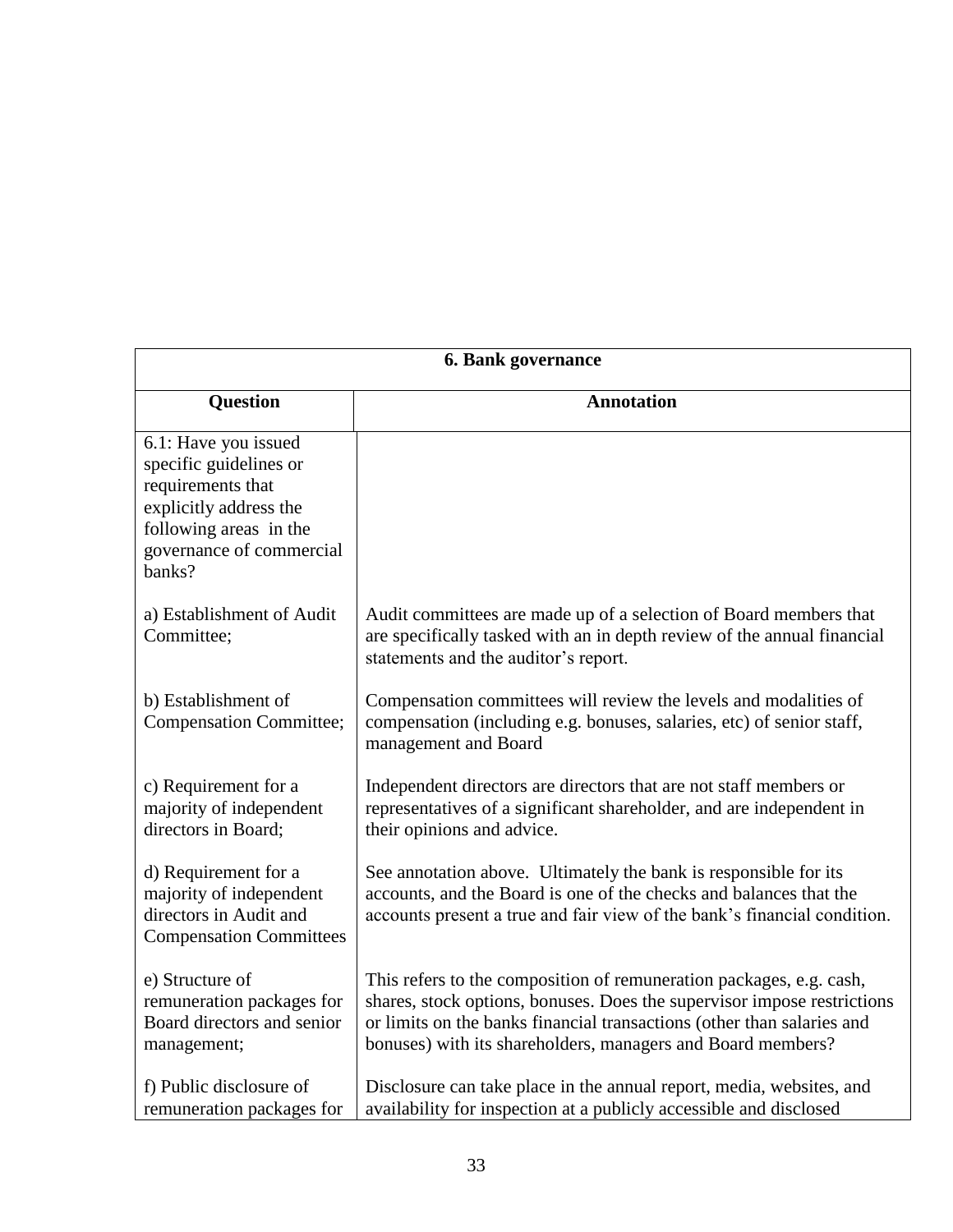| Board directors and senior                                                                                                                  | location.                                                                                                                                                                                 |
|---------------------------------------------------------------------------------------------------------------------------------------------|-------------------------------------------------------------------------------------------------------------------------------------------------------------------------------------------|
| management;                                                                                                                                 |                                                                                                                                                                                           |
| g) Board directors'<br>responsibility for accurate<br>and truthful financial and<br>regulatory reporting<br>including public<br>disclosure; | See annotation under (d) above.                                                                                                                                                           |
| h) Separation of the roles<br>of CEO and Board<br>chairperson;                                                                              | This refers to whether the supervisor requires that banks have two<br>different persons for the roles of CEO and Board chairperson.                                                       |
| i) Provisions covering<br>related party transactions;                                                                                       | This pertains to whether the supervisor requires separate reporting of<br>related party transactions.                                                                                     |
| j) Fit and proper<br>requirements for Board<br>and senior management;                                                                       | This relates to whether the supervisor verifies whether the management<br>and Board meet requirements of expertise, management capabilities,<br>financial probity and personal reputation |
| k) Existence of<br>independent risk<br>management functions<br>within the bank.                                                             | Independence of risk management functions means that the risk<br>managers can freely communicate his/her concerns about the bank's<br>risks to the appropriate decision makers            |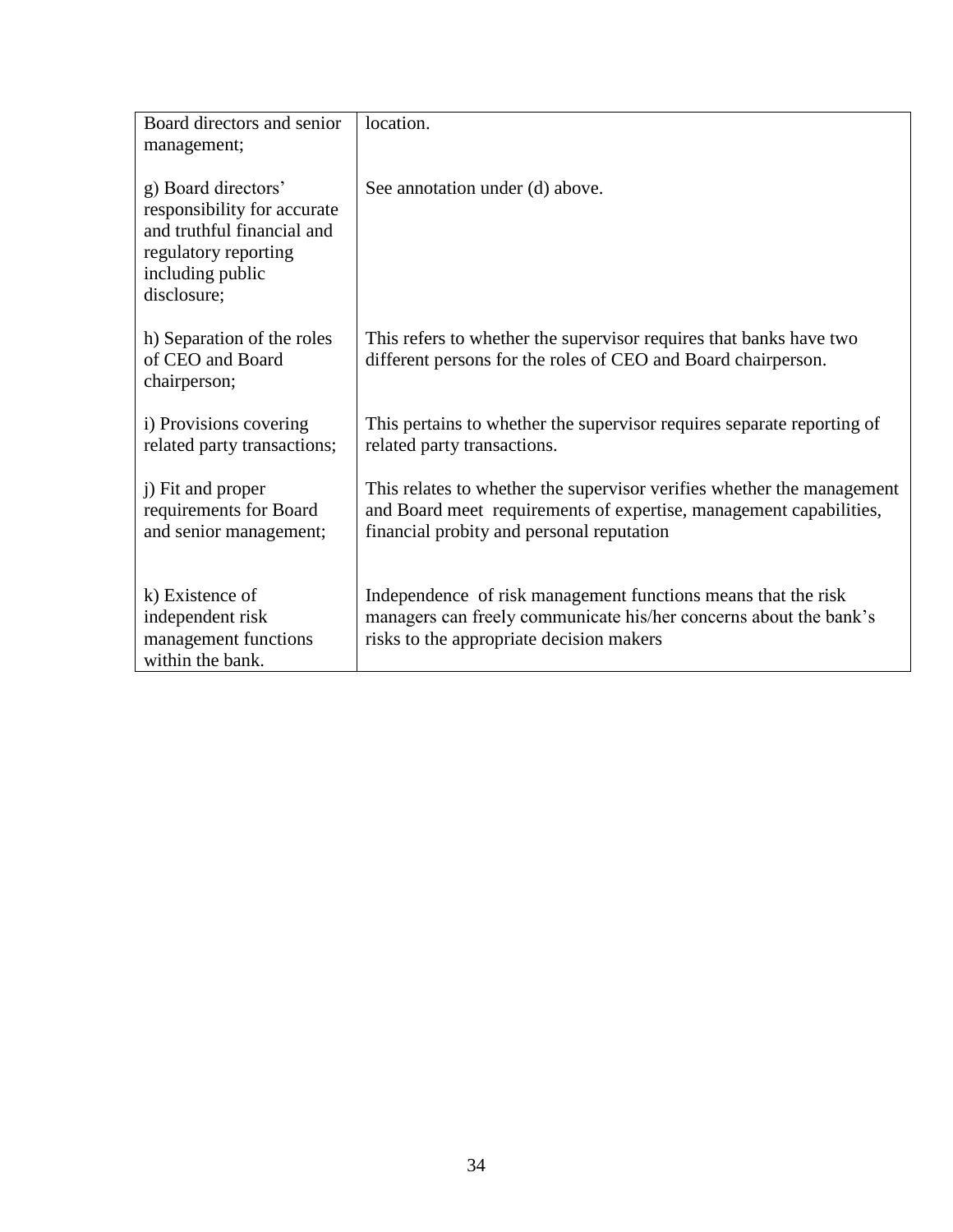| 6.2: Do the above<br>guidelines or requirements<br>apply uniformly to all<br>banks (e.g. including state-<br>owned and foreign banks)?<br>Yes?/No?                              | In some cases state-owned banks, because of their presumed<br>government guarantee, are considered to be less in need of prudential<br>supervision.<br>Foreign owned banks will in many cases be independent corporate<br>entities only in form, when in fact they are run as if they were<br>branches, without truly independent management or Board functions.                                                                                       |
|---------------------------------------------------------------------------------------------------------------------------------------------------------------------------------|--------------------------------------------------------------------------------------------------------------------------------------------------------------------------------------------------------------------------------------------------------------------------------------------------------------------------------------------------------------------------------------------------------------------------------------------------------|
| 6.3: How many<br>enforcement actions have<br>you taken over the past<br>five years $(2006 - 2010)$<br>based on a breach of any<br>of the above bank<br>governance requirements? | Enforcement actions are defined as actions taken under the authority of<br>banking laws and regulations which can be enforced through the<br>judiciary system, and can include for instance cease and desist orders,<br>ordering that positive corrective action is taken by the bank,<br>appointment of interim managers or temporary administrators,<br>replacement of specific managers or officers, replacement of auditors,<br>Board members etc. |
| 6.4: Does the supervisor<br>exercise approval authority<br>with respect to the<br>appointment of                                                                                | This question refers to the authority of the supervisor to exercise<br>approval rights, also after the initial licensing phase.                                                                                                                                                                                                                                                                                                                        |
| a) Board directors                                                                                                                                                              | No annotation required                                                                                                                                                                                                                                                                                                                                                                                                                                 |
| b) Senior bank<br>management                                                                                                                                                    | Members of the executive management                                                                                                                                                                                                                                                                                                                                                                                                                    |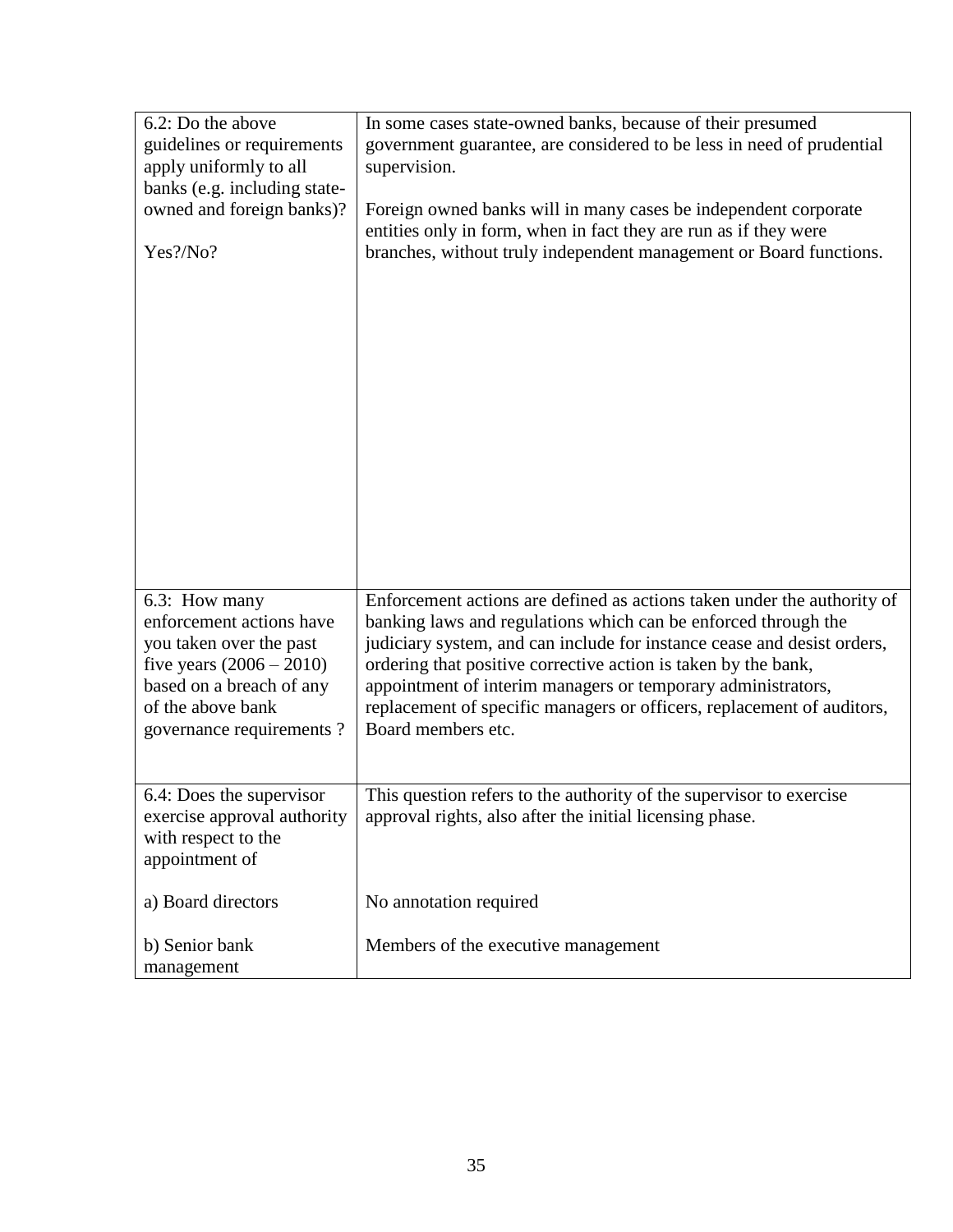| 6.5: Is the remuneration or<br>compensation of the<br>following individuals<br>evaluated as part of the<br>supervisory process to<br>ensure that they do not<br>lead to excessive risk<br>taking? |                                                                                                                               |
|---------------------------------------------------------------------------------------------------------------------------------------------------------------------------------------------------|-------------------------------------------------------------------------------------------------------------------------------|
| a) Board directors;                                                                                                                                                                               | No annotation required                                                                                                        |
| b) Senior bank<br>management;                                                                                                                                                                     | No annotation required                                                                                                        |
| c) Other bank staff (e.g.<br>traders)?                                                                                                                                                            | No annotation required                                                                                                        |
| $6.5.1$ : If so, does the<br>supervisory agency have<br>the power to take<br>regulatory action when it<br>considers that the<br>remuneration or<br>compensation is<br>excessive?                  | Such powers could include the enforceable right under law or<br>regulation to require banks to lower compensation.            |
| 6.6: Does the regulatory<br>definition of related parties<br>include the following?                                                                                                               | Mention the definition applied in the jurisdiction, in particular whether<br>it includes these categories of related parties. |
| a) Significant/controlling<br>shareholders;                                                                                                                                                       | No annotation required.                                                                                                       |
| b) Board directors;                                                                                                                                                                               | No annotation required.                                                                                                       |
| c) Relatives of<br>significant/controlling<br>shareholders and Board<br>directors;                                                                                                                | Different jurisdictions define "relatives" differently, e.g. to the second<br>or third degree.                                |
| d) Business interests of<br>significant/controlling                                                                                                                                               | Business interests means ownership, other beneficial interests,<br>management or Board involvement in another enterprise.     |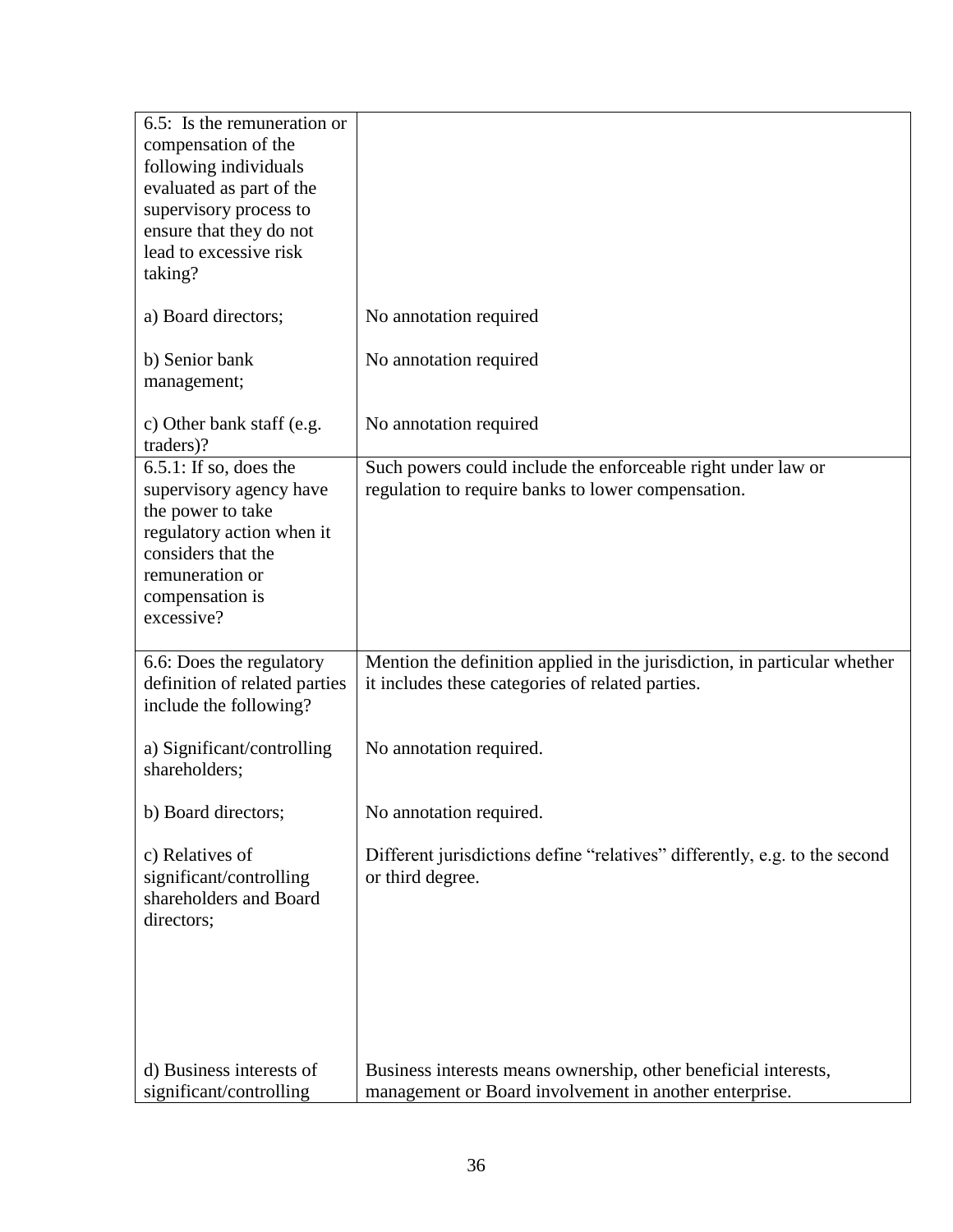| shareholders, Board<br>directors, and their<br>relatives?                                                                                 |                                                                                                                                                                                                                                                                                                                                                                 |
|-------------------------------------------------------------------------------------------------------------------------------------------|-----------------------------------------------------------------------------------------------------------------------------------------------------------------------------------------------------------------------------------------------------------------------------------------------------------------------------------------------------------------|
| 6.7: Is there a regulatory<br>limit on related party<br>exposure?<br>Yes?/No?                                                             | These limits can be formulated in terms of a ratio of the exposure<br>(credit or other) to the bank's regulatory capital, but also in terms of a<br>ratio to the manager's/Board members salary/own funds, or a<br>combination (no more than x % of regulatory capital, but in no case<br>more than x% percent of the manager's/Board member's<br>remuneration) |
| $6.7.1$ : If so, what is the<br>limit as a percentage of<br>banks' regulatory capital?                                                    | If the limit is expressed in a different way (e.g., as an absolute amount),<br>please indicate so.<br>Please provide the regulatory capital definition used in your<br>jurisdiction (or cross-reference).                                                                                                                                                       |
| 6.8: Have you introduced<br>changes in the bank<br>governance framework in<br>your country as a result of<br>the global financial crisis? | No annotation required                                                                                                                                                                                                                                                                                                                                          |
| a) New requirements on<br>executive compensation;                                                                                         | Executive compensation would include salary, bonuses, and other<br>benefits such as stock options or shares.                                                                                                                                                                                                                                                    |
| b) Independence of the<br>Board;                                                                                                          | This could include for instance a requirement of more independent<br>Board members, as opposed to those appointed by large shareholders.                                                                                                                                                                                                                        |
| c) Chief risk officer direct<br>reporting to the Board or<br>Board Committee;                                                             | No annotation required                                                                                                                                                                                                                                                                                                                                          |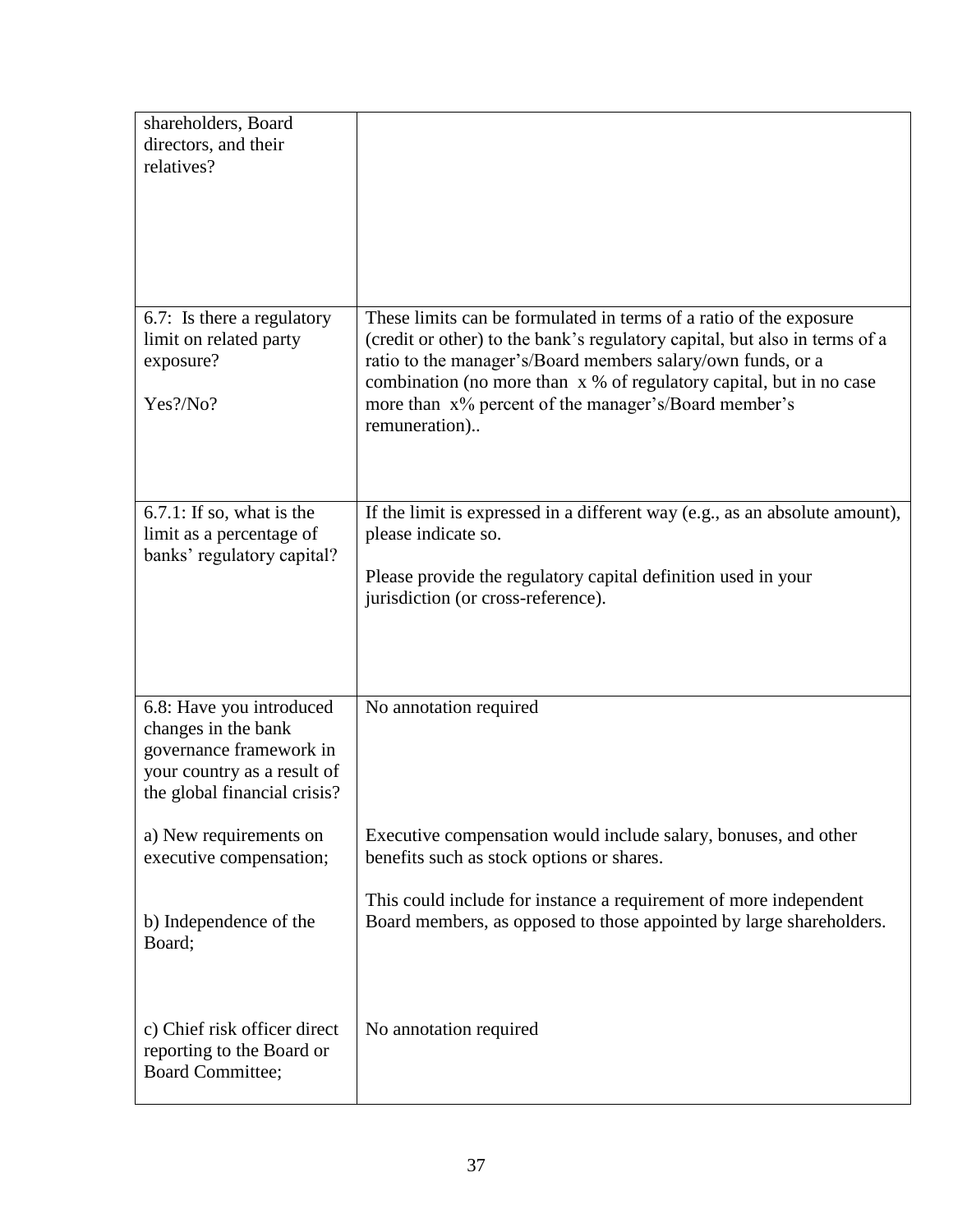| d) Existence of a Board<br><b>Risk Committee;</b> | A Board Risk Committee would oversee e.g. the bank's risk profile,<br>risk management and management responses to risk issues. |
|---------------------------------------------------|--------------------------------------------------------------------------------------------------------------------------------|
| e) Other (please explain)?                        |                                                                                                                                |
|                                                   |                                                                                                                                |

| 7. Liquidity and Risk Diversification                                                                                          |                                                                                                                                                                                                                                                                                                                                                                                 |
|--------------------------------------------------------------------------------------------------------------------------------|---------------------------------------------------------------------------------------------------------------------------------------------------------------------------------------------------------------------------------------------------------------------------------------------------------------------------------------------------------------------------------|
|                                                                                                                                | 1. Risk concentration                                                                                                                                                                                                                                                                                                                                                           |
| <b>Question</b>                                                                                                                | <b>Annotation</b>                                                                                                                                                                                                                                                                                                                                                               |
| 7.1: Are banks<br>limited in their<br>lending to a single<br>borrower or a group<br>of inter-related<br>borrowers?<br>Yes?/No? | Many jurisdictions limit lending to a single borrower or group of related<br>borrowers, in order to force risk diversification in the bank's portfolio.                                                                                                                                                                                                                         |
| $7.1.1$ : If yes, what is<br>the limit as a<br>percentage of a<br>bank's regulatory<br>capital                                 | Some jurisdictions apply a single limit, per individual exposure. Many, in<br>particular in the EU, also apply a limit for the total level of so-called "large<br>exposures", i.e. 800% of regulatory capital.<br>Please provide a definition of the regulatory capital in your jurisdiction (or<br>cross-refer). Please indicate if the limit is expressed in a different way. |
| 7.1.2: Are there any<br>exempted items in<br>applying the limits?<br>Yes?/No?                                                  | Examples of such exempted items may include cash secured lending, and<br>government or government guaranteed lending, confirmed letters of credit,<br>etc. Please include such examples.                                                                                                                                                                                        |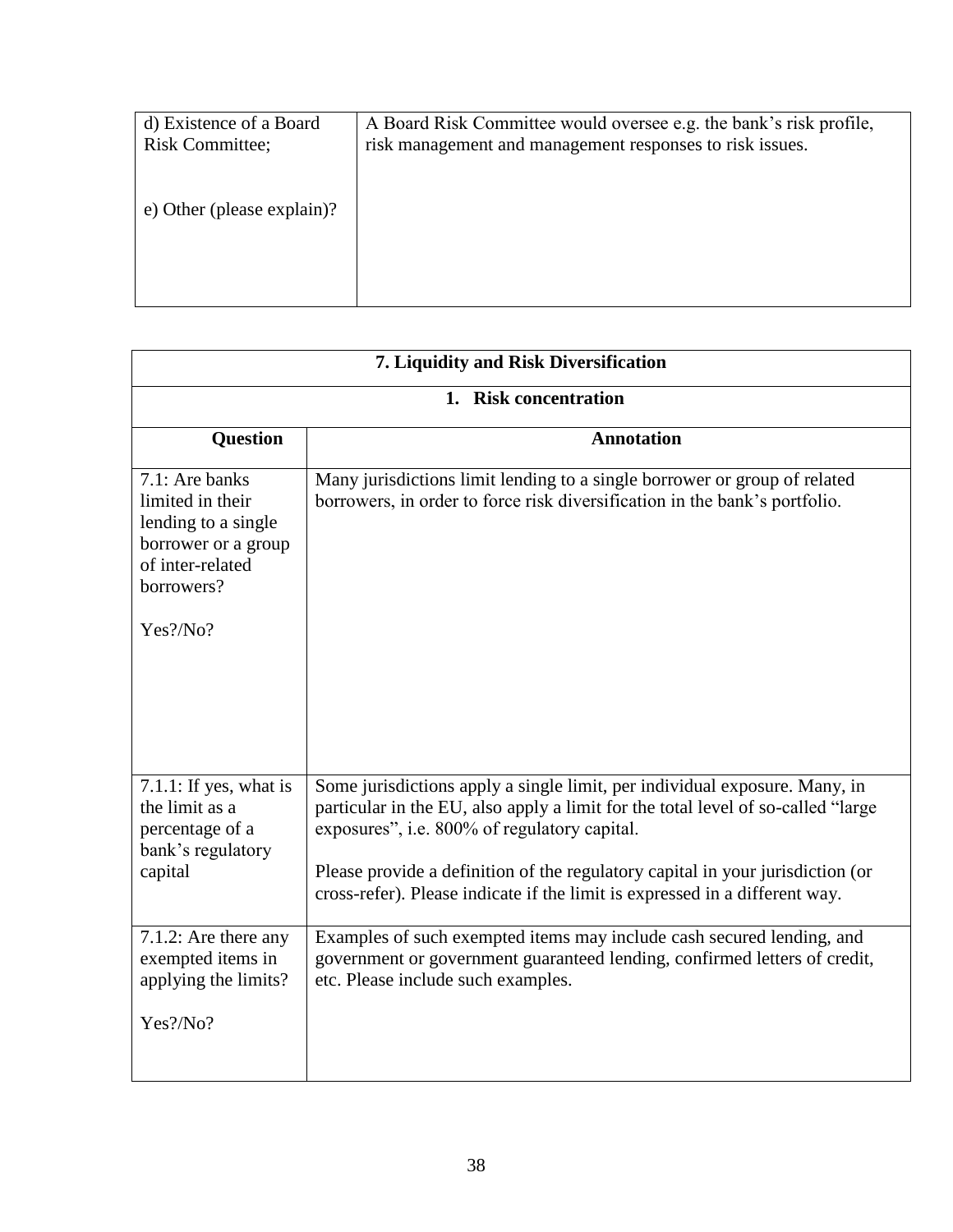| 7.2: Are there any<br>regulatory rules or<br>supervisory<br>guidelines regarding<br>asset diversification?<br>Yes?/No?<br>$7.2.1$ : If yes, please<br>explain. | See annotation under 7.1 Supervisory guidelines may prescribe loan exposure<br>limits not only to individual borrowers, but also to regional, geographical and<br>sectoral exposures<br>No annotation required                                                                                                                                                                                                   |
|----------------------------------------------------------------------------------------------------------------------------------------------------------------|------------------------------------------------------------------------------------------------------------------------------------------------------------------------------------------------------------------------------------------------------------------------------------------------------------------------------------------------------------------------------------------------------------------|
| 7.2.2: Are any<br>categories of banks<br>prohibited from<br>making loans<br>abroad? (Yes/no). If<br>yes, please specify.                                       | Examples of the categories include: community banks or small savings banks<br>without the required expertise.                                                                                                                                                                                                                                                                                                    |
| II. Regulatory liquidity requirements                                                                                                                          |                                                                                                                                                                                                                                                                                                                                                                                                                  |
| 7.3: Are there<br>regulatory rules or<br>supervisory<br>guidelines regarding<br>the following<br>aspects of banks'<br>liquidity<br>management?                 | Contingency funding plans are plans to assure that adequate liquidity is<br>available to the banks, also under conditions of stress, or to be able to replace<br>funding sources, if certain sources should become unavailable.<br>Stress testing is considered to be in this context typically the preparation of<br>prognoses of a bank's solvency and/or liquidity under hypothetical stressed<br>conditions. |
| a) Diversification of<br>funding sources;                                                                                                                      | Ensuring that the bank is not dependent on a small number of funding<br>sources.                                                                                                                                                                                                                                                                                                                                 |
| b) Contingency<br>funding plans<br>including stress<br>testing?                                                                                                | These are the bank's plans to ensure future funding, also under stressed<br>conditions. Liquidity stress testing involves preparing prognoses of the impact<br>of hypothetical but plausible conditions of stress.                                                                                                                                                                                               |
| $7.3.1$ : If so, do they<br>also apply to foreign<br>branches?                                                                                                 | No annotation required                                                                                                                                                                                                                                                                                                                                                                                           |
| a) Diversification of<br>funding sources;                                                                                                                      | See annotation above                                                                                                                                                                                                                                                                                                                                                                                             |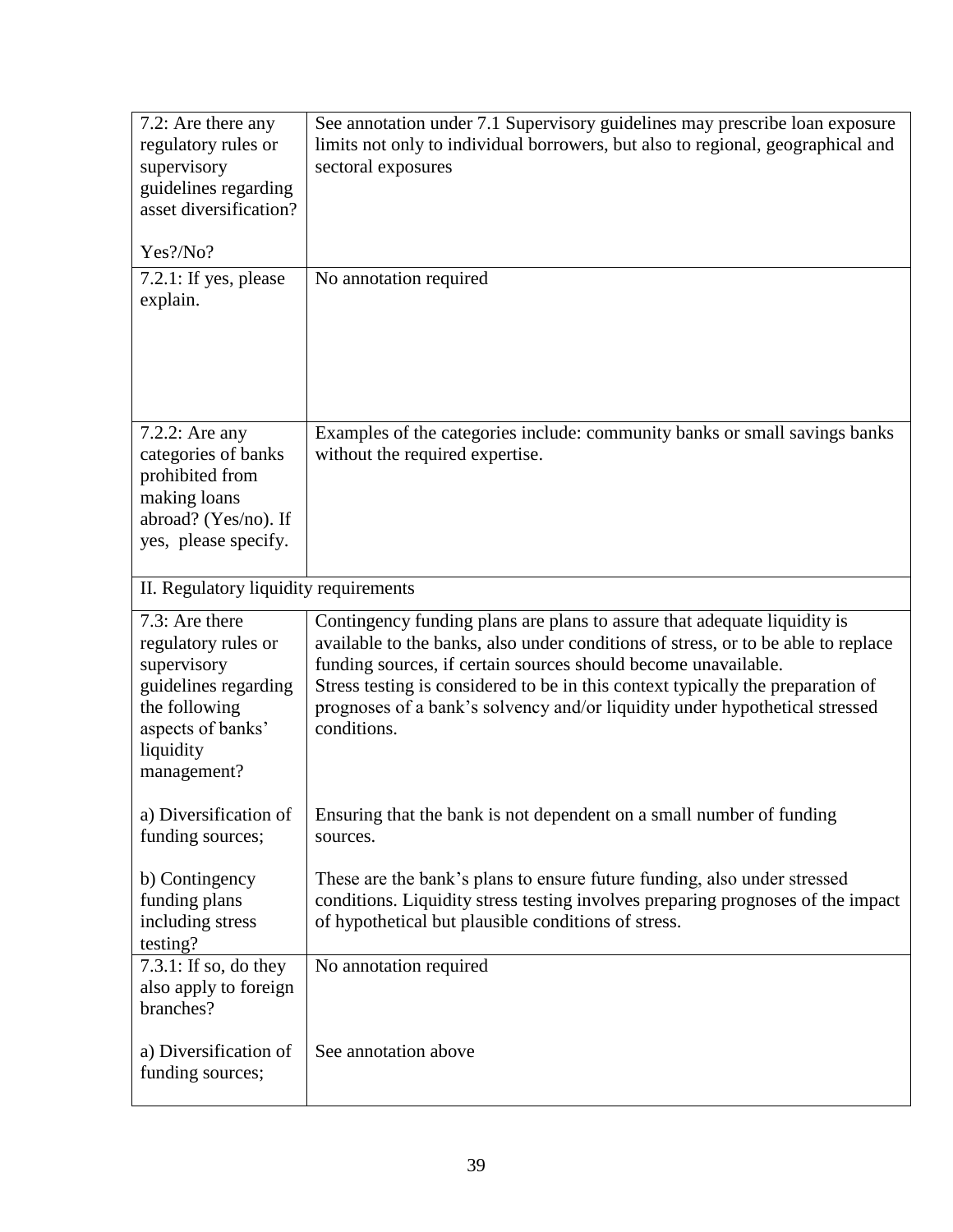| b) Contingency<br>funding plans,<br>including stress<br>testing                                                                                                                                 | See annotation above                                                                                                                                                                                                                                                                                                                                       |
|-------------------------------------------------------------------------------------------------------------------------------------------------------------------------------------------------|------------------------------------------------------------------------------------------------------------------------------------------------------------------------------------------------------------------------------------------------------------------------------------------------------------------------------------------------------------|
| 7.4: Are the<br>following<br>requirements in<br>place in your<br>jurisdiction?                                                                                                                  | Branches of internationally active banks will typically have foreign currency<br>positions that require foreign currency funding. This may be hard to obtain in<br>a stressed situation, leaving the branch with a foreign currency risk.                                                                                                                  |
| a) Banks' liquidity<br>management of<br>foreign currencies;                                                                                                                                     | As a liquidity buffer, banks in many jurisdictions are required to hold deposits<br>or reserves at the central bank, that can be released under certain conditions<br>when needed. To match foreign currency liabilities of banks, these reserves at<br>the Central Bank can also be required in foreign currency.                                         |
| b) Central Bank<br>reserve and /or<br>deposit<br>requirements;                                                                                                                                  | To reinforce their liquidity, banks can also be required to hold a certain<br>proportion of their balance sheet in cash or other easily liquidated assets, e.g.<br>treasury bills.                                                                                                                                                                         |
| c) Regulatory<br>minimum ratio on<br>liquid assets (e.g. as<br>a percentage of total<br>balance sheet or<br>deposit base);                                                                      | Liquid assets are either cash, or immediately saleable assets such as T-bills, or<br>other highly liquid securities. The deposit base in this context may be defined<br>differently per jurisdiction, but should at least include sight deposits, retail as<br>well as corporate.                                                                          |
| d) Maturity<br>mismatch gap<br>limits?                                                                                                                                                          | Banks' cash flow can be analyzed according to maturity, to be able to see<br>whether the liabilities falling due in e.g. the next one-week, one-month or six-<br>month period can be matched by inflows coming to the bank in the<br>corresponding periods. Limits can be set for the permissible gap between<br>inflows and outflows in a certain period. |
| 7.4.1: Are banks<br>required to hold<br>reserves in foreign<br>currencies or other<br>foreign denominated<br>instruments in order<br>to fulfill the<br>requirements listed<br>above?<br>Yes?/No | In some jurisdictions banks are required to hold foreign currency reserves, or<br>e.g. foreign currency T-bills at the central bank in a certain proportion to their<br>foreign currency liabilities.                                                                                                                                                      |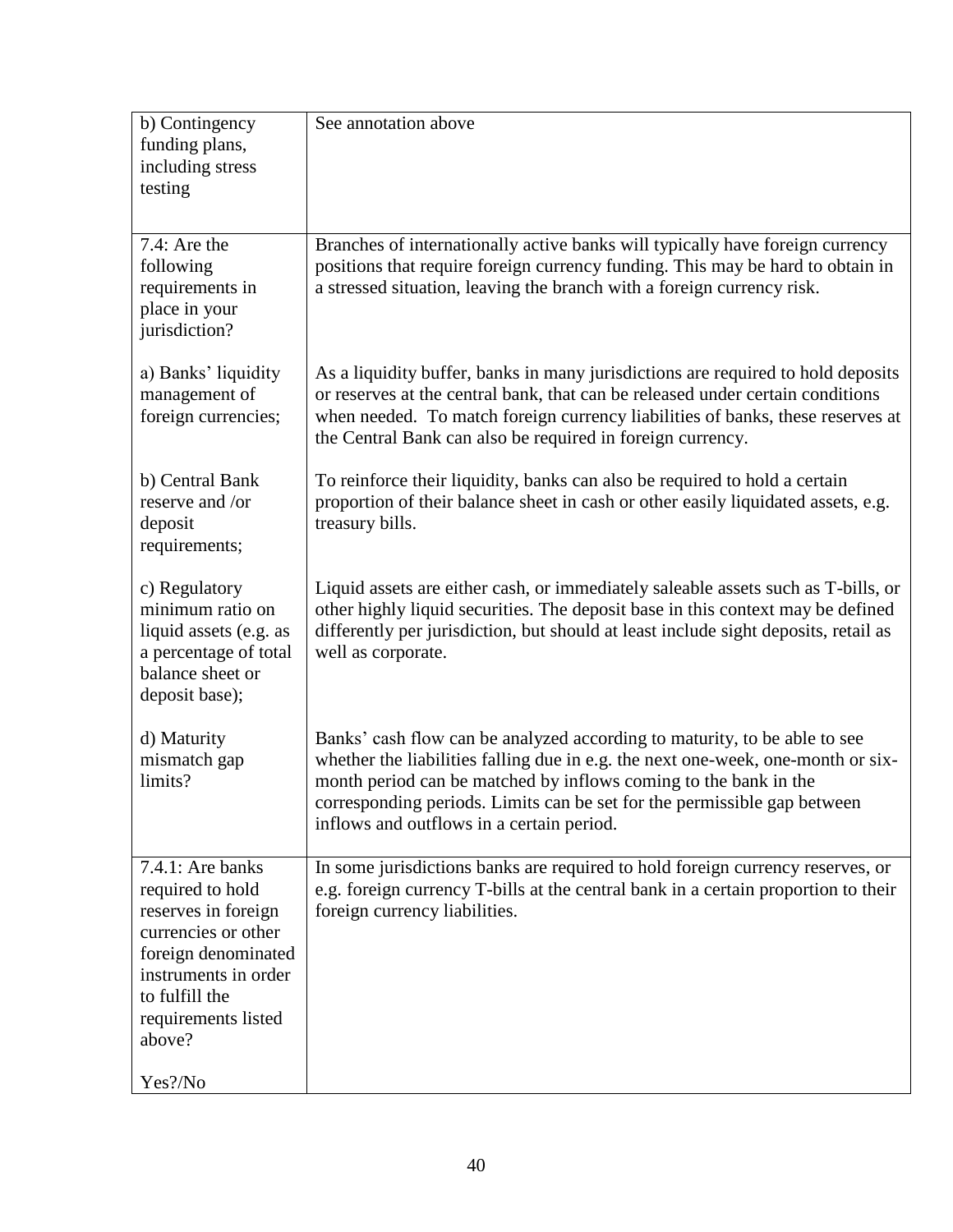| 8. Depositor (savings) protection schemes                                                      |                                                                                                                                                                                                                                                                                                                                                 |  |
|------------------------------------------------------------------------------------------------|-------------------------------------------------------------------------------------------------------------------------------------------------------------------------------------------------------------------------------------------------------------------------------------------------------------------------------------------------|--|
|                                                                                                | I.<br><b>Organizational arrangements</b>                                                                                                                                                                                                                                                                                                        |  |
| <b>Question</b>                                                                                | <b>Annotation</b>                                                                                                                                                                                                                                                                                                                               |  |
| 8.1 Is there an explicit<br>deposit<br>insurance/protection<br>system for commercial<br>banks? | Explicit schemes are formally established with clear rules, including on<br>coverage, funding, and procedure. In contrast, implicit deposit protection<br>exists when in the absence of a formal system, depositors and markets<br>expect that, the government will step in to bail out depositors when a bank<br>would encounter difficulties. |  |
| Yes?/No?                                                                                       |                                                                                                                                                                                                                                                                                                                                                 |  |
| 8.2: Is there a legally<br>separate deposit<br>insurance agency?                               |                                                                                                                                                                                                                                                                                                                                                 |  |
| a) yes;                                                                                        | A legally separate deposit insurance agency is an agency with separate<br>legal personality and its own balance sheet and income statement                                                                                                                                                                                                      |  |
| b) No – within Central<br>Bank;                                                                | No annotation required                                                                                                                                                                                                                                                                                                                          |  |
| c) No- within banking<br>supervision agency;                                                   | No annotation required                                                                                                                                                                                                                                                                                                                          |  |
| d) No-within Ministry<br>of Finance;                                                           | No annotation required                                                                                                                                                                                                                                                                                                                          |  |
| e) Other (please<br>explain)                                                                   |                                                                                                                                                                                                                                                                                                                                                 |  |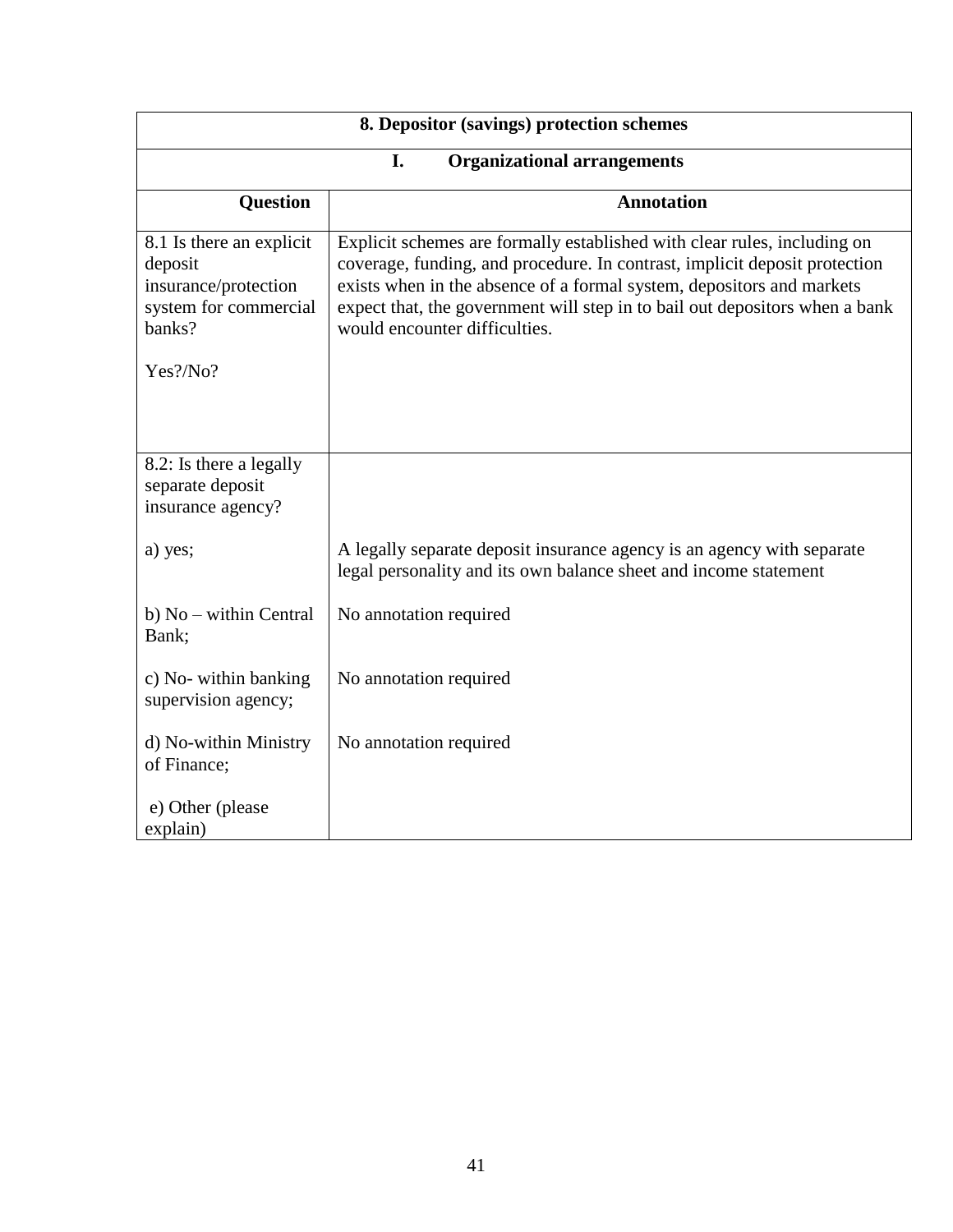| 8.3: The insurance<br>fund is managed by                                                                                |                                                                                                                                                                                                                                                                                                      |
|-------------------------------------------------------------------------------------------------------------------------|------------------------------------------------------------------------------------------------------------------------------------------------------------------------------------------------------------------------------------------------------------------------------------------------------|
| a) The private sector<br>alone;                                                                                         | In some jurisdictions the fund has been set up by banks, and is managed by<br>the banks under a private sector arrangement.                                                                                                                                                                          |
| b) Jointly by<br>private/public officials                                                                               | If the fund is set up as a joint effort by public and private officials separate<br>legal identity may be required.                                                                                                                                                                                  |
| c) The public sector<br>alone                                                                                           | In most jurisdictions, the public sector alone manages the fund.                                                                                                                                                                                                                                     |
|                                                                                                                         |                                                                                                                                                                                                                                                                                                      |
|                                                                                                                         |                                                                                                                                                                                                                                                                                                      |
|                                                                                                                         |                                                                                                                                                                                                                                                                                                      |
|                                                                                                                         |                                                                                                                                                                                                                                                                                                      |
|                                                                                                                         |                                                                                                                                                                                                                                                                                                      |
|                                                                                                                         |                                                                                                                                                                                                                                                                                                      |
|                                                                                                                         |                                                                                                                                                                                                                                                                                                      |
|                                                                                                                         |                                                                                                                                                                                                                                                                                                      |
|                                                                                                                         |                                                                                                                                                                                                                                                                                                      |
| 8.4: Does the deposit<br>insurance agency/fund<br>administrator have the<br>following powers as<br>part of its mandate? |                                                                                                                                                                                                                                                                                                      |
| a) Bank examination<br>authority;                                                                                       | Bank examination authority would provide the deposit insurance<br>agency/fund with a key tool to assess the quality of the risk it is taking in<br>insuring bank deposits. It can assess the quality of the bank's business and<br>balance sheet, and respond accordingly, e.g. by raising premiums, |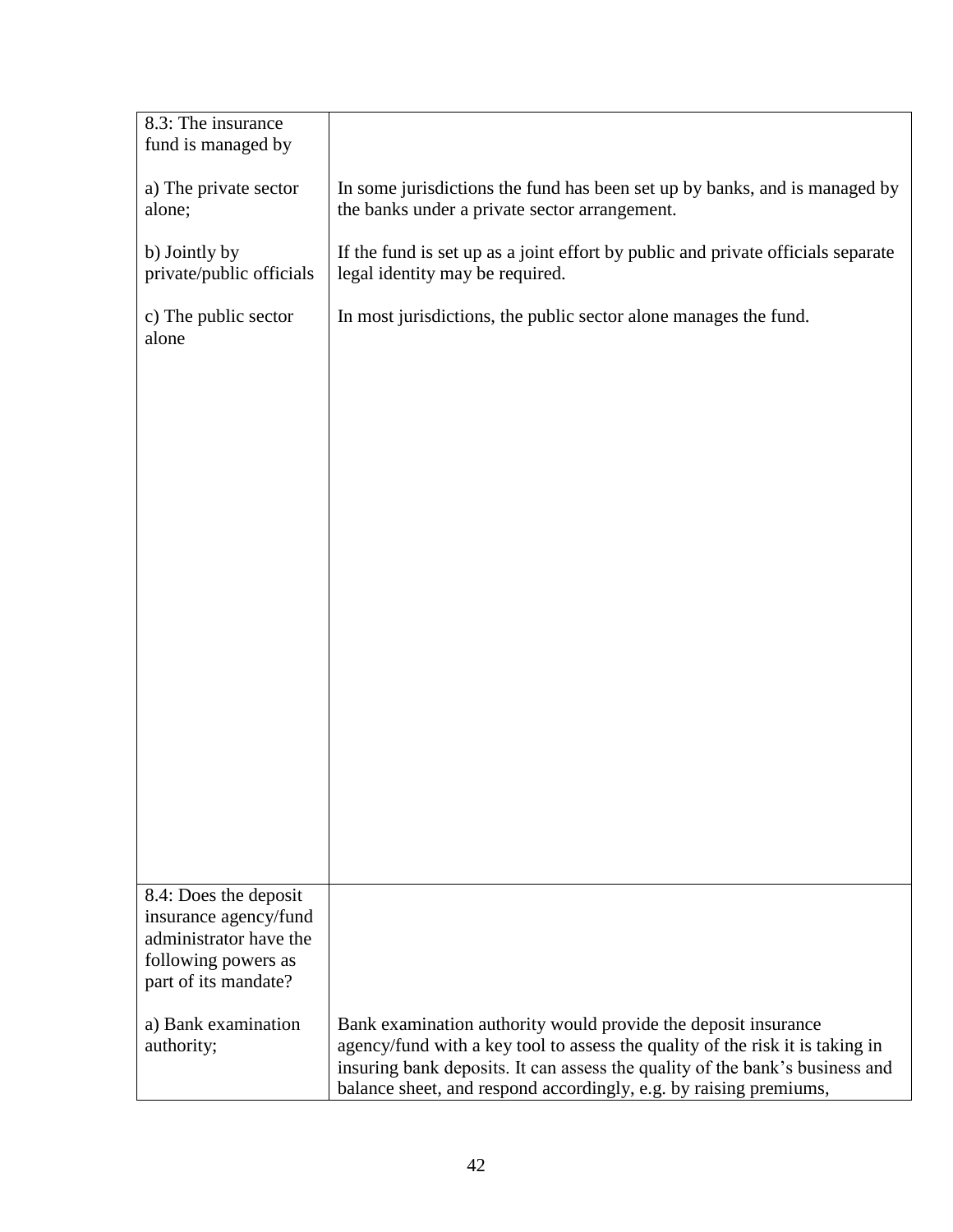|                                                                                                                                                                                                                            | requesting improvement in bank practices, and – depending on the<br>arrangements in place in the jurisdiction - ultimately withdrawing<br>insurance cover.                                                                                                                                                                                                                                                                                                                                                                                                                                                                              |
|----------------------------------------------------------------------------------------------------------------------------------------------------------------------------------------------------------------------------|-----------------------------------------------------------------------------------------------------------------------------------------------------------------------------------------------------------------------------------------------------------------------------------------------------------------------------------------------------------------------------------------------------------------------------------------------------------------------------------------------------------------------------------------------------------------------------------------------------------------------------------------|
| b) Authority to access<br>information collected<br>by banking<br>supervisors;                                                                                                                                              | This means that the deposit insurance agency/fund does not have the power<br>to directly examine banks by its own staff, but the agency has access to the<br>data.                                                                                                                                                                                                                                                                                                                                                                                                                                                                      |
| c) Bank intervention<br>authority;                                                                                                                                                                                         | Germane to the powers mentioned under a) above, this authority allows the<br>agency to take powerful action to bring a bank back to soundness.<br>Intervention can comprise of e.g. issuing cease and desist orders, imposing<br>a form of temporary administration which overrides management,<br>replacing managers, etc.                                                                                                                                                                                                                                                                                                             |
| d) Method of failure<br>resolution authority                                                                                                                                                                               | Once a bank is considered to have failed, there are different methods for<br>resolving the bank: open bank assistance, whereby the business of the bank<br>continues, e.g. as a result of liquidity support. On the other hand, it may be<br>necessary to end the life of the bank as an independent entity, and seek to<br>have it taken over by a stronger institution. Finally, if all else fails,<br>liquidation of the assets and liabilities of the bank may the only possible<br>way forward. Only in some jurisdictions does the insurance agency have<br>the power to take decisions on the latter kind of resolution options. |
| e) Pay-box authority                                                                                                                                                                                                       | This means that the agency is in charge of managing the pay-out of the<br>insured portions of depositors' funds to depositors.                                                                                                                                                                                                                                                                                                                                                                                                                                                                                                          |
| 8.4.1: Does the deposit                                                                                                                                                                                                    | This power would need to be laid down in law and be enforceable, based                                                                                                                                                                                                                                                                                                                                                                                                                                                                                                                                                                  |
| insurance authority by<br>itself have the legal                                                                                                                                                                            | on legal and regulatory criteria and standards.                                                                                                                                                                                                                                                                                                                                                                                                                                                                                                                                                                                         |
| power to cancel or                                                                                                                                                                                                         |                                                                                                                                                                                                                                                                                                                                                                                                                                                                                                                                                                                                                                         |
| revoke deposit                                                                                                                                                                                                             |                                                                                                                                                                                                                                                                                                                                                                                                                                                                                                                                                                                                                                         |
| insurance for any<br>participating bank?                                                                                                                                                                                   |                                                                                                                                                                                                                                                                                                                                                                                                                                                                                                                                                                                                                                         |
| 8.4.2: Can the deposit<br>insurance agency/fund<br>take legal action for<br>violations of laws,<br>regulations, and by-<br>laws (of the deposit<br>insurance agency)<br>against bank directors<br>or other bank officials? | Legal action implies enforceable corrective action based on powers granted<br>in law or regulation, providing direct powers to order action against<br>individuals in the bank or its Board.                                                                                                                                                                                                                                                                                                                                                                                                                                            |
| Yes?/No?                                                                                                                                                                                                                   |                                                                                                                                                                                                                                                                                                                                                                                                                                                                                                                                                                                                                                         |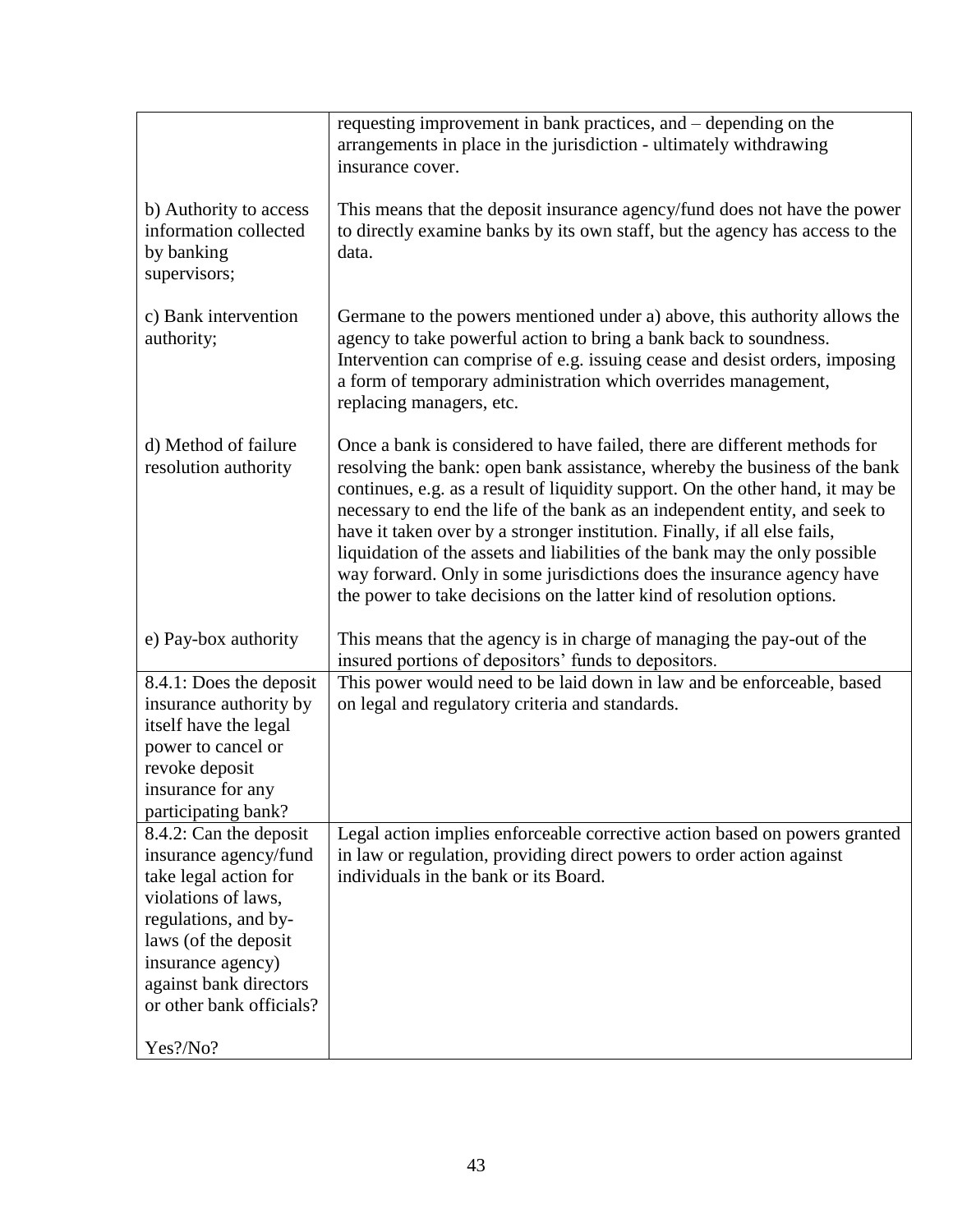| 8.4.3: Has the deposit        | This could for instance imply powers to recuperate from bank officials       |
|-------------------------------|------------------------------------------------------------------------------|
| insurance agency/fund         | moneys paid in compensation to depositors, but also to make banks adopt a    |
| ever taken legal action       | lower risk profile, or improve business practices in order to lower the risk |
| for violations against        | for the deposit protection agency.                                           |
| laws, regulations, and        |                                                                              |
| by-laws (of the deposit       |                                                                              |
| insurance agency)             |                                                                              |
|                               |                                                                              |
| against bank directors        |                                                                              |
| or other bank officials?      |                                                                              |
|                               |                                                                              |
| Yes?/No?                      |                                                                              |
| Membership and coverage<br>П. |                                                                              |
| 8.5: Is participation in      |                                                                              |
| the deposit insurance         |                                                                              |
| system compulsory for         |                                                                              |
| the following banking         |                                                                              |
| entities                      |                                                                              |
|                               |                                                                              |
| a) Domestic banks;            | Domestic banks are banks of which the shares are held for more than          |
|                               | 50%, or are controlled in other ways by residents.                           |
|                               |                                                                              |
| b) Foreign bank               | Foreign bank subsidiaries are licensed banks in the host country, of which   |
|                               |                                                                              |
| subsidiaries;                 | the shares are held for more than 50%, or is otherwise controlled by non-    |
|                               | residents.                                                                   |
| c) Foreign bank               | Foreign bank branches are offices without legal personality of a foreign     |
| branches?                     | owned parent bank (see above),.                                              |
|                               |                                                                              |
| 8.6: Are the following        |                                                                              |
| types of deposits             |                                                                              |
| excluded from deposit         |                                                                              |
| insurance coverage            |                                                                              |
|                               |                                                                              |
| a) Foreign currency           | No annotation required                                                       |
| deposits;                     |                                                                              |
|                               |                                                                              |
| b) Interbank deposits;        | Interbank deposits are deposits of one bank with another.                    |
|                               |                                                                              |
| c) Deposits in the            | This asks whether deposits in domestically incorporated foreign              |
| foreign branches of           | subsidiaries are also covered under the insurance system.                    |
| foreign banks                 |                                                                              |
|                               |                                                                              |
| d) Deposits in the            | This asks whether deposits in subsidiaries abroad of domestic banks are      |
| foreign subsidiaries of       | covered.                                                                     |
| domestic banks                |                                                                              |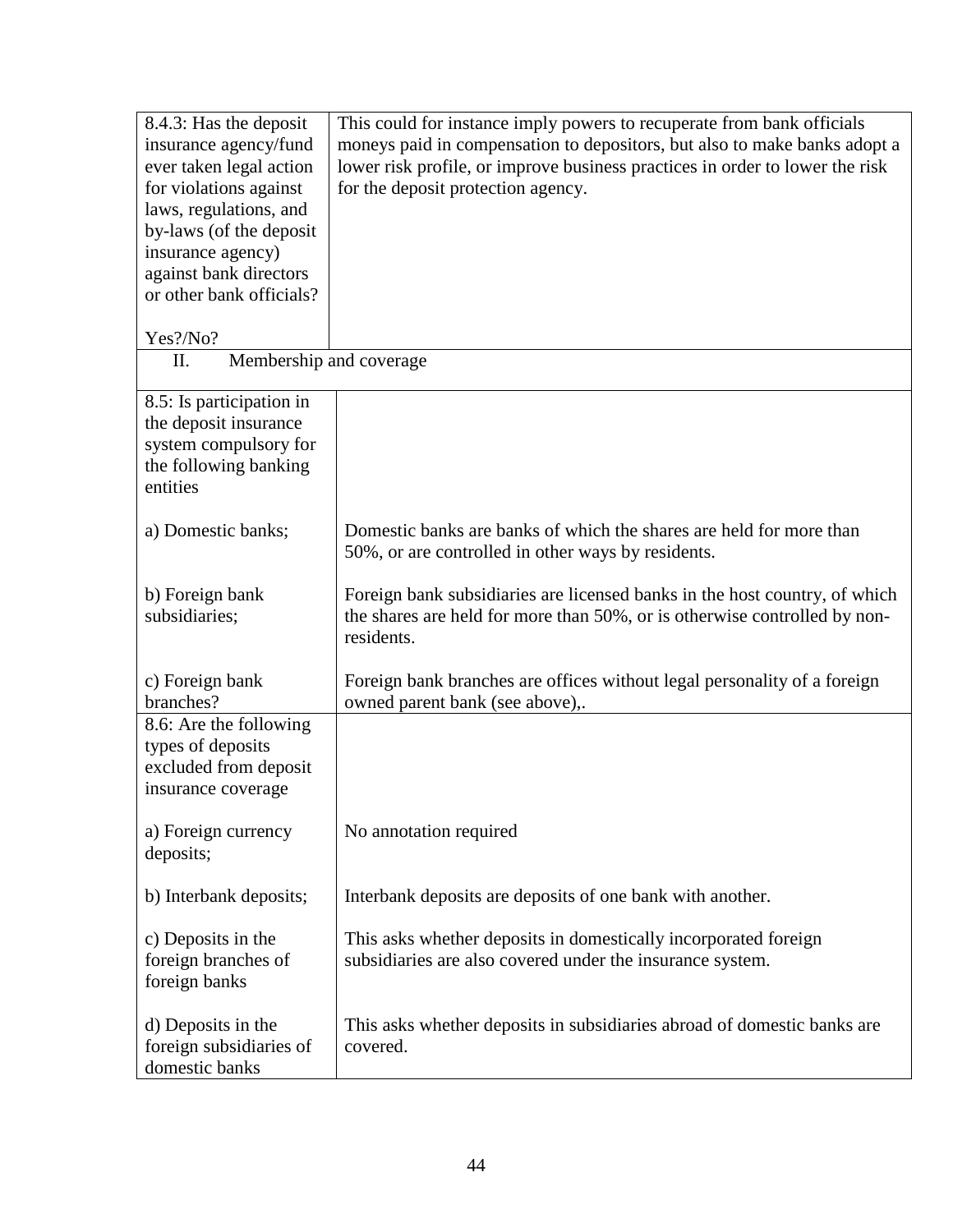| 8.7: The deposit                                                                                                                                                                    |                                                                                                                                                                                                                                                                            |
|-------------------------------------------------------------------------------------------------------------------------------------------------------------------------------------|----------------------------------------------------------------------------------------------------------------------------------------------------------------------------------------------------------------------------------------------------------------------------|
| insurance coverage type                                                                                                                                                             |                                                                                                                                                                                                                                                                            |
| <i>is</i>                                                                                                                                                                           |                                                                                                                                                                                                                                                                            |
| a) Per depositor account                                                                                                                                                            | Deposit insurance coverage per depositor account means that each account<br>is covered separately and is eligible for the full amount of compensation<br>allowed under the scheme, regardless of whether multiple accounts are<br>held by the same person.                 |
| b) Per depositor                                                                                                                                                                    | Deposit insurance coverage per depositor means that an individual<br>depositor can never receive more compensation than the maximum<br>allowed under the scheme, regardless of the number of accounts owned by<br>that person, regardless in how many banks.               |
| c) Per depositor per<br>institution                                                                                                                                                 | This refers to cover per depositor per institution, regardless of the number<br>of accounts in that institution.                                                                                                                                                           |
| d) Other (please<br>explain)                                                                                                                                                        |                                                                                                                                                                                                                                                                            |
| 8.8: What is the basic<br>deposit insurance limit<br>per category of insured<br>deposits as of end 2010<br>(in US\$ and/or<br>domestic currency,<br>please state the<br>currency)?* | What is the maximum amount to which depositors can be reimbursed. If<br>this differs by category of deposits (e.g., retail, corporate, etc), please<br>indicate the different maximum amounts for the different categories.                                                |
| 8.9: Is the coverage<br>amount indexed to<br>prices?                                                                                                                                | Some jurisdictions index the maximum level of compensation to an<br>economic variable, e.g. inflation.                                                                                                                                                                     |
| 8.10: Is there formal co-<br>insurance, <i>i.e.</i> are all<br>depositors explicitly<br>insured for less than<br>100% of their deposits?<br>Yes?/No?                                | Co-insurance means that the depositor has to accept part of the risk for<br>his/her own account. Instead of receiving reimbursement for 100% of<br>his/her deposit, he/she would receive for instance 95 or 90 %, depending<br>on the domestic rules on deposit insurance. |
| 8.11: What percentage<br>of the total deposits of<br>participating<br>commercial banks was<br>actually covered by the<br>scheme as of end                                           | No annotation required                                                                                                                                                                                                                                                     |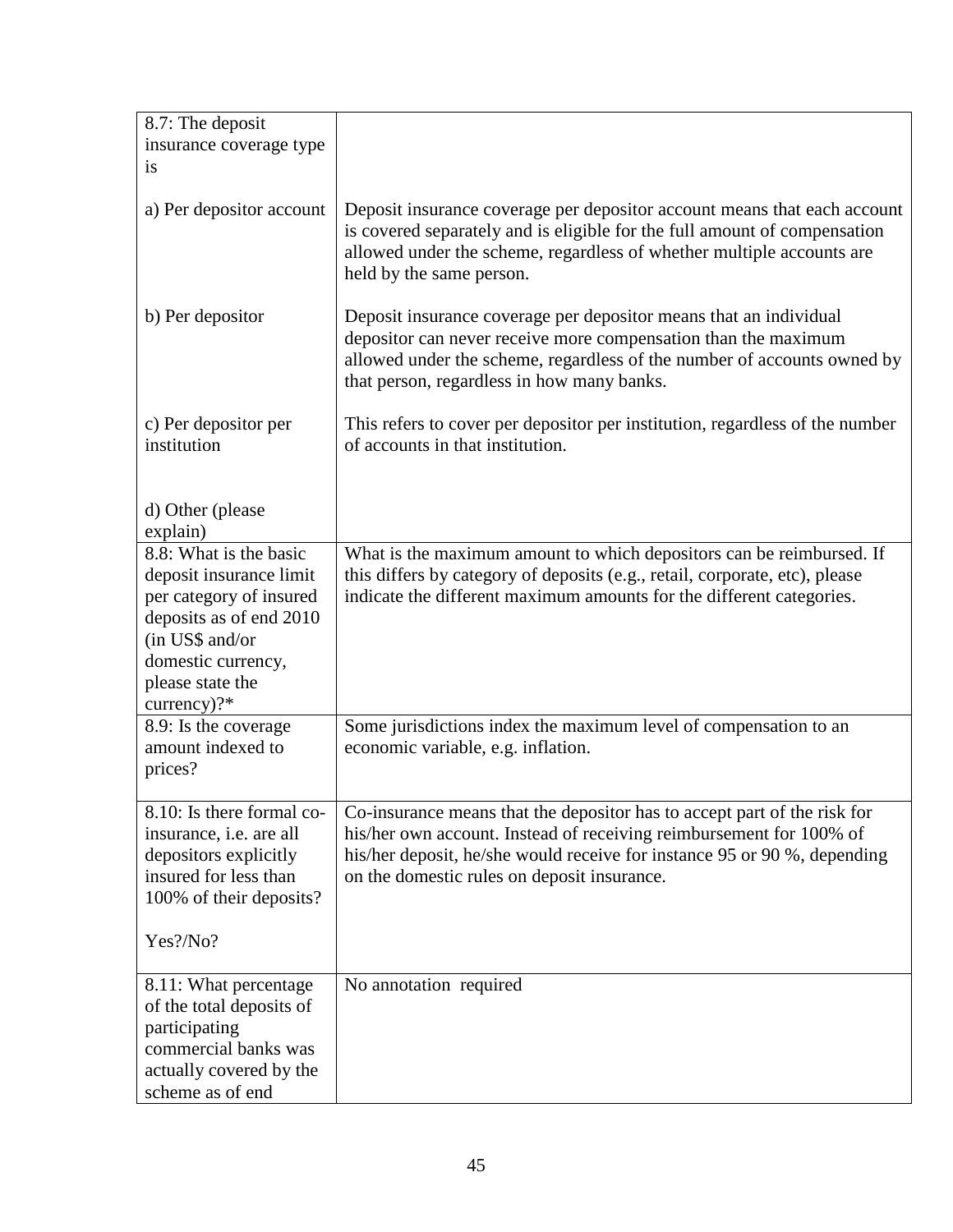| 2008                                                                                                                                                                                                                                                                    |                                                                                                                                                                                                                                                                                                                                                           |  |
|-------------------------------------------------------------------------------------------------------------------------------------------------------------------------------------------------------------------------------------------------------------------------|-----------------------------------------------------------------------------------------------------------------------------------------------------------------------------------------------------------------------------------------------------------------------------------------------------------------------------------------------------------|--|
| 2009                                                                                                                                                                                                                                                                    |                                                                                                                                                                                                                                                                                                                                                           |  |
| 2010<br>8.11.1: As a share of<br>total assets, what is the<br>value of large<br>denominated debt<br>liabilities of banks, (e.g.<br>subordinated debt,<br>bonds, etc) that are<br>definitely not covered<br>by any explicit or<br>implicit savings<br>protection scheme? | "Large debt liabilities" refers to large single liability items on the balance<br>sheet. Some deposit protection schemes exclude certain categories of<br>depositors, e.g. other banks and/or large corporations. Subordinated<br>liabilities would typically not be retail in nature, and some jurisdictions<br>limit their system to retail depositors. |  |
| III.<br>Funding                                                                                                                                                                                                                                                         |                                                                                                                                                                                                                                                                                                                                                           |  |
| 8.12: Is there an ex ante<br>fund/reserve to cover<br>deposit insurance<br>claims in the event of<br>the failure of a member<br>bank?                                                                                                                                   | "Ex ante funds" implies the presence of an up-front amount of funds<br>available to be used to compensate depositors, for instance from bank,<br>and/or government contributions made at the outset of the system.                                                                                                                                        |  |
| Yes?/No?                                                                                                                                                                                                                                                                |                                                                                                                                                                                                                                                                                                                                                           |  |
| 8.13: Funding is<br>provided by                                                                                                                                                                                                                                         |                                                                                                                                                                                                                                                                                                                                                           |  |
| a) Government;                                                                                                                                                                                                                                                          | The government will usually not provide the bulk of the fund's resources,<br>but will require the industry to come up with contributions.                                                                                                                                                                                                                 |  |
| b) Banks                                                                                                                                                                                                                                                                | Levies can typically be imposed upon banks e.g. based on volume of<br>insured deposits, and/or on the basis the risk profile of the bank.                                                                                                                                                                                                                 |  |
| c) Combination                                                                                                                                                                                                                                                          | Please provide a basic breakdown of the sources of funding.                                                                                                                                                                                                                                                                                               |  |
| 8.13.1: If pre-funded,<br>what is the ratio of<br>accumulated funds to<br>total bank assets as of<br>end 2010?                                                                                                                                                          | Pre-funded deposit insurance means that a fund exists and continues to<br>accumulate assets, before the need to deploy it has arisen.                                                                                                                                                                                                                     |  |
| 8.14: Do deposit<br>insurance                                                                                                                                                                                                                                           | Premiums charged to individual banks to finance the fund can be based on<br>different criteria, among which the risk profile of the bank, as assessed by                                                                                                                                                                                                  |  |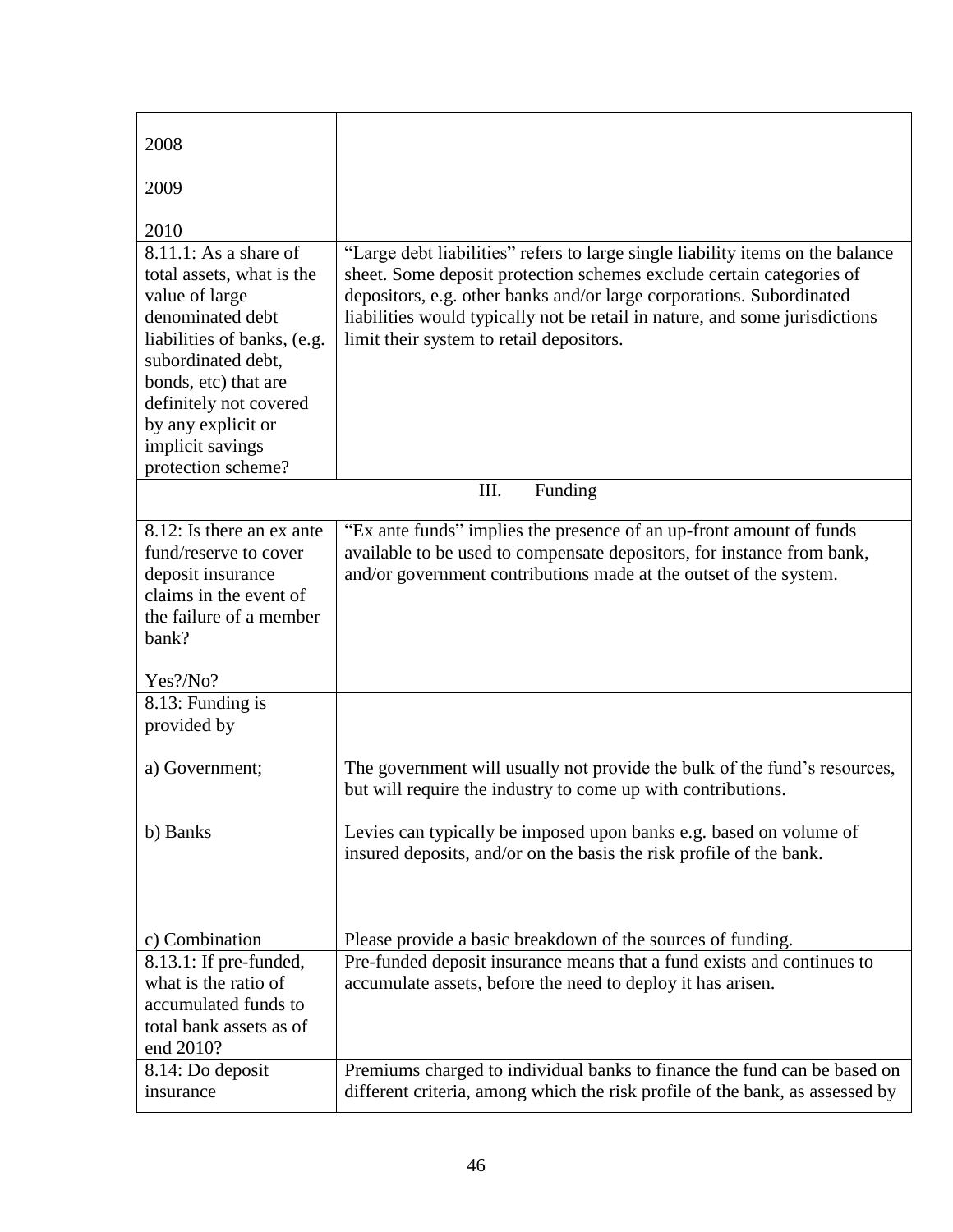| fees/premiums charged                 | the fund or the supervisors. . If yes, please indicate also how the risk is                                                                                                                             |
|---------------------------------------|---------------------------------------------------------------------------------------------------------------------------------------------------------------------------------------------------------|
| to banks vary, based on               | assessed.                                                                                                                                                                                               |
| some assessment of                    |                                                                                                                                                                                                         |
| risk?                                 |                                                                                                                                                                                                         |
| Yes?/No                               |                                                                                                                                                                                                         |
| 8.15: Is the premium                  | No annotation required                                                                                                                                                                                  |
| assessed on a                         |                                                                                                                                                                                                         |
| participating banks'                  |                                                                                                                                                                                                         |
| a) Insured deposits;                  |                                                                                                                                                                                                         |
| b) Total deposits;                    |                                                                                                                                                                                                         |
| c) Total assets;                      |                                                                                                                                                                                                         |
| d) Other (please<br>explain)          |                                                                                                                                                                                                         |
| 8.16: What event                      | A trigger for compensation of depositors can be any form of unavailability                                                                                                                              |
| triggers a claim for                  | of his/her deposits to the depositor                                                                                                                                                                    |
| payment by the deposit                |                                                                                                                                                                                                         |
| insurance system?                     |                                                                                                                                                                                                         |
| a) Court declared bank<br>bankruptcy; | This would need to be a final decision on the bankruptcy, but can also<br>imply a court authorized interim payment to depositors, in the course of<br>the $-$ often lengthy $-$ bankruptcy proceedings. |
| b) Banking supervisor's<br>decision;  | This would need to be based on powers given e.g. in the banking law, or<br>other legal instrument regulating the deposit protection scheme.                                                             |
| c) Deposit insurance                  | Same                                                                                                                                                                                                    |
| agency/fund                           |                                                                                                                                                                                                         |
| administrator decision                |                                                                                                                                                                                                         |
| d) Other (please                      |                                                                                                                                                                                                         |
| explain)<br>8.17: From the time of    | The law (or other legal instrument) creating the deposit insurance scheme                                                                                                                               |
| the event's trigger,                  | will determine the moment that depositors have a claim on the agency,                                                                                                                                   |
| within how many days                  | due to the unavailability of the deposits. The law will also set a maximum                                                                                                                              |
| is the deposit insurance              | time for repayment of the insured deposits.                                                                                                                                                             |
| scheme legally                        |                                                                                                                                                                                                         |
| obligated to fully                    |                                                                                                                                                                                                         |
| reimburse insured                     |                                                                                                                                                                                                         |
| depositors?                           |                                                                                                                                                                                                         |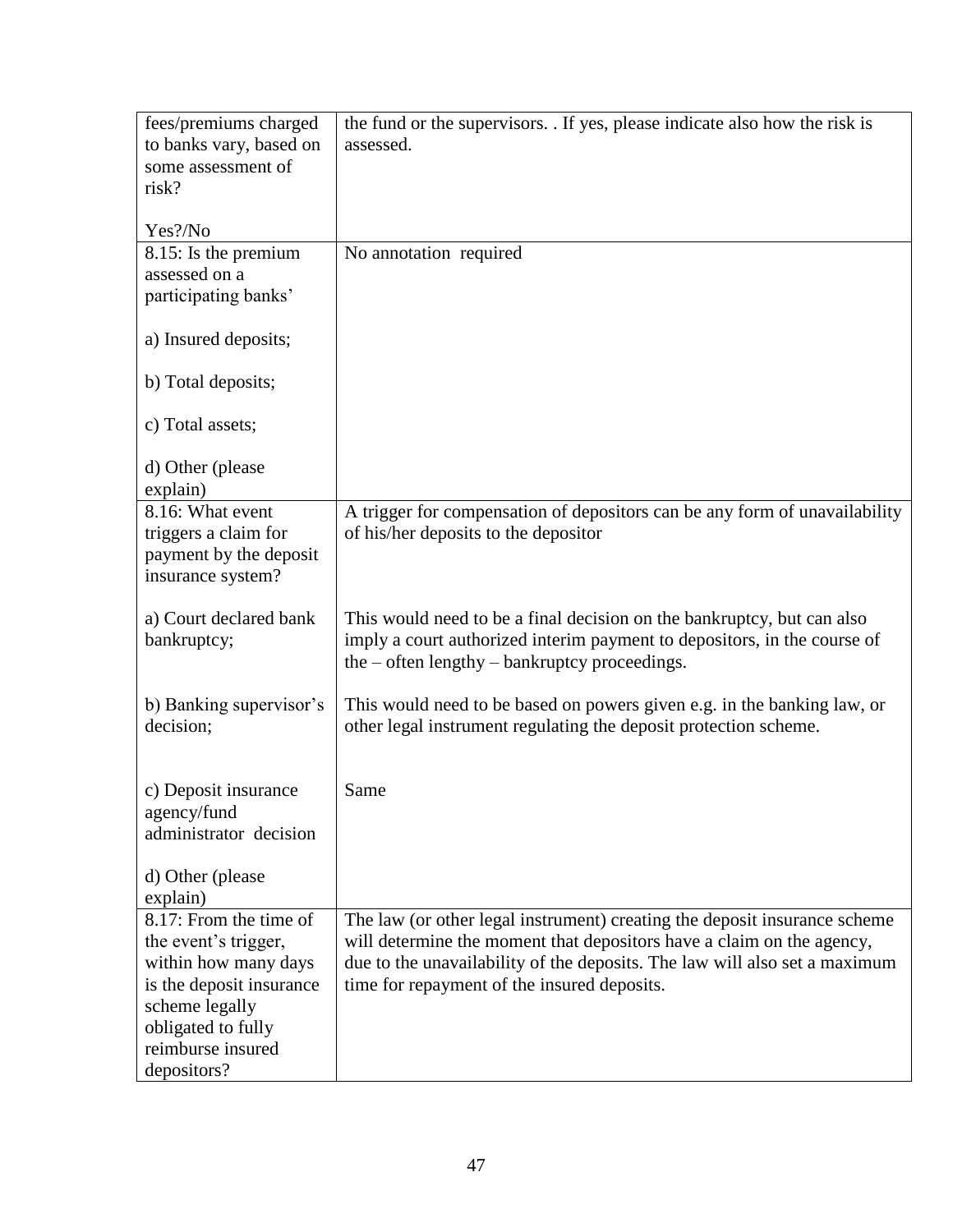| $8.17.1$ : In general, how                 | "In full" means to the full extent of their recognized claims on the deposit                                                                  |
|--------------------------------------------|-----------------------------------------------------------------------------------------------------------------------------------------------|
| long does it take in                       | insurance scheme, taking into account any caps on payout, co-insurance                                                                        |
| practice to pay                            | etc.                                                                                                                                          |
| depositors in full?                        |                                                                                                                                               |
| 8.17.2: Were insured                       | This asks whether the fund paid out the maximum cover to each eligible                                                                        |
| depositors wholly                          | depositor the last time the fund was used.                                                                                                    |
| compensated (to the                        |                                                                                                                                               |
| extent of legal                            |                                                                                                                                               |
| protection) the last time                  |                                                                                                                                               |
| a bank failed?                             |                                                                                                                                               |
| 8.17.3: Were any                           | This question asks whether deposits, considered uninsured under the                                                                           |
| deposits not explicitly                    | deposit guarantee scheme, were nevertheless compensated from the                                                                              |
| covered by the deposit                     | deposit guarantee fund (not including recovery out of the proceeds of the                                                                     |
| insurance scheme at the                    | liquidation). This could be the situation when the deposit insurance fund                                                                     |
| time of failure                            | decides to expand coverage voluntarily, even when the scheme did not                                                                          |
| compensated the last                       | legally require it.                                                                                                                           |
| time a bank failed                         |                                                                                                                                               |
| (excluding funds later                     |                                                                                                                                               |
| paid out in liquidation                    |                                                                                                                                               |
| procedures?                                |                                                                                                                                               |
| Yes?/No?                                   |                                                                                                                                               |
| 8.18: What happens                         | If the amount available in the fund is less than needed to compensate                                                                         |
| when the deposit                           | depositors, back up finance will be needed from some source, unless                                                                           |
| insurance fund is                          | depositors are required to carry the shortfall themselves in the form of                                                                      |
| insufficiently large to                    | compensation which is less than their legal entitlement.                                                                                      |
| be able to fully refund                    |                                                                                                                                               |
| claimants?                                 |                                                                                                                                               |
|                                            |                                                                                                                                               |
| a) Call on the banks for<br>the shortfall; | Calling on the banks for the shortfall means that the country authorities<br>levy a fee on banks, above and beyond their regular premiums.    |
|                                            |                                                                                                                                               |
|                                            | Calling on the Ministry of Finance means that the deposit protection                                                                          |
| b) Call on the Ministry                    | scheme has a form of back-up financing from the Ministry of Finance.                                                                          |
| of Finance;                                | to cover shortfalls in the fund.                                                                                                              |
|                                            |                                                                                                                                               |
| c) Borrow money;                           | This borrowing may involve some guarantees by the Ministry of Finance<br>to ensure credibility in the eyes of the depositors and the markets. |
|                                            |                                                                                                                                               |
|                                            | A limit on payouts means that for example depositors are required to take                                                                     |
|                                            | a haircut on their legal maximum payout.                                                                                                      |
| d) Limit payouts;                          |                                                                                                                                               |
|                                            |                                                                                                                                               |
|                                            |                                                                                                                                               |
| e) Other (please explain)                  |                                                                                                                                               |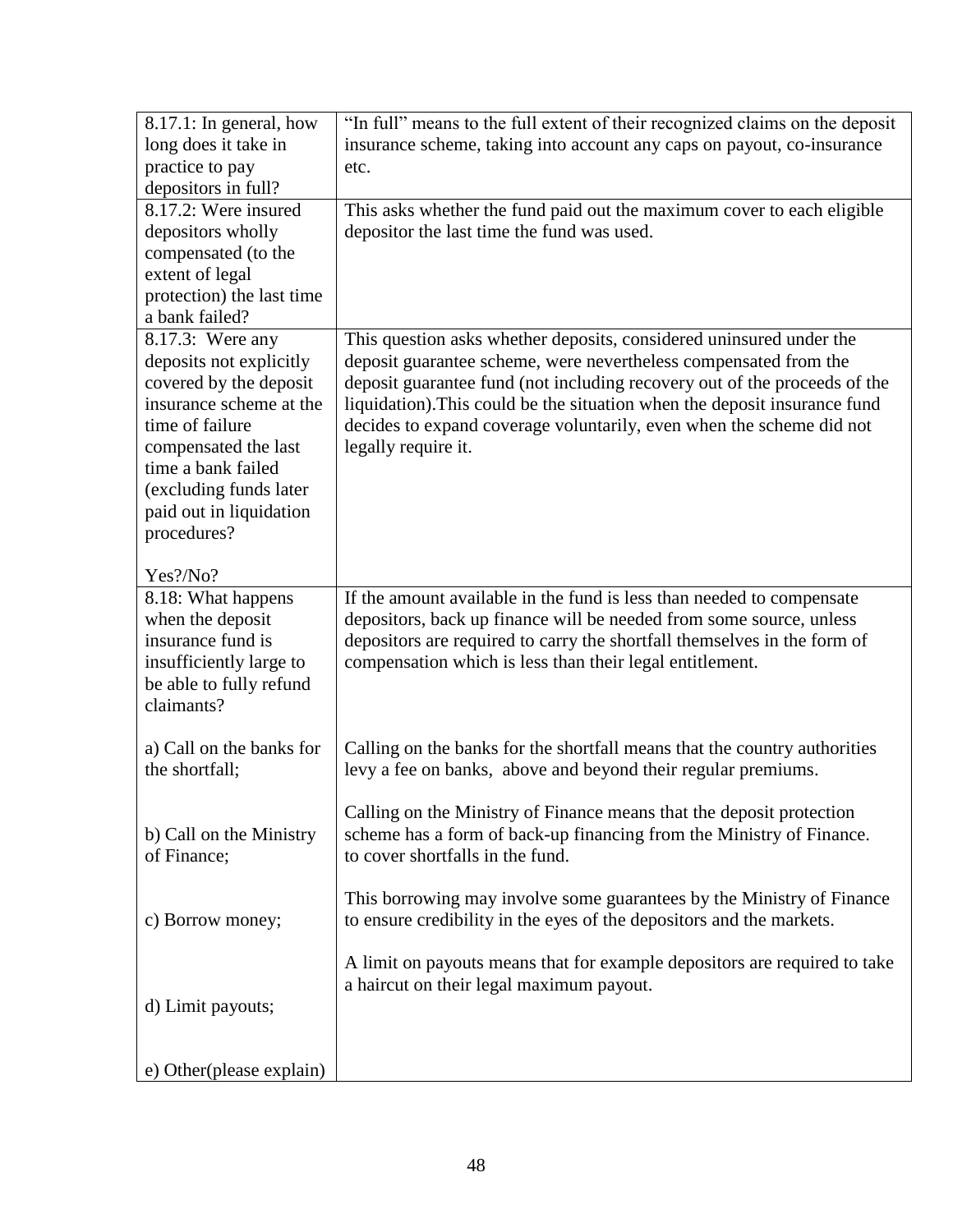| 8.18.1: How many<br>times has it occurred in<br>the last five years<br>$(2006 - 2010)$ that the<br>deposit insurance fund<br>was insufficiently large<br>to be able to fully<br>refund claimants? | Provide the number of times that the deposit insurance fund was<br>insufficiently large to be able to fully refund claimants.                                                                                                                                                          |
|---------------------------------------------------------------------------------------------------------------------------------------------------------------------------------------------------|----------------------------------------------------------------------------------------------------------------------------------------------------------------------------------------------------------------------------------------------------------------------------------------|
| 8.19: Have you<br>introduced changes to<br>your deposit protection<br>system as a result of the<br>global financial crisis?                                                                       | The global financial crisis placed many depositors at risk, due to the<br>difficult financial position of many banks. This led to the question<br>whether the normal deposit insurance limits and other features should be<br>left unchanged, or adapted to the unusual circumstances. |
| a) expansion of<br>coverage;                                                                                                                                                                      | This refers to an expansion of the categories of depositors covered by the<br>deposit insurance system.                                                                                                                                                                                |
| b) Increase in amount<br>covered;                                                                                                                                                                 | This refers to the raising of the maximum amount that could be<br>reimbursed per depositor, or as applicable, per account.                                                                                                                                                             |
| c) Temporary inclusion<br>of guarantees on bank<br>debt;                                                                                                                                          | In many jurisdictions, cover is limited to private depositors, and excludes<br>interbank exposures                                                                                                                                                                                     |
| d) Government<br>guarantee of deposits<br>and bank debts;                                                                                                                                         | Direct government guarantees of bank debt would be in excess of what<br>could be guaranteed by the deposit guarantee fund. This in effect expands<br>the deposit guarantee system.                                                                                                     |
| e) Other (please<br>explain)                                                                                                                                                                      |                                                                                                                                                                                                                                                                                        |

| 9. Asset Classification Provisioning and Write-offs |  |                             |
|-----------------------------------------------------|--|-----------------------------|
|                                                     |  | <b>Asset classification</b> |
| <b>Question</b>                                     |  | Annotation                  |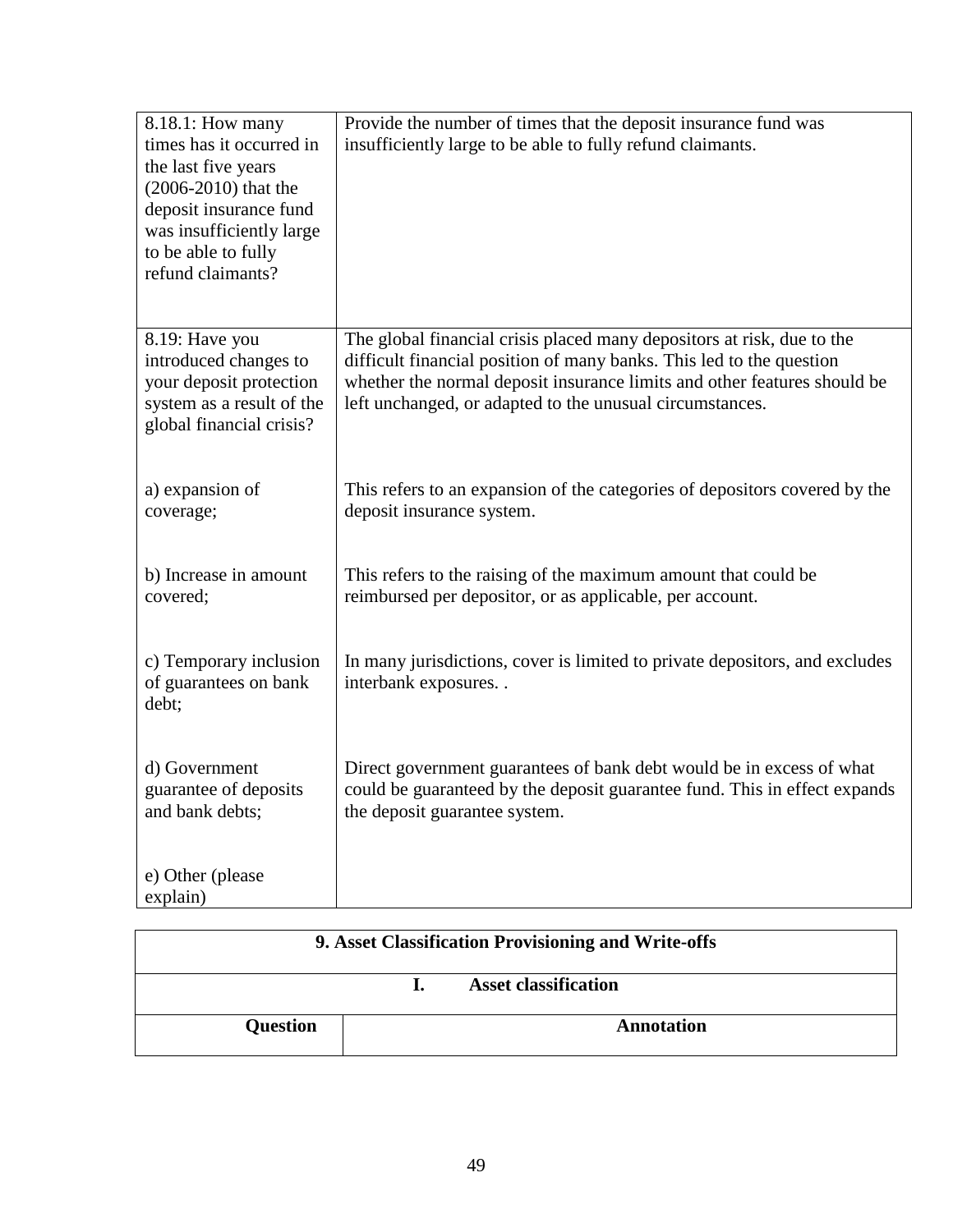| 9.1: Do you have an<br>asset classification<br>system under which<br>banks have to report the<br>quality of their loans and<br>advances using a<br>common regulatory<br>scale?<br>Yes?/No?                    | Some jurisdictions use percentages set by the regulator to provision for<br>certain categories of non-performing assets. These usually comprise a<br>light category for loans that are formally still "performing" (i.e. less<br>than 90 days overdue) but need to be watched carefully: "watch" (or<br>"special mention" or similar terminology), substandard, doubtful, loss<br>(or similar terms). The regulator will set a specific provisioning<br>percentage for each of these categories, e.g. 5%, 25%, 50% and 100%<br>respectively. Sometimes jurisdictions set a range of percentages for<br>each category, e.g. 1-5% for "watch" or "special mention", 10-25% for<br>substandard, 25-75 % for doubtful and 100% for loss.<br>Some jurisdictions do not use pre-determined percentages, but set<br>provisions on a case by case basis, to the discretion of the external<br>auditor, provided the regulator agrees. |
|---------------------------------------------------------------------------------------------------------------------------------------------------------------------------------------------------------------|-------------------------------------------------------------------------------------------------------------------------------------------------------------------------------------------------------------------------------------------------------------------------------------------------------------------------------------------------------------------------------------------------------------------------------------------------------------------------------------------------------------------------------------------------------------------------------------------------------------------------------------------------------------------------------------------------------------------------------------------------------------------------------------------------------------------------------------------------------------------------------------------------------------------------------|
| $9.1.1$ : If so, please<br>provide the type and<br>number of different asset<br>classification categories<br>(e.g. 1-5, AAA, CCC,<br>etc.) that you are using in<br>this system.<br>Please specify whether it | Regulators can give numeric indications to the classification categories,<br>or verbal ones. Essential is the number of different categories, and what<br>level of impairment (from light impairment to loss) they represent.                                                                                                                                                                                                                                                                                                                                                                                                                                                                                                                                                                                                                                                                                                 |
| a) Applies to all<br>commercial banks;                                                                                                                                                                        | Typically the classification and provisioning rules apply to all<br>supervised institutions. Non-supervised institutions also need to<br>provision, but that is at the discretion of the institution itself, on the<br>recommendation of the external auditor, who needs to certify that the<br>accounts represent a true and fair view of the institution's financial<br>condition.                                                                                                                                                                                                                                                                                                                                                                                                                                                                                                                                          |
| b) Covers all types of<br>borrowers (e.g. including<br>government);                                                                                                                                           | No annotation required                                                                                                                                                                                                                                                                                                                                                                                                                                                                                                                                                                                                                                                                                                                                                                                                                                                                                                        |
| c) Covers all loans and<br>advances to a borrower;                                                                                                                                                            | Increasingly, jurisdictions apply similar provisions to all exposures to a<br>borrower even when only one of the exposures becomes non-<br>performing.                                                                                                                                                                                                                                                                                                                                                                                                                                                                                                                                                                                                                                                                                                                                                                        |
| d) Imposes a uniform<br>classification<br>requirement for specific<br>borrowers (e.g.                                                                                                                         | No annotation required                                                                                                                                                                                                                                                                                                                                                                                                                                                                                                                                                                                                                                                                                                                                                                                                                                                                                                        |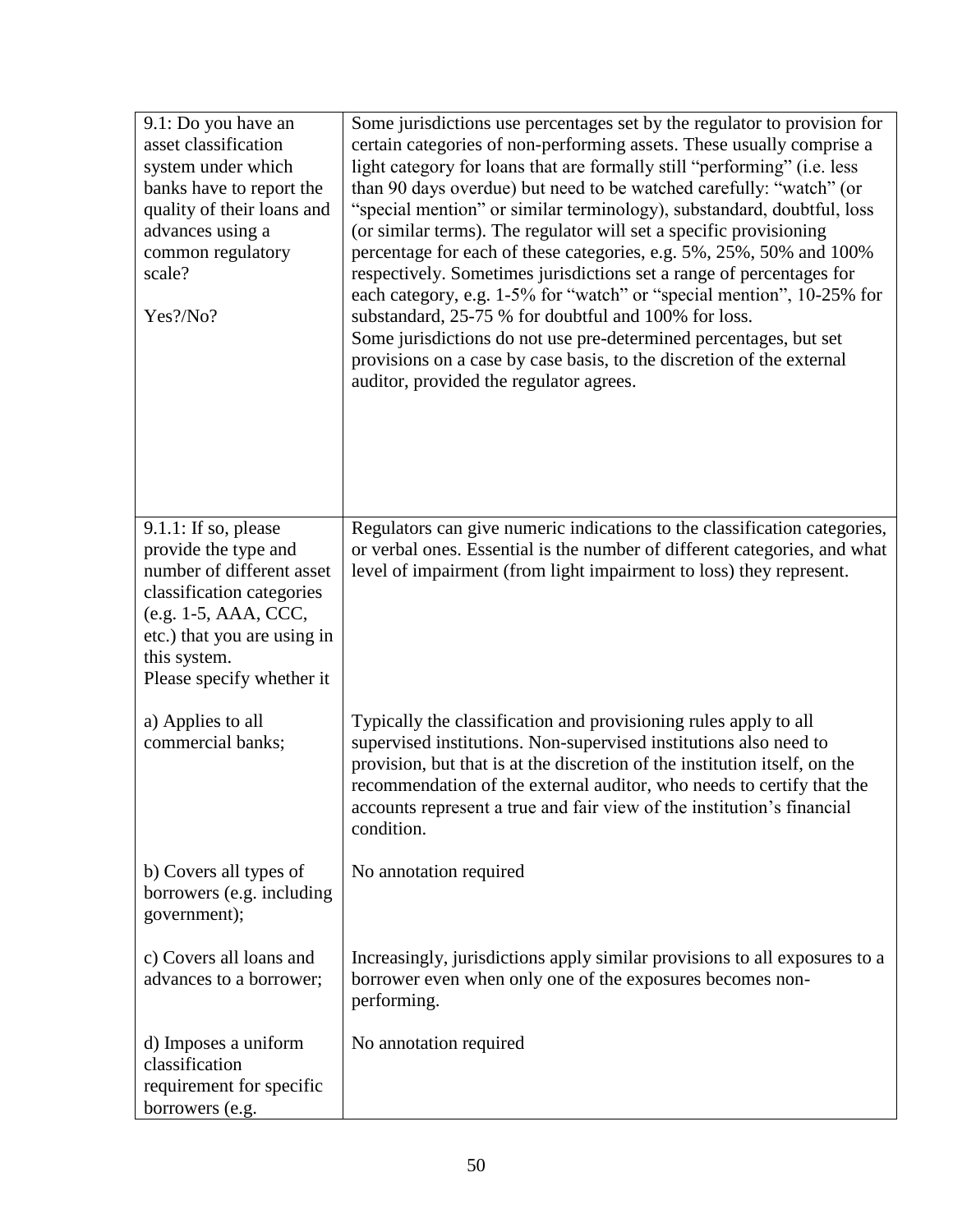| government and/or state-<br>owned can only be                                                             |                                                                                                                                                                                                                                                                                                                                                                                                   |
|-----------------------------------------------------------------------------------------------------------|---------------------------------------------------------------------------------------------------------------------------------------------------------------------------------------------------------------------------------------------------------------------------------------------------------------------------------------------------------------------------------------------------|
| graded at or above a                                                                                      |                                                                                                                                                                                                                                                                                                                                                                                                   |
| certain category)?                                                                                        |                                                                                                                                                                                                                                                                                                                                                                                                   |
| 9.1.3: After how many                                                                                     | No annotation required; also see under 9.1.                                                                                                                                                                                                                                                                                                                                                       |
| days of non-payment is a                                                                                  |                                                                                                                                                                                                                                                                                                                                                                                                   |
| loan typically classified                                                                                 |                                                                                                                                                                                                                                                                                                                                                                                                   |
| as                                                                                                        |                                                                                                                                                                                                                                                                                                                                                                                                   |
| a) Substandard;                                                                                           |                                                                                                                                                                                                                                                                                                                                                                                                   |
| b) Doubtful;                                                                                              |                                                                                                                                                                                                                                                                                                                                                                                                   |
| c) Loss?                                                                                                  |                                                                                                                                                                                                                                                                                                                                                                                                   |
| 9.2: Which criteria are<br>taken into account to<br>classify loans and<br>advances as non-<br>performing? | In some jurisdictions, the number of days overdue is the only criterion.<br>In other jurisdictions, supervisors have some discretion to impose a<br>classification, e.g. doubtful, when they have other indications that<br>regardless of the number of days overdue, payment in full is not<br>expected. In your response, please indicate if there is some scope for<br>supervisory discretion. |
| a) Significant financial<br>difficulty of the borrower<br>and deterioration in his<br>creditworthiness;   | This is a fairly subjective criterion, leaving much to supervisory<br>judgment.                                                                                                                                                                                                                                                                                                                   |
| b) Breach of contract;                                                                                    | Examples of breach of contract include default or delinquency (by a<br>certain number of days) in interest or principal payments.                                                                                                                                                                                                                                                                 |
| c) Restructuring);                                                                                        | Restructuring is defined as concessions granted by the creditor in<br>repayment amounts or conditions, granted, for economic or legal<br>reasons relating to the borrower's financial difficulty, that the creditor<br>would otherwise not consider.                                                                                                                                              |
| d) Borrower bankruptcy<br>or other financial<br>reorganization;                                           | No annotation required                                                                                                                                                                                                                                                                                                                                                                            |
| e) Days past due status<br>(please specify number<br>of days);                                            | An obligation is past due as soon as the due date has passed, but is in<br>default only after the threshold for default, which can be set differently<br>in different jurisdictions, has been passed.                                                                                                                                                                                             |
| f) Existence of collateral,<br>guarantees or other credit<br>risk mitigants (please                       | Many jurisdictions define the degree of impairment of an asset based<br>on the number of days overdue, e.g. 90, 180, 360.                                                                                                                                                                                                                                                                         |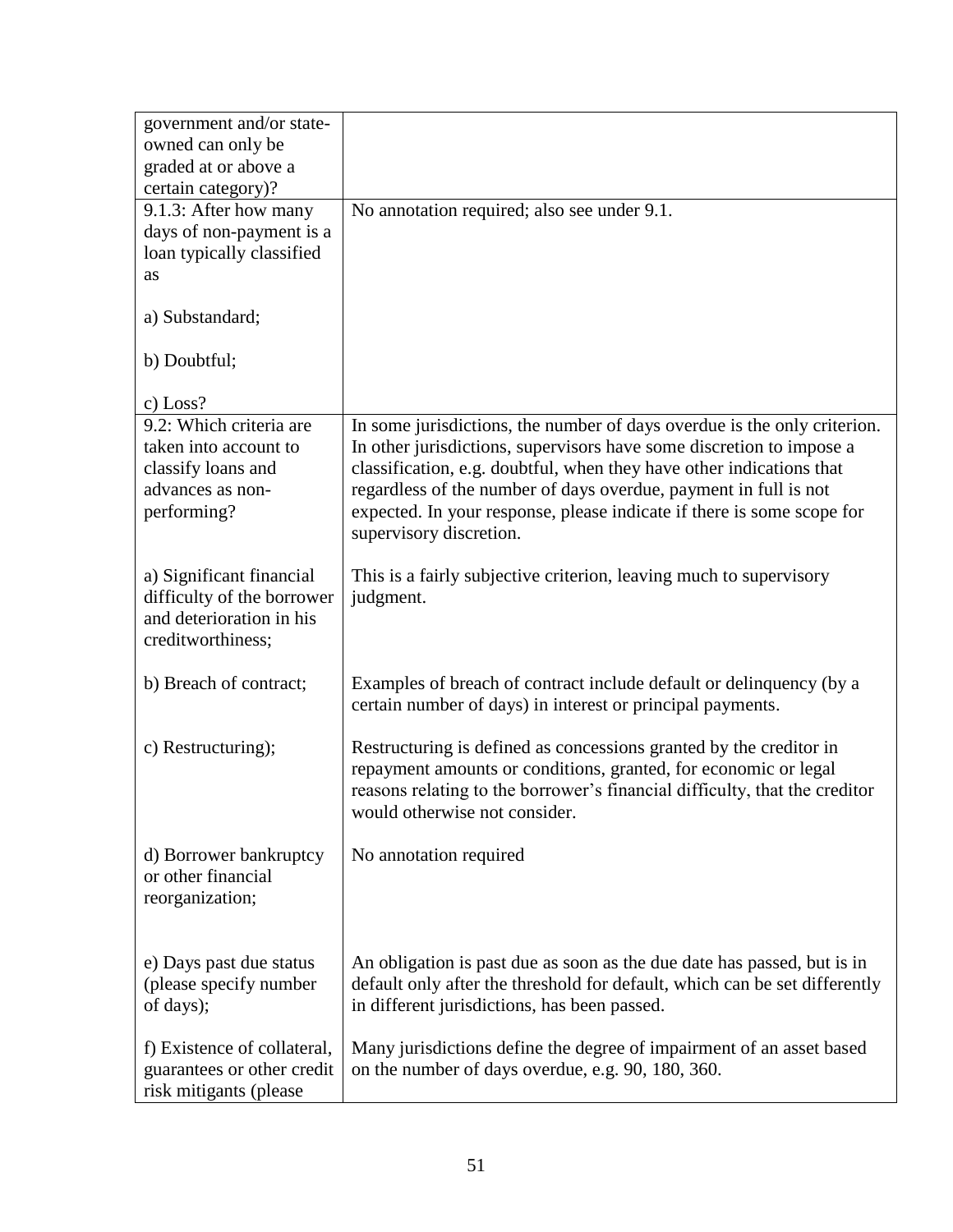| explain);                                                                                                                                                                                                    |                                                                                                                                                                                                                                                                                                                                                                                                                                                                                                                                      |  |
|--------------------------------------------------------------------------------------------------------------------------------------------------------------------------------------------------------------|--------------------------------------------------------------------------------------------------------------------------------------------------------------------------------------------------------------------------------------------------------------------------------------------------------------------------------------------------------------------------------------------------------------------------------------------------------------------------------------------------------------------------------------|--|
| g) Other (please<br>$explain$ ?                                                                                                                                                                              | Examples of other credit risk mitigants include assignment of claims,<br>repurchase agreements, netting, credit derivatives, credit insurance.                                                                                                                                                                                                                                                                                                                                                                                       |  |
| 9.3: Does accrued,<br>although unpaid<br>interest/principal enter<br>the bank's income<br>statement while the loan<br>is classified as non-<br>performing?<br>Yes?/No?                                       | Accrued but unpaid interest/principal represents an interest/principal<br>obligation due to the creditor on the basis of the loan agreement, but<br>not yet paid by the debtor, e.g. because the due date for payment has<br>not yet appeared. These unpaid but "built up" amounts therefore<br>represent a claim on the borrower and need to be provisioned for if<br>payment is doubtful. To the extent that the provision is not necessary<br>for the full amount of the claim, the residual could enter the income<br>statement. |  |
| 9.4: Are banks allowed                                                                                                                                                                                       | See annotation under 9.2. Usually a track record of timely payments                                                                                                                                                                                                                                                                                                                                                                                                                                                                  |  |
| to upgrade the<br>classification of a loan<br>immediately after it has<br>been restructured?                                                                                                                 | under the restructured loan needs to be built before re-classification can<br>take place.                                                                                                                                                                                                                                                                                                                                                                                                                                            |  |
| Yes?/No?                                                                                                                                                                                                     |                                                                                                                                                                                                                                                                                                                                                                                                                                                                                                                                      |  |
| 9.5: If a customer has<br>multiple loans and<br>advances and one of<br>them is classified as non-<br>performing, are all the<br>other exposures<br>automatically classified<br>as non-performing as<br>well? | See annotation under 9.1.1. Practices differ across countries                                                                                                                                                                                                                                                                                                                                                                                                                                                                        |  |
| a) Yes                                                                                                                                                                                                       |                                                                                                                                                                                                                                                                                                                                                                                                                                                                                                                                      |  |
| b) No- there are<br>regulatory rules<br>preventing the automatic<br>upgrade of restructured<br>loans to a better risk<br>category.                                                                           |                                                                                                                                                                                                                                                                                                                                                                                                                                                                                                                                      |  |
| Provisioning of classified loans                                                                                                                                                                             |                                                                                                                                                                                                                                                                                                                                                                                                                                                                                                                                      |  |
| 9.6: Are there minimum<br>levels of specific<br>provisions for loans and<br>advances that are set by<br>the regulator?<br>Yes?/No?                                                                           | Specific provisions are provisions for identified arrears or expected non-<br>payment on individual credits or identified groups of credits (as<br>opposed to e.g. experience based general provisions for e.g. credit card<br>claims; see annotation under 9.7). Also see annotation under 9.1 and<br>9.1.1.                                                                                                                                                                                                                        |  |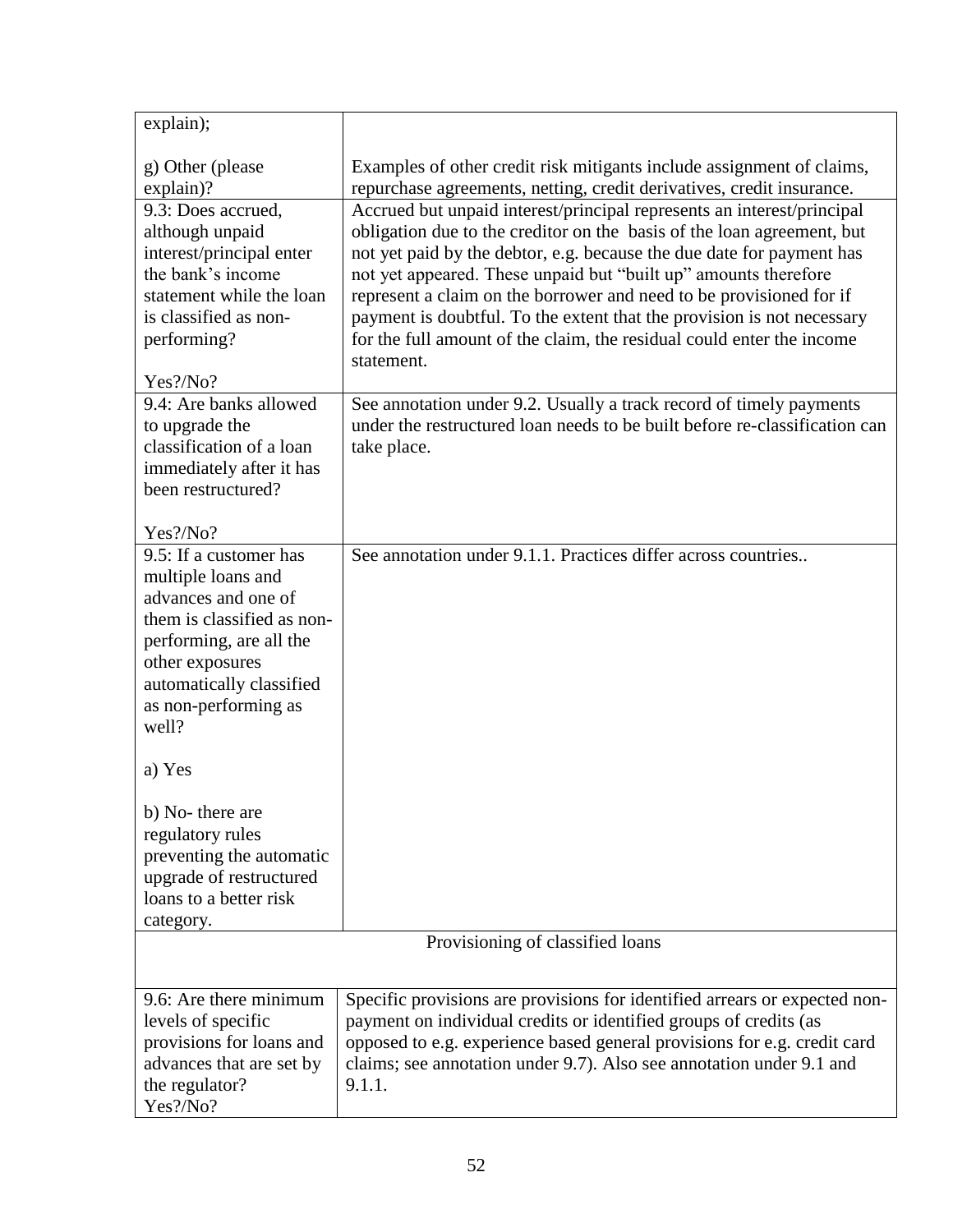| $9.6.1$ : If so, are these                        | See annotation under 9.1. and 9.1.1                                                                                                                 |
|---------------------------------------------------|-----------------------------------------------------------------------------------------------------------------------------------------------------|
| linked to the regulatory<br>asset classification  |                                                                                                                                                     |
| system mentioned in                               |                                                                                                                                                     |
| question 9.1. above?                              |                                                                                                                                                     |
| Yes?/No?                                          |                                                                                                                                                     |
| 9.6.2: Please specify<br>whether these minimum    |                                                                                                                                                     |
| specific provisioning                             |                                                                                                                                                     |
| rules                                             |                                                                                                                                                     |
|                                                   |                                                                                                                                                     |
| a) Allow for the value<br>of the collateral to be | Many jurisdictions will allow for the deduction of collateral, but will<br>apply judgment whether the collateral is adequate. If not, discounts may |
| deducted from the                                 | be applied to the collateral/security, before deducting it from the loan                                                                            |
| amount of a loan or                               | amount.                                                                                                                                             |
| advance before                                    |                                                                                                                                                     |
| provisioning is applied;                          | See annotation above, under 9.1.1                                                                                                                   |
| b) Apply to all                                   |                                                                                                                                                     |
| commercial banks;                                 | No annotation required                                                                                                                              |
| c) Cover all types of                             |                                                                                                                                                     |
| borrowers (e.g.                                   |                                                                                                                                                     |
| including government);                            | No annotation required                                                                                                                              |
| d) Cover all loans and                            |                                                                                                                                                     |
| advances to a borrower;                           | No annotation required                                                                                                                              |
| e) Impose uniform                                 |                                                                                                                                                     |
| provisioning                                      |                                                                                                                                                     |
| requirements for                                  |                                                                                                                                                     |
| specific borrowers (e.g.                          |                                                                                                                                                     |
| loans to government<br>and/or state-owned         |                                                                                                                                                     |
| enterprises do not                                |                                                                                                                                                     |
| require provisions;                               |                                                                                                                                                     |
| $9.6.3$ : What is the                             | See annotation above, under 9.1                                                                                                                     |
| minimum provisioning                              |                                                                                                                                                     |
| required as loans                                 |                                                                                                                                                     |
| become                                            |                                                                                                                                                     |
| a) Substandard;                                   |                                                                                                                                                     |
| b) Doubtful;                                      |                                                                                                                                                     |
|                                                   |                                                                                                                                                     |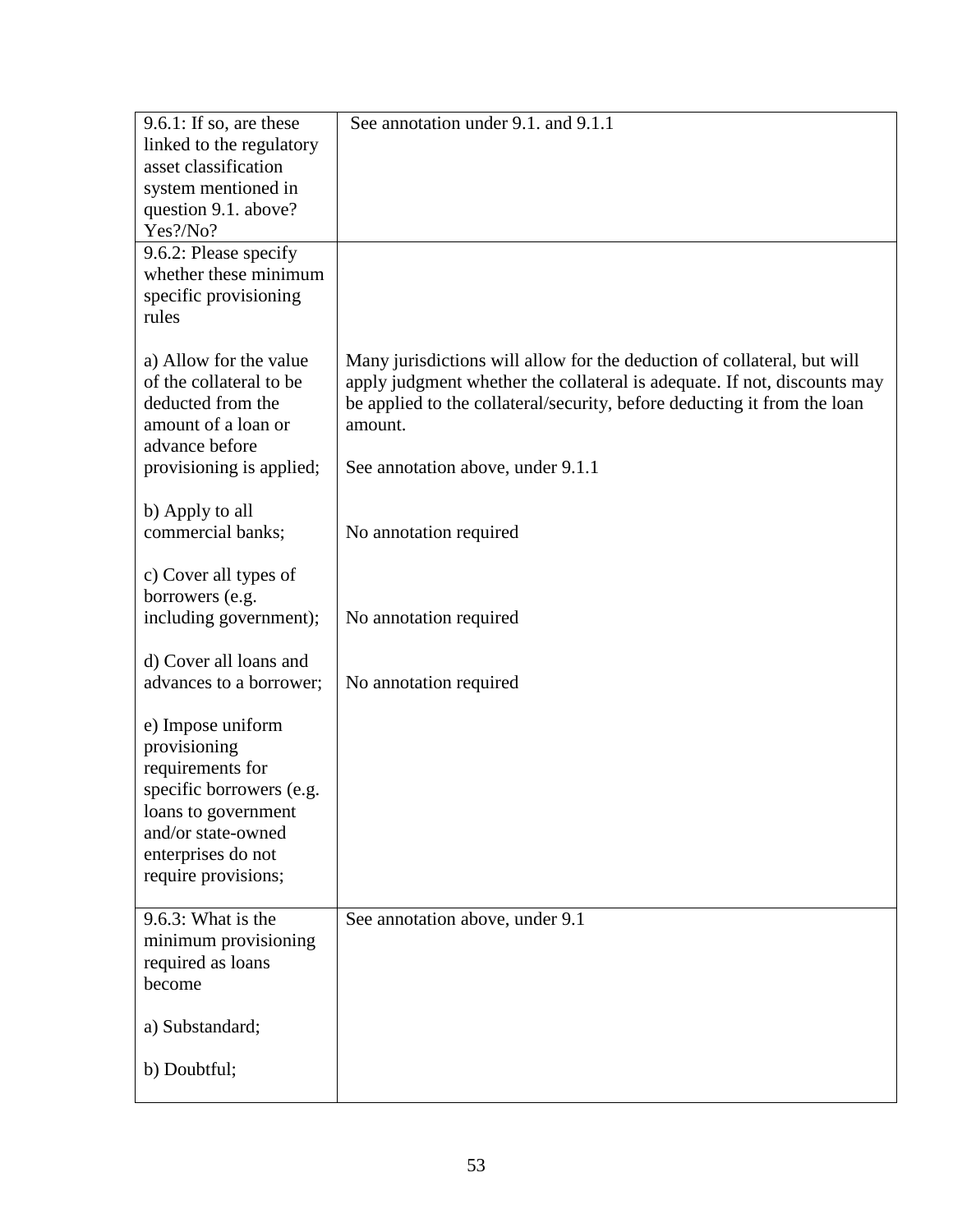| c) Loss?                                                                                                            |                                                                                                                                                                                                                                                                                                          |  |  |
|---------------------------------------------------------------------------------------------------------------------|----------------------------------------------------------------------------------------------------------------------------------------------------------------------------------------------------------------------------------------------------------------------------------------------------------|--|--|
| 9.7: Is there a regulatory<br>requirement for general<br>provisions on loans and<br>advances?                       | This refers to a standard percentage to be applied for unexpected losses.                                                                                                                                                                                                                                |  |  |
| Yes?/No?                                                                                                            |                                                                                                                                                                                                                                                                                                          |  |  |
| 9.7.1 If so, what are the<br>general provisions based<br>on?                                                        |                                                                                                                                                                                                                                                                                                          |  |  |
| a) Percentage of gross<br>loans,                                                                                    | These can be percentages based on general banking experience                                                                                                                                                                                                                                             |  |  |
| b) Statistical/<br>countercyclical system<br>of provisioning                                                        | Regulators could consider applying different standardized percentages,<br>depending on whether times are good or bad. Making additional<br>provisions in "good times" (i.e., when profits are above average), can<br>help limit capital losses in "bad times"                                            |  |  |
| c) Other (please explain)                                                                                           |                                                                                                                                                                                                                                                                                                          |  |  |
| II. Write-offs                                                                                                      |                                                                                                                                                                                                                                                                                                          |  |  |
| 9.8: Do you require<br>banks to write off non-<br>performing loans after a<br>specific time period?                 | Write-offs refer to the practice of removing an unpaid loan balance off<br>the books of the bank, usually after a specified period of time, charging<br>any unpaid balance against the profit and loss account. After the write-<br>off the loan is no longer part of the stock of non-performing loans. |  |  |
| Yes?/No?<br>$9.8.1$ : If so, what is the                                                                            | No annotation required                                                                                                                                                                                                                                                                                   |  |  |
| maximum time (in<br>months) that a loan or<br>advance can be non-<br>performing before it has<br>to be written off? |                                                                                                                                                                                                                                                                                                          |  |  |
|                                                                                                                     | III. Other                                                                                                                                                                                                                                                                                               |  |  |
| 9.9: Up to what level (if<br>any) are the following<br>types of provisions tax<br>deductible?                       | Tax authorities can allow complete or partial deduction of provisions<br>from taxable income.                                                                                                                                                                                                            |  |  |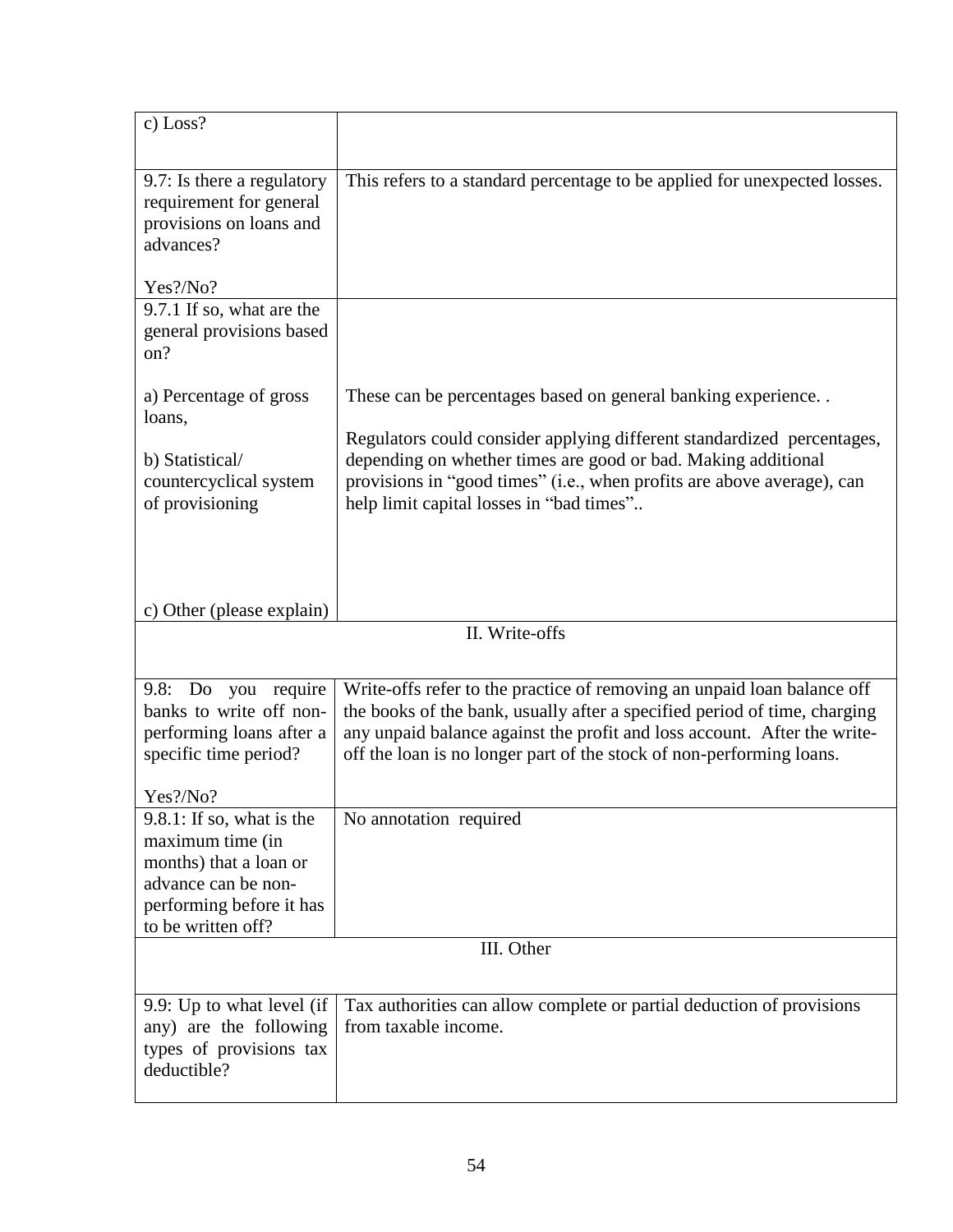| a) Specific provisions;                                                                                                                                                                                              | No annotation required; see above                                                                                                                                                                                                                                                                                                                                                                                                                                                                                                                                              |  |  |
|----------------------------------------------------------------------------------------------------------------------------------------------------------------------------------------------------------------------|--------------------------------------------------------------------------------------------------------------------------------------------------------------------------------------------------------------------------------------------------------------------------------------------------------------------------------------------------------------------------------------------------------------------------------------------------------------------------------------------------------------------------------------------------------------------------------|--|--|
| b) General provisions?                                                                                                                                                                                               | No annotation required; see above                                                                                                                                                                                                                                                                                                                                                                                                                                                                                                                                              |  |  |
|                                                                                                                                                                                                                      |                                                                                                                                                                                                                                                                                                                                                                                                                                                                                                                                                                                |  |  |
|                                                                                                                                                                                                                      | 10. Accounting/information disclosure                                                                                                                                                                                                                                                                                                                                                                                                                                                                                                                                          |  |  |
|                                                                                                                                                                                                                      | Scope of accounting consolidation<br>I.                                                                                                                                                                                                                                                                                                                                                                                                                                                                                                                                        |  |  |
| <b>Question</b>                                                                                                                                                                                                      | <b>Annotation</b>                                                                                                                                                                                                                                                                                                                                                                                                                                                                                                                                                              |  |  |
| $10.1$ : Are banks<br>required to prepare<br>consolidated accounts<br>for accounting<br>purposes?<br>Yes?/No?                                                                                                        | Consolidated financial statements are defined as the financial statements<br>of a group, presented as if they represented those of a single economic<br>entity. For the purpose of this question, consolidation is only considered<br>to take place within banking groups. Consolidation of financial<br>activities of a different nature, such as insurance, with a much different<br>type of liability structure, and securities brokerage, with a much<br>different risk profile, is technically extremely difficult and tends to<br>provide less insight rather than more. |  |  |
| Π.<br>Accounting standards                                                                                                                                                                                           |                                                                                                                                                                                                                                                                                                                                                                                                                                                                                                                                                                                |  |  |
| 10.2.1: Are applicable<br>accounting standards for<br>banks in your country<br>prepared in accordance<br>with US Generally<br><b>Accepted Accounting</b><br>Principles (GAAP)?<br>a) At an individual bank<br>level? | Few countries directly implement US GAAP or International<br>Financial Reporting Standards (IFRS) without adapting them to some<br>degree to their own situation, and in the form of an accounting law of<br>their own.<br>Much work is ongoing to develop an international set of accounting<br>standards that can reconcile the UK/European IFRS with US GAAP.<br>No annotation required                                                                                                                                                                                     |  |  |
| b) At a consolidated<br>level?                                                                                                                                                                                       | No annotation required                                                                                                                                                                                                                                                                                                                                                                                                                                                                                                                                                         |  |  |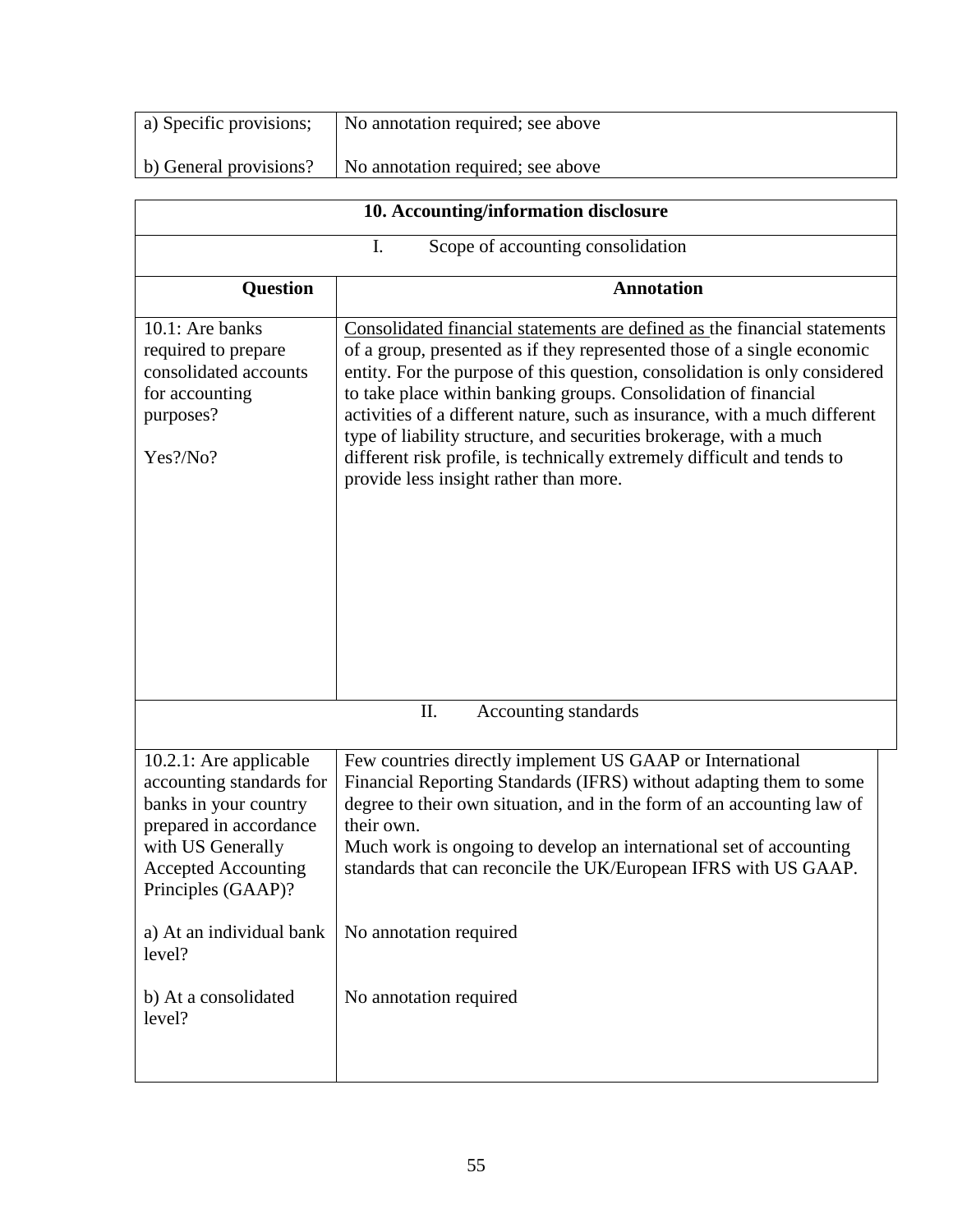| See annotation under 10.2.1<br>10.2.2: Are applicable<br>accounting standards for<br>banks in your country<br>prepared in accordance<br>with International<br><b>Financial Reporting</b><br>Standards (IFRS)?<br>a) At an individual bank<br>level?<br>See annotation under 10.1<br>b) At a consolidated<br>level?<br>10.2.3: If response to |
|----------------------------------------------------------------------------------------------------------------------------------------------------------------------------------------------------------------------------------------------------------------------------------------------------------------------------------------------|
|                                                                                                                                                                                                                                                                                                                                              |
|                                                                                                                                                                                                                                                                                                                                              |
|                                                                                                                                                                                                                                                                                                                                              |
|                                                                                                                                                                                                                                                                                                                                              |
|                                                                                                                                                                                                                                                                                                                                              |
|                                                                                                                                                                                                                                                                                                                                              |
|                                                                                                                                                                                                                                                                                                                                              |
|                                                                                                                                                                                                                                                                                                                                              |
|                                                                                                                                                                                                                                                                                                                                              |
|                                                                                                                                                                                                                                                                                                                                              |
|                                                                                                                                                                                                                                                                                                                                              |
|                                                                                                                                                                                                                                                                                                                                              |
|                                                                                                                                                                                                                                                                                                                                              |
|                                                                                                                                                                                                                                                                                                                                              |
|                                                                                                                                                                                                                                                                                                                                              |
| 10.2.1 and 10.2.2 is                                                                                                                                                                                                                                                                                                                         |
| "no", please explain                                                                                                                                                                                                                                                                                                                         |
| each case under options                                                                                                                                                                                                                                                                                                                      |
| a and b.                                                                                                                                                                                                                                                                                                                                     |
|                                                                                                                                                                                                                                                                                                                                              |
| Such deviations can consist for instance of using cash accounting<br>a) Any major deviations                                                                                                                                                                                                                                                 |
| between local and<br>(recognizing only actually received cash) instead of accrual                                                                                                                                                                                                                                                            |
| accounting (recognizing the build-up of claims between payment<br>international accounting                                                                                                                                                                                                                                                   |
| standards?<br>dates), different valuation methods.                                                                                                                                                                                                                                                                                           |
|                                                                                                                                                                                                                                                                                                                                              |
| b) Which authority in<br>In some jurisdictions the supervisor sets the bank accounting                                                                                                                                                                                                                                                       |
| your country sets the<br>standards, in others it is the Ministry of Finance, in others again the                                                                                                                                                                                                                                             |
| Ministry of Justice, or of the Economy. Some jurisdictions have an<br>accounting standards for                                                                                                                                                                                                                                               |
| Accounting Board, typically including any of the above authorities<br>banks, e.g. banking                                                                                                                                                                                                                                                    |
| supervisor, accounting<br>and the accounting profession, to draft the accounting rules.                                                                                                                                                                                                                                                      |
| board, etc.?                                                                                                                                                                                                                                                                                                                                 |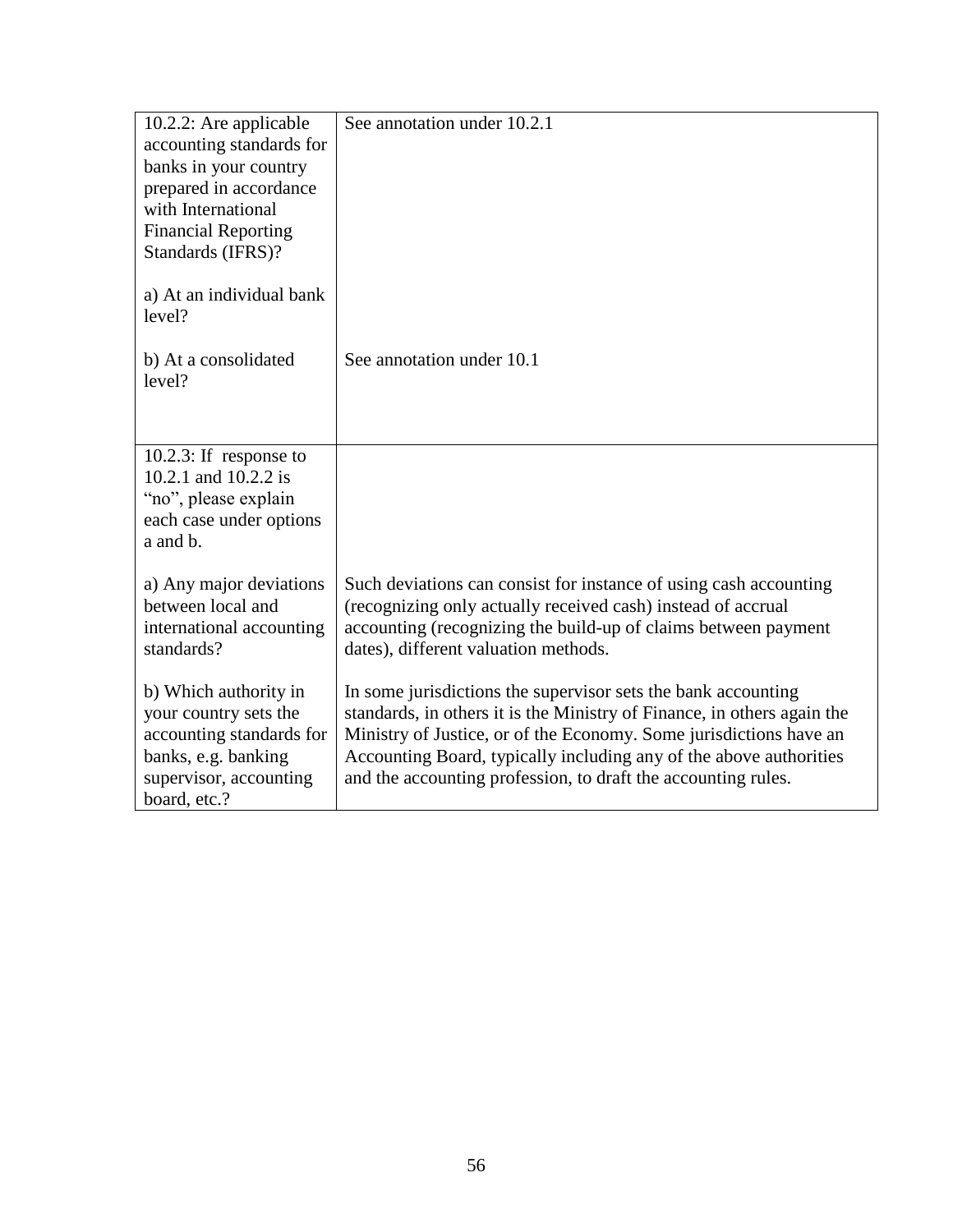| 10.2.4: Does accrued,<br>though unpaid<br>interest/principal enter<br>the income statement<br>while the loan is still<br>performing?                                                  | Under accrual accounting, so long as the loan is performing (in most<br>jurisdictions defined as less than 90 days past due) the accrued<br>interest and principal are considered to have been paid (even if the<br>actual due date has not yet arrived) and are therefore included in the<br>income statement. Under a cash accounting system, accrued but not<br>yet paid claims, are not counted as income. |
|---------------------------------------------------------------------------------------------------------------------------------------------------------------------------------------|----------------------------------------------------------------------------------------------------------------------------------------------------------------------------------------------------------------------------------------------------------------------------------------------------------------------------------------------------------------------------------------------------------------|
| Yes?/No?                                                                                                                                                                              |                                                                                                                                                                                                                                                                                                                                                                                                                |
| 10.2.5: Does accrued,<br>though unpaid<br>interest/principal enter<br>the income statement<br>while the loan is non-<br>performing?<br>Yes?/No?                                       | .No annotation required                                                                                                                                                                                                                                                                                                                                                                                        |
|                                                                                                                                                                                       | Public disclosure standards<br>III.                                                                                                                                                                                                                                                                                                                                                                            |
| 10.3: Are all banks<br>operating in your country<br>(including foreign bank<br>branches) required to make<br>available to the public their<br>audited annual financial<br>statements? | Disclosure to the public can include publication in the media,<br>or on a website, or by making the statements available for<br>inspection at a publicly accessible and disclosed location.                                                                                                                                                                                                                    |
| a) Yes, on an individual<br>basis;                                                                                                                                                    | No annotation required                                                                                                                                                                                                                                                                                                                                                                                         |
| b) Yes, on a consolidated<br>basis (if applicable)                                                                                                                                    | No annotation required                                                                                                                                                                                                                                                                                                                                                                                         |
| c) There are some<br>exemptions (please explain)                                                                                                                                      |                                                                                                                                                                                                                                                                                                                                                                                                                |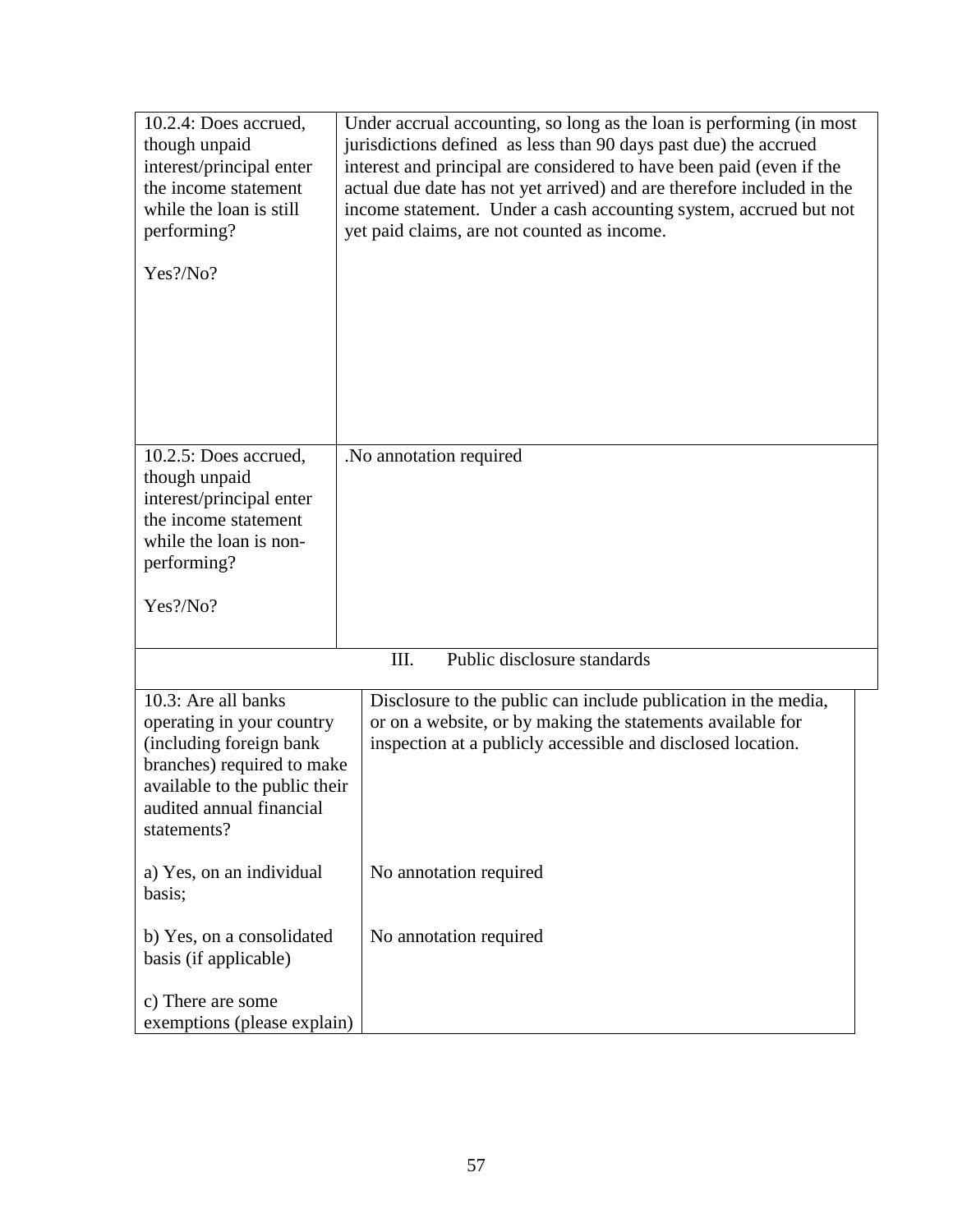| 10.4: Are banks required to                             | Supervisors often have an opportunity to review, preferably in                                                                         |
|---------------------------------------------------------|----------------------------------------------------------------------------------------------------------------------------------------|
| submit their financial                                  | the presence of the external auditor, the bank's end-of-year                                                                           |
| statements to the banking<br>supervisor prior to public | statements before publication. This can also for instance occur<br>through submission of the final set of monthly/quarterly            |
| disclosure?                                             | prudential returns to the supervisor, which in effect represent                                                                        |
|                                                         | the year-end situation. Alternatively, the supervisor could                                                                            |
| Yes?/No?                                                | review the draft annual accounts                                                                                                       |
| 10.4.1: If yes, respond with                            |                                                                                                                                        |
| "yes" or "no" to each                                   |                                                                                                                                        |
| option provided below.                                  |                                                                                                                                        |
| a) Is the supervisor required<br>to review them?        | No annotation required                                                                                                                 |
|                                                         |                                                                                                                                        |
| b) Can the supervisor                                   | No annotation required                                                                                                                 |
| require changes to be made                              |                                                                                                                                        |
| to them before they are                                 |                                                                                                                                        |
| published?                                              |                                                                                                                                        |
|                                                         |                                                                                                                                        |
|                                                         |                                                                                                                                        |
|                                                         |                                                                                                                                        |
|                                                         |                                                                                                                                        |
| 10.5: Do banks disclose to                              |                                                                                                                                        |
| the supervisor                                          |                                                                                                                                        |
| a) full audited financial                               | The full audited financial statements include the balance sheet                                                                        |
| statements;                                             | and profit and loss account.                                                                                                           |
|                                                         |                                                                                                                                        |
| b) off balance sheet items;                             | Off balance sheet items are contingent assets and liabilities of a<br>bank, that, because of their contingent nature, do not appear on |
|                                                         | its balance sheet. Off-balance sheet items include direct credit                                                                       |
|                                                         | substitutes in which a bank substitutes its own credit for a third                                                                     |
|                                                         | party, including letters of credit, guarantees for repayment of                                                                        |
|                                                         | commercial paper or tax-exempt securities, sale and repurchase                                                                         |
|                                                         | agreements; derivatives such as interest rate swaps; interest                                                                          |
|                                                         | rate options and currency options.                                                                                                     |
| c) Governance and risk                                  |                                                                                                                                        |
| management framework;                                   |                                                                                                                                        |
|                                                         |                                                                                                                                        |
|                                                         |                                                                                                                                        |
|                                                         |                                                                                                                                        |
|                                                         |                                                                                                                                        |
| d) Regulatory capital and                               |                                                                                                                                        |
| capital adequacy ratio;                                 |                                                                                                                                        |
|                                                         |                                                                                                                                        |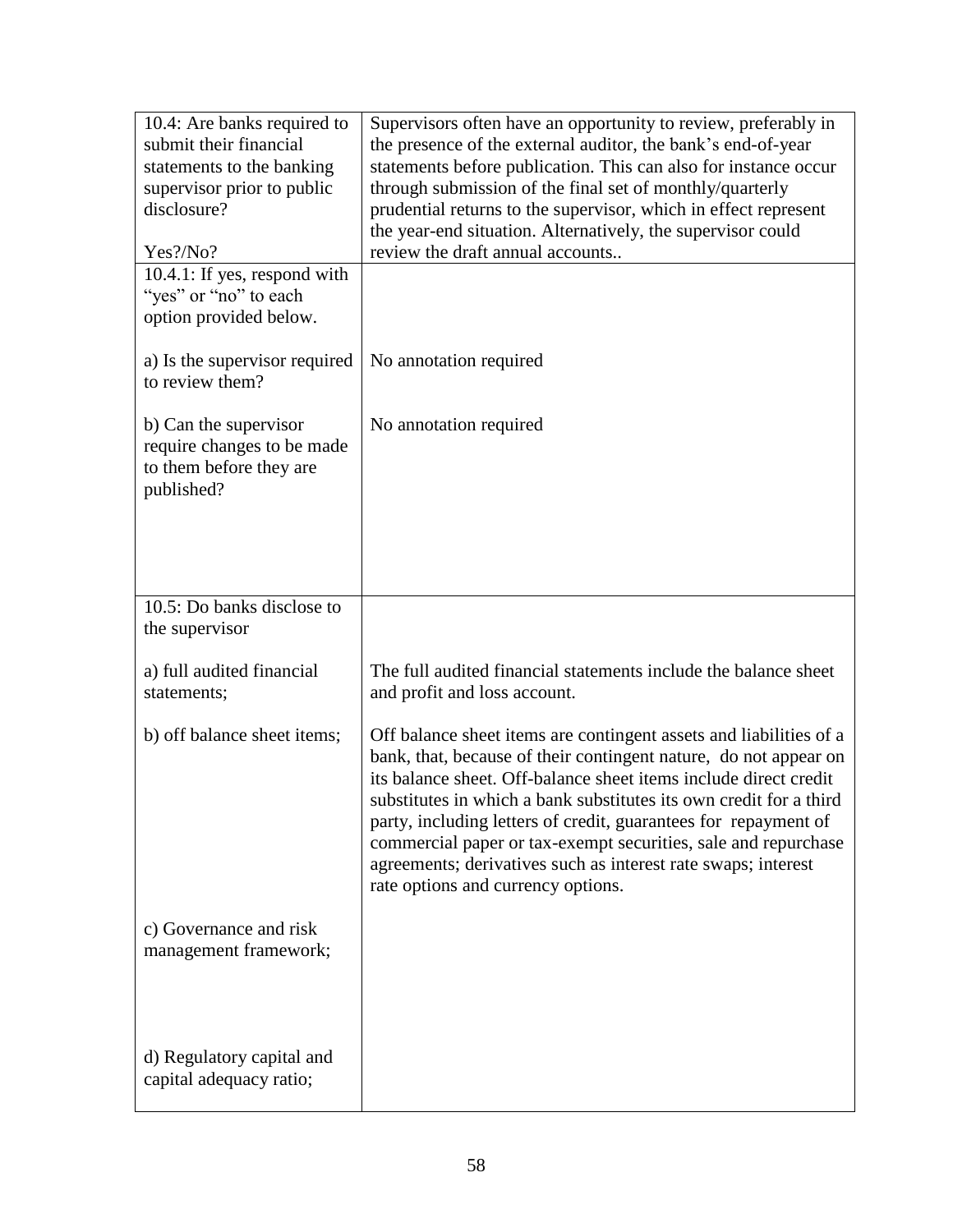| e) Transactions with related<br>parties;                                                                                                                                                                                            | No annotation required; for a definition of related parties see<br>under 6.6                                                                                                                                                                                                                              |
|-------------------------------------------------------------------------------------------------------------------------------------------------------------------------------------------------------------------------------------|-----------------------------------------------------------------------------------------------------------------------------------------------------------------------------------------------------------------------------------------------------------------------------------------------------------|
| f) Any other material<br>information (i.e.<br>information omission or<br>misstatement of which<br>could change or influence<br>the assessment or decision<br>of a user relying on that<br>information for making<br>decisions);     | No annotation required                                                                                                                                                                                                                                                                                    |
| g) Scope of consolidation<br>(including reasons for not<br>including certain entities,<br>where appropriate)?                                                                                                                       | The scope of consolidation refers to the so-called consolidation<br>perimeter, i.e. the circle of companies that is included in the<br>consolidated accounts. Certain entities may be excluded for<br>instance because the nature of their assets and liabilities is too<br>different from that of a bank |
| 10.5.1: Do banks regularly<br>disclose to the public                                                                                                                                                                                | Practices differ from jurisdiction to jurisdiction. The term<br>"regularly" should be read as "at least once a year." Also see<br>annotations under 10.5.                                                                                                                                                 |
| a) Full audited financial<br>statements;                                                                                                                                                                                            | No annotation required                                                                                                                                                                                                                                                                                    |
| b) Off balance sheet items;                                                                                                                                                                                                         | No annotation required                                                                                                                                                                                                                                                                                    |
| c) Governance and risk<br>management framework;                                                                                                                                                                                     | No annotation required                                                                                                                                                                                                                                                                                    |
| d) Regulatory capital and<br>capital adequacy<br>tramework;                                                                                                                                                                         | No annotation required                                                                                                                                                                                                                                                                                    |
| e) Transactions with related<br>parties;                                                                                                                                                                                            | No annotation required                                                                                                                                                                                                                                                                                    |
| f) Any other material<br>information (i.e.<br>information the omission or<br>misstatement of which<br>could change or influence<br>the assessment or decision<br>of a user relying on that<br>information for making<br>decisions); | No annotation required                                                                                                                                                                                                                                                                                    |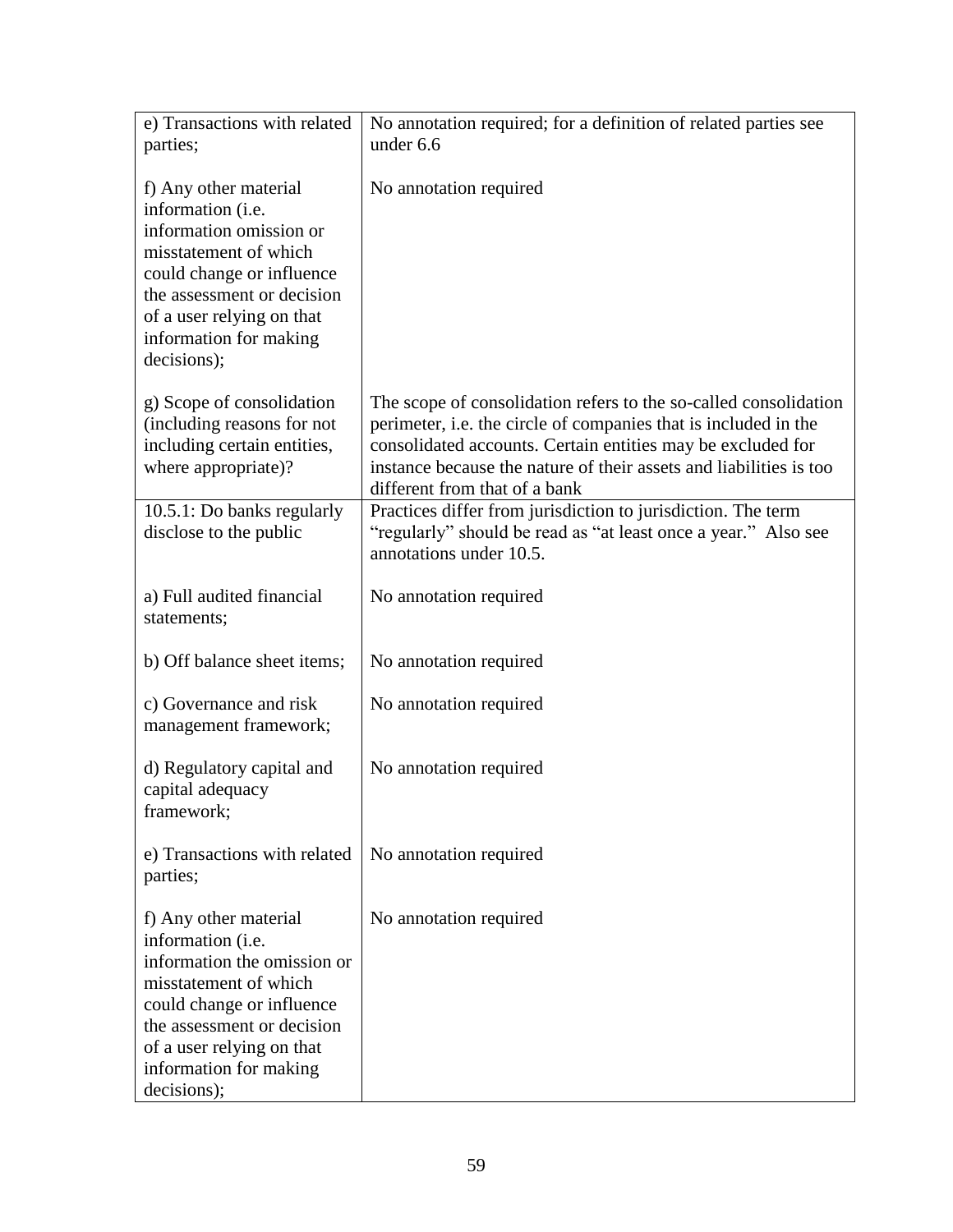| g) Scope of consolidation<br>(including reasons for not<br>including certain entities,<br>where appropriate)? | No annotation required                                          |
|---------------------------------------------------------------------------------------------------------------|-----------------------------------------------------------------|
| 10.5.2: Are banks legally                                                                                     | This asks whether the legal system in your jurisdiction allows  |
| liable if information is                                                                                      | for civil liability of banks for damages caused by erroneous or |
| erroneous or misleading?                                                                                      | misleading information?.                                        |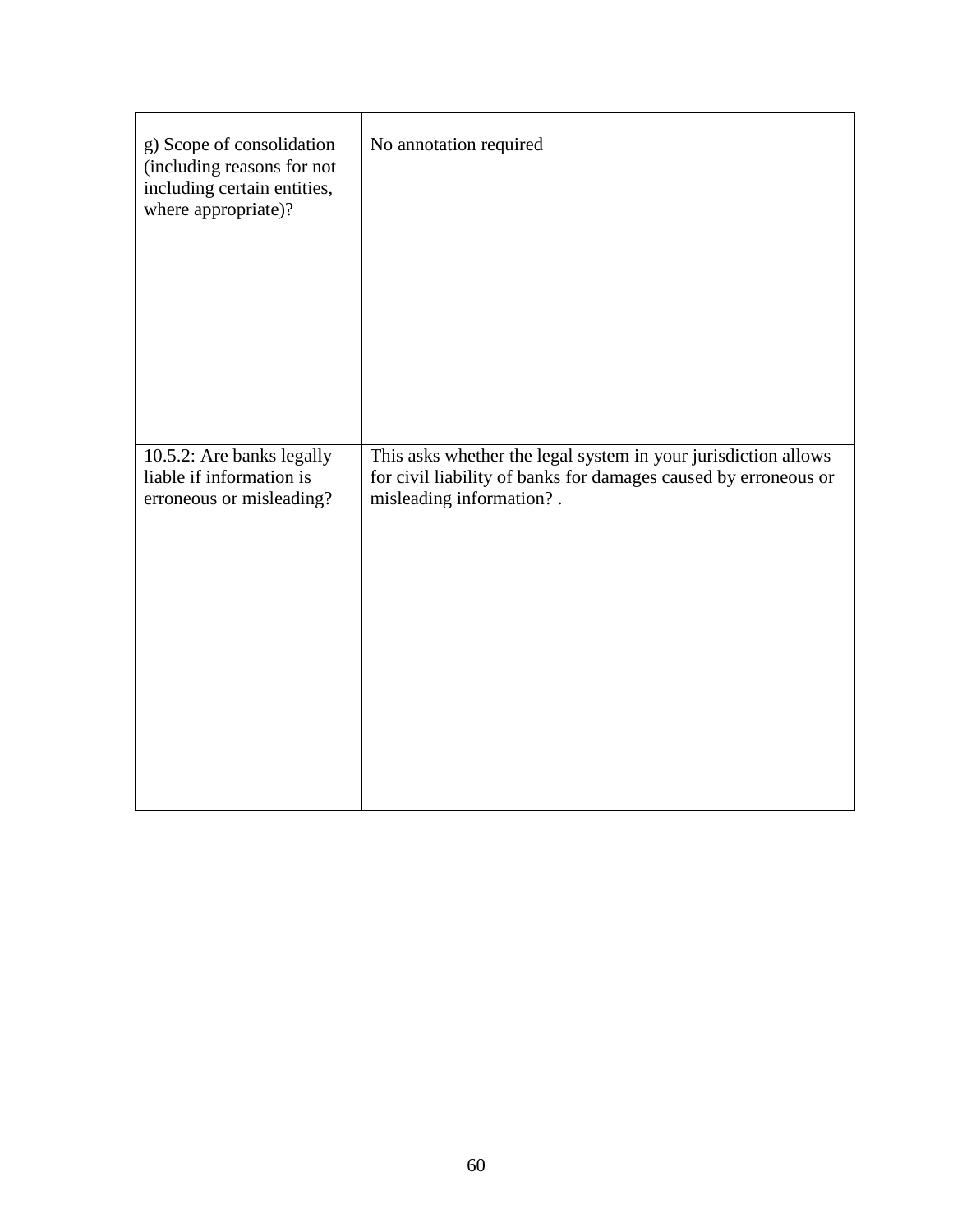| 10.6: Do supervisors<br>require banks to publicly<br>disclose<br>a) all fines and settlements<br>resulting from non-<br>compliance with regulation;                       | Typically, supervisors will include a section in their annual<br>report (as applicable) on enforcement action, but most<br>frequently without mentioning names of banks.                                                                                                                                                                                                                                                                                                                          |
|---------------------------------------------------------------------------------------------------------------------------------------------------------------------------|---------------------------------------------------------------------------------------------------------------------------------------------------------------------------------------------------------------------------------------------------------------------------------------------------------------------------------------------------------------------------------------------------------------------------------------------------------------------------------------------------|
| b) Other information not<br>required by financial<br>reporting standards (e.g.<br>prudential reports). If so,<br>please explain.                                          | Pillar 3 of Basel II contains many disclosure requirements that<br>are not necessarily needed in order to comply with financial<br>reporting standards. These include for instance details on the<br>structure of capital, risk management information,<br>geographical breakdown of exposures, details on the<br>breakdown of impaired assets, etc. In case of banks listed on<br>the stock exchange, the rules of the stock exchange may<br>require disclosure of certain types of information. |
| 10.7: Are commercial<br>banks required by<br>supervisors to have external<br>credit ratings?<br>Yes?/No?                                                                  | External credit ratings are assessments of creditworthiness<br>provided by independent external (usually commercial) rating<br>agencies. These ratings are used by the markets, supervisors,<br>investors, creditors and the public, in order to help form a<br>view on a bank's credit standing. For this reason, some<br>commentators have suggested that banks issue at least a<br>minimum amount of commercial paper to the markets, in order<br>to obtain a rating.                          |
| 10.8: How many of the top<br>ten banks (in terms of<br>domestic assets) are rated<br>by international credit<br>rating agencies (e.g.<br>Moody's, Standard and<br>Poor's) | If there are less than 10 banks in the system, please read "the<br>banks" for "the top ten banks".                                                                                                                                                                                                                                                                                                                                                                                                |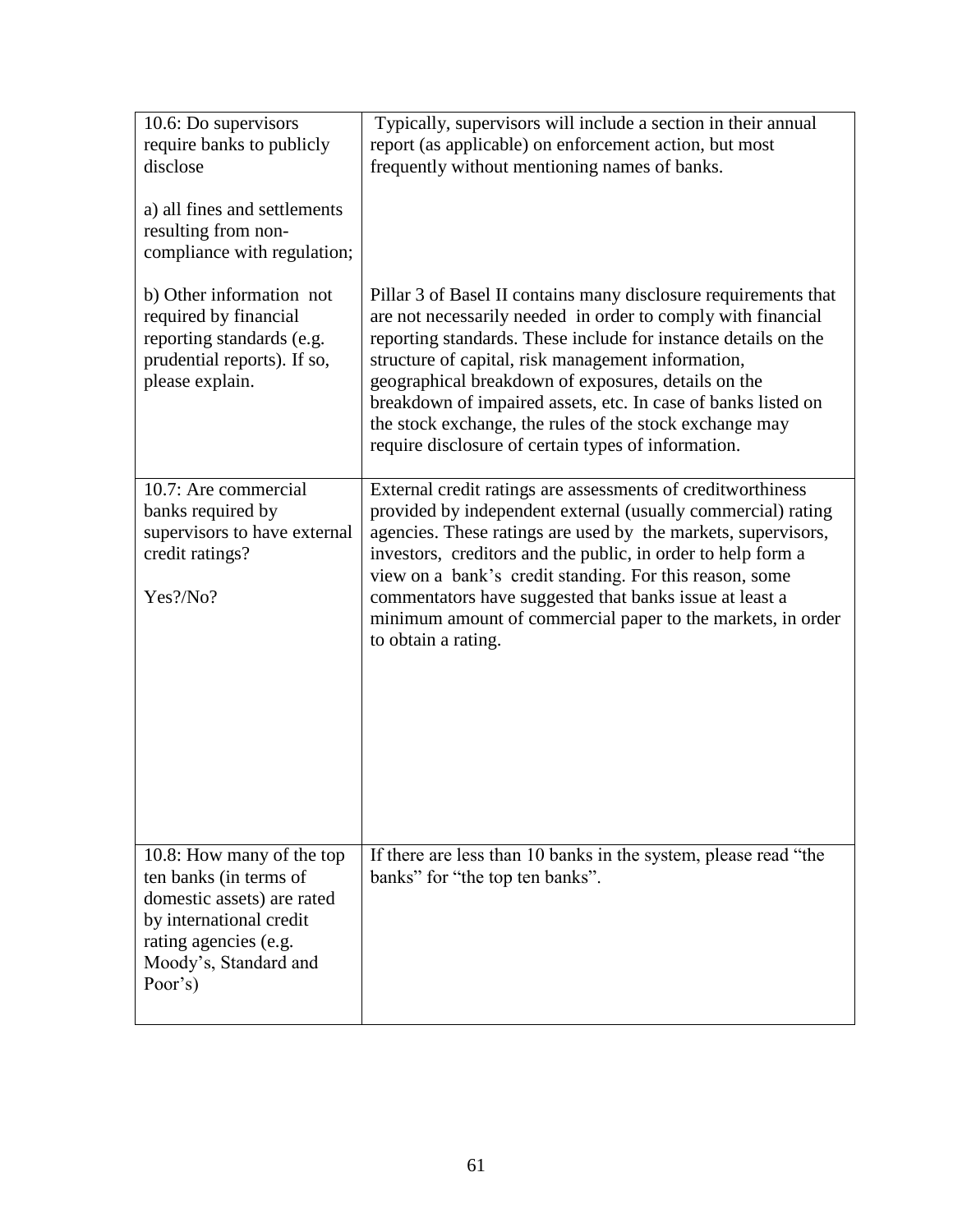| 10.9: How many of the top    | If there are less than 10 banks in the system, please read "the |
|------------------------------|-----------------------------------------------------------------|
| ten banks (in terms of total | banks" for "the top ten banks".                                 |
| domestic assets) are rated   |                                                                 |
| by domestic credit rating    |                                                                 |
| agencies?                    |                                                                 |
|                              |                                                                 |
|                              |                                                                 |
|                              |                                                                 |
|                              |                                                                 |

| 11. Discipline/problem institutions/exit                                                                                                                  |                                                                                                                                                                                                                                                                                                                                                                                                             |
|-----------------------------------------------------------------------------------------------------------------------------------------------------------|-------------------------------------------------------------------------------------------------------------------------------------------------------------------------------------------------------------------------------------------------------------------------------------------------------------------------------------------------------------------------------------------------------------|
| 1. Enforcement                                                                                                                                            |                                                                                                                                                                                                                                                                                                                                                                                                             |
| <b>Question</b>                                                                                                                                           | <b>Annotation</b>                                                                                                                                                                                                                                                                                                                                                                                           |
| 11.1: Please indicate<br>whether the following<br>enforcement powers are<br>available to the<br>supervisory agency                                        |                                                                                                                                                                                                                                                                                                                                                                                                             |
| a) Cease and desist-type<br>orders against imprudent<br>bank practices;                                                                                   | Cease and desist orders provide legally binding supervisory<br>instructions to banks to cease unsafe and/or unsound practices<br>and/or take corrective actions to improve business practices.                                                                                                                                                                                                              |
| b) Forbearance (i.e., to<br>waive regulatory and<br>supervisory requirements)                                                                             | Forbearance is defined as a temporary acceptance by the<br>supervisor, subject to strict conditions, of banks' non-<br>compliance with regulatory standards, while they improve their<br>practices and restore compliance with prudential norms. This<br>tool can be used e.g. when a bank has good prospects of<br>restoring its capital to levels of compliance but needs time to<br>implement its plans. |
| c) Require a bank to meet<br>supervisory requirements<br>(e.g. capital, liquidity, etc.)<br>that are stricter than the<br>legal or regulatory<br>minimum; | If a bank has a higher than average risk profile, and faces more<br>risk of loss of capital and/or liquidity, there may be a reason to<br>impose higher requirements to compensate for the higher risk.                                                                                                                                                                                                     |
| d) Require a bank to<br>enhance governance,<br>internal controls, and risk<br>management systems;                                                         | Enhancement of governance and/or internal controls can<br>include replacement of managers, strengthening internal audit<br>functions and reporting, strengthen credit review, providing<br>broader oversight powers to the Board, etc.                                                                                                                                                                      |
| e) Require a bank to apply                                                                                                                                | Specific provisions and write-offs are among the most                                                                                                                                                                                                                                                                                                                                                       |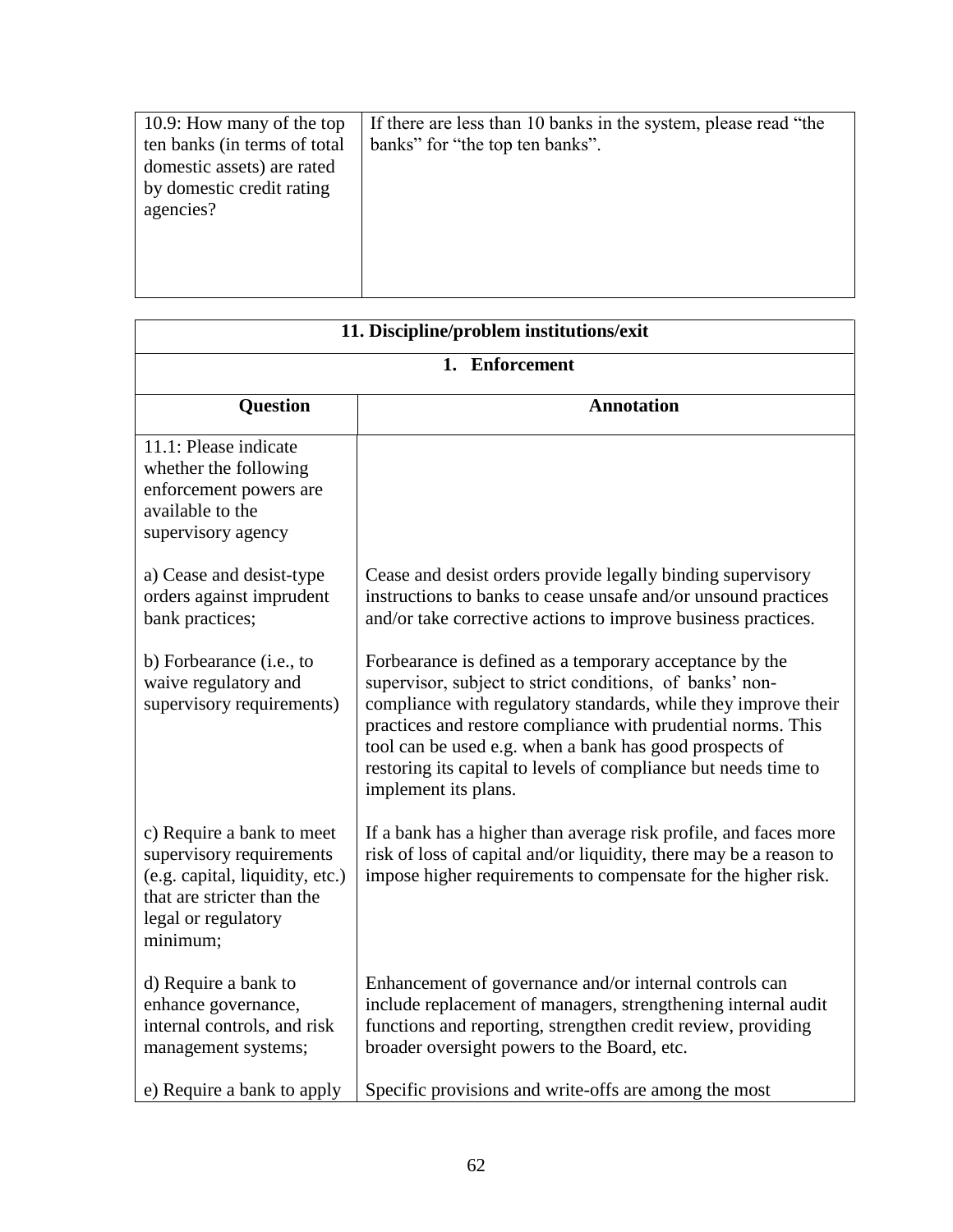| specific provisioning<br>and/or write-off policies;                                                                                                | frequently discussed issues between bank management, the<br>external auditor and the supervisors. More robust provisioning<br>and/or write offs enhance the accuracy of the bank's financial<br>statements.                                                                                                                                                 |
|----------------------------------------------------------------------------------------------------------------------------------------------------|-------------------------------------------------------------------------------------------------------------------------------------------------------------------------------------------------------------------------------------------------------------------------------------------------------------------------------------------------------------|
| f) Require a bank to<br>constitute provisions to<br>cover actual or potential<br>losses;                                                           | This is a similar issue to the specific provisions mentioned<br>above, but can refer to general provisions and a standard buffer,<br>e.g. 2%, for general risk in the portfolio.                                                                                                                                                                            |
| g) Restrict or place<br>conditions on the types of<br>business conducted by a<br>bank;                                                             | Such actions should be seen in the context of ensuring that the<br>bank maintains safe and sound banking practices and policies.                                                                                                                                                                                                                            |
| h) Withdraw a bank's<br>license;                                                                                                                   | This action is also frequently part of the supervisor's powers. It<br>will typically be used after all prudential measures have been<br>exhausted. Only in extreme cases, e.g., criminal activities<br>sanctioned by management, or acute insolvency, will this power<br>be used without prior attempts to redress the bank's condition.                    |
| i) Require a bank to<br>reduce/restructure their<br>operations (e.g. via assets<br>sales and branch closures)<br>and adjust their risk<br>profile; | Restructuring of a bank's operations can include reforming its<br>business operations, e.g. lowering overheads and selling assets<br>and business units, to make it more profitable and less risky<br>(operational restructuring).                                                                                                                          |
| j) Require a bank to reduce<br>or suspend dividends to<br>shareholders;                                                                            | Reduction or suspension of dividends will speed up the growth<br>of capital through increased retained earnings. Typically these<br>actions will be part of a plan to rehabilitate the bank, e.g. under<br>a capital restoration plan, under e.g. a temporary administrator.                                                                                |
| k) Require a bank to<br>reduce or suspend bonuses<br>and other remuneration to<br>bank directors and<br>managers;                                  | This is a measure similar in its effect to suspension of<br>dividends, only directed at those that draw an income from the<br>bank based on their work and the quality of their performance.                                                                                                                                                                |
| 1) Suspend or remove bank<br>directors;                                                                                                            | Bank directors can be removed by the supervisor if they no<br>longer are seen to meet fit and proper and/or fail in their<br>oversight and advisory duties. In practice it can be challenging<br>to prove a causal relationship between bank problems and the<br>advice given/the way oversight over management was exercised<br>by directors individually. |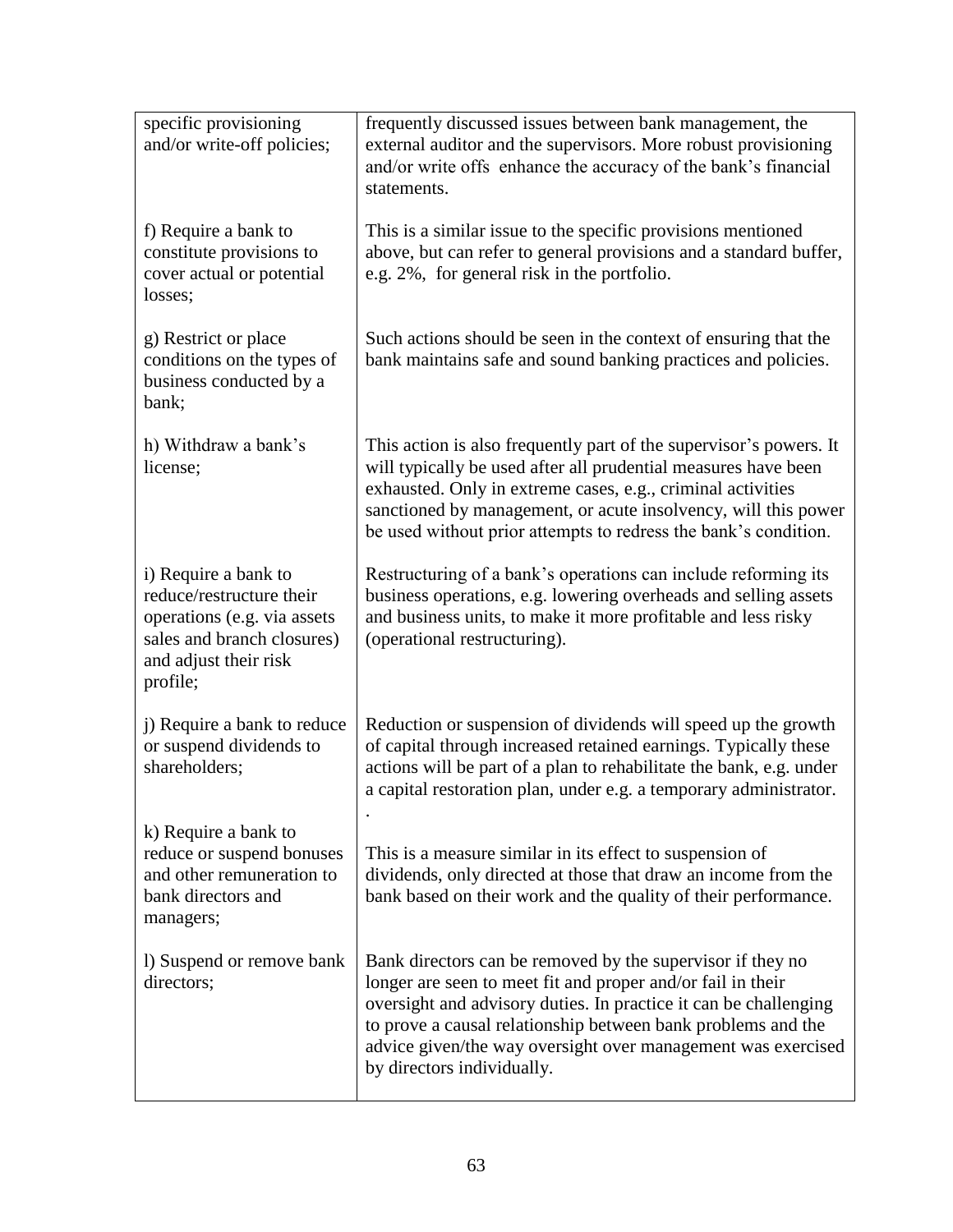| m) Suspend or remove<br>managers;                                                                                                                                                                                                | Suspension or removal of bank managers is a key tool of bank<br>supervisors when it is necessary to improve the bank's practices<br>and policies.                                                                                                                                                                                                                                                                                                                                                                                                                                                                                                                                                                             |
|----------------------------------------------------------------------------------------------------------------------------------------------------------------------------------------------------------------------------------|-------------------------------------------------------------------------------------------------------------------------------------------------------------------------------------------------------------------------------------------------------------------------------------------------------------------------------------------------------------------------------------------------------------------------------------------------------------------------------------------------------------------------------------------------------------------------------------------------------------------------------------------------------------------------------------------------------------------------------|
| n) Require<br>commitment/action from<br>controlling shareholders to<br>support the bank with new<br>equity (e.g. capital<br>restoration plan)?                                                                                   | When assessing new shareholders, their ability to support the<br>bank with new capital in case of need, is one of the criteria.                                                                                                                                                                                                                                                                                                                                                                                                                                                                                                                                                                                               |
| 11.1.1: Are bank<br>regulators/supervisors<br>required to make public<br>formal enforcement<br>actions and written<br>agreements between a<br>bank<br>regulatory/supervisory<br>body, and a banking<br>organization?<br>Yes?/No? | This question refers to whether the banking law requires the<br>supervisor to publicly disclose supervisory actions taken against<br>banks and memoranda of understanding on improvement of<br>business practices.<br>Enforcement actions are often described summarily in<br>supervisory annual reports, generally without mention of the<br>names of the institutions. If the latter is the case in your<br>jurisdiction, the answer to this question should be "no".<br>Examples of formal enforcement actions include cease and<br>desist orders, instructions to remove managers or officers of the<br>bank, strengthen credit policies, appointment of a temporary<br>administrator, placing a bank in conservatorship. |
|                                                                                                                                                                                                                                  |                                                                                                                                                                                                                                                                                                                                                                                                                                                                                                                                                                                                                                                                                                                               |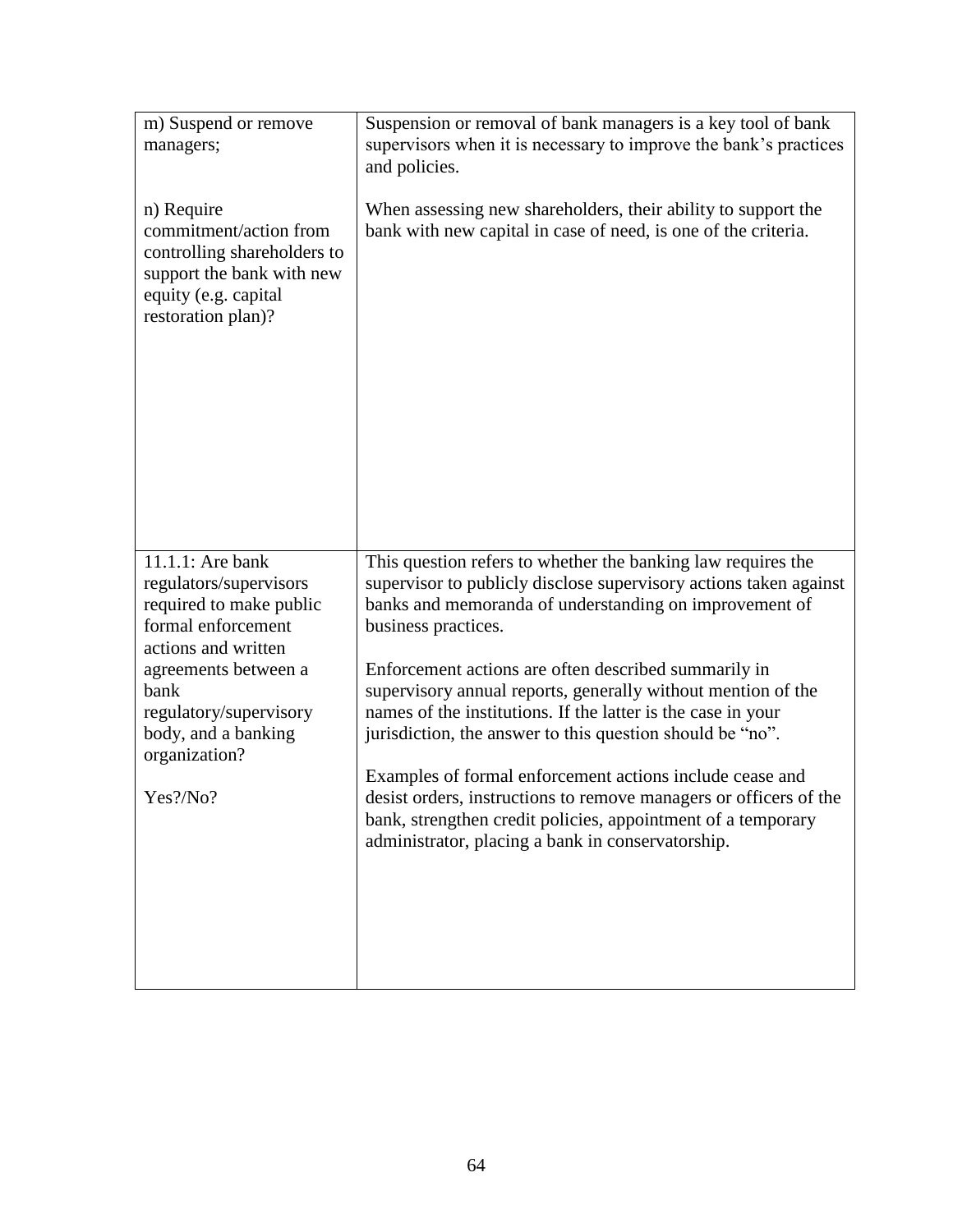| 11.2: Please indicate how<br>many times any of the<br>above enforcement actions,<br>in the last five years (2006-<br>2010)                                                                                                              |                                                                                                                                                                                                                                                |
|-----------------------------------------------------------------------------------------------------------------------------------------------------------------------------------------------------------------------------------------|------------------------------------------------------------------------------------------------------------------------------------------------------------------------------------------------------------------------------------------------|
| a) have been contested in<br>court;                                                                                                                                                                                                     | "Contested in court" means that the bank or individual persons<br>who have been the object of supervisory action file appeals with<br>the courts to contest the supervisory actions.                                                           |
| b) have been overturned by<br>the court?                                                                                                                                                                                                | "Overturned by the court" means in this context that the court<br>has reversed the supervisory decision.                                                                                                                                       |
| 11.3: Does the supervisory<br>agency operate an early<br>intervention framework<br>(e.g. prompt corrective<br>action) that forces<br>automatic action when<br>certain regulatory<br>triggers/thresholds are<br>breached?<br>$Yes$ ?/No? | Early intervention implies supervisory action as soon as the<br>supervisor becomes aware of a material breach of capital<br>adequacy requirements, or other specified prudential standards,<br>before the stability of the bank is threatened. |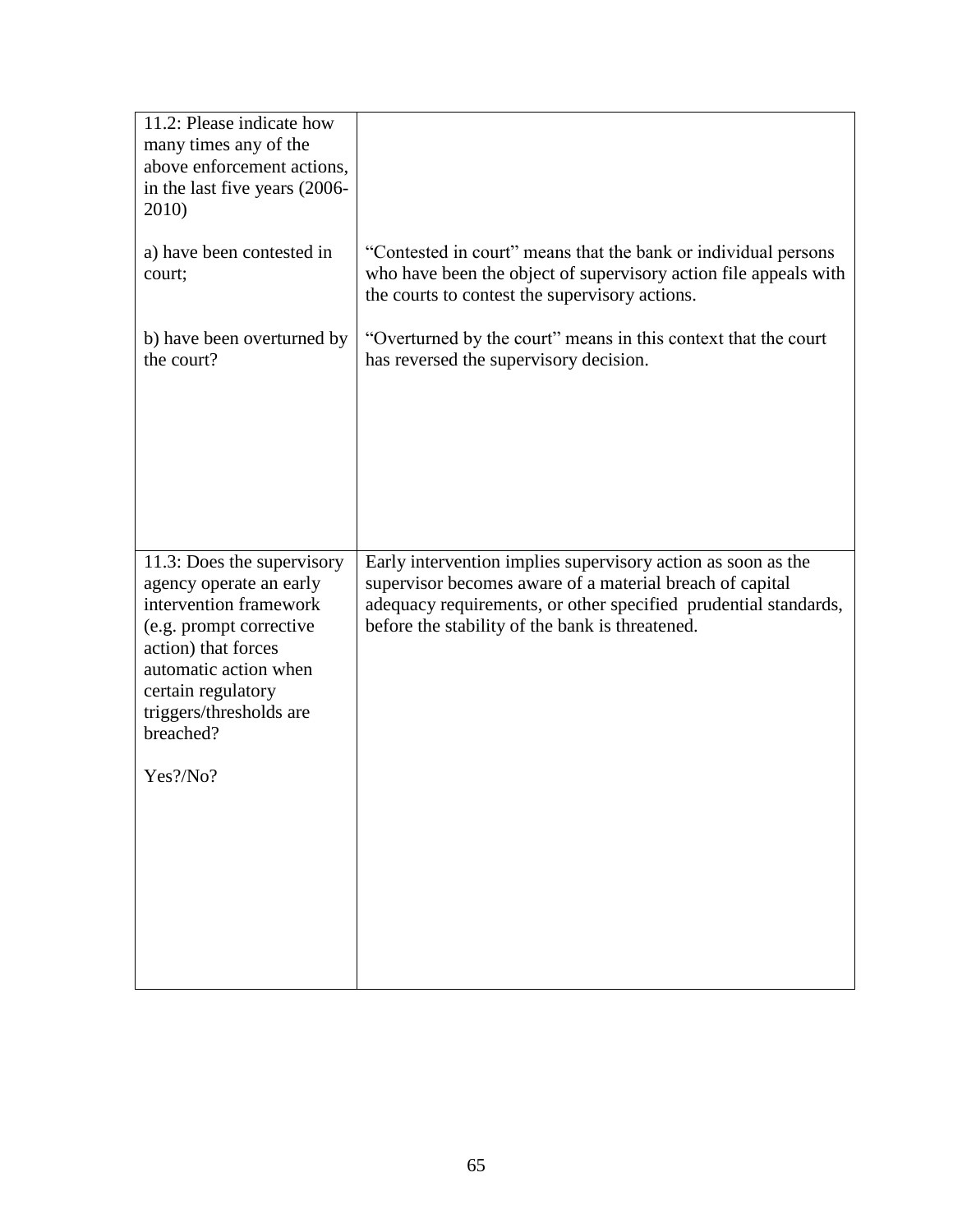| $11.3.1$ : If so, what<br>triggers/thresholds are<br>used for initiating<br>automatic actions                    |                                                                                                                                                                                                                                                                                                                                 |
|------------------------------------------------------------------------------------------------------------------|---------------------------------------------------------------------------------------------------------------------------------------------------------------------------------------------------------------------------------------------------------------------------------------------------------------------------------|
| a) Breach of minimum<br>regulatory capital<br>adequacy ratio;                                                    | In many jurisdictions, when capital adequacy (or another<br>indicator considered of key importance) declines below pre-<br>determined levels, the supervisor is legally bound to take<br>corrective action of increasing seriousness, commensurate with<br>the degree of decline in the bank's capital adequacy.                |
| b) Breach of other<br>regulatory requirements<br>(e.g. liquidity ratio, fit and<br>proper criteria);             | No annotation required                                                                                                                                                                                                                                                                                                          |
| c) Evaluation of likely<br>non-viability given trends<br>and risk factors;                                       | Non-viability means that over the medium term $(2-5$ years), the<br>bank risks becoming insolvent, if present practices and policies<br>are continued, e.g. increase in mismatches, open exchange<br>positions/increasing currency volatility, increases in non-<br>performing loans, and e.g. the economic downturn continues. |
| d) Other (please specify)?                                                                                       |                                                                                                                                                                                                                                                                                                                                 |
|                                                                                                                  | II. Resolution                                                                                                                                                                                                                                                                                                                  |
| 11.4: Is there a separate<br>bank resolution framework<br>that is distinct from that for<br>non-financial firms? | In a number of jurisdictions, bank insolvencies are treated in the<br>same way as those of non-financial firms, and are executed by<br>the regular court system. Also in such systems, the actual<br>liquidation is often carried out by legal and/or financial<br>specialist appointed by, and overseen by the court.          |
|                                                                                                                  | In other jurisdictions, special bank insolvency laws apply<br>(alongside regular corporate insolvency laws), with different<br>resolution mechanisms. These mechanisms will typically also<br>be executed by the judicial system, possibly assisted by<br>financial experts.                                                    |
|                                                                                                                  |                                                                                                                                                                                                                                                                                                                                 |
|                                                                                                                  |                                                                                                                                                                                                                                                                                                                                 |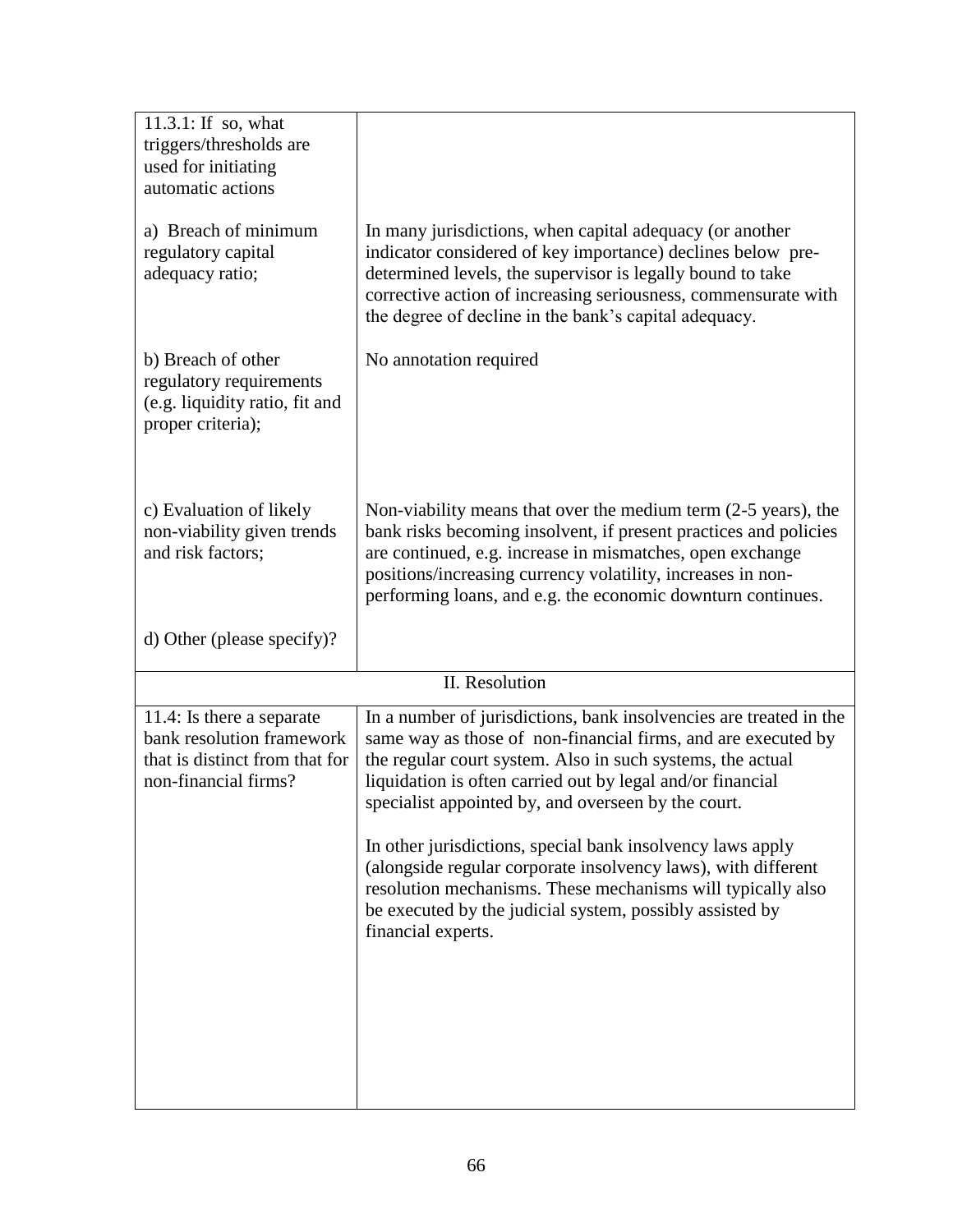| $11.4.1$ : Is the insolvency<br>framework the same for<br>bank holding companies<br>and banks? If not, please<br>explain the differences. | Bank holding companies are licensed as banks in many<br>jurisdictions. In these cases, the bank bankruptcy regime would<br>be applicable.                                                                                                                                                                        |
|-------------------------------------------------------------------------------------------------------------------------------------------|------------------------------------------------------------------------------------------------------------------------------------------------------------------------------------------------------------------------------------------------------------------------------------------------------------------|
| 11.5: Which authority has<br>the powers to perform the<br>following bank liquidation<br>activities?                                       |                                                                                                                                                                                                                                                                                                                  |
| a) Declare insolvency;                                                                                                                    | Declaring insolvency means a legal determination, usually by a<br>court of law, that the bank's liabilities exceed its assets and that<br>it cannot pay its creditors.                                                                                                                                           |
| b) Supersede shareholders'<br>rights;                                                                                                     | Superseding shareholders' rights means that shareholders'<br>governance rights (e.g to issue a vote in the shareholders'<br>meeting) are overridden by the decisions of another party, e.g. a<br>temporary administrator.                                                                                        |
| c) Remove and replace<br>bank senior management<br>and directors;                                                                         | No annotation required                                                                                                                                                                                                                                                                                           |
| d) Undertake bank<br>resolution mechanisms;                                                                                               | Undertaking bank resolution mechanisms means, for instance<br>putting the bank under temporary administration or<br>conservatorship, placing it under a bridge bank regime. In these<br>cases action can be taken by the supervisor to rehabilitate the<br>bank or prepare it for sale to a stronger institution |
| e) Appoint and oversee a<br>bank liquidator/receiver                                                                                      | A bank liquidator or receiver is a person in charge of making an<br>inventory of assets and liabilities and winding down the bank's<br>business by collecting assets and paying down the liabilities,<br>insofar as possible, given the proceeds of the assets.                                                  |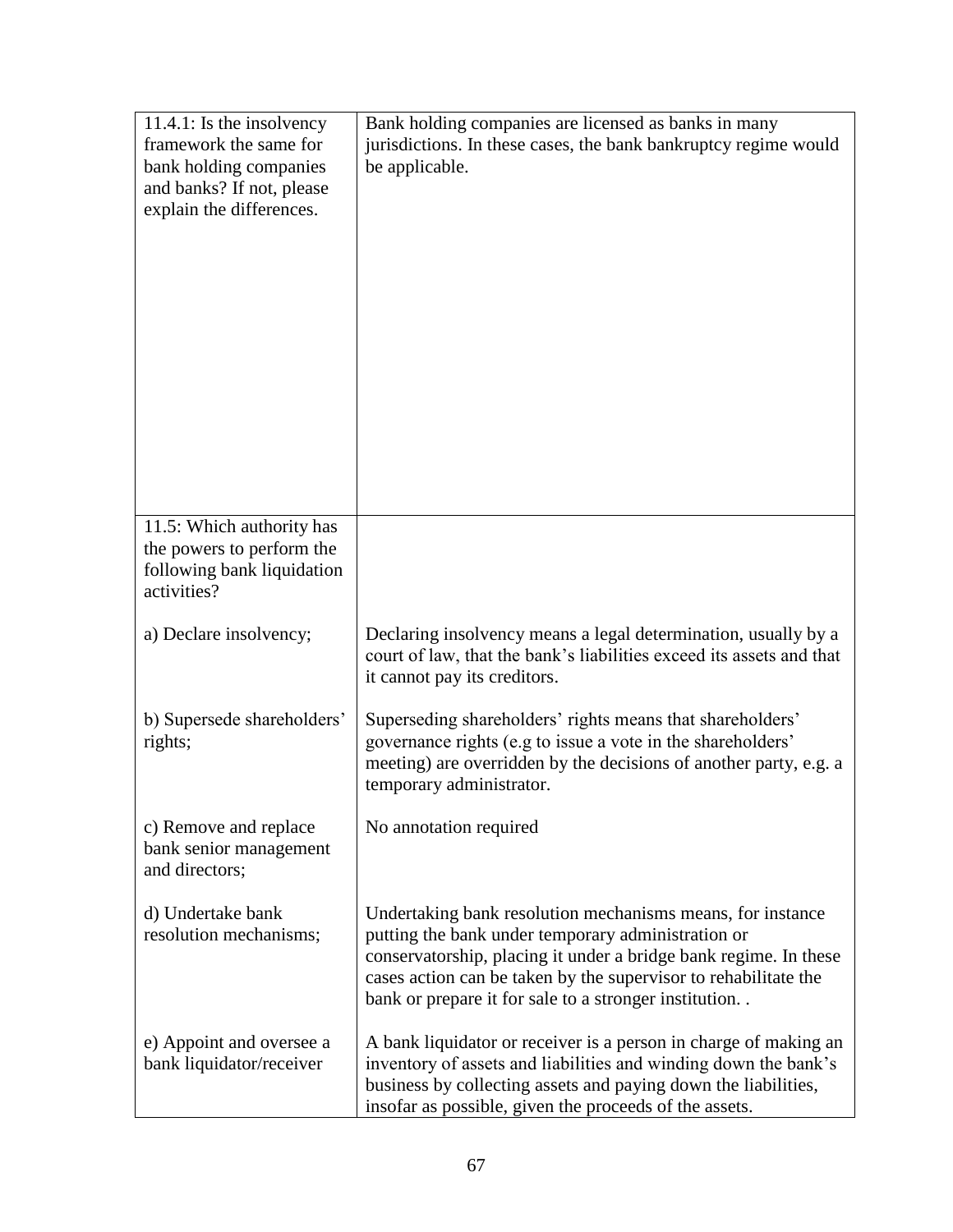| 11.6: Is court approval<br>required for the following                                                                    | Also under a bank bankruptcy managed and administered by a<br>bank supervisor or other non-judicial body, there will typically                                                                                                                                                                                                                                                                                  |
|--------------------------------------------------------------------------------------------------------------------------|-----------------------------------------------------------------------------------------------------------------------------------------------------------------------------------------------------------------------------------------------------------------------------------------------------------------------------------------------------------------------------------------------------------------|
| resolution activities?                                                                                                   | be a need to subject key decisions to court review in order to<br>assure due process. Even if decisions are implemented without<br>the possibility of an immediate court- ordered stay of<br>implementation, the supervisor's actions may nevertheless be<br>subject to administrative or judicial review and give rise to<br>liability for damages after the fact, even if the decision cannot<br>be reversed. |
| a) declare bank insolvency;                                                                                              | The declaration of insolvency, and the cases mentioned under<br>b-e typically are such decisions that need to be open to review<br>by an independent body, such as a court. The court can usually<br>obtain expert advice, if it is not itself sufficiently expert in<br>financial matters.                                                                                                                     |
| b) Supersede shareholder<br>rights;                                                                                      | See annotation above Q11.5                                                                                                                                                                                                                                                                                                                                                                                      |
| c) Remove and replace<br>bank senior management<br>and directors;                                                        | See annotation above Q11.5                                                                                                                                                                                                                                                                                                                                                                                      |
| d) Undertake bank<br>resolution mechanisms;                                                                              | See annotation above Q11.5                                                                                                                                                                                                                                                                                                                                                                                      |
| e) Appoint and oversee a<br>bank liquidator/receiver?                                                                    | See annotation above Q11.5                                                                                                                                                                                                                                                                                                                                                                                      |
| 11.7: Can the bank<br>shareholders appeal to the<br>court against a resolution<br>decision of the banking<br>supervisor? | A court in this context can be either a judicial or administrative<br>appeals body.                                                                                                                                                                                                                                                                                                                             |
| Yes?/No?                                                                                                                 |                                                                                                                                                                                                                                                                                                                                                                                                                 |
| $11.7.1$ : If yes, how many<br>appeals were made in the<br>past five years (2006-<br>2010)                               | No annotation required                                                                                                                                                                                                                                                                                                                                                                                          |
|                                                                                                                          |                                                                                                                                                                                                                                                                                                                                                                                                                 |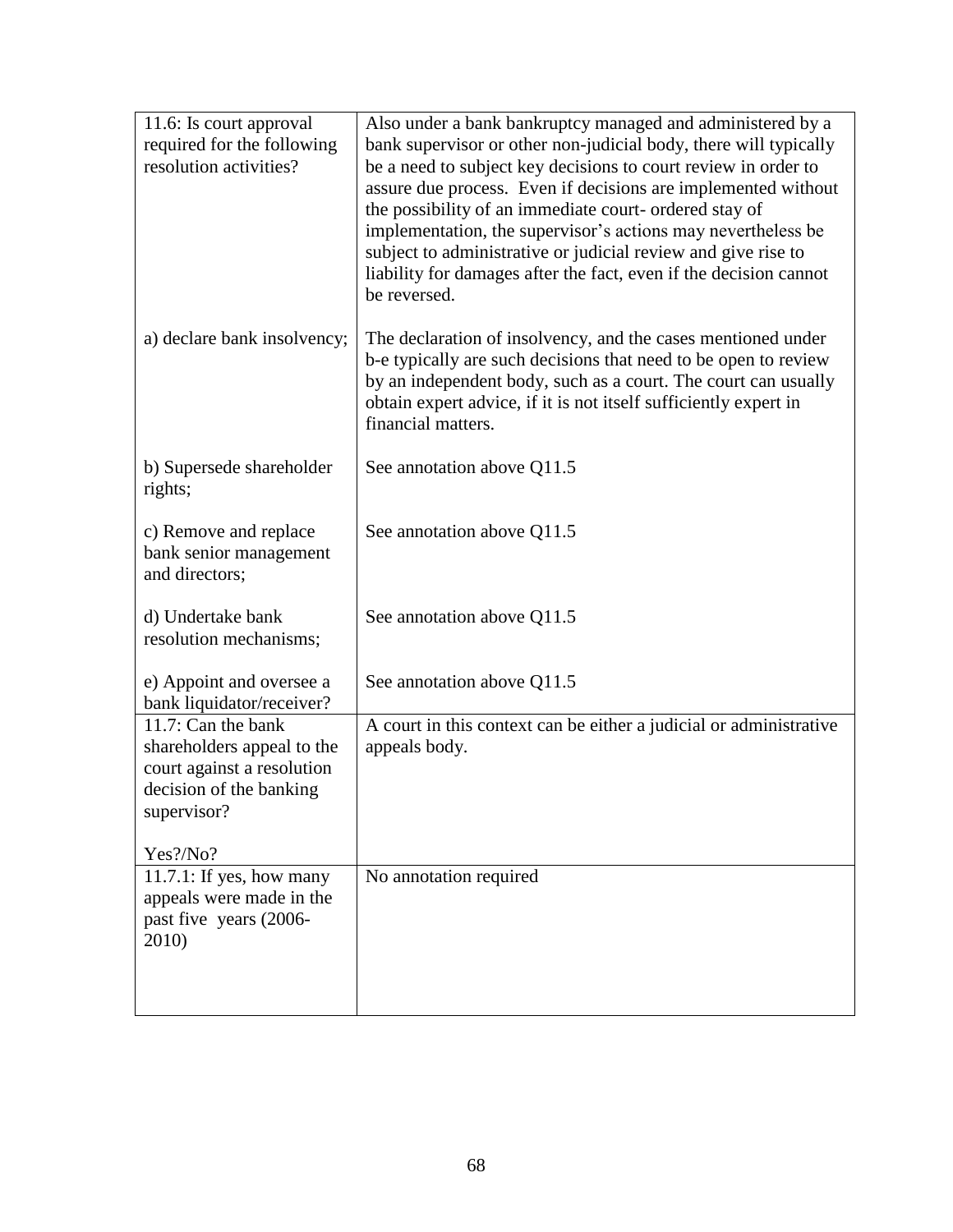| 11.7.1.1: Of which how            | The term "successful" in this case means that the court decided                                                                                                                                                                                                                                                                                                   |
|-----------------------------------|-------------------------------------------------------------------------------------------------------------------------------------------------------------------------------------------------------------------------------------------------------------------------------------------------------------------------------------------------------------------|
| many were successful?             | in favor of the person appealing the decision.                                                                                                                                                                                                                                                                                                                    |
|                                   |                                                                                                                                                                                                                                                                                                                                                                   |
|                                   |                                                                                                                                                                                                                                                                                                                                                                   |
|                                   |                                                                                                                                                                                                                                                                                                                                                                   |
|                                   |                                                                                                                                                                                                                                                                                                                                                                   |
|                                   |                                                                                                                                                                                                                                                                                                                                                                   |
| 11.8: Can a resolution            | In many jurisdictions, the implementation of supervisory                                                                                                                                                                                                                                                                                                          |
| action against a bank             | decisions cannot be stopped by appealing the decision. The                                                                                                                                                                                                                                                                                                        |
| continue if a court action is     | supervisor can however, be held liable after the fact, if the                                                                                                                                                                                                                                                                                                     |
| filed, or does the court          | appeals body finds that the supervisory decision was taken                                                                                                                                                                                                                                                                                                        |
| appeal lead to the                | unjustifiably. Also see annotations under 11.6 and 11.7.                                                                                                                                                                                                                                                                                                          |
| suspension of such an             |                                                                                                                                                                                                                                                                                                                                                                   |
| action until a ruling is<br>made? |                                                                                                                                                                                                                                                                                                                                                                   |
|                                   |                                                                                                                                                                                                                                                                                                                                                                   |
| Yes?/No?                          |                                                                                                                                                                                                                                                                                                                                                                   |
| 11.9: Which mechanisms            |                                                                                                                                                                                                                                                                                                                                                                   |
| are provided in existing          |                                                                                                                                                                                                                                                                                                                                                                   |
| legislation to resolve a          |                                                                                                                                                                                                                                                                                                                                                                   |
| problem bank prior to its         |                                                                                                                                                                                                                                                                                                                                                                   |
| closure and liquidation?          |                                                                                                                                                                                                                                                                                                                                                                   |
|                                   |                                                                                                                                                                                                                                                                                                                                                                   |
| a) Open bank assistance;          | Under open bank assistance the bank is kept open for business<br>while the problems are resolved under the direction of the<br>supervisor. This can take place through the provision of<br>liquidity, obtaining additional capital from shareholders (new or<br>old), while improvements are made in the conduct of business,<br>management, business model, etc. |
| b) Purchase and                   | Under purchase and assumption transactions, assets (usually                                                                                                                                                                                                                                                                                                       |
| assumption transactions           | only the good assets, or assets that benefit from e.g. a                                                                                                                                                                                                                                                                                                          |
| (with or without                  | guarantee) and/or liabilities (deposits) are transferred to other                                                                                                                                                                                                                                                                                                 |
| government support);              | banks in exchange for cash or additional share capital.                                                                                                                                                                                                                                                                                                           |
|                                   | Government support or haircuts can be needed to make the                                                                                                                                                                                                                                                                                                          |
|                                   | transaction sufficiently attractive to the purchaser, e.g. when                                                                                                                                                                                                                                                                                                   |
|                                   | there is doubt about the value of the assets sold.                                                                                                                                                                                                                                                                                                                |
| c) Government                     |                                                                                                                                                                                                                                                                                                                                                                   |
| intervention (e.g. via            | Government intervention can also take the form of the effective                                                                                                                                                                                                                                                                                                   |
| conservatorship or                | take-over of the bank's management or shares, i.e.                                                                                                                                                                                                                                                                                                                |
| nationalization);                 | nationalization. Nationalization can be temporary or permanent,                                                                                                                                                                                                                                                                                                   |
| d) Bridge bank                    | leading in to liquidation.                                                                                                                                                                                                                                                                                                                                        |
|                                   | The term "bridge bank" refers to the situation where a bank is                                                                                                                                                                                                                                                                                                    |
|                                   | temporarily taken over by the government, pending its resale to                                                                                                                                                                                                                                                                                                   |
|                                   | a strategic investor, or other stronger bank, interested in the                                                                                                                                                                                                                                                                                                   |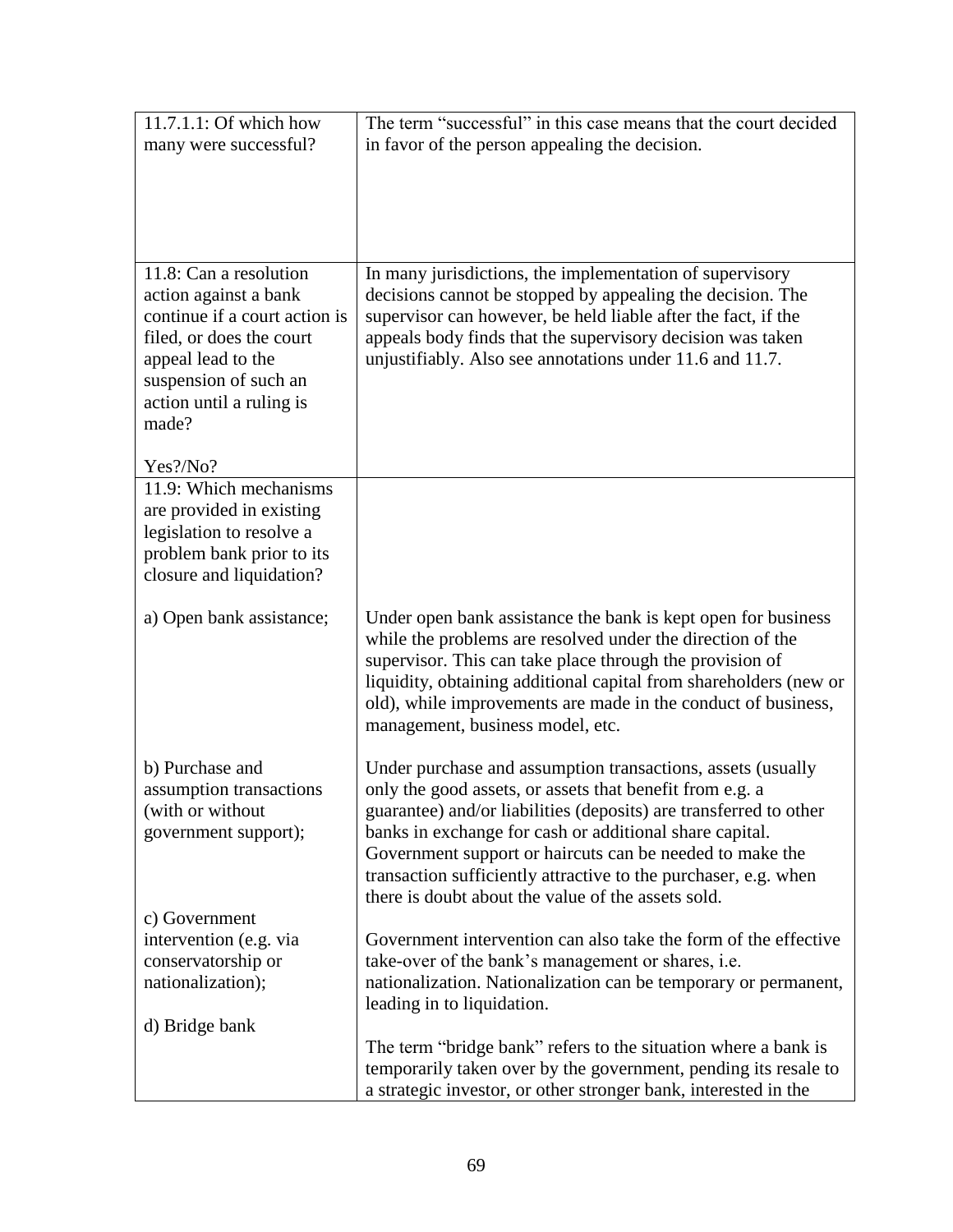|                                                    | franchise of the problem bank. The term "bridge" refers to the<br>need to "bridge" the period between the government take-over<br>and the sale of the bank to another institution/shareholder.<br>During the bridge period, the bank stays in business, to avoid<br>the loss of franchise value. |
|----------------------------------------------------|--------------------------------------------------------------------------------------------------------------------------------------------------------------------------------------------------------------------------------------------------------------------------------------------------|
| e) Other (please specify)?                         |                                                                                                                                                                                                                                                                                                  |
| 11.10.1: How many banks<br>have been resolved in   | The term "resolved" means that a bank has been rehabilitated<br>through supervisory action, sufficiently to resume business, or<br>to be sold to another institution.                                                                                                                            |
| 2008                                               |                                                                                                                                                                                                                                                                                                  |
| 2009                                               |                                                                                                                                                                                                                                                                                                  |
| 2010                                               |                                                                                                                                                                                                                                                                                                  |
| 11.10.2: How many banks                            | The term "liquidated" means that the business of the bank has                                                                                                                                                                                                                                    |
| have been liquidated in                            | been wound down, and liabilities paid off to the extent possible,<br>given the proceeds of the assets.                                                                                                                                                                                           |
| 2008                                               |                                                                                                                                                                                                                                                                                                  |
| 2009                                               |                                                                                                                                                                                                                                                                                                  |
| 2010                                               |                                                                                                                                                                                                                                                                                                  |
| 11.11.1: What proportion                           | The proportion should be calculated as the total assets of the                                                                                                                                                                                                                                   |
| of banking system assets                           | 'resolved'' banks divided by the total assets of all banks in the                                                                                                                                                                                                                                |
| have been resolved in                              | system at the end of the respective year.                                                                                                                                                                                                                                                        |
| 2008                                               |                                                                                                                                                                                                                                                                                                  |
| 2009                                               |                                                                                                                                                                                                                                                                                                  |
| 2010?                                              |                                                                                                                                                                                                                                                                                                  |
| 11.11.2: What proportion                           | This refers to a situation where all assets and liabilities have                                                                                                                                                                                                                                 |
| of banking system assets<br>has been liquidated in | been liquidated and the bank closed/de-licensed.                                                                                                                                                                                                                                                 |
|                                                    | The proportion should be calculated as the total assets of the                                                                                                                                                                                                                                   |
|                                                    | "liquidated" banks divided by the total assets of all banks in the                                                                                                                                                                                                                               |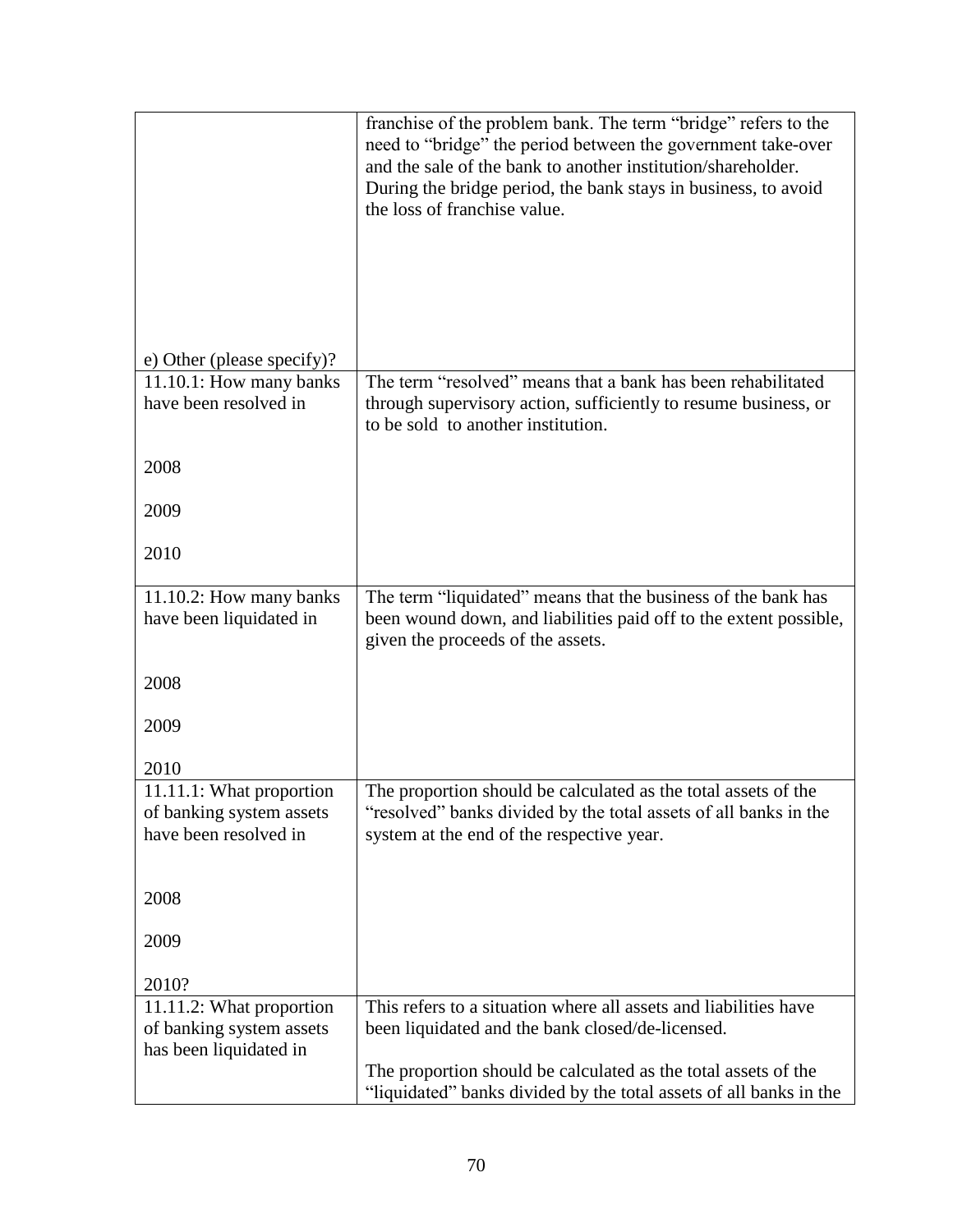| 2008;                                                          | system at the end of the respective year.                                                                                                                                                                                                                                                                                                                                                                                                                            |
|----------------------------------------------------------------|----------------------------------------------------------------------------------------------------------------------------------------------------------------------------------------------------------------------------------------------------------------------------------------------------------------------------------------------------------------------------------------------------------------------------------------------------------------------|
| 2009                                                           |                                                                                                                                                                                                                                                                                                                                                                                                                                                                      |
| 2010?                                                          |                                                                                                                                                                                                                                                                                                                                                                                                                                                                      |
| 11.12: Have you                                                |                                                                                                                                                                                                                                                                                                                                                                                                                                                                      |
| introduced significant                                         |                                                                                                                                                                                                                                                                                                                                                                                                                                                                      |
| changes to the bank<br>resolution framework in                 |                                                                                                                                                                                                                                                                                                                                                                                                                                                                      |
| your country as a result of                                    |                                                                                                                                                                                                                                                                                                                                                                                                                                                                      |
| the global financial crisis?                                   |                                                                                                                                                                                                                                                                                                                                                                                                                                                                      |
| a) Separate bank                                               | See annotation under 11.4 and 11.4.1                                                                                                                                                                                                                                                                                                                                                                                                                                 |
| insolvency framework;                                          |                                                                                                                                                                                                                                                                                                                                                                                                                                                                      |
| b) Coordination<br>arrangements among<br>domestic authorities; | Banks have increasingly developed financial and/or business<br>relations with other types of financial institutions, or developed<br>activities that are subject to the oversight of other regulatory<br>agencies. In case of resolution or liquidation, these agencies<br>will need to oversee the proper treatment of the interests they<br>have been appointed to serve, and need to be brought into the<br>resolution/liquidation process in an appropriate way. |
| c) Other, please explain.                                      | This could for instance refer to legislation to expedite the use of<br>public funds for bank resolution, laws on suspension or<br>overriding of shareholder rights, allowing shareholdings or<br>take-overs by foreign institutions/shareholders, etc.                                                                                                                                                                                                               |

| 12. Supervision |  |                                            |
|-----------------|--|--------------------------------------------|
|                 |  | <b>Institutional structure and mandate</b> |
| <b>Question</b> |  | <b>Annotation</b>                          |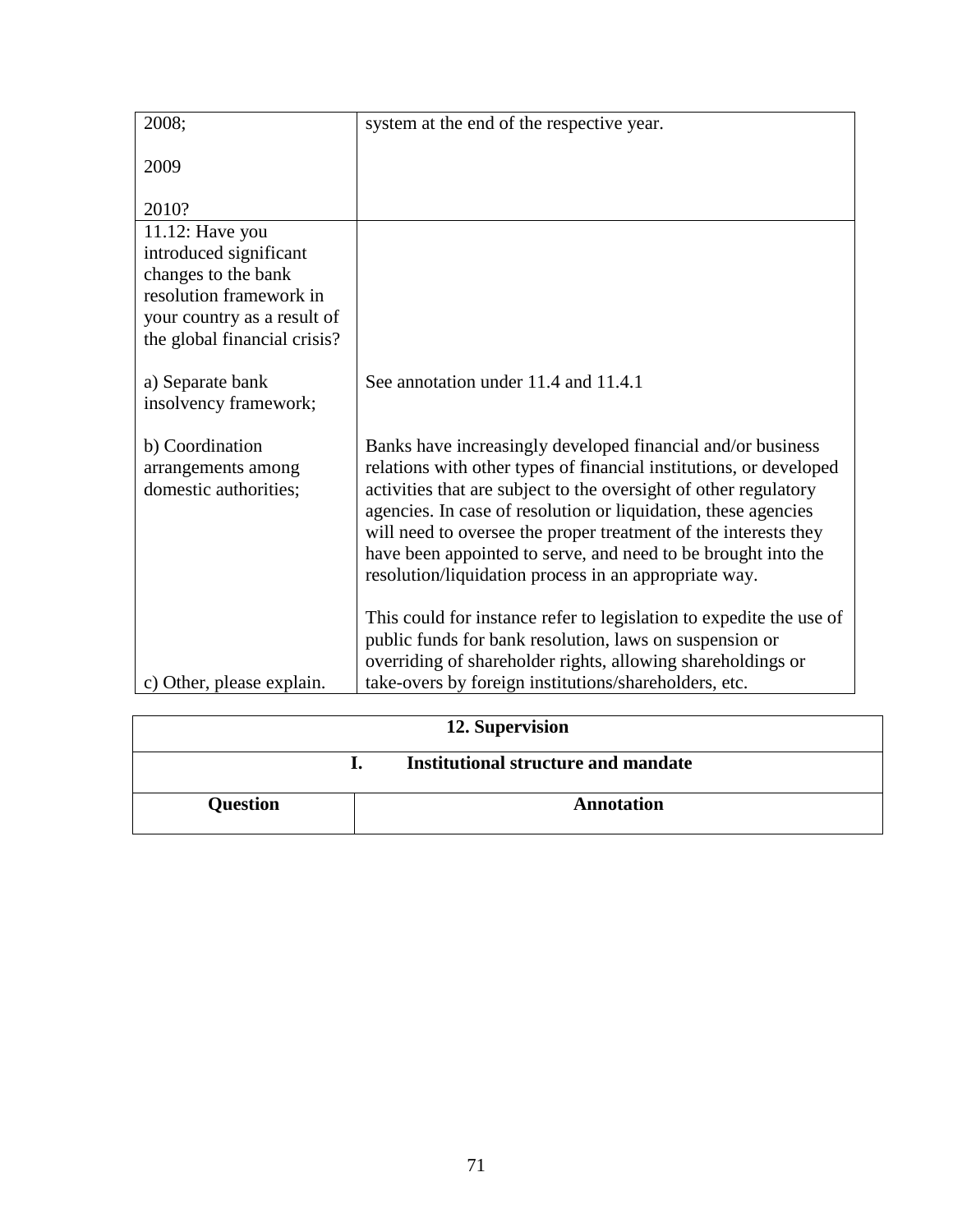| 12.1: What body/agency<br>supervises commercial<br>banks for prudential<br>purposes?                                                            | Practices differ from jurisdiction to jurisdiction. Most jurisdictions<br>have some degree of division of labor in overseeing banks,<br>securities firms, insurance companies. Work can be divided over a<br>number of financial oversight agencies such as the central bank,<br>banking supervisory agency, securities commission, insurance<br>oversight agency. |
|-------------------------------------------------------------------------------------------------------------------------------------------------|--------------------------------------------------------------------------------------------------------------------------------------------------------------------------------------------------------------------------------------------------------------------------------------------------------------------------------------------------------------------|
| a) the Central Bank;                                                                                                                            |                                                                                                                                                                                                                                                                                                                                                                    |
| b) A single bank<br>supervisory<br>agency/superintendency;                                                                                      |                                                                                                                                                                                                                                                                                                                                                                    |
| c) multiple bank<br>supervisory<br>agencies/superintendencies<br>including the Central<br>Bank;                                                 |                                                                                                                                                                                                                                                                                                                                                                    |
| d) Multiple bank<br>supervisory<br>agencies/superintendencies<br>excluding the Central<br>Bank;                                                 |                                                                                                                                                                                                                                                                                                                                                                    |
| e) Other (please explain)                                                                                                                       |                                                                                                                                                                                                                                                                                                                                                                    |
| 12.1.1: Are there any<br>banks that are not under<br>the jurisdiction of this<br>agency/agencies?<br>Yes?/No?                                   | In some jurisdictions banks with a governmental economic<br>development objective, which do not fund themselves with retail<br>deposits, or state-owned banks that have an explicit or implicit<br>government guarantee, could fall within this category.                                                                                                          |
| 12.2: Is the body/agency in<br>charge of supervising<br>banks also responsible for<br>the supervision of the<br>following financial<br>sectors? |                                                                                                                                                                                                                                                                                                                                                                    |
| a) Insurance;                                                                                                                                   |                                                                                                                                                                                                                                                                                                                                                                    |
| b) Securities;                                                                                                                                  |                                                                                                                                                                                                                                                                                                                                                                    |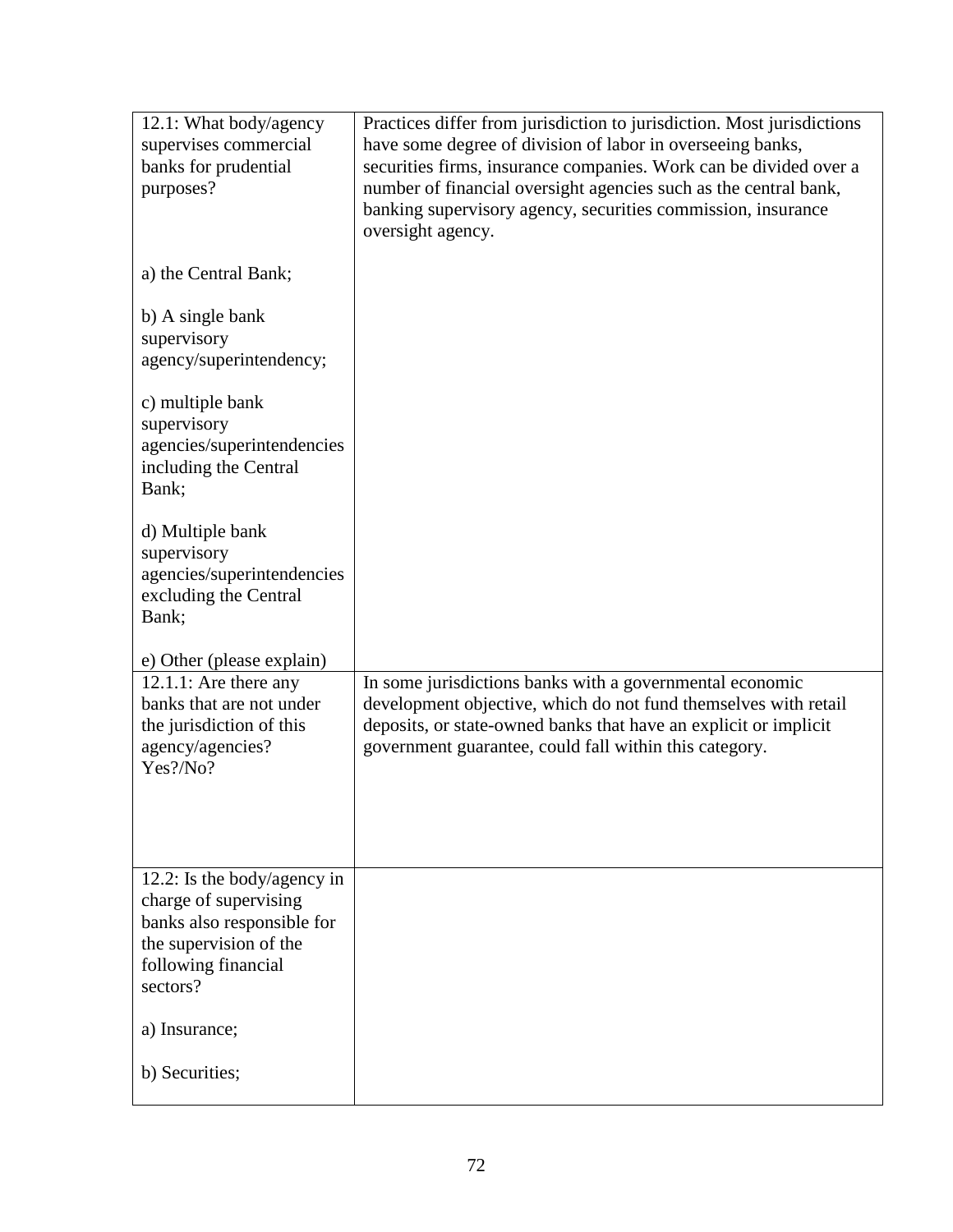| c) Pension funds;                                                                                                 |                                                                                                                                                                                                                         |
|-------------------------------------------------------------------------------------------------------------------|-------------------------------------------------------------------------------------------------------------------------------------------------------------------------------------------------------------------------|
| d) Other (please explain)                                                                                         |                                                                                                                                                                                                                         |
|                                                                                                                   |                                                                                                                                                                                                                         |
|                                                                                                                   |                                                                                                                                                                                                                         |
|                                                                                                                   |                                                                                                                                                                                                                         |
|                                                                                                                   |                                                                                                                                                                                                                         |
| 12.3: What document<br>provides the a specific<br>mandate for the agency?                                         |                                                                                                                                                                                                                         |
| a) a law                                                                                                          | The mandate of a separate supervision agency will typically be laid<br>down in a law.                                                                                                                                   |
| b) a terms of<br>reference/mission<br>statement                                                                   | A less formal terms of reference or mission statement could be used<br>when the supervisory function is part of another agency, e.g. when<br>supervision is exercised by the central bank.                              |
| c) another document<br>(please specify)                                                                           | No annotation required                                                                                                                                                                                                  |
| d) the mandate is not<br>explicitly stated                                                                        | No annotation required                                                                                                                                                                                                  |
| $12.3.1$ : If so, which of the<br>following financial system<br>responsibilities does the<br>mandate also include |                                                                                                                                                                                                                         |
| a) Systemic financial<br>stability;                                                                               | Increasingly, central banks are taking on responsibility for systemic<br>financial stability, even if they do not carry responsibility for the<br>supervision of all the sectors involved.                              |
| b) Market conduct;                                                                                                | Market conduct comprises issues related to e.g. fair dealing,<br>avoidance of conflict of interest, disclosure, enforcement of codes<br>of conduct, and oversight over the proper functioning of the<br>banking system. |
| c) Consumer protection;                                                                                           | Consumer protection relates to e.g. transparency of prices for bank<br>services, fair treatment of depositors and borrowers, complaints<br>procedures etc.                                                              |
| d) Prevention of financial                                                                                        | This comprises the issuance of know-your customer rules in the                                                                                                                                                          |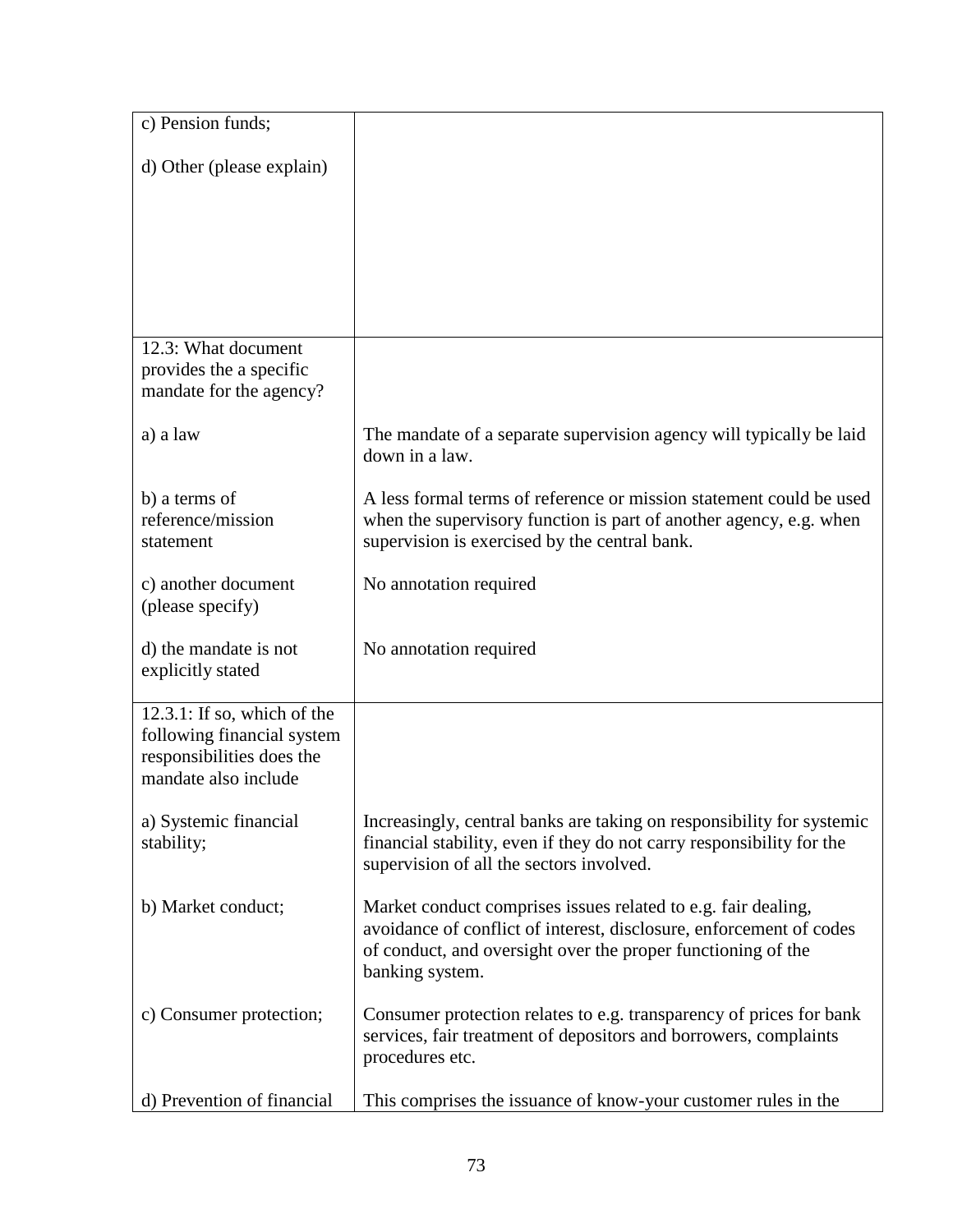| crime (anti-money<br>laundering/combating<br>financing of terrorism);                                                                                                                                                | institution, implementation of reporting of suspicious transactions,<br>cooperation with law enforcement, etc.                                                                                                                                                                                                                                  |
|----------------------------------------------------------------------------------------------------------------------------------------------------------------------------------------------------------------------|-------------------------------------------------------------------------------------------------------------------------------------------------------------------------------------------------------------------------------------------------------------------------------------------------------------------------------------------------|
| e) Competition/anti-trust<br>policy;                                                                                                                                                                                 | This comprises prevention of price rigging, undue concentration of<br>economic power, and other anti-competitive actions by market<br>parties.                                                                                                                                                                                                  |
| f) Financial market/access<br>development;                                                                                                                                                                           | This relates to issues such as lowering access barriers to opening of<br>a bank account, broadening the availability of banking services<br>geographically, possibly extending also to financial literacy.                                                                                                                                      |
| g) Deposit insurance;                                                                                                                                                                                                | In the interest of continued confidence in banks, which helps savers<br>entrust their deposits to banks, which can then channel funds to the<br>economy, governments create deposit insurance agencies.                                                                                                                                         |
| h) Bank<br>restructuring/resolution                                                                                                                                                                                  | Banking restructuring/resolution powers are in most cases<br>concentrated in the supervisory agency, with court oversight at the<br>most important moments.                                                                                                                                                                                     |
| i) Other (please explain)                                                                                                                                                                                            |                                                                                                                                                                                                                                                                                                                                                 |
| 12.3.2: Can the<br>supervisory agency force a<br>bank to change its internal<br>organizational structure?<br>Yes?/No?                                                                                                | A change in organizational structure can imply for instance<br>introducing a better decision making process for loans, requiring<br>separate departments for credit and securities underwriting, putting<br>in place a larger management team, with a better division of labor,<br>requiring the creation of a strong risk management function. |
|                                                                                                                                                                                                                      | Π.<br>Independence and accountability                                                                                                                                                                                                                                                                                                           |
| 12.4: To whom is the<br>supervisory agency legally<br>responsible or accountable<br>a) the head of government<br>(e.g. President, Prime<br>Minister);<br>b) The Finance Minister or<br>other cabinet level official; | No annotation required                                                                                                                                                                                                                                                                                                                          |
|                                                                                                                                                                                                                      |                                                                                                                                                                                                                                                                                                                                                 |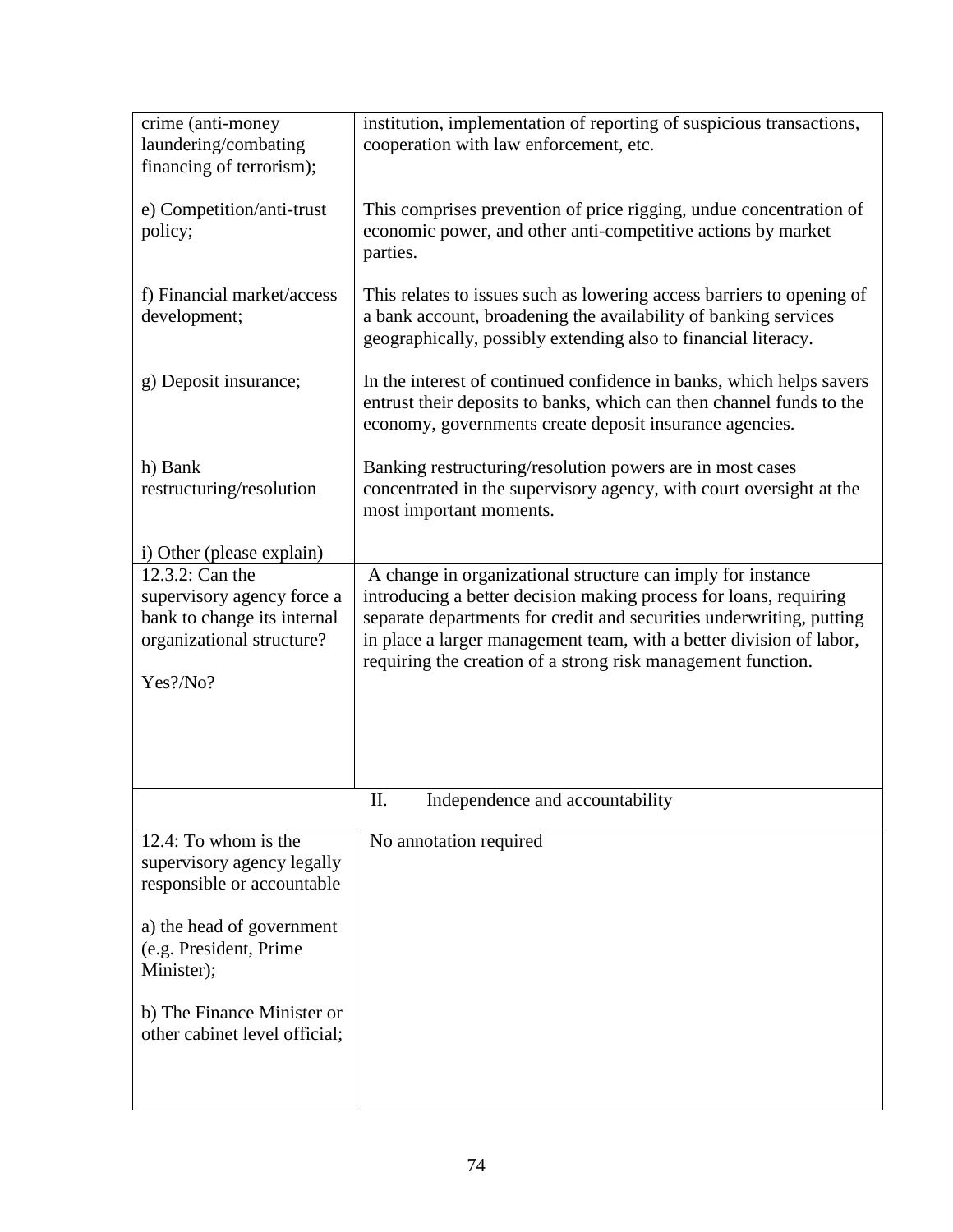| c) A legislative body, such<br>as the Parliament or<br>Congress;                                                                                                                                                                                                           |                                                                                                                                                                                                                                                                                                                                                                                      |
|----------------------------------------------------------------------------------------------------------------------------------------------------------------------------------------------------------------------------------------------------------------------------|--------------------------------------------------------------------------------------------------------------------------------------------------------------------------------------------------------------------------------------------------------------------------------------------------------------------------------------------------------------------------------------|
| Other, please explain?                                                                                                                                                                                                                                                     |                                                                                                                                                                                                                                                                                                                                                                                      |
| 12.5: How is the head of the<br>supervisory agency<br>appointed?<br>a) Decision of the head of<br>government;<br>b) Decision of the Finance<br>Minister or other cabinet<br>level authority;<br>c) Decision of a legislative<br>body, such as a parliament<br>or congress; | No annotation required                                                                                                                                                                                                                                                                                                                                                               |
|                                                                                                                                                                                                                                                                            |                                                                                                                                                                                                                                                                                                                                                                                      |
| d) Other, please explain.<br>$12.5.1$ : Is the appointment<br>based on a recommendation<br>by an external expert or<br>panel of experts<br>Yes?/No?                                                                                                                        | It is common for such high level government appointments to be<br>prepared by a committee or panel, which prepares a short list of<br>(often three), candidates, with the preferred choice of the panel at<br>the top of the list. The authority responsible for appointment may<br>or may not, depending on the applicable law in the jurisdiction,<br>deviate from the short list. |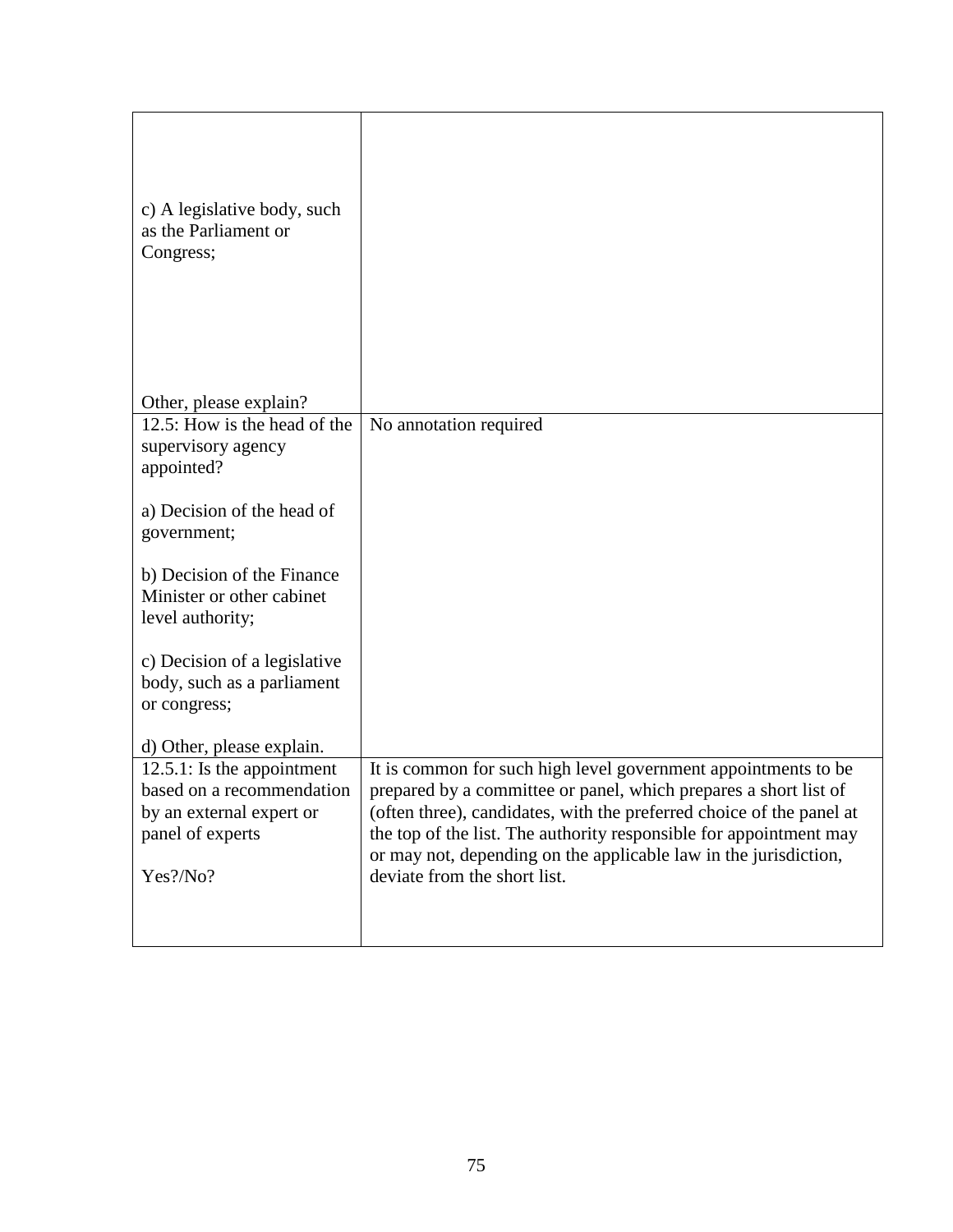| 12.6: Does the head of the<br>supervisory agency have a<br>fixed term<br>Yes?/No?                                                 | One of the ways to promote independence from political pressures<br>is to appoint the head of the agency for a fixed term of say 4 years.<br>Within that time dismissal could only be effected if the head of the<br>agency e.g. be found involved in criminal activity, or become<br>personally incompetent to handle the agency's business due to<br>mental illness or other medical reasons. |
|-----------------------------------------------------------------------------------------------------------------------------------|-------------------------------------------------------------------------------------------------------------------------------------------------------------------------------------------------------------------------------------------------------------------------------------------------------------------------------------------------------------------------------------------------|
| 12.6.1.: If yes, how long is<br>the term?                                                                                         | Provide the length of the term in the number of years as specified<br>in the law.                                                                                                                                                                                                                                                                                                               |
| 12.6.2: Is there a maximum<br>number of terms?<br>Yes?/No?                                                                        | No annotation required                                                                                                                                                                                                                                                                                                                                                                          |
| 12.6.3: If yes, please<br>respond how many terms<br>are permitted?                                                                | No annotation required                                                                                                                                                                                                                                                                                                                                                                          |
| 12.7: Can the head of the<br>agency be removed by<br>a) Decision by the head of<br>government, e.g. President,<br>Prime Minister; | This question refers to formal decision making powers by these<br>persons/bodies, not informal moral suasion or similar mechanisms.                                                                                                                                                                                                                                                             |
| b) Decision of the Finance<br>Minister or other cabinet<br>level authority;                                                       |                                                                                                                                                                                                                                                                                                                                                                                                 |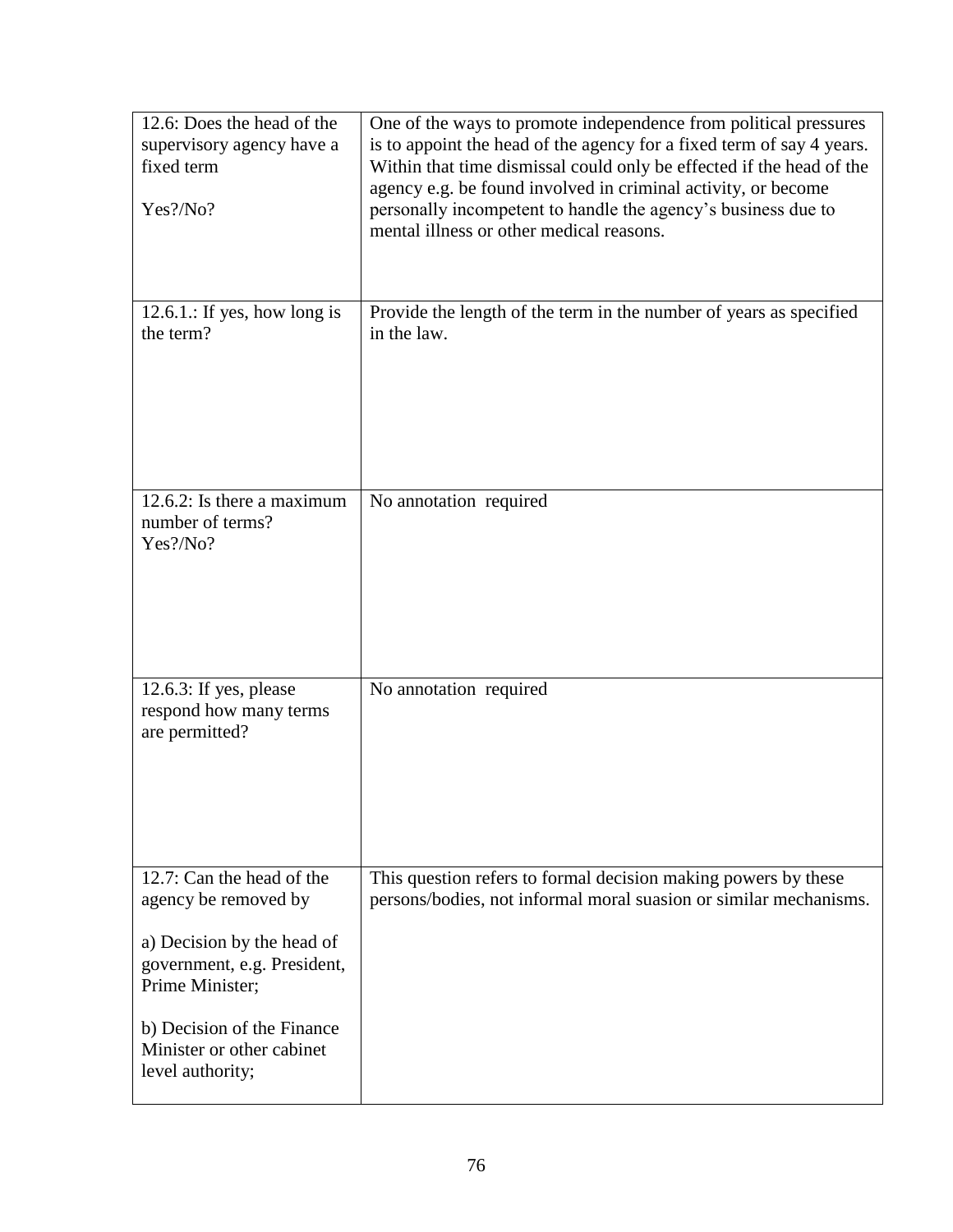| c) Decision of a legislative<br>body such as Parliament or<br>Congress?                                                                                                                                  |                                                                                                                                                                                                                                                                                                                                                                                                                                             |
|----------------------------------------------------------------------------------------------------------------------------------------------------------------------------------------------------------|---------------------------------------------------------------------------------------------------------------------------------------------------------------------------------------------------------------------------------------------------------------------------------------------------------------------------------------------------------------------------------------------------------------------------------------------|
| 12.8: Does the supervisory<br>agency need to obtain<br>approval from the<br>government in order to<br>a) Issue binding secondary<br>regulations for the banking<br>sector;                               | Regulations, usually issued on the basis of the law on banking,<br>may need to be vetted, e.g. by the Ministry of Finance's legal<br>department, or the Ministry of Justice for technical legislative<br>soundness and drafting. To open the technical content of the<br>regulations to discussion with non-banking or non-supervisory<br>third parties could lead to political influence on the techniques<br>used in banking supervision. |
| b) Determine its budget;                                                                                                                                                                                 | Determination of the budget of the supervisor depends on its<br>location. If it is in the central bank, its budget will be part of the<br>central bank's budget. If it is a separate agency, it may need to<br>comply with the overall budget parameters of the Ministry under<br>whose responsibility it falls.                                                                                                                            |
| c) Obtain funding;                                                                                                                                                                                       | Supervisory agencies need funds and a budget to be able to<br>exercise their function. Approval can be required for their budgets<br>and funding from e.g. the central bank, or the government (e.g.<br>ministry of finance).                                                                                                                                                                                                               |
| d) Hire and fire senior staff;                                                                                                                                                                           | Operational autonomy also extends to staffing, organization, and<br>staff remuneration and benefits.                                                                                                                                                                                                                                                                                                                                        |
| e) Define salaries and<br>benefits structure of staff;                                                                                                                                                   | If the supervisor is a government agency (i.e. not in the Central<br>Bank), the remuneration may need to conform to civil service<br>standards.                                                                                                                                                                                                                                                                                             |
| f) Define its organizational<br>structure?                                                                                                                                                               | This is strongly connected to the operational autonomy of the<br>supervisor.                                                                                                                                                                                                                                                                                                                                                                |
| 12.9: Can individual<br>supervisory staff be held<br>personally liable for<br>damages to a bank caused<br>by their actions or<br>omissions committed in the<br>good faith exercise of their<br>functions | Personal liability of supervisory staff means that individual<br>supervisors can be held liable with their personal assets for<br>damages caused by their actions or omissions in the good faith<br>exercise of their official functions.                                                                                                                                                                                                   |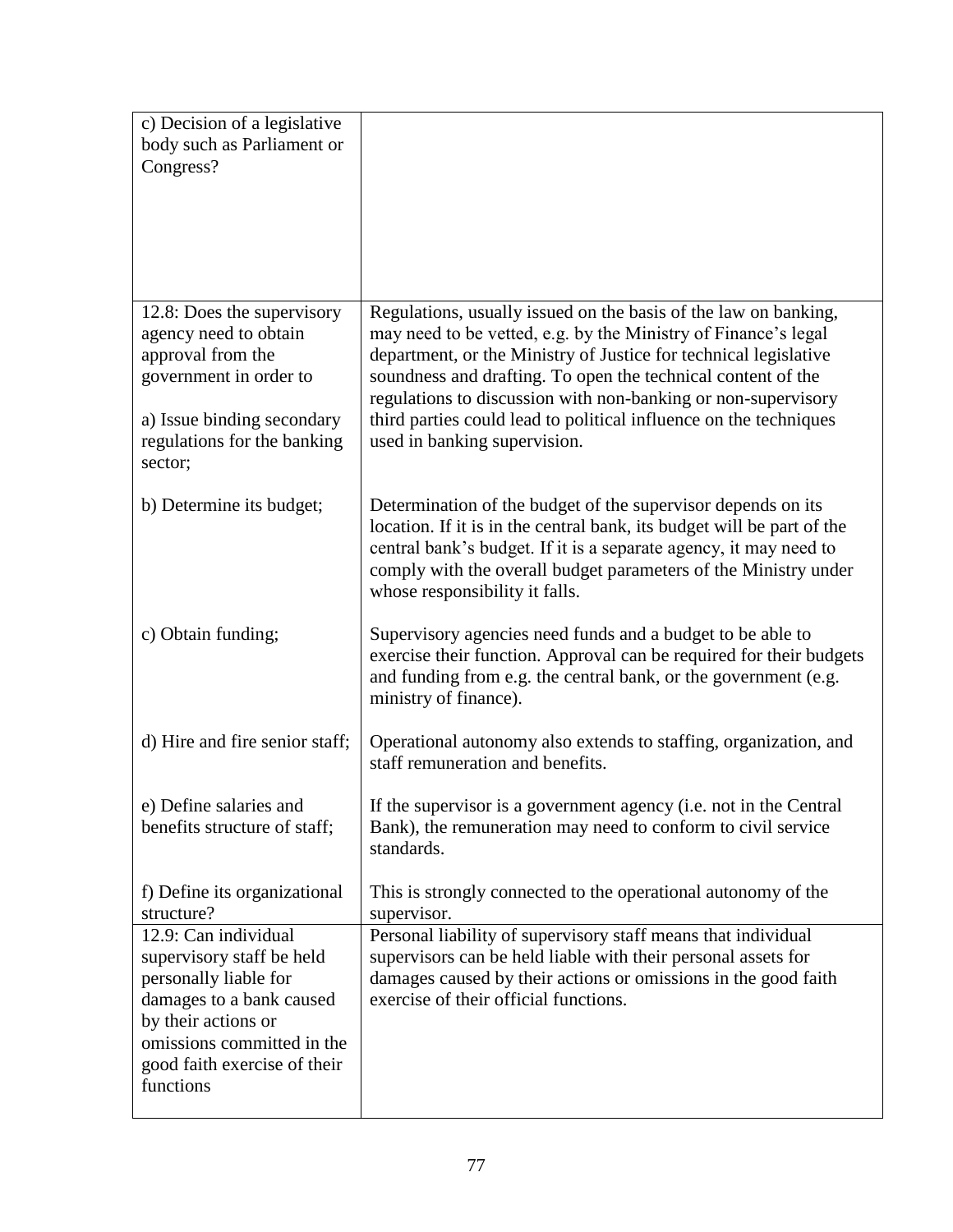| Yes?/No?                                                                                                                                                        |                                                                                                                                                                                                                                                                                                                                                                                                                                                                                                                                                                    |
|-----------------------------------------------------------------------------------------------------------------------------------------------------------------|--------------------------------------------------------------------------------------------------------------------------------------------------------------------------------------------------------------------------------------------------------------------------------------------------------------------------------------------------------------------------------------------------------------------------------------------------------------------------------------------------------------------------------------------------------------------|
|                                                                                                                                                                 |                                                                                                                                                                                                                                                                                                                                                                                                                                                                                                                                                                    |
| 12.9.1: If so, has individual<br>supervisory staff been held<br>personally liable in the last<br>five years (2006-2010)?                                        | This question refers to cases where supervisory staff have been<br>personally formally sued before a court of law by<br>persons/institutions affected by their decisions or actions.                                                                                                                                                                                                                                                                                                                                                                               |
| Yes?/No?                                                                                                                                                        |                                                                                                                                                                                                                                                                                                                                                                                                                                                                                                                                                                    |
| 12.10: Can the supervisory<br>agency be held legally<br>liable for damages to a bank<br>caused by its actions                                                   | In many jurisdictions it is possible to sue the supervisory agency<br>for actions or omissions in the exercise of their function.                                                                                                                                                                                                                                                                                                                                                                                                                                  |
| Yes?/No?                                                                                                                                                        |                                                                                                                                                                                                                                                                                                                                                                                                                                                                                                                                                                    |
| $12.10.1$ : If so, has the<br>supervisory agency been<br>held legally liable in the last<br>five years (2006-2010)?                                             | No annotation required. Please mention how many times this has<br>occurred.                                                                                                                                                                                                                                                                                                                                                                                                                                                                                        |
| $12.11$ : Is a formal<br>consultation process with<br>the industry and the public<br>required prior to the<br>introduction of new<br>regulation?<br>$Yes$ ?/No? | In order to avoid technical mistakes and to obtain optimal buy-in<br>from the industry, and out of democratic principle, regulators<br>usually obtain structured input from the industry and the public,<br>through an open comment period. Not all jurisdictions issue the<br>draft technical regulations for formal public comment, although<br>bankers' comments will be sought. If there is no formal<br>consultation process, the answer to this question should be no,<br>even if there is for example an informal process for soliciting<br>bankers' views. |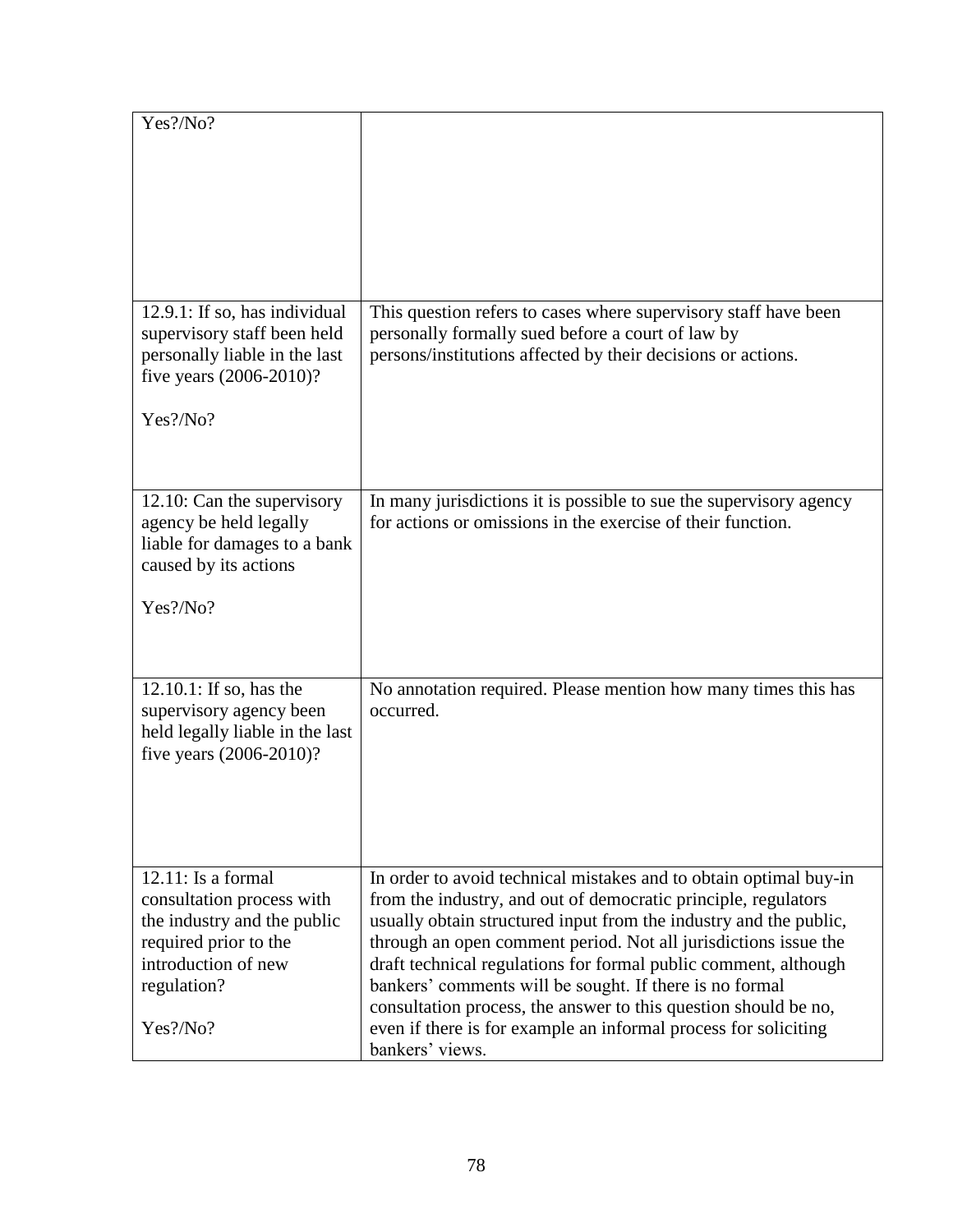| 12.12: If an infraction of<br>any prudential regulation is<br>found in the course of<br>supervision, must it be<br>reported                                | This refers to infractions encountered in banks by supervisory staff<br>while performing their duties.                                                                                                                                                                                                                                                                                                   |
|------------------------------------------------------------------------------------------------------------------------------------------------------------|----------------------------------------------------------------------------------------------------------------------------------------------------------------------------------------------------------------------------------------------------------------------------------------------------------------------------------------------------------------------------------------------------------|
| Yes?/No?                                                                                                                                                   |                                                                                                                                                                                                                                                                                                                                                                                                          |
| 12.12.1: Are there<br>mandatory actions that the<br>supervisor must take in<br>these cases?<br>Yes?/No?                                                    | See above, under question 11.1, 11.3. In a number of jurisdictions,<br>supervisors are obliged to take corrective action when e.g. capital<br>falls below a pre-determined level. Non-compliance with other<br>prudential standards is not generally subject to legally prescribed<br>action by the supervisor, and discretion may be used in how to<br>remedy non-compliance in the most effective way. |
| 12.12.2: Who authorizes<br>exceptions to such actions?                                                                                                     | Please describe actual implementation.                                                                                                                                                                                                                                                                                                                                                                   |
| 12.12.3: How many<br>exceptions were granted<br>during the last five years<br>$(2006 - 2010)?$                                                             | No annotation required                                                                                                                                                                                                                                                                                                                                                                                   |
| III.<br>Supervisory approach                                                                                                                               |                                                                                                                                                                                                                                                                                                                                                                                                          |
| 12.13: Please rank from 1-3<br>(1 being the most<br>important) the relative<br>importance placed on the<br>following activities in<br>banking supervision. |                                                                                                                                                                                                                                                                                                                                                                                                          |
| a) Analysis and monitoring<br>of compliance and trends                                                                                                     | This refers to the off-site supervisory function.                                                                                                                                                                                                                                                                                                                                                        |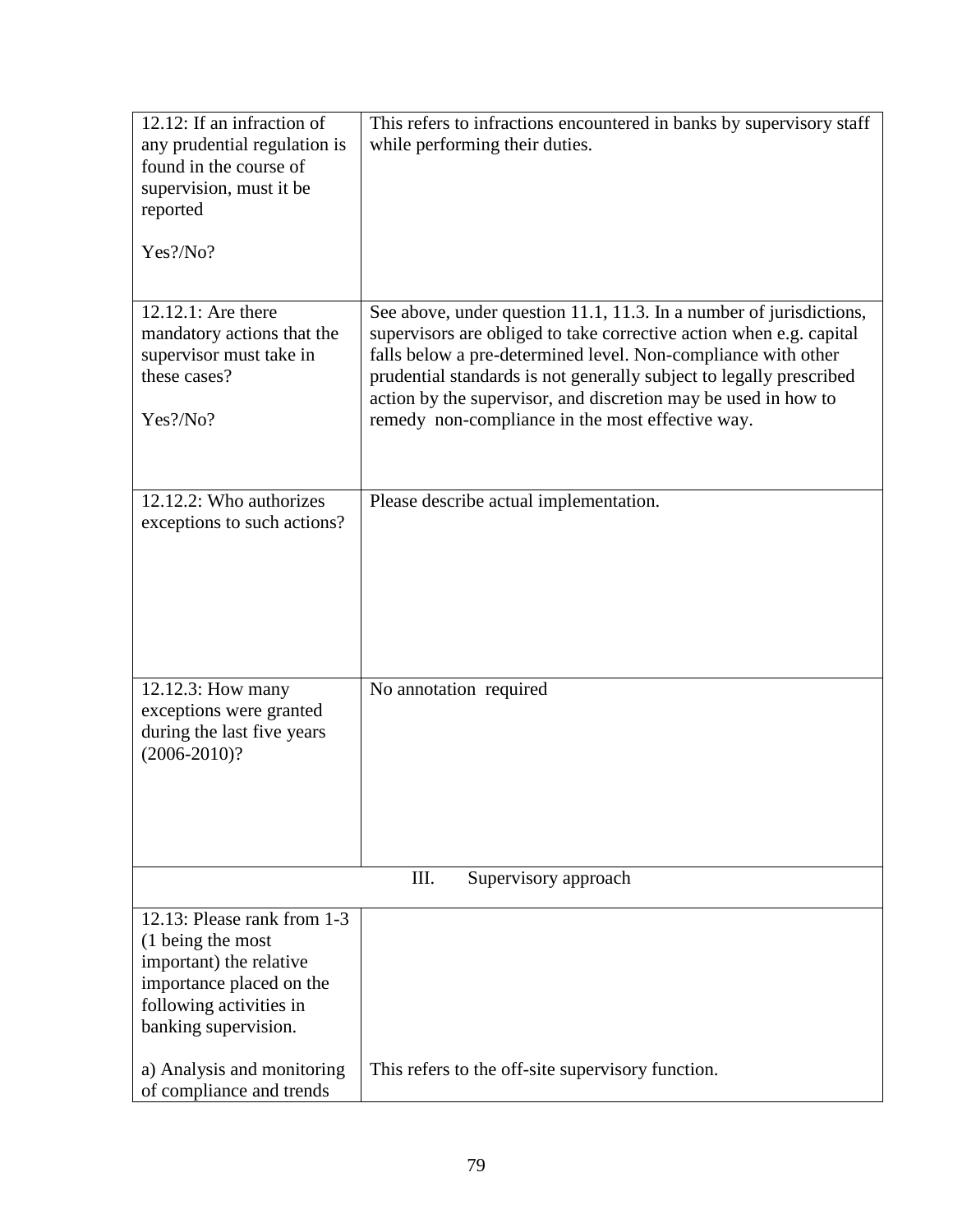| observed from observed<br>from reported prudential<br>returns;<br>b) Review of the accuracy<br>of reports and regulatory                                      | This refers to the reports submitted by the banks to the supervisor.                                                                                                                                                                                                                                                                                                                                      |
|---------------------------------------------------------------------------------------------------------------------------------------------------------------|-----------------------------------------------------------------------------------------------------------------------------------------------------------------------------------------------------------------------------------------------------------------------------------------------------------------------------------------------------------------------------------------------------------|
| compliance;<br>c) Assessments of the risk<br>profile, strategic direction,<br>financial condition, internal<br>governance and controls<br>and risk management | This refers to the assessment of these issues by the supervisor.                                                                                                                                                                                                                                                                                                                                          |
| 12.14: The internal<br>organization of banking<br>supervision can best be<br>characterized as                                                                 |                                                                                                                                                                                                                                                                                                                                                                                                           |
| a) Integrated off-site and<br>on-site activities for each<br>entity under a<br>senior/managing<br>supervisor;                                                 | This approach could be best compared to an account management<br>team responsible for all the relations between two<br>institutions/businesses. Supervisory plans would be developed in<br>close cooperation between the two types of supervisors, they<br>would participate in each others' work, under the oversight of the<br>"account manager", or head supervisor for a particular bank or<br>group. |
| b) Resident supervisory<br>teams in large systemic<br>complex banks and groups;                                                                               | Some banks are so large that supervision is conducted on an<br>ongoing basis. To be able to perform this type of supervision more<br>efficiently, the teams may have offices in the premises of the bank,<br>and may be effectively based there.                                                                                                                                                          |
| c) Existence of specialized<br>examiners (e.g. Treasury,<br>IT, risk management) that<br>can be used across different<br>banks?                               | Many supervisory agencies use a combined approach: generalist<br>supervision, augmented as needed by specialists in certain areas<br>that have been specifically included in the inspection/supervision<br>program for a particular institution.                                                                                                                                                          |
| 12.15: Which of the<br>following best describes the<br>bank risk rating<br>methodology used by your<br>agency?                                                | This question seeks information on the system for assessment of<br>the risk profile of the bank. Methods may be used in parallel.                                                                                                                                                                                                                                                                         |
| a) A rating system using<br>only ratios and indicators<br>built with reported                                                                                 | This system does not include any elements of judgment, and is<br>limited to reported data, obtained from periodic prudential reports<br>and other documental sources.                                                                                                                                                                                                                                     |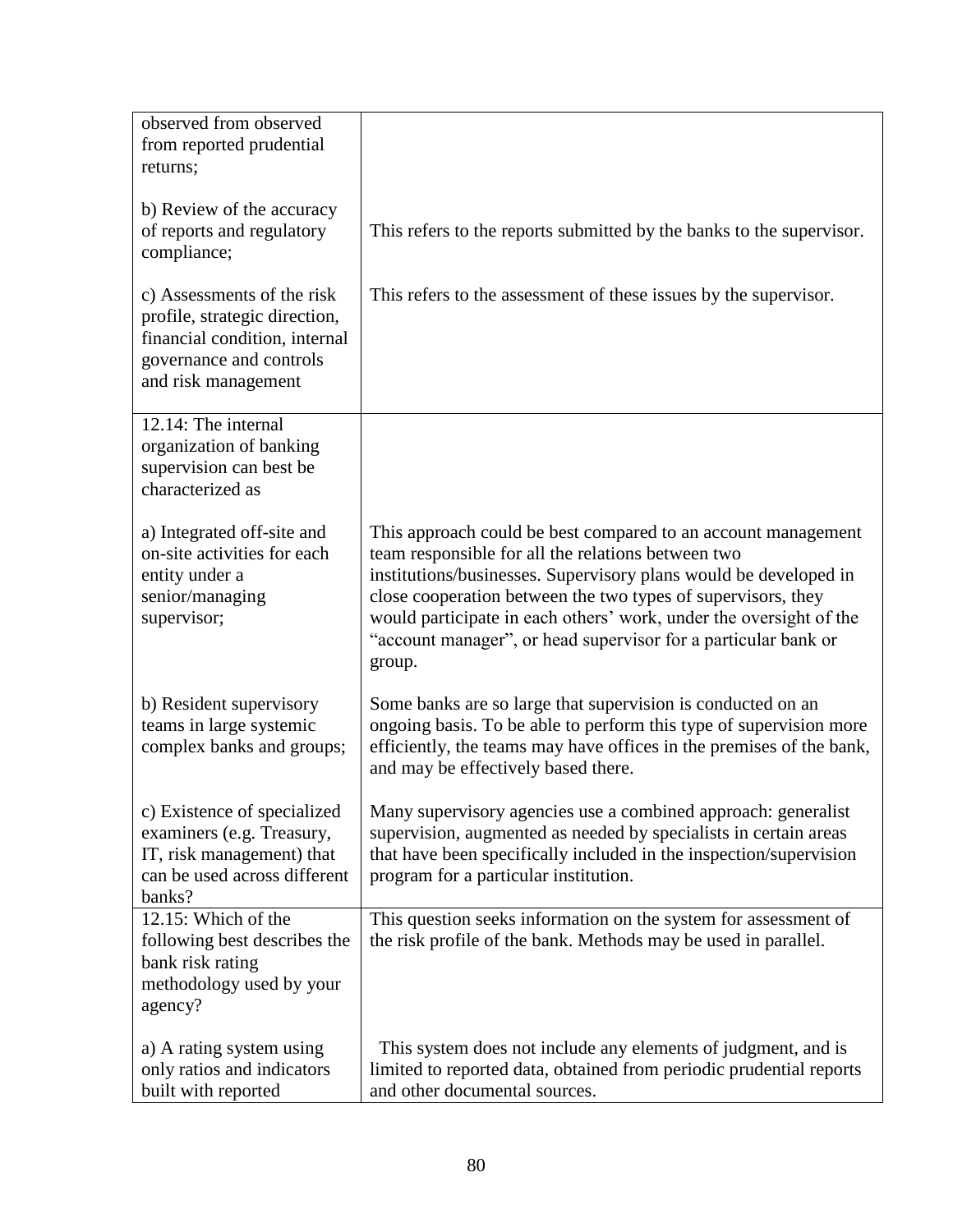| information;                                                                                                                                                                                    |                                                                                                                                                                                                                                                                                                                                                                                                                                                                                                                                                                                                                                                                                                                                                                                                                                                                                                                             |
|-------------------------------------------------------------------------------------------------------------------------------------------------------------------------------------------------|-----------------------------------------------------------------------------------------------------------------------------------------------------------------------------------------------------------------------------------------------------------------------------------------------------------------------------------------------------------------------------------------------------------------------------------------------------------------------------------------------------------------------------------------------------------------------------------------------------------------------------------------------------------------------------------------------------------------------------------------------------------------------------------------------------------------------------------------------------------------------------------------------------------------------------|
| b) A rating system<br>combining quantitative<br>information with qualitative<br>assessments of management<br>and controls                                                                       | This system combines quantitative information with qualitative,<br>and therefore has room for professional judgments on a limited<br>number of areas.                                                                                                                                                                                                                                                                                                                                                                                                                                                                                                                                                                                                                                                                                                                                                                       |
| c) A broader risk rating<br>system combining<br>quantitative and qualitative<br>measures of inherent risk;                                                                                      | This approach provides an integrated approach to the risk profile<br>and risk management by the bank.                                                                                                                                                                                                                                                                                                                                                                                                                                                                                                                                                                                                                                                                                                                                                                                                                       |
| d) Other (Please explain)                                                                                                                                                                       |                                                                                                                                                                                                                                                                                                                                                                                                                                                                                                                                                                                                                                                                                                                                                                                                                                                                                                                             |
| 12.16: Is the intensity and<br>frequency of the<br>supervisory activities<br>explicitly linked to the<br>bank's risk rating?<br>Yes?/No?                                                        | In this question, "explicit" linking means that the link to ratings is<br>spelled out in a supervisory guideline or a similar procedural<br>document.                                                                                                                                                                                                                                                                                                                                                                                                                                                                                                                                                                                                                                                                                                                                                                       |
| $12.17$ : Is the risk rating<br>disclosed to the bank's<br>Board?                                                                                                                               | This refers to the risk rating developed by the supervisor.                                                                                                                                                                                                                                                                                                                                                                                                                                                                                                                                                                                                                                                                                                                                                                                                                                                                 |
| Yes?/No?                                                                                                                                                                                        |                                                                                                                                                                                                                                                                                                                                                                                                                                                                                                                                                                                                                                                                                                                                                                                                                                                                                                                             |
| 12.18: Do you undertake<br>on-site inspections of<br>material foreign operations<br>(whether in the form of<br>branches or subsidiaries) or<br>do you rely only on host<br>country supervision? | Material foreign operations can for instance consist of large<br>branches or subsidiaries in important financial markets, which are<br>either significant in terms of the head office/parent bank's balance<br>sheet and revenue, or significant on the host country.<br>Responsibility for supervision of foreign operations in a host<br>jurisdiction may differ depending on whether it is a branch or<br>subsidiary. The supervision law will typically not make an<br>exception for supervising foreign subsidiaries, as these are<br>incorporated in the host jurisdiction. Branches may be subject to<br>more limited supervision, e.g. mainly on liquidity, for which it<br>depends largely on the host market, and issues such as fit and<br>proper criteria for managers. Most jurisdictions exercise a form of<br>supervision over foreign establishments, and do not rely fully on<br>home country supervision. |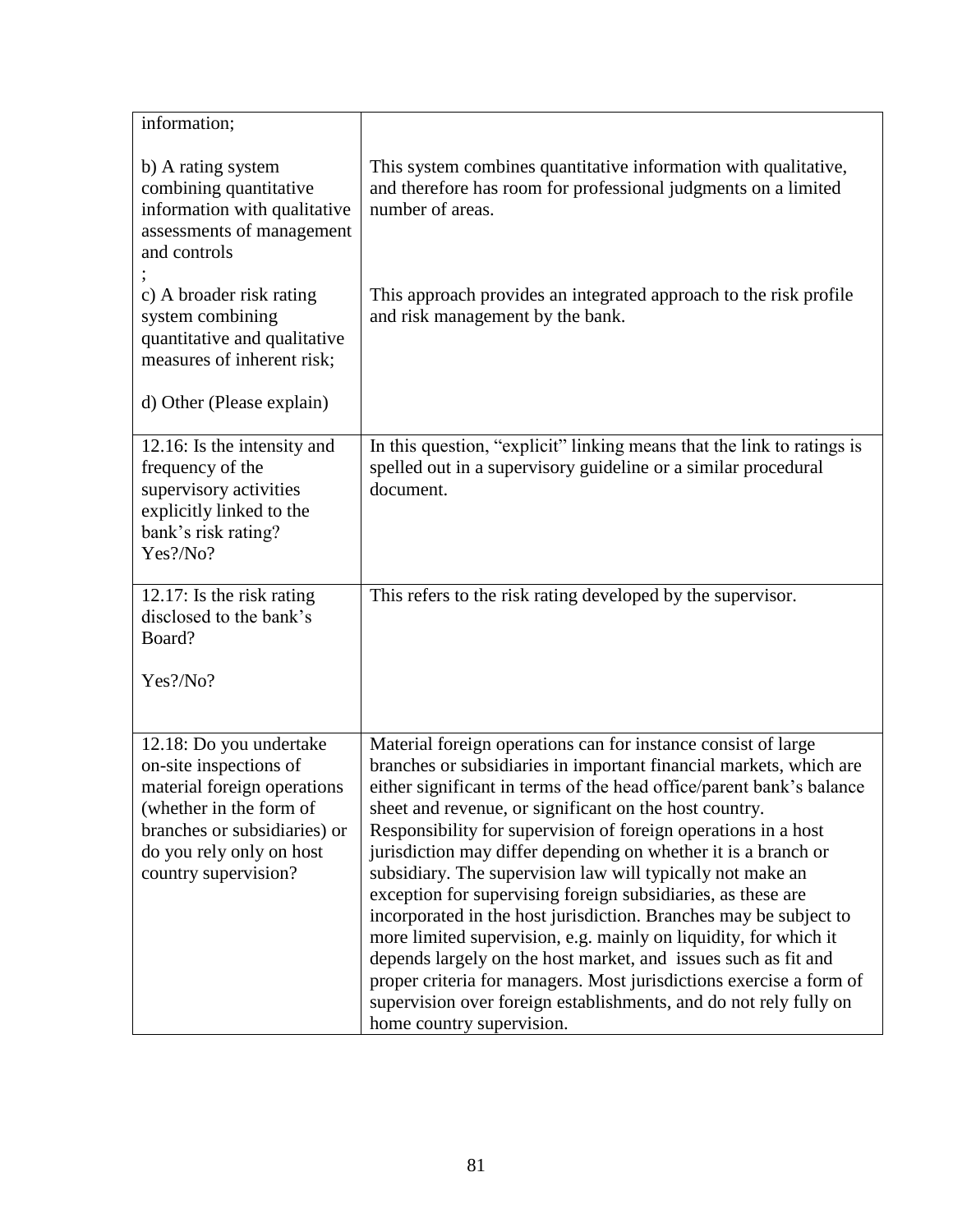| 12.19: How many on-site<br>examinations per bank were<br>performed in the last five<br>years (2006-2010)?<br>12.20: How frequently are                                                                              | By on-site examinations, this question refers to full-fledged<br>examinations of the bank's operations that include work on bank<br>premises (it excludes ad-hoc, topical, or informal communication<br>with the bank).<br>In most jurisdictions the frequency depends on a number of                                                                                                                                                                                                                                                                                                                                                                                                                                                                                                                 |
|---------------------------------------------------------------------------------------------------------------------------------------------------------------------------------------------------------------------|-------------------------------------------------------------------------------------------------------------------------------------------------------------------------------------------------------------------------------------------------------------------------------------------------------------------------------------------------------------------------------------------------------------------------------------------------------------------------------------------------------------------------------------------------------------------------------------------------------------------------------------------------------------------------------------------------------------------------------------------------------------------------------------------------------|
| on-site inspections<br>conducted in large and<br>medium sized banks?                                                                                                                                                | factors, including resources, risk profile, condition of the bank,<br>compliance record, etc.                                                                                                                                                                                                                                                                                                                                                                                                                                                                                                                                                                                                                                                                                                         |
|                                                                                                                                                                                                                     | IV.<br>Consolidated supervision                                                                                                                                                                                                                                                                                                                                                                                                                                                                                                                                                                                                                                                                                                                                                                       |
| 12.21: If you do not have an<br>integrated financial<br>supervisory agency<br>covering all significant<br>financial institutions, how<br>is a financial group with<br>significant banking<br>activities supervised? | The modalities of supervision over a mixed financial group are<br>complex. Accounting consolidation between e.g. banks and<br>insurance companies and securities is technically not<br>straightforward. Securities activities carry different risk<br>characteristics than banking. Insurance companies have much<br>different liquidity needs from banks, and are much less susceptible<br>to runs. Securities companies leave much of the risk to the<br>customers, and in most jurisdictions act mainly as intermediaries.<br>Supervision of these various types of entities by one agency would<br>require specialization and close coordination within the<br>organization.<br>Informal arrangements between different specialized agencies<br>would require great flexibility and coordination. |
| a) The banking supervisory<br>agency/body is legally<br>empowered to act as the<br>"lead/supplemental<br>supervisor" and supervises<br>on a consolidated basis;                                                     | Please also mention the legal instrument authorizing the banking<br>supervisor to act as the lead supervisor.                                                                                                                                                                                                                                                                                                                                                                                                                                                                                                                                                                                                                                                                                         |
| b) The banking supervisory<br>agency/body is nominated<br>as the "lead supervisor"<br>under informal<br>arrangements between the<br>relevant parties and<br>supervises on a<br>consolidated basis;                  | A lead supervisory agency is the agency responsible for<br>supervision over the bulk of a bank's/group's business, in<br>cooperation and coordination with other supervisory bodies.                                                                                                                                                                                                                                                                                                                                                                                                                                                                                                                                                                                                                  |
| c) There is no                                                                                                                                                                                                      | Memoranda of Understanding (MoUs) can be very helpful                                                                                                                                                                                                                                                                                                                                                                                                                                                                                                                                                                                                                                                                                                                                                 |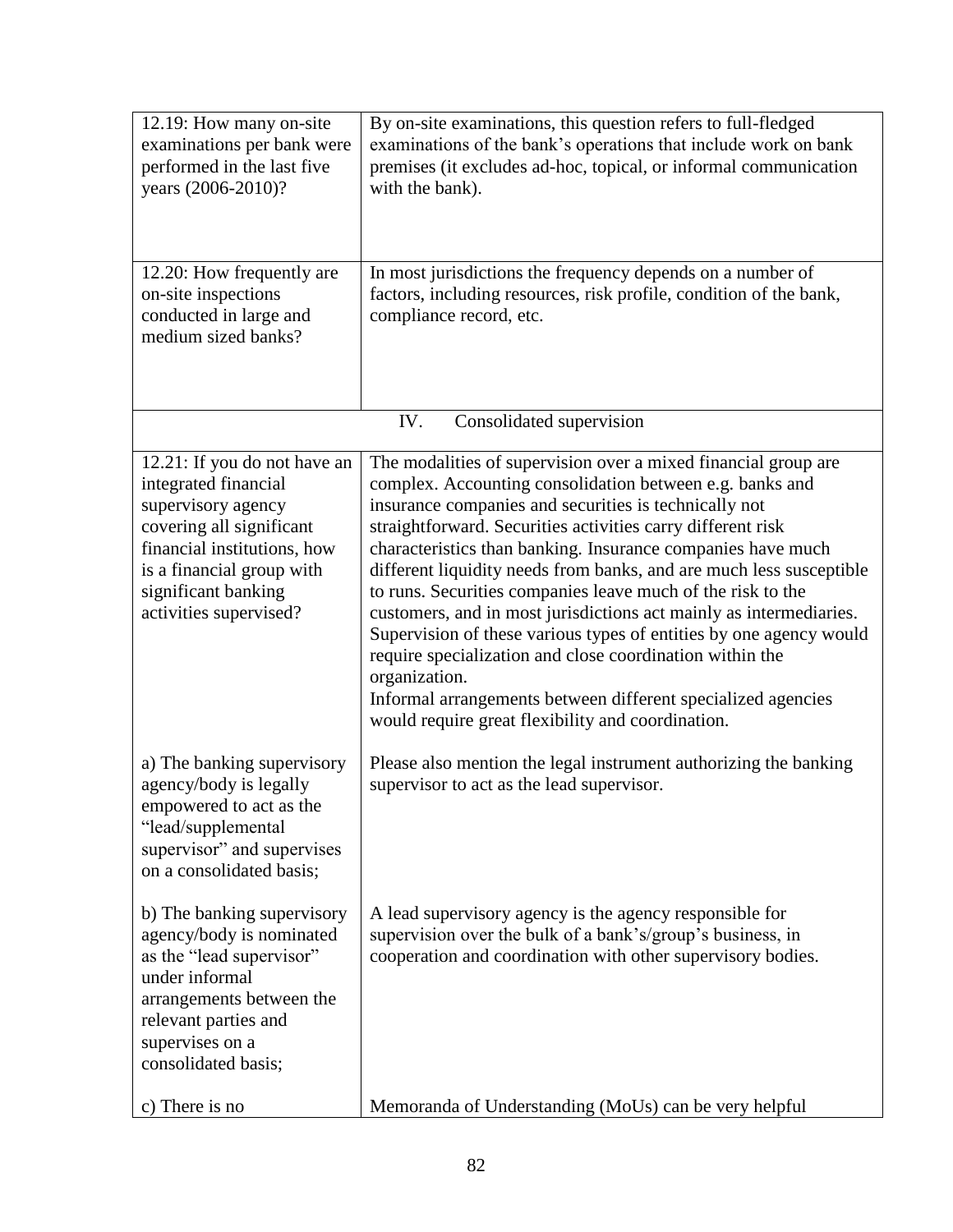| "lead/supplemental<br>supervisor" but there is<br>coordination between                                                                     | documents to delineate responsibilities and define boundaries<br>among such agencies. They can also lay down the practical<br>modalities of cooperation and information sharing among the                                                                                                                                               |
|--------------------------------------------------------------------------------------------------------------------------------------------|-----------------------------------------------------------------------------------------------------------------------------------------------------------------------------------------------------------------------------------------------------------------------------------------------------------------------------------------|
| financial supervisors                                                                                                                      | agencies. Many jurisdictions operate with such MoUs. They are                                                                                                                                                                                                                                                                           |
| formalized in MoUs;                                                                                                                        | also applied internationally, e.g. in the EU.                                                                                                                                                                                                                                                                                           |
|                                                                                                                                            |                                                                                                                                                                                                                                                                                                                                         |
| d) Other, please explain?                                                                                                                  |                                                                                                                                                                                                                                                                                                                                         |
| Systemic supervision<br>V.                                                                                                                 |                                                                                                                                                                                                                                                                                                                                         |
| 12.22: Is there a specialized<br>department in your agency<br>dealing with financial<br>stability and systemic<br>supervision?<br>Yes?/No? | In increasing numbers of jurisdictions, triggered also by the global<br>financial crisis, supervisory agencies are setting up departments for<br>financial stability and issuing financial stability reviews on a<br>regular basis. These departments are also key in developing a<br>macro-prudential approach to financial stability. |
| 12.22.1: Which of the<br>following factors do you<br>consider in assessing<br>systemic risk                                                | See annotations above, under section 3 for a definition of<br>regulatory capital.                                                                                                                                                                                                                                                       |
| a) Bank capital ratios                                                                                                                     | By bank capital ratio we mean the ratio of regulatory capital to<br>either risk-weighted assets.                                                                                                                                                                                                                                        |
| b) Bank leverage ratios                                                                                                                    | A bank leverage ratio is defined as regulatory capital as a<br>percentage of total assets.                                                                                                                                                                                                                                              |
| c) Bank profitability ratios                                                                                                               | Bank profitability ratios include banks' return on asset ratios and<br>return on equity ratios                                                                                                                                                                                                                                          |
| d) Bank liquidity ratios                                                                                                                   | Bank liquidity ratios include ratios such as the ratio of short-term<br>assets to short-term liabilities and the ratio of short-term assets to<br>total assets.                                                                                                                                                                         |
| e) Growth in bank credit                                                                                                                   | Growth in bank credit is usually measured in terms of bank credit<br>as a percentage of Gross Domestic Product (GDP). A distinction<br>between overall credit and credit to the private sector is useful.                                                                                                                               |
| f) Sectoral composition of                                                                                                                 | Sectoral composition means the breakdown of bank loans into, for                                                                                                                                                                                                                                                                        |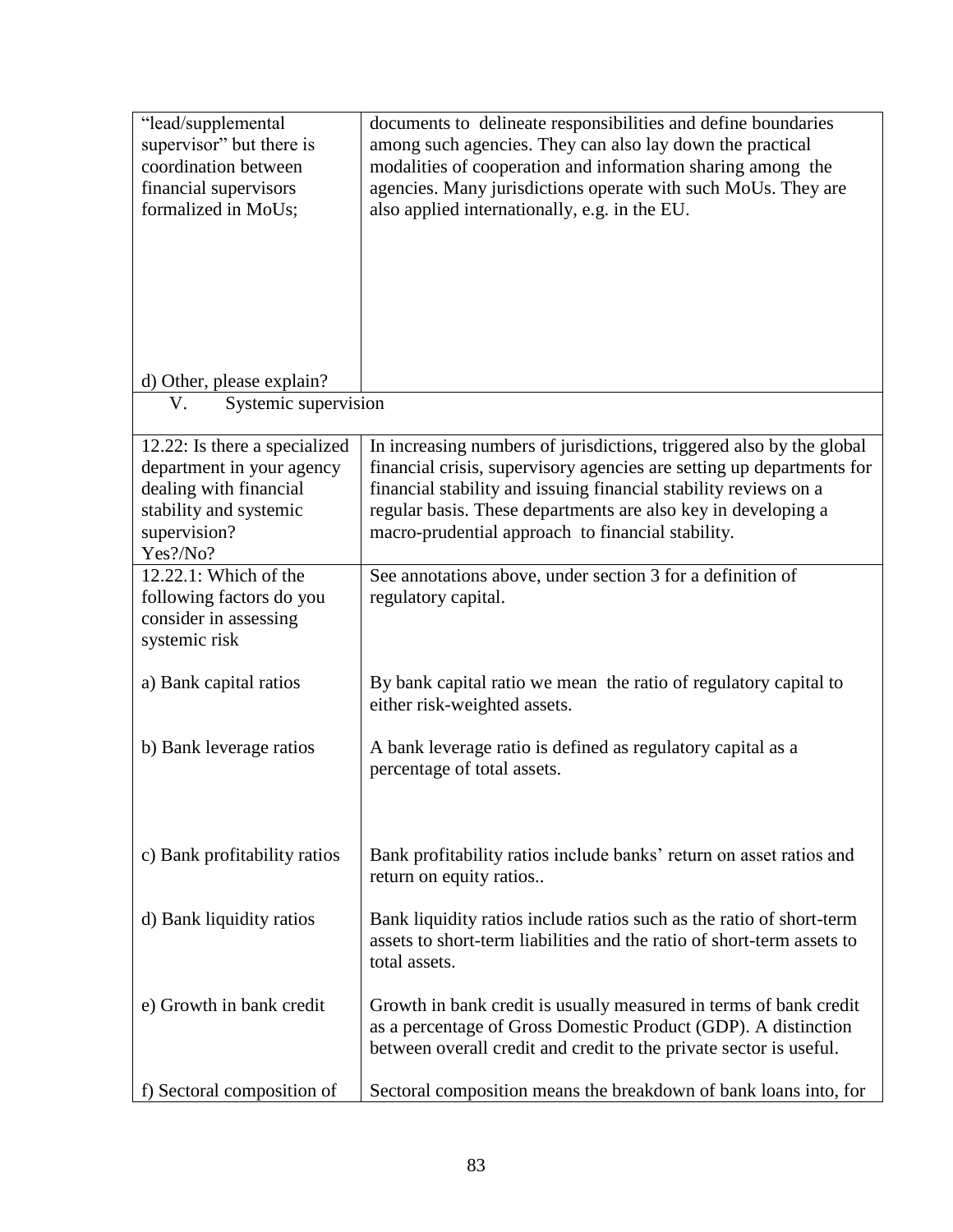| bank loan portfolios                                                                                                                                                               | instance, residents and non-residents, households and corporates,<br>and by the various industries.                                                                                                                                                                                                          |
|------------------------------------------------------------------------------------------------------------------------------------------------------------------------------------|--------------------------------------------------------------------------------------------------------------------------------------------------------------------------------------------------------------------------------------------------------------------------------------------------------------|
| g) FX position of banks                                                                                                                                                            | The FX position stands for the exposure to exchange rate risk as a<br>proportion of capital. It measures the unhedged mismatch (open<br>position) of foreign currency asset and liability positions to assess<br>the potential vulnerability of the sector's<br>capital position to exchange rate movements. |
| h) Bank non-performing<br>loan ratios                                                                                                                                              | Non-performing loan ratios would typically be a ratio of (gross)<br>non-performing loans to total loans or the ratio of (net of<br>provisions) non-performing loans to capital.                                                                                                                              |
| i) Bank provisioning ratios                                                                                                                                                        | Bank provisioning ratio would be the ratio of provisions made<br>relative to the amount of non-performing loans.                                                                                                                                                                                             |
| j) Stock market prices                                                                                                                                                             | This refers to the degree of volatility of stock market prices.                                                                                                                                                                                                                                              |
| k) Housing prices                                                                                                                                                                  | This could include residential housing prices as well as<br>commercial real estate.                                                                                                                                                                                                                          |
| 1) Other (please specify)                                                                                                                                                          | Examples of other indicators may include data on leverage in the<br>corporate sector or household sector, information extracted from<br>bond markets or CDS markets, ratings, data on exposures among<br>financial institutions, and so on. Please list the specific variables<br>being used.                |
| 12.23: Is your agency<br>responsible for publishing a<br>financial stability report?<br>Yes?/No?                                                                                   | A financial stability report (or "financial stability review") is a<br>regular (usually semi-annual or annual) and usually stand-alone<br>publication presenting the agency's overall assessment and in-<br>depth analysis of stability in the country's financial system, and<br>changes therein.           |
| 12.24: If your agency is not<br>directly responsible for<br>publishing a financial<br>stability report, do you<br>provide input to the<br>responsible agency for such<br>a report? | Input could consist of data on non-performing loans, prudential<br>ratios, exchange rate and interest rate risk run by the banks,<br>derivatives exposures, and other information mentioned in 12.22.                                                                                                        |
| Yes?/No?<br>12.25: Do you conduct<br>stress tests as part of the<br>process of assessing<br>systemic stability?                                                                    | Stress testing is a diagnostic tool for assessing banks'<br>vulnerabilities. It examines what would be the effect on banks'<br>liquidity and solvency should an extreme but plausible adverse<br>scenario occur.                                                                                             |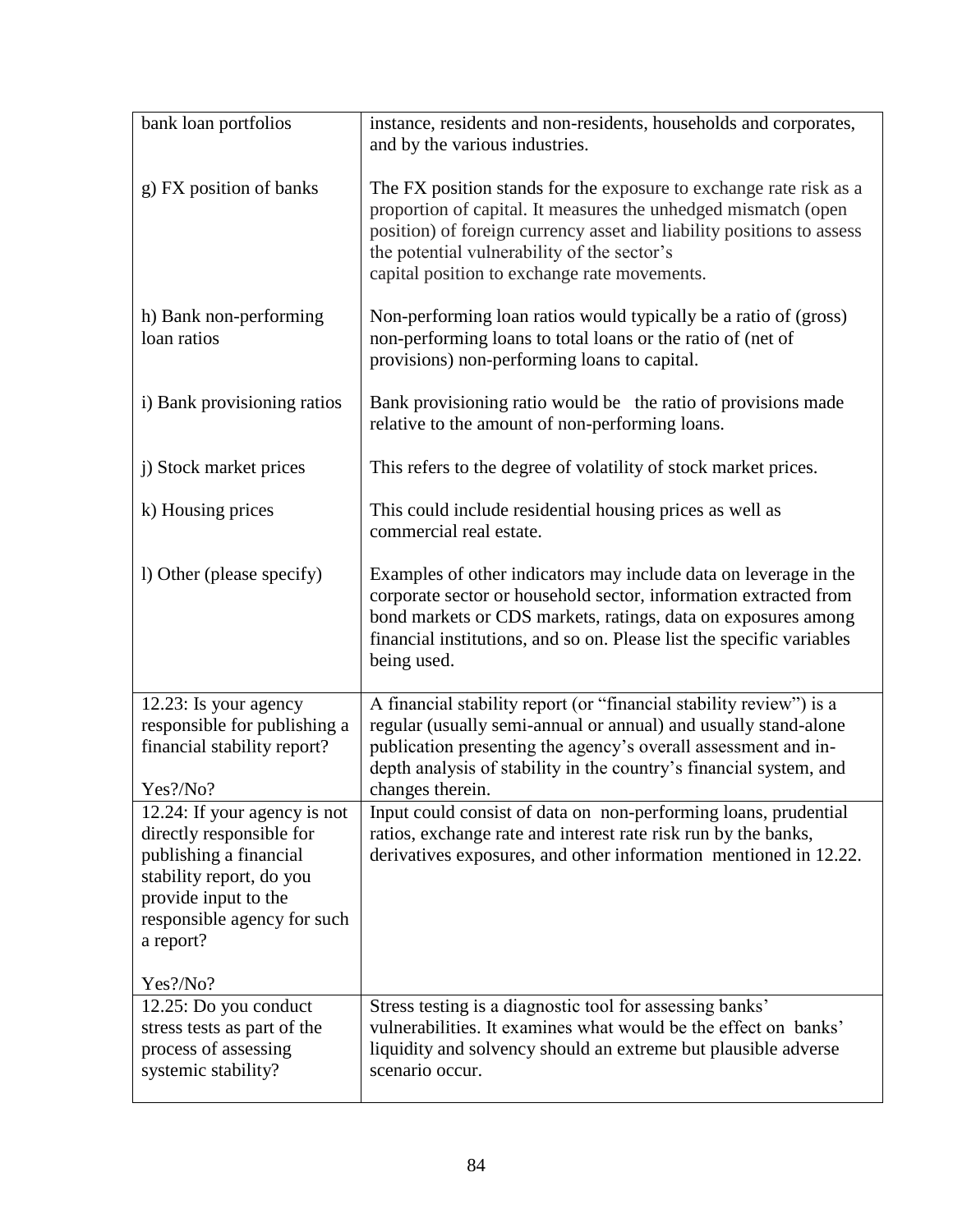| Yes?/No?                                             |                                                                    |
|------------------------------------------------------|--------------------------------------------------------------------|
|                                                      |                                                                    |
|                                                      |                                                                    |
| 12.26: If you perform stress                         | If several options apply, please check all that apply.             |
| tests, at which level are                            |                                                                    |
| they performed                                       |                                                                    |
| a) At the individual bank                            |                                                                    |
| level, using banks' own                              |                                                                    |
| models;                                              |                                                                    |
|                                                      |                                                                    |
| b) At the system-wide level,                         |                                                                    |
| using bank-by-bank data;                             |                                                                    |
|                                                      |                                                                    |
| c) At the system-wide level,                         |                                                                    |
| using aggregate data;                                |                                                                    |
|                                                      |                                                                    |
| d) Other (please explain).<br>12.27: Do you have any |                                                                    |
| counter-cyclical regulations                         |                                                                    |
| or tools to dampen                                   |                                                                    |
| boom/bust cycles in credit                           |                                                                    |
| flows?                                               |                                                                    |
|                                                      |                                                                    |
| a) Countercyclical capital                           | Banks can build up capital faster in good times than in bad times, |
| requirements;                                        | so a case can be made to impose higher capital margins in good     |
|                                                      | times to provide a more robust risk buffer in bad times.           |
| b) Countercyclical loan to                           | This would imply that higher down payments on loans would be       |
| value ratios;                                        | required in good times, forcing households to leverage their       |
|                                                      | income to a lesser degree, and pay more out of their savings,      |
|                                                      | leaving them less vulnerable when their financial situation is     |
|                                                      | weaker.                                                            |
|                                                      |                                                                    |
| c) Granular capital                                  | For specific groups of loans, e.g. mortgages, capital requirements |
| requirements based on loan                           | could be raised in good times, to provide more robust protection   |
| to value ratios;                                     | against downturns.                                                 |
| d) Countercyclical                                   | This mechanism is very similar to the previous one, as higher      |
| provisioning requirements;                           | provisioning in good times, when it is more affordable to do so,   |
|                                                      | helps banks build a stronger buffer against downturns.             |
|                                                      |                                                                    |
| e) Temporary restrictions                            | These are mechanisms that increase the proportion of retained      |
| on dividend and bonus                                | earnings, and accelerate the buildup of additional capital.        |
| distributions.                                       |                                                                    |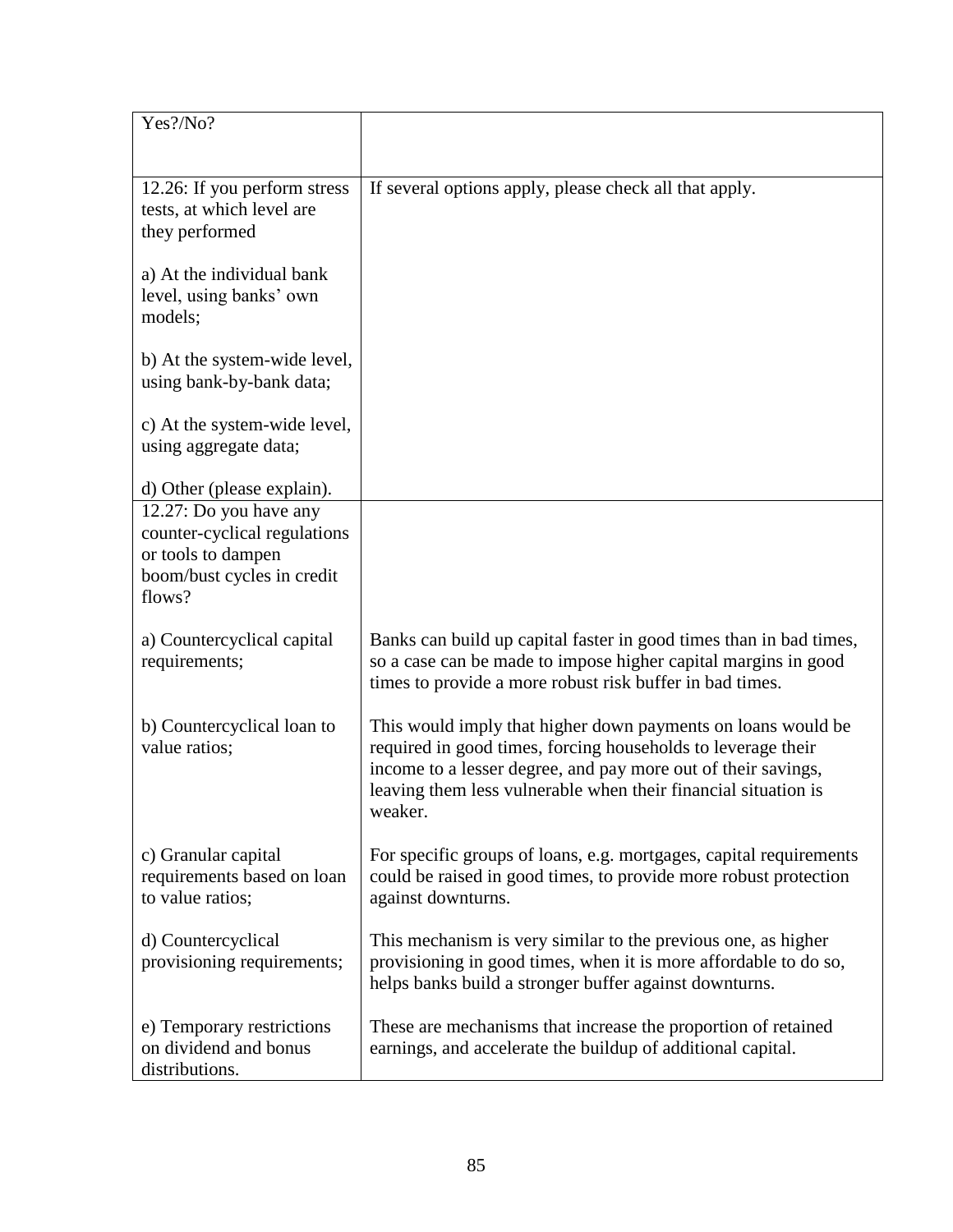| 12.28: Do you supervise<br>systemic institutions in a<br>different way than non-<br>systemic ones?<br>Yes?/No?                                | Non-systemic, smaller banks generally have simpler balance sheets<br>and business risks, and are relatively straightforward to supervise.<br>Problems in such banks will not spread to other institutions as<br>readily as in the case of systemic banks. Supervision of smaller<br>banks can therefore be different from that with regard to systemic<br>banks. This does not necessarily imply that this different mode of<br>supervision is always laid down in formal arrangements. It can also<br>be seen in the allocation of more and higher qualified staff, more<br>frequent and higher level discussions between the bank and the<br>regulators, and more attention to macro-prudential aspects such as<br>the longer term outlook for interest rates and exchange rates,<br>growth, inflation, connections with markets abroad, etc. |
|-----------------------------------------------------------------------------------------------------------------------------------------------|-------------------------------------------------------------------------------------------------------------------------------------------------------------------------------------------------------------------------------------------------------------------------------------------------------------------------------------------------------------------------------------------------------------------------------------------------------------------------------------------------------------------------------------------------------------------------------------------------------------------------------------------------------------------------------------------------------------------------------------------------------------------------------------------------------------------------------------------------|
| 12.29: If yes, do you have<br>any tools to oversee more<br>closely and/or limit the<br>activities of<br>large/interconnected<br>institutions? |                                                                                                                                                                                                                                                                                                                                                                                                                                                                                                                                                                                                                                                                                                                                                                                                                                                 |
| a) Additional capital<br>requirements;                                                                                                        | This refers to where the supervisor has the legal powers to force<br>large and interconnected banks to adjust the risk profile of their<br>activities and/or their capital levels.                                                                                                                                                                                                                                                                                                                                                                                                                                                                                                                                                                                                                                                              |
| b) Additional liquidity<br>requirements;                                                                                                      | This refers to a situation where the supervisor has the legal power<br>to put in place additional liquidity requirements for large and<br>interconnected banks.                                                                                                                                                                                                                                                                                                                                                                                                                                                                                                                                                                                                                                                                                 |
| c) Asset/risk diversification<br>requirements;                                                                                                | Asset/risk diversification refers to the limitation of spreading, and<br>thus limiting risk, by acquiring assets of various types, with<br>different risk characteristics.                                                                                                                                                                                                                                                                                                                                                                                                                                                                                                                                                                                                                                                                      |
| d) Restrictions/limits on<br>activities;                                                                                                      | This refers to the power of the regulator to prohibit or limit the<br>type of activities that large and connected institutions can<br>undertake.                                                                                                                                                                                                                                                                                                                                                                                                                                                                                                                                                                                                                                                                                                |
| e) Restrictions/limits on<br>size of institution;                                                                                             | Restrictions may be considered on group structure as well as<br>balance sheet magnitudes of individual group entities.                                                                                                                                                                                                                                                                                                                                                                                                                                                                                                                                                                                                                                                                                                                          |
| f) Additional corporate<br>taxes for large institutions;                                                                                      | Problems in large institutions can entail high costs to the<br>government. Higher taxes on such institutions could help offset<br>this cost.                                                                                                                                                                                                                                                                                                                                                                                                                                                                                                                                                                                                                                                                                                    |
| g) Closer or more frequent<br>supervision;                                                                                                    | Large and/or interconnected firms can entail large systemic risks,<br>which could justify commensurately more intensive supervision<br>The complexity of a group's legal structure, in particular with<br>regard to group entities abroad, is relevant to the effectiveness of                                                                                                                                                                                                                                                                                                                                                                                                                                                                                                                                                                  |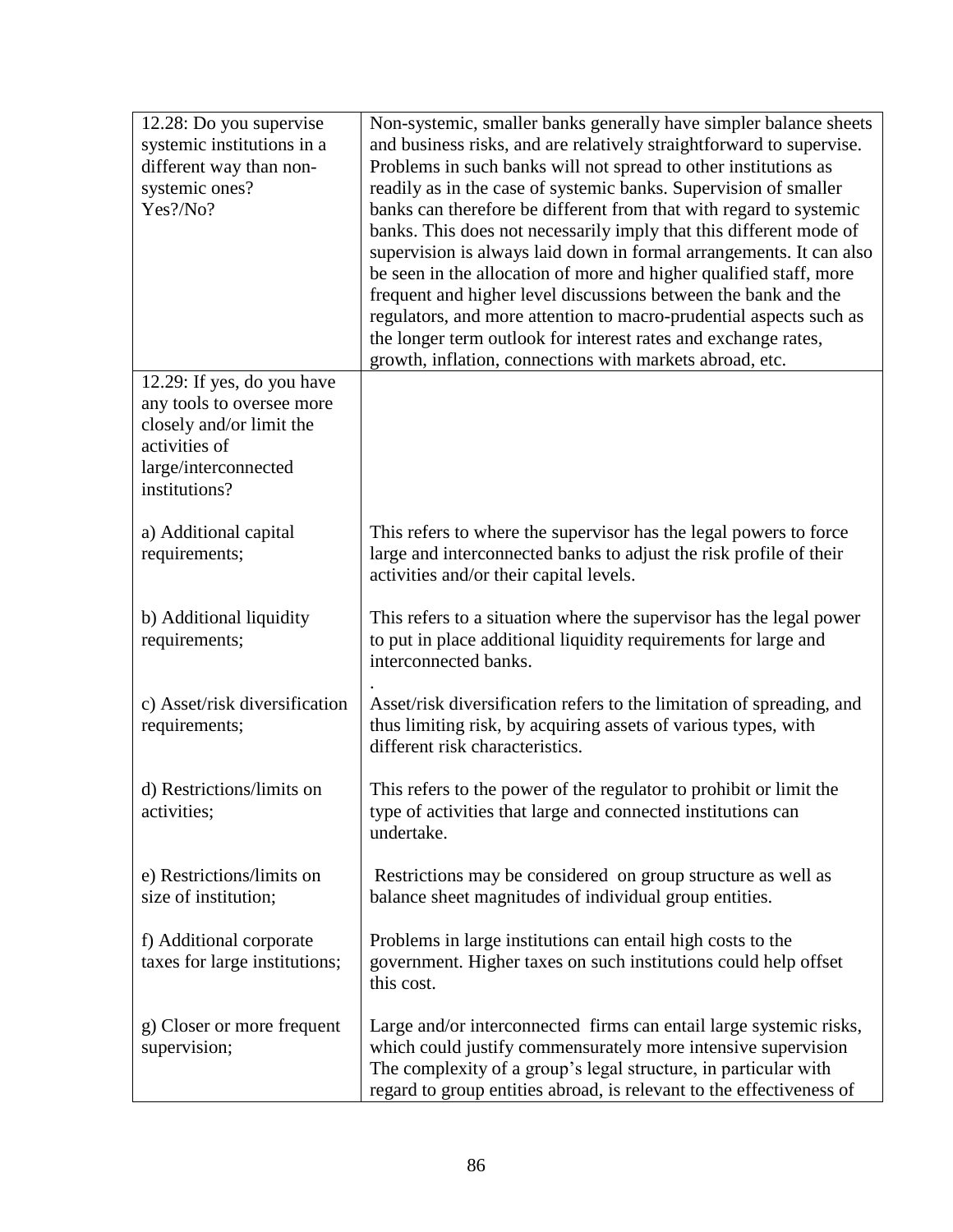|                                                           | supervision.                                                                                                                                    |
|-----------------------------------------------------------|-------------------------------------------------------------------------------------------------------------------------------------------------|
|                                                           |                                                                                                                                                 |
| h) Restrictions on the<br>group's legal structure;        | Supervisors may have powers to require simplification of the<br>group structure, when this is so complex as to hinder effective<br>supervision. |
| i) Other (please explain)                                 |                                                                                                                                                 |
|                                                           |                                                                                                                                                 |
|                                                           | VI.<br>Supervisory staff                                                                                                                        |
| 12.30: How many                                           | Professional level staff refers to university - or comparable - level                                                                           |
| professional bank                                         | trained staff.                                                                                                                                  |
| supervisors are there in                                  | The total count should exclude all support functions and                                                                                        |
| total<br>12.31: Of these, how many                        | management.<br>No annotation required                                                                                                           |
| are specialized in specific                               |                                                                                                                                                 |
| bank functions (e.g. IT,                                  |                                                                                                                                                 |
| Treasury), or risks (e.g.                                 |                                                                                                                                                 |
| credit, market, operational                               |                                                                                                                                                 |
| $risk$ ?                                                  |                                                                                                                                                 |
| 12.32: What percentage of                                 | Four year college training results in a bachelor's degree, or similar                                                                           |
| the supervisors have                                      | qualification awarded by a tertiary education institution. .                                                                                    |
| bachelor or equivalent                                    | Institutions abroad may not always have a similar four year                                                                                     |
| degrees?                                                  | structure for their curricula.                                                                                                                  |
| 12.33: What percentage of<br>the supervisors have post-   | Foreign institutions or curricula for post-graduate education may<br>award different titles than Master of Business Administration,             |
| graduate degrees such as                                  | Certified Public Accountant, or Certified Financial Analyst, even if                                                                            |
| MBAs, CPAs or CFAs                                        | the level of training is equivalent.                                                                                                            |
| 12.34: How many hours of                                  | This information may be drawn from human resources records or                                                                                   |
| training (at the supervisory                              | time sheets.                                                                                                                                    |
| agency or elsewhere) on                                   |                                                                                                                                                 |
| average have supervisors                                  |                                                                                                                                                 |
| had in the last year?                                     |                                                                                                                                                 |
| 12.35: What is the average                                | Mention gross annual salary, including bonuses.                                                                                                 |
| salary of a senior supervisor<br>(someone with 10 or more |                                                                                                                                                 |
| years of experience bank                                  |                                                                                                                                                 |
| supervision)? (in US $$$                                  |                                                                                                                                                 |
| and/or domestic currency,                                 |                                                                                                                                                 |
| please state the currency)*                               |                                                                                                                                                 |
| 12.36: What was the total                                 | Please state the currency                                                                                                                       |
| budget for banking                                        |                                                                                                                                                 |
| supervision during 2010?                                  |                                                                                                                                                 |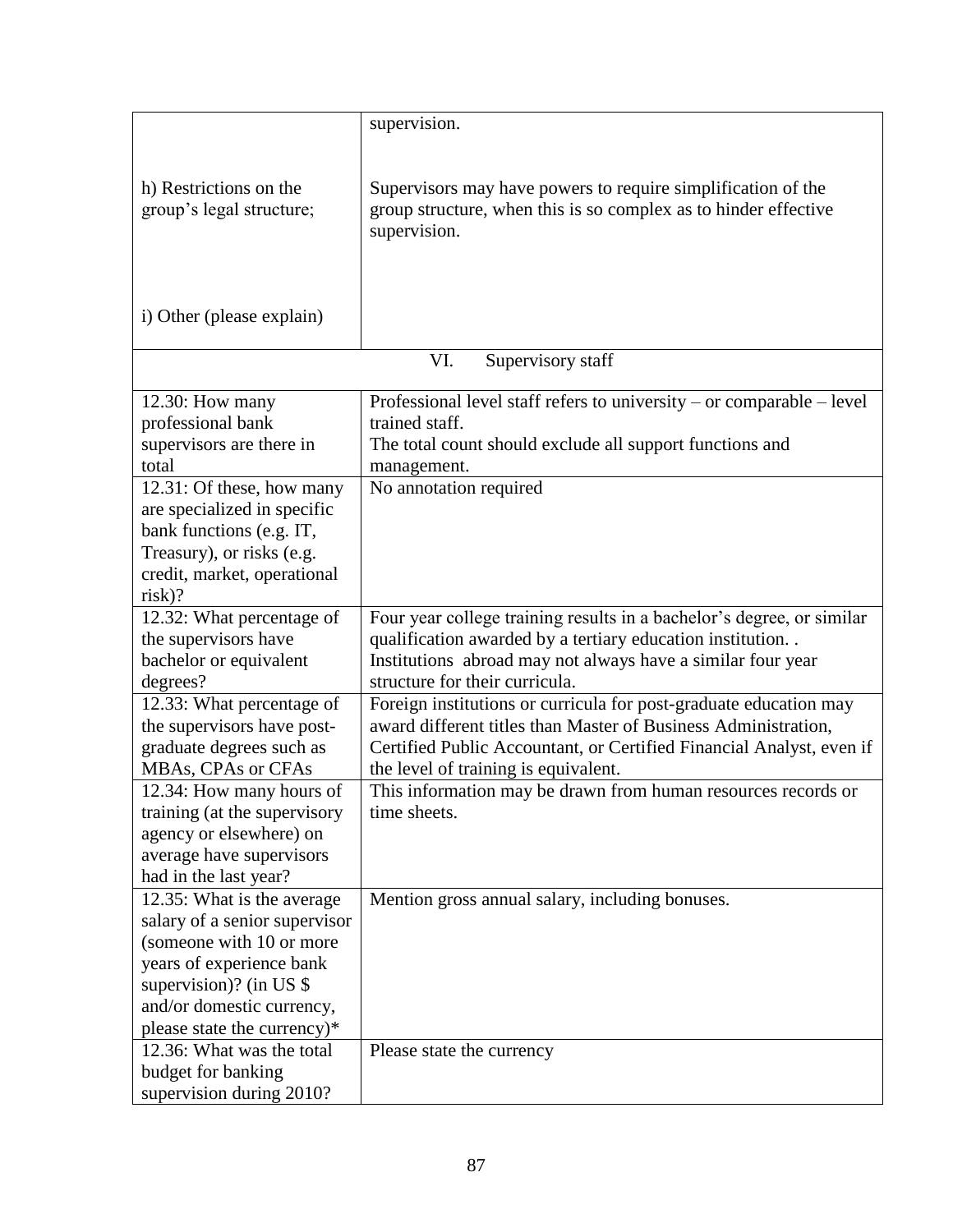| $(in$ US\$ or local currency). $*$             |                                                                                                                    |
|------------------------------------------------|--------------------------------------------------------------------------------------------------------------------|
|                                                |                                                                                                                    |
| 12.37: What was the source<br>of this funding? | If this is a combination of sources (e.g. banks, government budget),<br>please provide the share of these sources. |
| a) Allocation from the<br>government budget;   | No annotation required                                                                                             |
| b) Fees and assessments                        |                                                                                                                    |
| paid by regulated banks;                       |                                                                                                                    |
| c) Other (please explain)                      |                                                                                                                    |
| 12.38: How many of the                         | No annotation required                                                                                             |
| bank supervisors have more                     |                                                                                                                    |
| than ten years' experience                     |                                                                                                                    |
| in bank supervision?                           |                                                                                                                    |
| 12.39: What is the average                     | For the supervisory staff, please provide the average number of                                                    |
| tenure of banking                              | years that they have been supervisors.                                                                             |
| supervisors?                                   |                                                                                                                    |

|                                                                | 13. Banking sector characteristics                                                                                                                 |  |
|----------------------------------------------------------------|----------------------------------------------------------------------------------------------------------------------------------------------------|--|
|                                                                | (for more detail concerning many of the definitions: see the Financial Soundness                                                                   |  |
|                                                                | Indicators Compilation Guide; IMF 2006)                                                                                                            |  |
| <b>Question</b>                                                | <b>Annotation</b>                                                                                                                                  |  |
| $13.1$ : How many<br>commercial banks were<br>there at         | Commercial banks include all registered and supervised banks that<br>are authorized to take deposits, and/or grant loans and, make<br>investments. |  |
| <b>End of 2008</b>                                             |                                                                                                                                                    |  |
| End of 2009                                                    |                                                                                                                                                    |  |
| End of 2010?                                                   |                                                                                                                                                    |  |
| 13.1.1: Of all deposit taking<br>institutions in your country, | Not all jurisdictions register all deposit taking institutions as fully<br>licensed commercial banks. Exceptions can be for instance small         |  |
| what fraction of their assets                                  | savings banks or credit unions which in some jurisdictions are                                                                                     |  |
| is held by just commercial                                     | restricted in their lending activities to retail and consumer lending,                                                                             |  |
| banks                                                          | or may not lend abroad, offer foreign exchange services, or lend to                                                                                |  |
|                                                                | commercial enterprises.                                                                                                                            |  |
| End of 2008                                                    |                                                                                                                                                    |  |
| End of 2009                                                    |                                                                                                                                                    |  |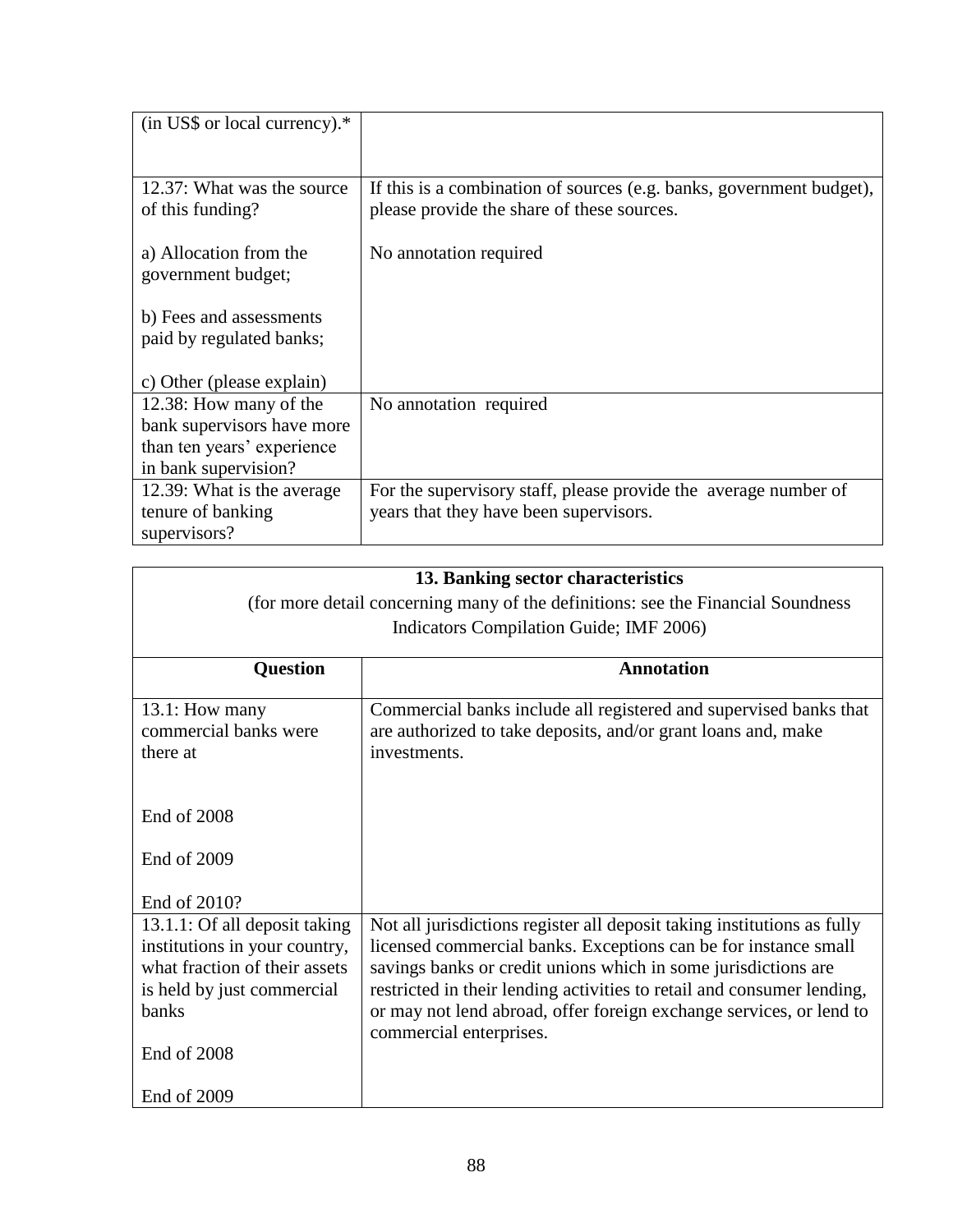| End of 2010?                                                                                           |                                                                                                                                    |
|--------------------------------------------------------------------------------------------------------|------------------------------------------------------------------------------------------------------------------------------------|
|                                                                                                        |                                                                                                                                    |
|                                                                                                        |                                                                                                                                    |
| 13.2: What were the total<br>assets of all commercial<br>banks (expressed in local<br>currency) $*$ at | This refers to the total amount of assets as appearing on the asset<br>side of the balance sheet.                                  |
| End of 2008                                                                                            |                                                                                                                                    |
| End of 2009                                                                                            |                                                                                                                                    |
| End of 2010                                                                                            |                                                                                                                                    |
| 13.3: What was the total                                                                               | This includes shares, stocks, participation, or similar documents.                                                                 |
| equity of all commercial<br>banks (expressed in local                                                  | Preferred stocks or shares, which also provide for participation in<br>the distribution of the residual value on dissolution of an |
| currency) $*$ at                                                                                       | incorporated enterprise, are included.                                                                                             |
|                                                                                                        |                                                                                                                                    |
| <b>End 2008</b>                                                                                        |                                                                                                                                    |
| End 2009                                                                                               |                                                                                                                                    |
| End 2010                                                                                               |                                                                                                                                    |
| 13.4: What were the total                                                                              | Deposits include all non-negotiable financial claims represented by                                                                |
| deposits of all commercial<br>banks (expressed in local                                                | evidence of deposit. These include sight deposits that permit<br>immediate cash withdrawals, savings and fixed-term deposits,      |
| currency) $*$ at                                                                                       | including nonnegotiable certificates of deposit and deposits                                                                       |
|                                                                                                        | denominated in foreign currency.                                                                                                   |
| <b>End 2008</b>                                                                                        |                                                                                                                                    |
| End 2009                                                                                               |                                                                                                                                    |
| End 2010                                                                                               |                                                                                                                                    |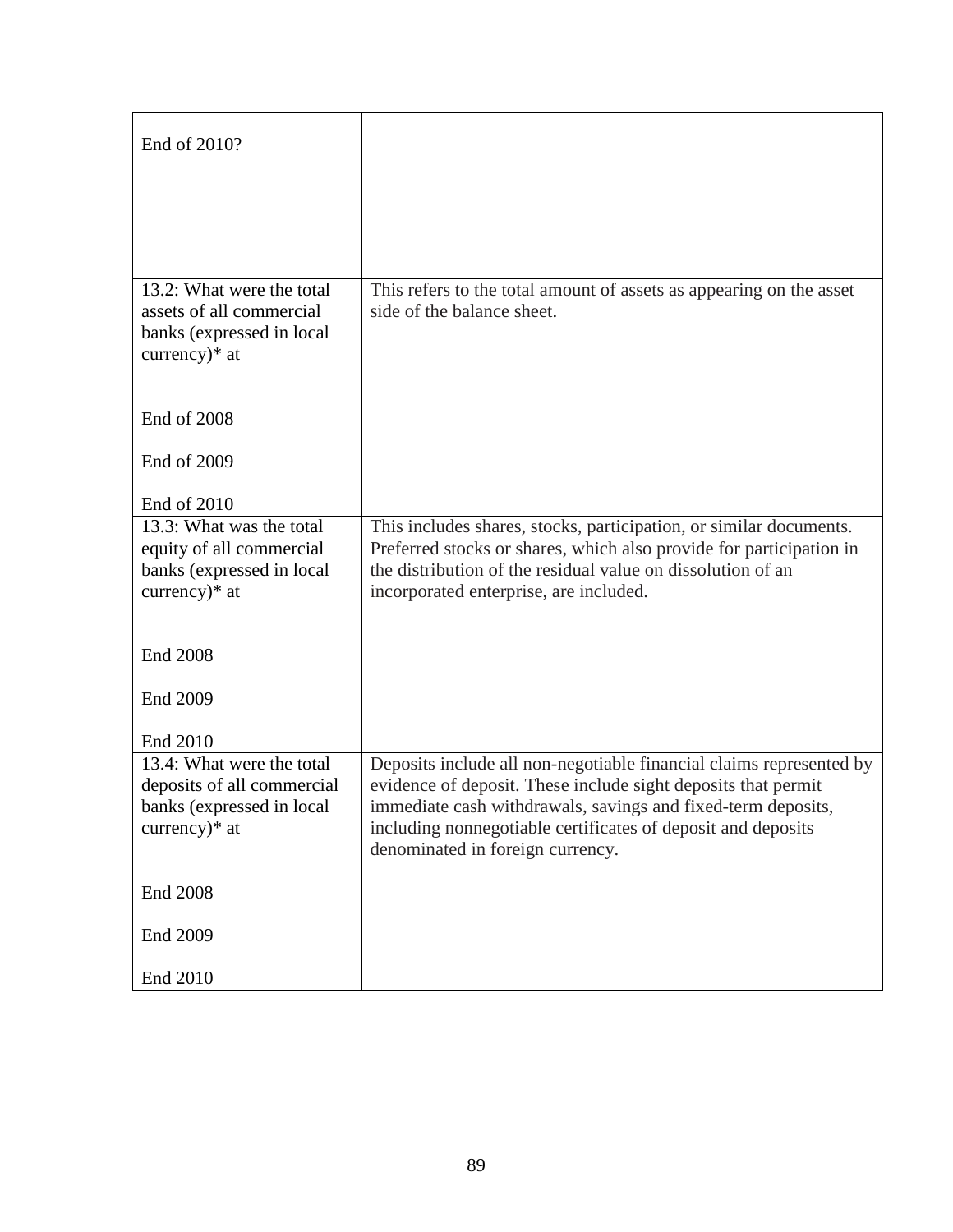| loans of all commercial<br>funds by a creditor to a debtor through an arrangement in which<br>the lender either receives no security evidencing the transactions or<br>banks (expressed in local<br>currency)* at<br>receives a non-negotiable document or instrument.<br><b>End 2008</b><br>End 2009<br>End 2010<br>13.6: Of commercial banks<br>See annotation under 13.2<br>in your country, what<br>percentage of total assets<br>was held by the five largest<br>banks at<br><b>End 2008</b><br>End 2009<br>End 2010<br>See annotation under 13.4.<br>13.6.1: Of commercial<br>banks in your country, what<br>percentage of total deposits<br>was held by the five largest<br>banks at<br><b>End 2008</b> |
|----------------------------------------------------------------------------------------------------------------------------------------------------------------------------------------------------------------------------------------------------------------------------------------------------------------------------------------------------------------------------------------------------------------------------------------------------------------------------------------------------------------------------------------------------------------------------------------------------------------------------------------------------------------------------------------------------------------|
|                                                                                                                                                                                                                                                                                                                                                                                                                                                                                                                                                                                                                                                                                                                |
|                                                                                                                                                                                                                                                                                                                                                                                                                                                                                                                                                                                                                                                                                                                |
|                                                                                                                                                                                                                                                                                                                                                                                                                                                                                                                                                                                                                                                                                                                |
|                                                                                                                                                                                                                                                                                                                                                                                                                                                                                                                                                                                                                                                                                                                |
|                                                                                                                                                                                                                                                                                                                                                                                                                                                                                                                                                                                                                                                                                                                |
|                                                                                                                                                                                                                                                                                                                                                                                                                                                                                                                                                                                                                                                                                                                |
|                                                                                                                                                                                                                                                                                                                                                                                                                                                                                                                                                                                                                                                                                                                |
|                                                                                                                                                                                                                                                                                                                                                                                                                                                                                                                                                                                                                                                                                                                |
|                                                                                                                                                                                                                                                                                                                                                                                                                                                                                                                                                                                                                                                                                                                |
|                                                                                                                                                                                                                                                                                                                                                                                                                                                                                                                                                                                                                                                                                                                |
|                                                                                                                                                                                                                                                                                                                                                                                                                                                                                                                                                                                                                                                                                                                |
|                                                                                                                                                                                                                                                                                                                                                                                                                                                                                                                                                                                                                                                                                                                |
|                                                                                                                                                                                                                                                                                                                                                                                                                                                                                                                                                                                                                                                                                                                |
|                                                                                                                                                                                                                                                                                                                                                                                                                                                                                                                                                                                                                                                                                                                |
|                                                                                                                                                                                                                                                                                                                                                                                                                                                                                                                                                                                                                                                                                                                |
|                                                                                                                                                                                                                                                                                                                                                                                                                                                                                                                                                                                                                                                                                                                |
|                                                                                                                                                                                                                                                                                                                                                                                                                                                                                                                                                                                                                                                                                                                |
|                                                                                                                                                                                                                                                                                                                                                                                                                                                                                                                                                                                                                                                                                                                |
|                                                                                                                                                                                                                                                                                                                                                                                                                                                                                                                                                                                                                                                                                                                |
|                                                                                                                                                                                                                                                                                                                                                                                                                                                                                                                                                                                                                                                                                                                |
|                                                                                                                                                                                                                                                                                                                                                                                                                                                                                                                                                                                                                                                                                                                |
|                                                                                                                                                                                                                                                                                                                                                                                                                                                                                                                                                                                                                                                                                                                |
|                                                                                                                                                                                                                                                                                                                                                                                                                                                                                                                                                                                                                                                                                                                |
|                                                                                                                                                                                                                                                                                                                                                                                                                                                                                                                                                                                                                                                                                                                |
|                                                                                                                                                                                                                                                                                                                                                                                                                                                                                                                                                                                                                                                                                                                |
|                                                                                                                                                                                                                                                                                                                                                                                                                                                                                                                                                                                                                                                                                                                |
|                                                                                                                                                                                                                                                                                                                                                                                                                                                                                                                                                                                                                                                                                                                |
|                                                                                                                                                                                                                                                                                                                                                                                                                                                                                                                                                                                                                                                                                                                |
|                                                                                                                                                                                                                                                                                                                                                                                                                                                                                                                                                                                                                                                                                                                |
|                                                                                                                                                                                                                                                                                                                                                                                                                                                                                                                                                                                                                                                                                                                |
| End 2009                                                                                                                                                                                                                                                                                                                                                                                                                                                                                                                                                                                                                                                                                                       |
|                                                                                                                                                                                                                                                                                                                                                                                                                                                                                                                                                                                                                                                                                                                |
| End 2010                                                                                                                                                                                                                                                                                                                                                                                                                                                                                                                                                                                                                                                                                                       |
| 13.7.1: What percentage of<br>A government controlled bank is one where the government                                                                                                                                                                                                                                                                                                                                                                                                                                                                                                                                                                                                                         |
| the banking system's assets<br>exercises control through ownership of more than 50% of voting                                                                                                                                                                                                                                                                                                                                                                                                                                                                                                                                                                                                                  |
| was in banks that were<br>shares, or other forms of control.                                                                                                                                                                                                                                                                                                                                                                                                                                                                                                                                                                                                                                                   |
| government controlled, at                                                                                                                                                                                                                                                                                                                                                                                                                                                                                                                                                                                                                                                                                      |
|                                                                                                                                                                                                                                                                                                                                                                                                                                                                                                                                                                                                                                                                                                                |
|                                                                                                                                                                                                                                                                                                                                                                                                                                                                                                                                                                                                                                                                                                                |
| <b>End 2008</b>                                                                                                                                                                                                                                                                                                                                                                                                                                                                                                                                                                                                                                                                                                |
|                                                                                                                                                                                                                                                                                                                                                                                                                                                                                                                                                                                                                                                                                                                |
| End 2009                                                                                                                                                                                                                                                                                                                                                                                                                                                                                                                                                                                                                                                                                                       |
|                                                                                                                                                                                                                                                                                                                                                                                                                                                                                                                                                                                                                                                                                                                |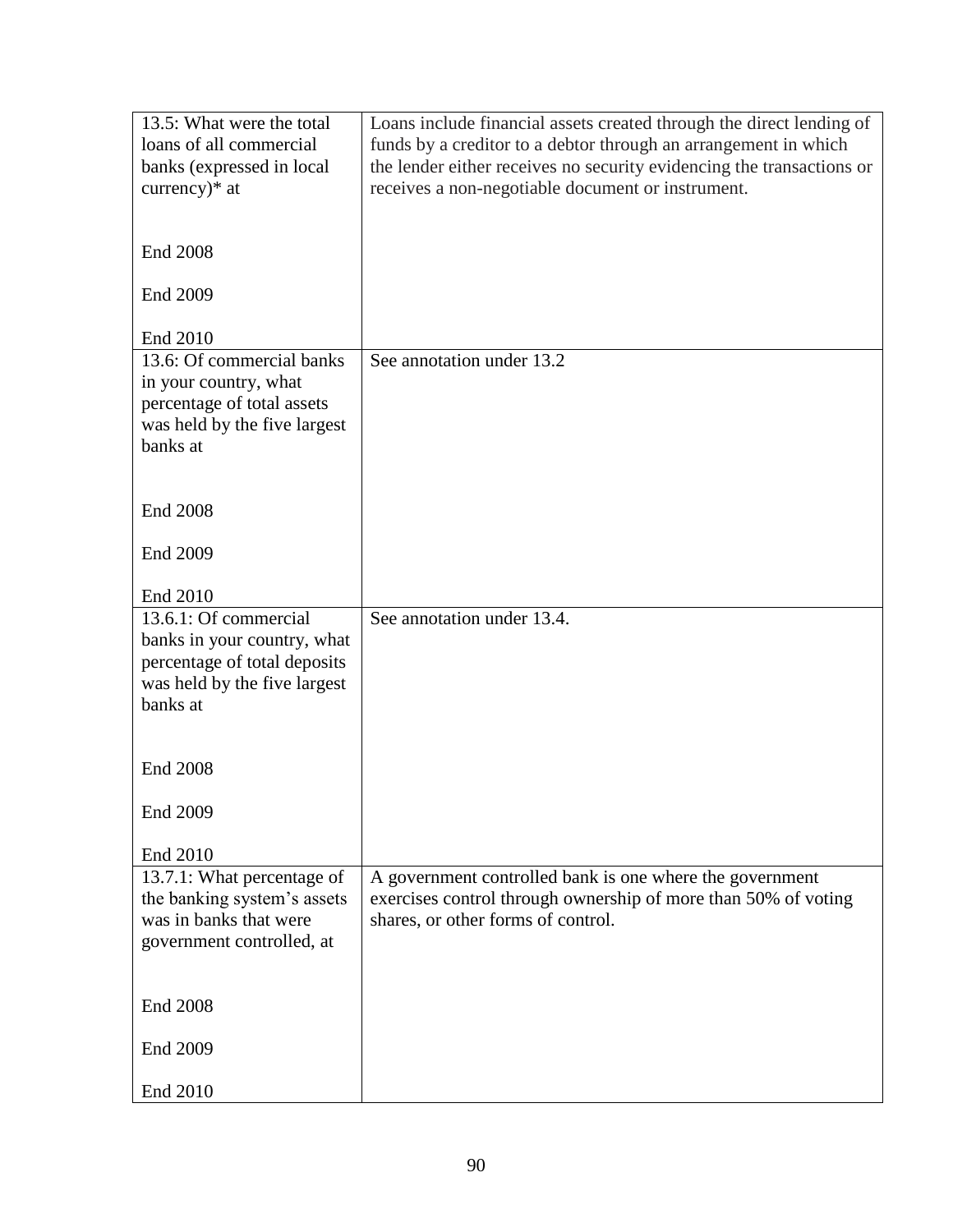| 13.7.2: What percentage of<br>the banking system assets<br>was in banks that were<br>foreign controlled (e.g.<br>where foreigners owned<br>50% or more of equity) at                                                           | Foreign controlled means that non-resident persons or enterprises<br>own more than 50% of voting shares, or exercise control in other<br>ways.                                                     |
|--------------------------------------------------------------------------------------------------------------------------------------------------------------------------------------------------------------------------------|----------------------------------------------------------------------------------------------------------------------------------------------------------------------------------------------------|
| <b>End 2008</b>                                                                                                                                                                                                                |                                                                                                                                                                                                    |
| End 2009                                                                                                                                                                                                                       |                                                                                                                                                                                                    |
| End 2010                                                                                                                                                                                                                       |                                                                                                                                                                                                    |
| 13.8: What percentage of<br>the total foreign owned<br>bank assets in your<br>domestic banking system<br>was held in branches, as<br>opposed to other juridical<br>forms (e.g. subsidiaries) at<br><b>End 2008</b><br>End 2009 | Foreign owned bank assets are assets in foreign controlled (see<br>above) banks.                                                                                                                   |
| End 2010                                                                                                                                                                                                                       |                                                                                                                                                                                                    |
| 13.9: What was the after tax<br>return on equity for the<br>commercial banking system<br>1n                                                                                                                                    | Return on equity is calculated by dividing net income for the<br>banking system (gross income less gross expenses) by the average<br>value of capital over the same period for the banking system. |
| <b>End 2008</b>                                                                                                                                                                                                                |                                                                                                                                                                                                    |
| End 2009                                                                                                                                                                                                                       |                                                                                                                                                                                                    |
| End 2010                                                                                                                                                                                                                       |                                                                                                                                                                                                    |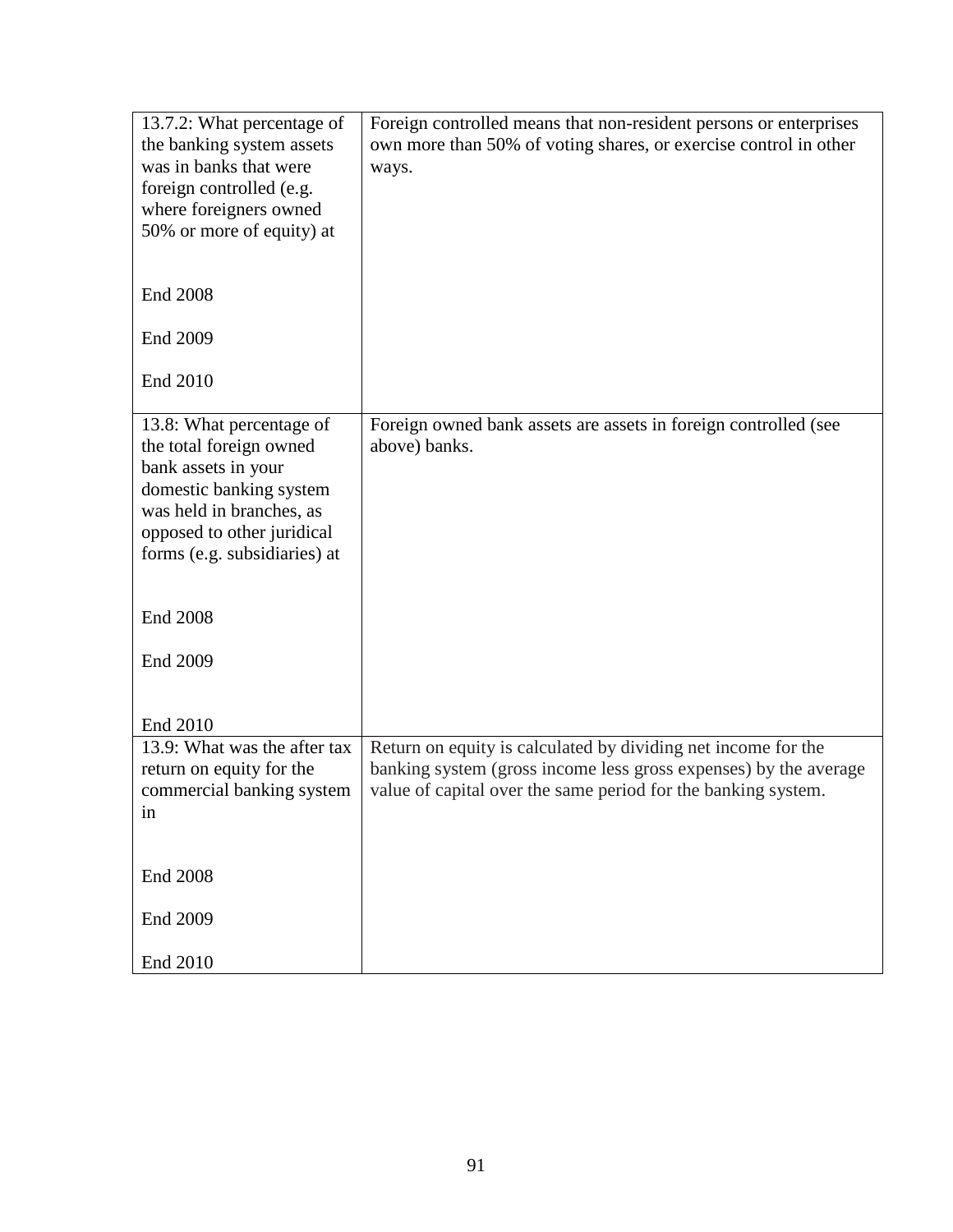| 13.10: What was the<br>aggregate net interest<br>margin for the commercial<br>banking system (expressed<br>in local currency)* in   | The net interest margin consists of gross interest revenue, minus<br>provisions for unpaid interest, and minus interest expense.<br>Calculate this ratio for the banking system by summing gross<br>interest revenues (minus provisions for unpaid interest) for all<br>banks and subtract interest expenses for all banks and divide by<br>total assets for all banks.                                                                                                                   |
|-------------------------------------------------------------------------------------------------------------------------------------|-------------------------------------------------------------------------------------------------------------------------------------------------------------------------------------------------------------------------------------------------------------------------------------------------------------------------------------------------------------------------------------------------------------------------------------------------------------------------------------------|
| <b>End 2008</b>                                                                                                                     |                                                                                                                                                                                                                                                                                                                                                                                                                                                                                           |
| End 2009                                                                                                                            |                                                                                                                                                                                                                                                                                                                                                                                                                                                                                           |
| End 2010                                                                                                                            |                                                                                                                                                                                                                                                                                                                                                                                                                                                                                           |
| 13.11: What percentage of<br>the commercial banking<br>system's total gross income<br>was in the form of non-<br>interest income in | Gross income consists of net interest income, plus fees and<br>commissions, the outcome of gains minus losses on financial<br>instruments, prorated earnings (income from equity holdings based<br>on proportion of ownership), and other income. Calculate this ratio<br>for the banking system by summing non-interest income for all<br>banks and dividing by total gross income for all banks.                                                                                        |
| End 2008                                                                                                                            |                                                                                                                                                                                                                                                                                                                                                                                                                                                                                           |
| End 2009                                                                                                                            |                                                                                                                                                                                                                                                                                                                                                                                                                                                                                           |
| End 2010                                                                                                                            |                                                                                                                                                                                                                                                                                                                                                                                                                                                                                           |
| 13.12: What was the<br>aggregate operating cost to<br>asset ratio for the<br>commercial banking system<br>in                        | This ratio refers to the aggregate operating cost as a percentage of<br>total assets. Operating expenses include outlays relating to<br>ordinary banking business (other than interest expenses) such as<br>personnel costs, expenses for property and equipment, rent,<br>depreciation, and other expenditures related to the operations,<br>including purchases of goods and services (e.g. advertising), staff<br>training, fees for other services provided, and royalties. Calculate |
| <b>End 2008</b>                                                                                                                     | this ratio for the banking system by summing operating costs for<br>all banks and dividing by total assets for all banks.                                                                                                                                                                                                                                                                                                                                                                 |
| End 2009                                                                                                                            |                                                                                                                                                                                                                                                                                                                                                                                                                                                                                           |
| End 2010                                                                                                                            |                                                                                                                                                                                                                                                                                                                                                                                                                                                                                           |
| 13.13: What was the ratio                                                                                                           | Gross non-performing loans (NPLs) (before deduction of                                                                                                                                                                                                                                                                                                                                                                                                                                    |
| of non-performing loans                                                                                                             | provisions or markdowns) include payments of principal and                                                                                                                                                                                                                                                                                                                                                                                                                                |
| (gross of provisions) to total<br>gross loans in                                                                                    | interest that are past due by three months (90 days) or more, and<br>interest payments equal to three months (90 days) interest or more<br>that have been capitalized (reinvested into the principal amount),<br>refinanced, or rolled over. NPLs should also include loans with                                                                                                                                                                                                          |
| <b>End 2008</b>                                                                                                                     | payments less than 90 days past due that are recognized as<br>nonperforming under national supervisory guidance. NPLs should                                                                                                                                                                                                                                                                                                                                                              |
| End 2009                                                                                                                            | comprise the gross value of the loan as recorded on the balance<br>sheet, not just the amount that is overdue. Calculate this ratio for                                                                                                                                                                                                                                                                                                                                                   |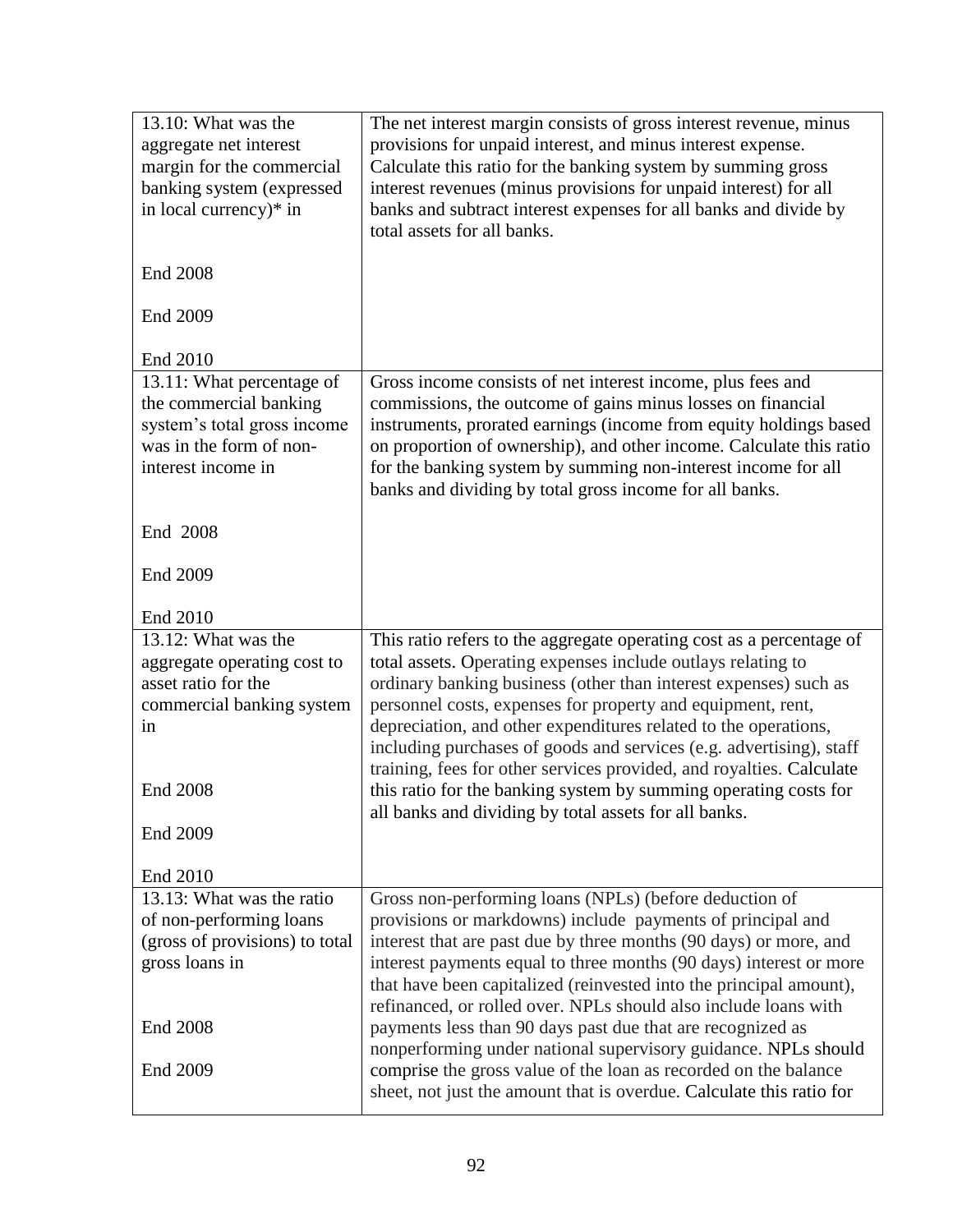| End 2010                                                                                                      | the banking system by summing non-performing loans for all<br>banks and dividing by total gross loans for all banks                                                                                                                                                                                                                                                 |
|---------------------------------------------------------------------------------------------------------------|---------------------------------------------------------------------------------------------------------------------------------------------------------------------------------------------------------------------------------------------------------------------------------------------------------------------------------------------------------------------|
| 13.14: What was the ratio<br>of specific provisions to<br>gross non-performing loans<br><sub>in</sub>         | Specific provisions are the outstanding amount of provisions made<br>against the value of individual loans, collectively assessed groups<br>of loans, and loans to other deposit takers. Calculate this ratio for<br>the banking system by summing specific provisions for all banks<br>and dividing by non-performing loans (defined in q.13.13) for all<br>banks. |
| <b>End 2008</b>                                                                                               |                                                                                                                                                                                                                                                                                                                                                                     |
| End 2009                                                                                                      |                                                                                                                                                                                                                                                                                                                                                                     |
| End 2010                                                                                                      |                                                                                                                                                                                                                                                                                                                                                                     |
| 13.15: What was the ratio<br>of general provisions to<br>total gross loans in                                 | General provisions are experience based provisions on<br>homogeneous categories of exposures such as credit card debt.<br>Calculate this ratio for the banking system by summing general<br>provisions for all banks and dividing by gross loans for all banks.                                                                                                     |
| <b>End 2008</b>                                                                                               |                                                                                                                                                                                                                                                                                                                                                                     |
| End 2009                                                                                                      |                                                                                                                                                                                                                                                                                                                                                                     |
| End 2010                                                                                                      |                                                                                                                                                                                                                                                                                                                                                                     |
| 13.16: What percentage of<br>the commercial banking<br>system's assets was foreign<br>currency denominated at | Calculate this ratio by summing up all assets denominated in<br>foreign currency for all banks and divide by total assets for all<br>banks.                                                                                                                                                                                                                         |
| <b>End 2008</b>                                                                                               |                                                                                                                                                                                                                                                                                                                                                                     |
| End 2009                                                                                                      |                                                                                                                                                                                                                                                                                                                                                                     |
| End 2010                                                                                                      |                                                                                                                                                                                                                                                                                                                                                                     |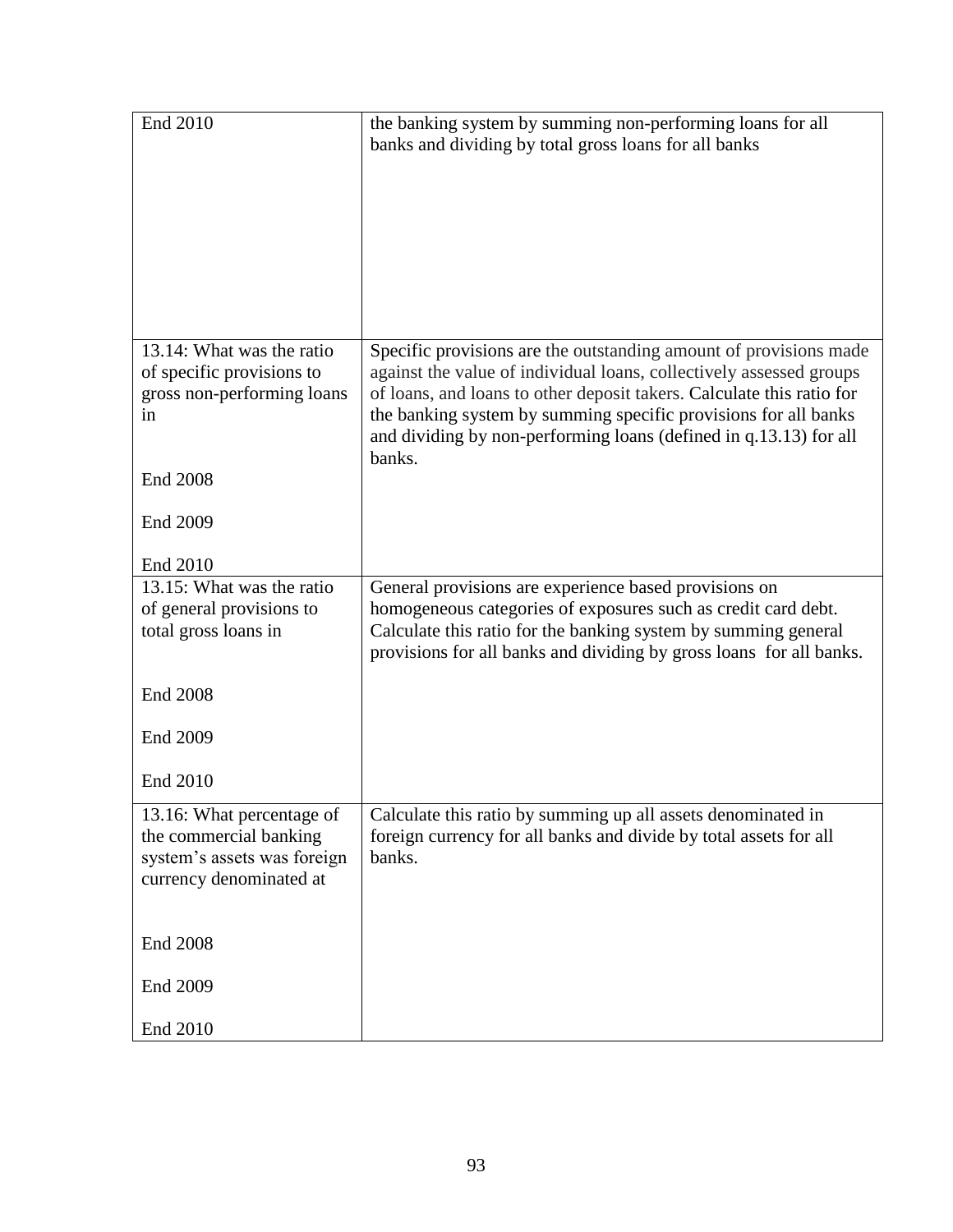| 13.17: What percent of the<br>commercial banking<br>system's liabilities was<br>foreign currency<br>denominated at | The commercial banking system's liabilities consist of the total of<br>the liabilities side of the balance sheets of all commercial banks in<br>the system. Calculate this ratio by summing foreign currency<br>denominated liabilities for all banks and dividing by total liabilities<br>for all banks. |
|--------------------------------------------------------------------------------------------------------------------|-----------------------------------------------------------------------------------------------------------------------------------------------------------------------------------------------------------------------------------------------------------------------------------------------------------|
| <b>End 2008</b>                                                                                                    |                                                                                                                                                                                                                                                                                                           |
| End 2009                                                                                                           |                                                                                                                                                                                                                                                                                                           |
| End 2010                                                                                                           |                                                                                                                                                                                                                                                                                                           |
| 13.18: What percentage of                                                                                          | The commercial banking system's assets comprise the total of the                                                                                                                                                                                                                                          |
| the commercial banking                                                                                             | assets side of the balance sheet of all commercial banks in the                                                                                                                                                                                                                                           |
| system's assets was in<br>public sector claims at                                                                  | system. Public sector claims comprise all claims of all commercial<br>banks in the system on the central government, regional and local<br>government entities, as well as state owned enterprises that operate                                                                                           |
| <b>End 2008</b>                                                                                                    | under the financial responsibility of the state. Calculate this ratio<br>for the banking system by summing public sector claims for all<br>banks and dividing by total assets for all banks.                                                                                                              |
| End 2009                                                                                                           |                                                                                                                                                                                                                                                                                                           |
| End 2010                                                                                                           |                                                                                                                                                                                                                                                                                                           |
| 13.19: What percentage of<br>the commercial banking<br>system's assets is funded<br>with deposits at               | See definition of deposits under annotation under 13.4<br>Calculate this ratio for the banking system by summing deposits<br>for all banks and dividing by total assets for all banks.                                                                                                                    |
| <b>End 2008</b>                                                                                                    |                                                                                                                                                                                                                                                                                                           |
| End 2009                                                                                                           |                                                                                                                                                                                                                                                                                                           |
| End 2010                                                                                                           |                                                                                                                                                                                                                                                                                                           |
| 13.20: What percentage of                                                                                          | Residential real estate loans are loans to individual home buyers,                                                                                                                                                                                                                                        |
| total bank assets were<br>residential real estate loans                                                            | or to developers building individual homes intended for sale to<br>retail customers in the short term. Calculate this ratio for the                                                                                                                                                                       |
| in                                                                                                                 | banking system by summing residential real estate loans for all<br>banks and dividing by total assets for all banks.                                                                                                                                                                                      |
| <b>End 2008</b>                                                                                                    |                                                                                                                                                                                                                                                                                                           |
| End 2009                                                                                                           |                                                                                                                                                                                                                                                                                                           |
| End 2010                                                                                                           |                                                                                                                                                                                                                                                                                                           |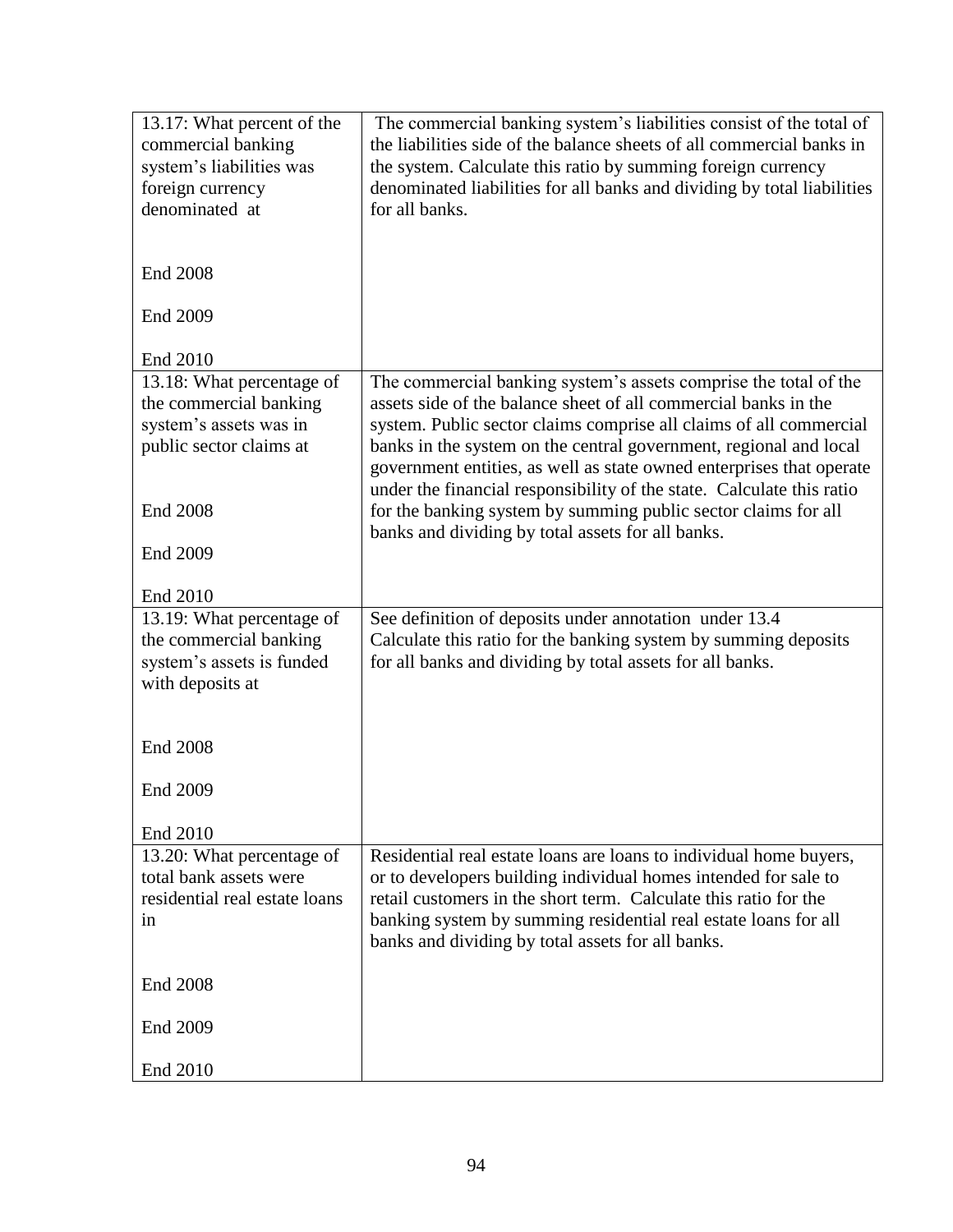| 13.21: What percentage of<br>total bank assets were<br>commercial real estate<br>loans in<br><b>End 2008</b><br>End 2009<br>End 2010 | Commercial real estate loans are loans collateralized by<br>commercial real estate, loans to construction companies, and<br>loans to companies active in the development of real estate.<br>Calculate this ratio for the banking system by summing<br>commercial real estate loans for all banks and dividing by total<br>assets for all banks.                                                                                                                                                       |
|--------------------------------------------------------------------------------------------------------------------------------------|-------------------------------------------------------------------------------------------------------------------------------------------------------------------------------------------------------------------------------------------------------------------------------------------------------------------------------------------------------------------------------------------------------------------------------------------------------------------------------------------------------|
| 13.22: What percentage of<br>residential real estate loans<br>were securitized in<br><b>End 2008</b><br>End 2009<br>End 2010         | Residential real estate loans are loans that are collateralized by<br>residential real estate. Residential real estate includes houses,<br>apartments, and other dwellings (such as houseboats and mobile<br>homes), and any associated land intended for occupancy by<br>individual households. Calculate this ratio for the banking system<br>by summing residential real estate loans that were securitized for<br>all banks and dividing by total residential real estate loans for all<br>banks. |
| 13.23: What is the statutory<br>corporate tax rate on bank<br>income as of end 2010?                                                 | The statutory corporate tax rate on bank income is the legal<br>percentage of tax applied to taxable bank revenue.                                                                                                                                                                                                                                                                                                                                                                                    |
| 13.24: What was the<br>effective tax rate on the<br>aggregate commercial<br>banking system's pre-tax<br>income at the end of 2010?   | The effective tax rate is the percentage of tax actually owed by the<br>banks in this year.                                                                                                                                                                                                                                                                                                                                                                                                           |
| <b>14. Consumer Protection</b>                                                                                                       |                                                                                                                                                                                                                                                                                                                                                                                                                                                                                                       |
| <b>Question</b>                                                                                                                      | <b>Annotation</b>                                                                                                                                                                                                                                                                                                                                                                                                                                                                                     |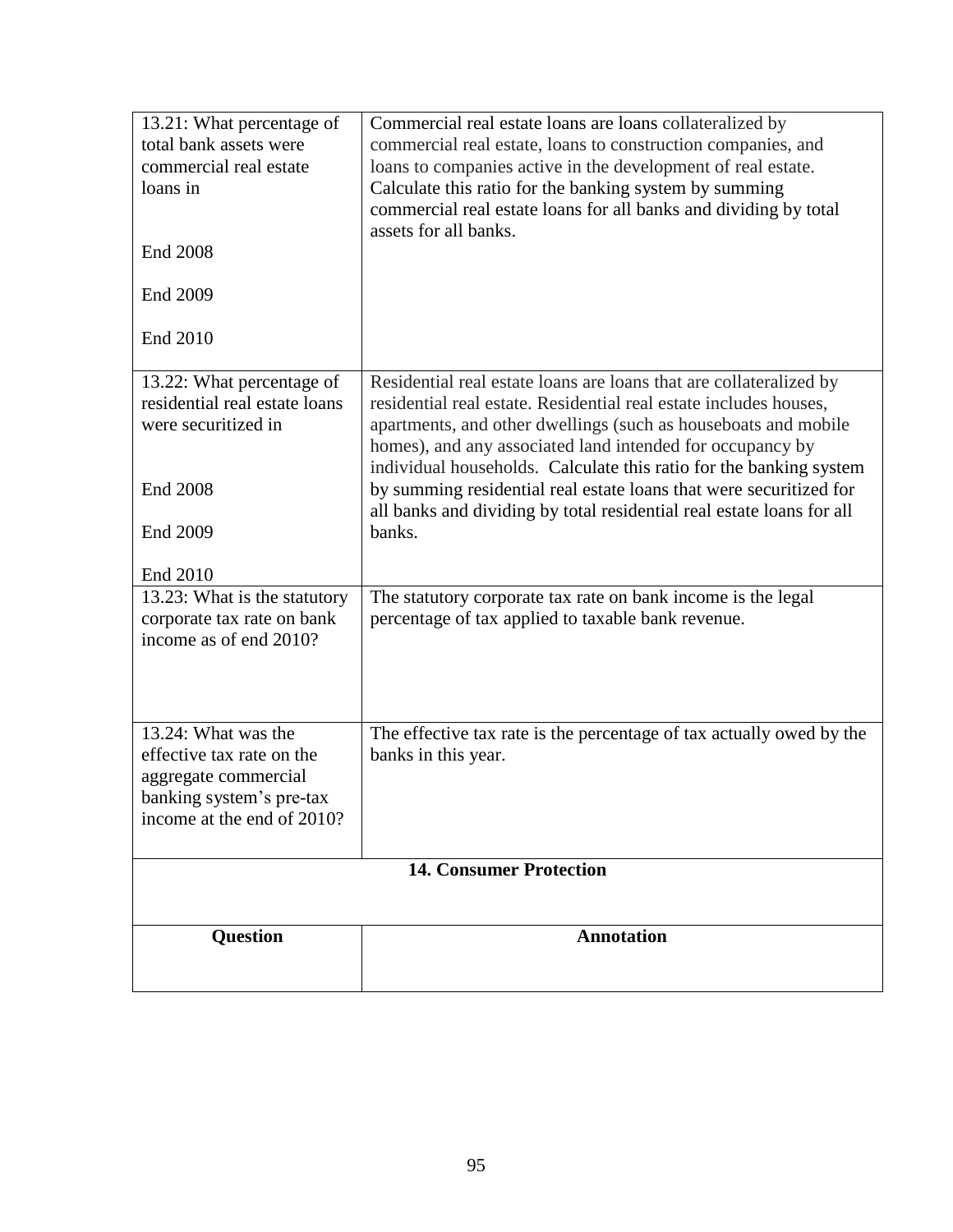| 14.1 Does your agency<br>have the responsibility to<br>implement, oversee and/or<br>enforce any aspect of<br>financial consumer<br>protection laws and<br>regulations that apply to<br>banks?<br>a. Yes<br>No, financial consumer<br>b.<br>protection laws and<br>regulations are<br>implemented, overseen<br>and enforced by other<br>government agencies<br>Other, please describe<br>$c_{\cdot}$ | Financial consumer protection laws may for instance include laws<br>or regulations on transparency of lending conditions ("truth in<br>lending"), mandatory disclosure of annual interest rate<br>percentages, "plain language" requirements (i.e. the avoidance of<br>unnecessarily complex or convoluted contractual language), local<br>language requirements (i.e. to make sure that the customer can<br>read and understand the terms of the contract), periods within<br>which borrowers can decide to back out of the loan contract, etc.<br>They may also for instance create mandatory procedures to<br>mediate between banks and customers on contractual differences. |
|-----------------------------------------------------------------------------------------------------------------------------------------------------------------------------------------------------------------------------------------------------------------------------------------------------------------------------------------------------------------------------------------------------|----------------------------------------------------------------------------------------------------------------------------------------------------------------------------------------------------------------------------------------------------------------------------------------------------------------------------------------------------------------------------------------------------------------------------------------------------------------------------------------------------------------------------------------------------------------------------------------------------------------------------------------------------------------------------------|
| 14. 2 If your agency has the<br>responsibility to implement,<br>oversee and/or enforce any<br>aspect of financial<br>consumer protection laws,<br>is there a separate unit or<br>team designated to work on<br>consumer protection in your<br>agency?<br>a. Yes<br>b. No<br>c. Does not apply                                                                                                       | This refers to the existence and responsibilities of separate teams<br>or units within the supervisory agency to implement and/or oversee<br>the observance of consumer protection rules. In some jurisdictions<br>the supervisory agency has authority to mediate between banks and<br>customers.                                                                                                                                                                                                                                                                                                                                                                               |
| 14.3 What actions can your<br>agency take to enforce<br>consumer protection laws<br>and regulations?<br>Please mark all that apply<br>and for each one,                                                                                                                                                                                                                                             | "Actions" refers to informal, and/or legally enforceable measures<br>taken by the agency.                                                                                                                                                                                                                                                                                                                                                                                                                                                                                                                                                                                        |
| Issue warnings to<br>a.<br>financial institutions                                                                                                                                                                                                                                                                                                                                                   | A warning can be used as a preliminary step toward further more<br>binding action, and can for instance request that the bank modify<br>its practices and policies to conform with consumer protection<br>rules                                                                                                                                                                                                                                                                                                                                                                                                                                                                  |
| Require providers to<br>$\mathbf{b}$ .<br>refund excess charges<br>Require providers to<br>c.                                                                                                                                                                                                                                                                                                       | Excess charges can consist for instance of interest paid above the<br>contractual and disclosed contractual annual percentage interest<br>rate, or fees that may have been charged but not disclosed in<br>advance.<br>Misleading advertisements can for instance include incorrect                                                                                                                                                                                                                                                                                                                                                                                              |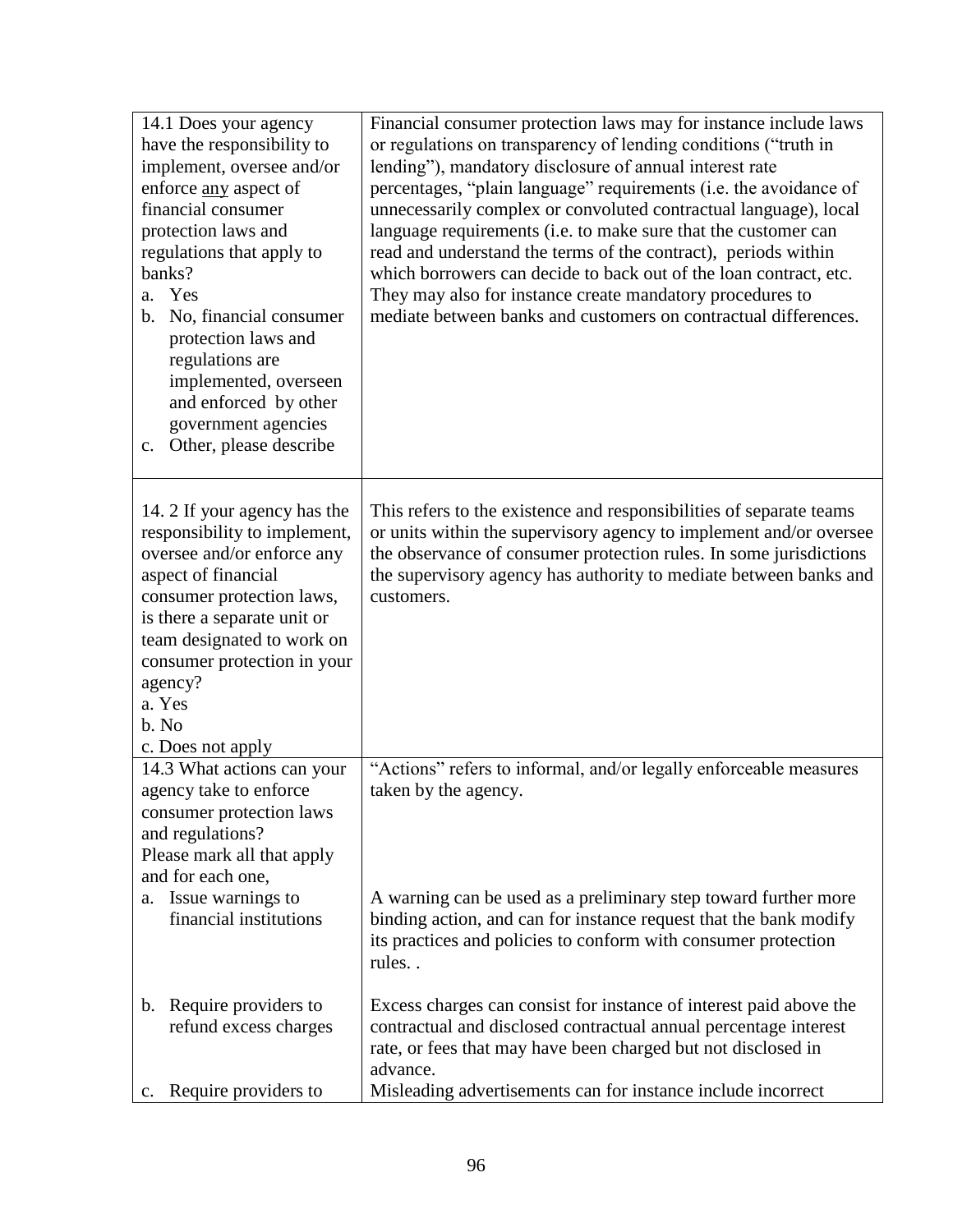|    | withdraw misleading<br>advertisement                       | interest rates, may not disclose fees and charges.                                                                                                                               |
|----|------------------------------------------------------------|----------------------------------------------------------------------------------------------------------------------------------------------------------------------------------|
|    |                                                            |                                                                                                                                                                                  |
|    | d. Impose fines and<br>penalties                           | No annotation required.                                                                                                                                                          |
| e. | Issue public notice of<br>violations                       | Public notice can consist for instance of publication in the media,<br>and/or on websites, in the supervisor's publicly disclosed reports,<br>or in trade- or judicial journals. |
| f. | Withdraw the offending<br>provider's license to<br>operate | No annotation required. Such withdrawals can for instance be<br>imposed for a specific time.                                                                                     |
|    | g. Other, please specify                                   |                                                                                                                                                                                  |
|    | 14.4 Please indicate the<br>number of times the actions    | No annotation required. See above for explanation of terms.                                                                                                                      |
|    | stated above in 14.3 were                                  |                                                                                                                                                                                  |
|    | taken in the last five years                               |                                                                                                                                                                                  |
|    | $(2006 - 2010)$                                            |                                                                                                                                                                                  |
|    | a. Issue warnings to                                       |                                                                                                                                                                                  |
|    | financial institutions                                     |                                                                                                                                                                                  |
|    | b. Require providers to                                    |                                                                                                                                                                                  |
|    | refund excess charges                                      |                                                                                                                                                                                  |
| c. | Require providers to                                       |                                                                                                                                                                                  |
|    | withdraw misleading<br>advertisements                      |                                                                                                                                                                                  |
| d. | Impose fines and                                           |                                                                                                                                                                                  |
|    | penalties                                                  |                                                                                                                                                                                  |
| e. | Issue public notice of                                     |                                                                                                                                                                                  |
|    | violations                                                 |                                                                                                                                                                                  |
| f. | Withdraw the offending                                     |                                                                                                                                                                                  |
|    | provider's license to                                      |                                                                                                                                                                                  |
|    | operate                                                    |                                                                                                                                                                                  |
| g. | Other, please specify                                      |                                                                                                                                                                                  |
|    | 14.5 By law or regulations,                                | Such notifications can take the form of for instance (through a                                                                                                                  |
|    | are banks required to notify                               | combination of ) inclusion in the terms of the contract between the                                                                                                              |
|    | consumers in writing of                                    | customer and the bank, inclusion in the general terms of business,                                                                                                               |
|    | pricing, terms and                                         | posting in a public space, in advertisements. The text of the rules                                                                                                              |
|    | conditions of financial                                    | on consumer protection and/or the contract can also require that                                                                                                                 |
|    | products prior to signing an                               | the customer explicitly acknowledges, and signs for, certain parts                                                                                                               |
|    | agreement?                                                 | of the contract, specific conditions etc. Customers can also be                                                                                                                  |
|    | Yes/No                                                     | asked to acknowledge that they have read and understand the                                                                                                                      |
|    |                                                            | contract.                                                                                                                                                                        |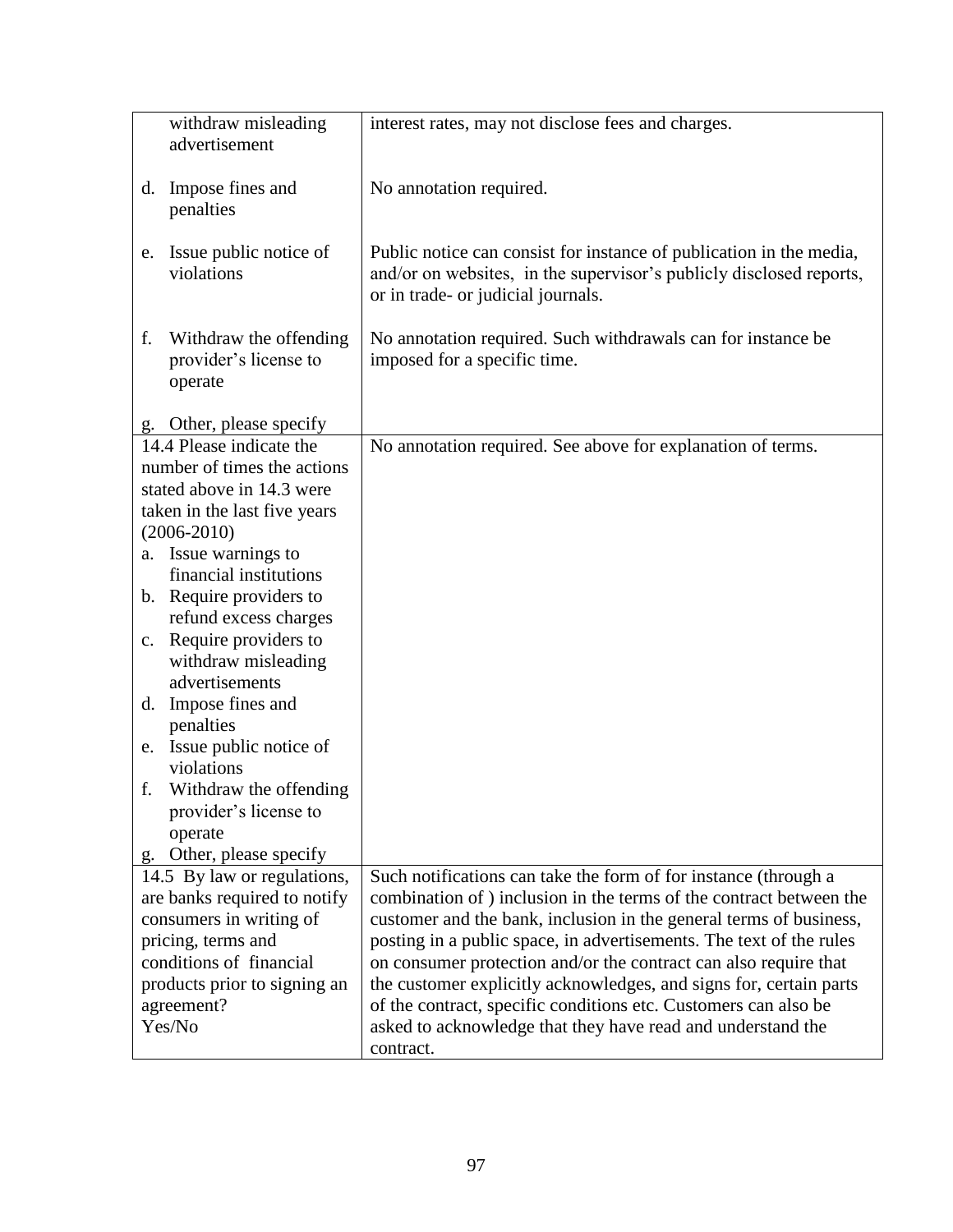|                        | 14.6. By law or regulation,                 |                                                                                                                                           |
|------------------------|---------------------------------------------|-------------------------------------------------------------------------------------------------------------------------------------------|
|                        | which of the following are                  |                                                                                                                                           |
| part of the disclosure |                                             |                                                                                                                                           |
|                        | requirements mentioned in                   |                                                                                                                                           |
|                        | 14.5 that banks need to                     |                                                                                                                                           |
|                        | comply with upon signing                    |                                                                                                                                           |
|                        | any financial product<br>contract           |                                                                                                                                           |
|                        |                                             |                                                                                                                                           |
|                        | a. Plain language<br>requirement (Clear and | See above for explanation of "plain language".                                                                                            |
|                        | simple language that                        |                                                                                                                                           |
|                        | can be readily                              |                                                                                                                                           |
|                        | understood by any                           |                                                                                                                                           |
|                        | customer)                                   |                                                                                                                                           |
|                        |                                             |                                                                                                                                           |
|                        | b. Local language                           | See above for explanation of "local language".                                                                                            |
|                        | requirement                                 |                                                                                                                                           |
|                        |                                             |                                                                                                                                           |
| $c_{\cdot}$            | Prescribed standardized                     |                                                                                                                                           |
|                        | disclosure format (e.g.,                    | This can refer to for instance a specific page at the top of the                                                                          |
|                        | one-page "Key Facts"                        | contract, setting out briefly the main terms, e.g. names and                                                                              |
|                        | document)                                   | addresses of parties, amount of the contract, maturity, interest rate,                                                                    |
|                        |                                             | basic repayment terms.                                                                                                                    |
| d.                     | Clearly spell out                           |                                                                                                                                           |
|                        | recourse rights and                         | Recourse rights can include the right to request mediation and/or                                                                         |
|                        | processes                                   | initiate a lawsuit before the courts. The rules can set out how                                                                           |
|                        |                                             | mediation should be requested; how such procedures are                                                                                    |
|                        |                                             | conducted, e.g. whether the customer has the right to be                                                                                  |
|                        |                                             | represented by legal counsel, who shall give the final opinion on<br>the issue being contested, whether recourse to regular courts of law |
|                        |                                             | is possible to appeal against the mediation decision, etc.                                                                                |
|                        |                                             |                                                                                                                                           |
|                        | 14.7 By law or regulation,                  |                                                                                                                                           |
|                        | which of the following are                  |                                                                                                                                           |
|                        | part of the disclosure                      |                                                                                                                                           |
|                        | requirements mentioned in                   |                                                                                                                                           |
|                        | 14.5 that banks need to                     |                                                                                                                                           |
|                        | comply with upon signing a                  |                                                                                                                                           |
|                        | deposit contract:                           |                                                                                                                                           |
|                        | a. Annual percentage yield                  | This refers to the real interest percentage paid by the bank on a                                                                         |
|                        | and interest rate                           | deposit on an annual basis.                                                                                                               |
|                        |                                             |                                                                                                                                           |
|                        | b. Method of                                | This refers to the method used by the bank to calculate the total                                                                         |
|                        | compounding                                 | amount on which the interest rate shall be applied, i.e. including                                                                        |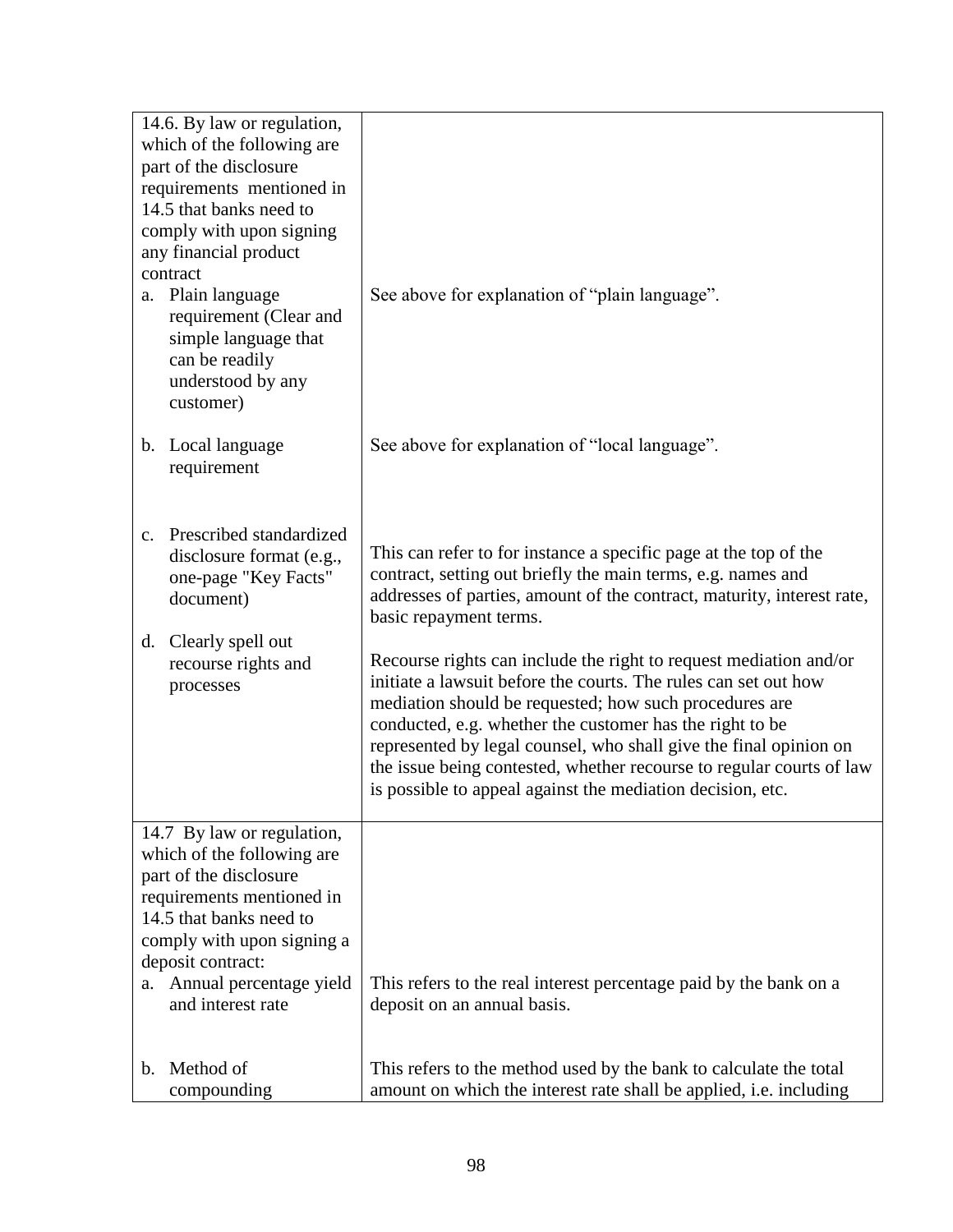| both principal amount and the interest already paid on the deposit.                                                                    |
|----------------------------------------------------------------------------------------------------------------------------------------|
| Banks sometimes require a certain minimum deposit amount                                                                               |
| before the deposit starts to earn interest.                                                                                            |
| No annotation required.                                                                                                                |
| Early withdrawal penalties can apply for instance when a customer                                                                      |
| has made a term deposit, promising not to withdraw the deposit for<br>instance for one year, and wishes to withdraw after six months.  |
|                                                                                                                                        |
|                                                                                                                                        |
|                                                                                                                                        |
|                                                                                                                                        |
| The standard formula is the formula used by the bank for all                                                                           |
| credits in a certain category, e.g. mortgages, or consumer loans,<br>and which helps the customer be aware of his/her rights under the |
| contract.                                                                                                                              |
| Fees relate to amounts charged by the bank for instance for                                                                            |
| documentation preparation, checks on creditworthiness,<br>photocopying.                                                                |
| This can refer to the method used by the bank to calculate the                                                                         |
| average outstanding amount on the loan, as a basis for calculation<br>of the interest amounts due by the customer.                     |
| Required insurance refers to the requirement incumbent on the                                                                          |
| customer to insure the object of the credit, for instance the home<br>on which a mortgage had been given.                              |
|                                                                                                                                        |
|                                                                                                                                        |
|                                                                                                                                        |
|                                                                                                                                        |
| Periodic statements typically include the start-and-end-of-period                                                                      |
| amount on the deposit, the transactions conducted through the<br>account, with dates, amounts and short indication of the              |
| transactors, as well as the annual percentage interest rate on the                                                                     |
| account balance.                                                                                                                       |
|                                                                                                                                        |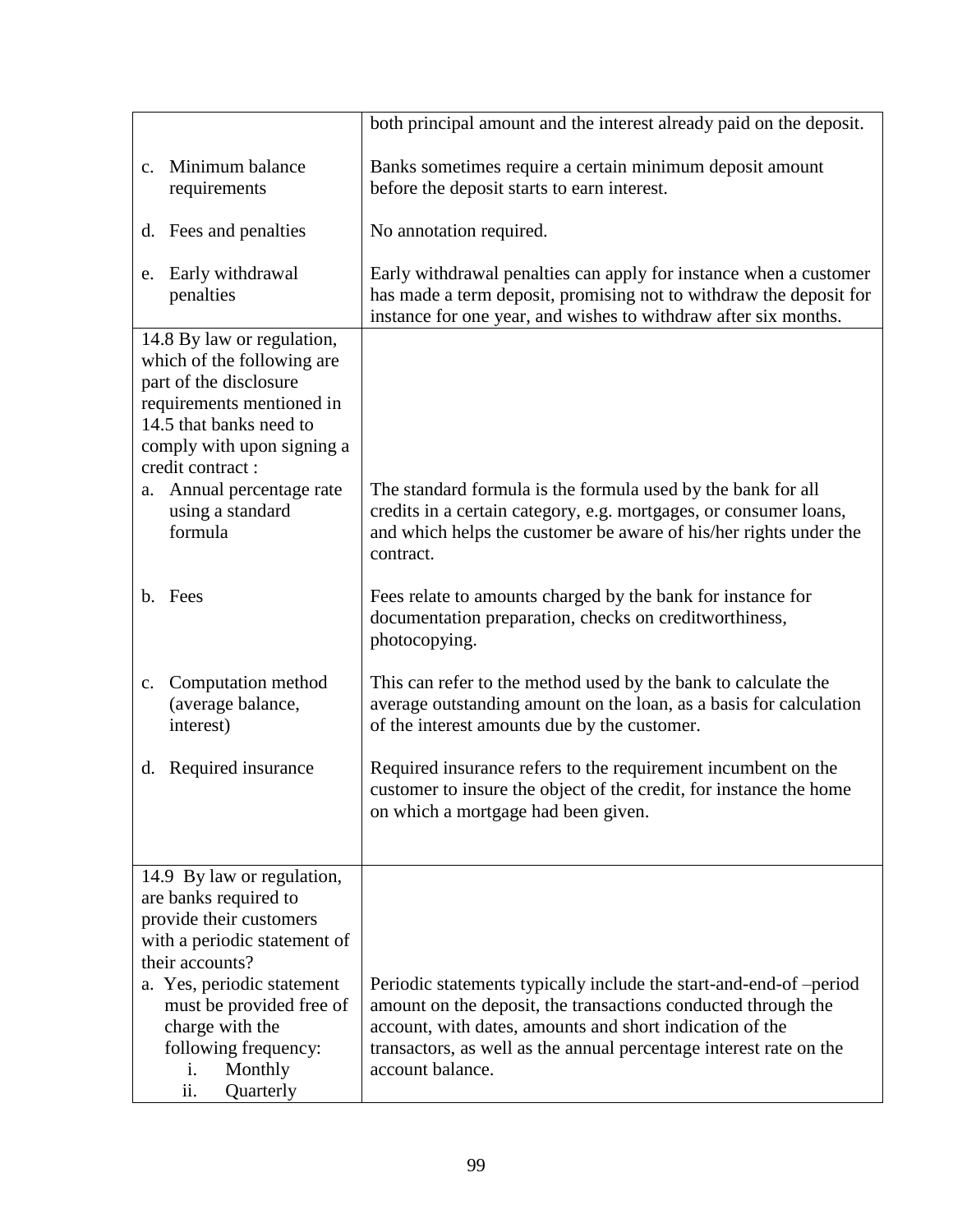| iii.<br>Annually<br>Other<br>iv.<br>b. No, but a statement can<br>be provided free of<br>charge upon customer<br>request                                | No annotation required.                                                                                                                                                                                                                                                  |
|---------------------------------------------------------------------------------------------------------------------------------------------------------|--------------------------------------------------------------------------------------------------------------------------------------------------------------------------------------------------------------------------------------------------------------------------|
| c. No, but customer can<br>purchase this additional<br>service                                                                                          | Fees charged for this service could be part of the required<br>disclosures when entering the deposit agreement.                                                                                                                                                          |
| d. Regulations do not<br>specify                                                                                                                        | No annotation required.                                                                                                                                                                                                                                                  |
| 14.10 By law or regulation,<br>which of the following are<br>part of the disclosure<br>requirements for periodic<br>statements for deposit<br>products? |                                                                                                                                                                                                                                                                          |
| a. Annual percentage yield<br>calculated using a<br>standard formula                                                                                    | The standard formula is a formula applicable to all deposits of a<br>certain category, e.g. sight deposits or term deposits which helps<br>the customer be aware of his/her rights under the terms of the<br>deposit agreement.                                          |
| Amount of interest<br>b.<br>earned                                                                                                                      | No annotation required                                                                                                                                                                                                                                                   |
| Fees imposed<br>$\mathbf{c}$ .                                                                                                                          | Fees could be charged by the bank e.g. as initial fees for opening a<br>deposit account, for the execution of payments by check or<br>transfer, for early withdrawals in case of term deposits, or for<br>sending hard copy statements, and other incidental fees.       |
| d. Account balance                                                                                                                                      |                                                                                                                                                                                                                                                                          |
|                                                                                                                                                         | No annotation required.                                                                                                                                                                                                                                                  |
| 14.11 By law or regulation,<br>which of the following are<br>part of the disclosure<br>requirements for periodic<br>statements for credit<br>products?: |                                                                                                                                                                                                                                                                          |
| All transactions<br>a.<br>concerning the account<br>for the period covered<br>by the statement                                                          | Transactions will typically include amounts paid back by the<br>debtor that will lower the outstanding balance of the credit,<br>possibly amounts drawn by the customer under the credit, interest<br>owed and added to the balance of the loan. Under a line of credit, |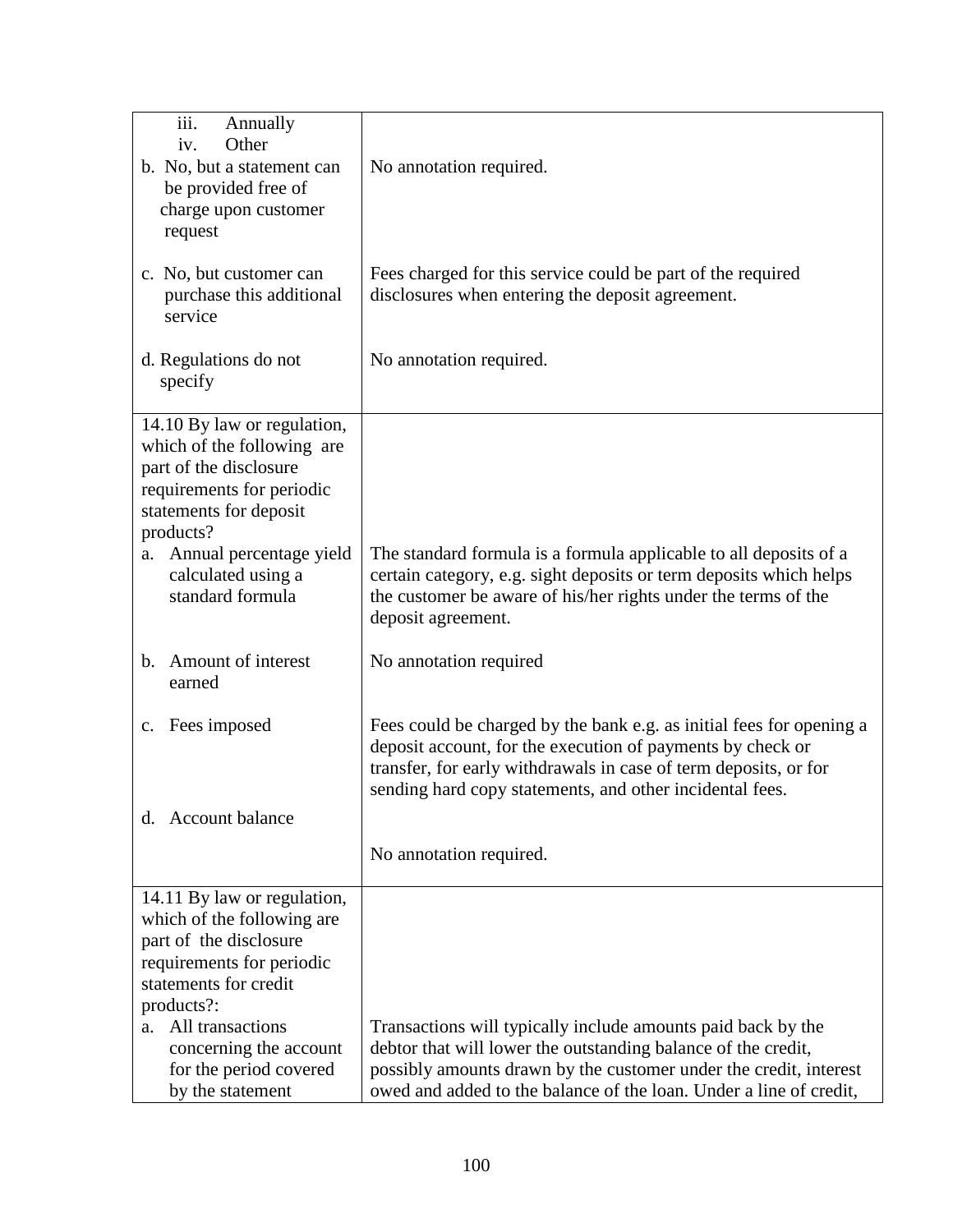|                |                                                                                                 | the statement could include payment orders made by the customer<br>under the line of credit.                                                                                                                                                                                                          |
|----------------|-------------------------------------------------------------------------------------------------|-------------------------------------------------------------------------------------------------------------------------------------------------------------------------------------------------------------------------------------------------------------------------------------------------------|
|                | b. Annual percentage rate<br>(applied during the<br>period)                                     |                                                                                                                                                                                                                                                                                                       |
| c.             | Interest charged for the<br>period                                                              | No annotation required. See above, under Q 14.7.                                                                                                                                                                                                                                                      |
|                | d. Fees charged for the<br>period                                                               | This could for instance refer to fees charged for activities of the<br>bank to administer the credit, late fees for overdue repayment, etc.                                                                                                                                                           |
| e.             | Minimum amount due                                                                              | This refers to the minimal periodic repayment under the loan,<br>usually in the form of a fixed amount, made up of an interest and<br>principal component.                                                                                                                                            |
| f.             | Date due                                                                                        | Date due refers to the latest date on which the payment under the<br>loan should have been received by the bank.                                                                                                                                                                                      |
| g.             | <b>Outstanding balance</b>                                                                      | "Outstanding balance" refers to the total amount owed to the bank<br>by the customer at the end of the reporting period under the<br>contract, and can consist of principal as well as interest owed.                                                                                                 |
|                | 14.12 Are there specific<br>provisions in the existing<br>laws or regulations that<br>restrict: |                                                                                                                                                                                                                                                                                                       |
|                | a. Deceptive advertising                                                                        | Deceptive advertising can for instance consist of unclear real costs<br>of a loan or deposit, unclear conditions of eligibility for a loan,<br>unclear information about changes in interest rates charged for the<br>loan or paid on deposits.                                                       |
| b.             | Unfair or high-pressure<br>selling practices                                                    | Unfair or high pressure selling practices can refer for instance to<br>the exercise of undue time pressure to sign the loan contract, not<br>allowing enough time for reflection by the client, offering more<br>credit than the customer can afford to repay, abusing customer<br>ignorance or fear. |
| $\mathbf{c}$ . | Abusive collection<br>practices                                                                 | Abusive collection practices can consist of threatening with<br>unjustifiably harsh or onerous legal actions, playing on customer<br>fear of legal action, taking collection action without fair warning,<br>taking legal action without observing a fair grace period.                               |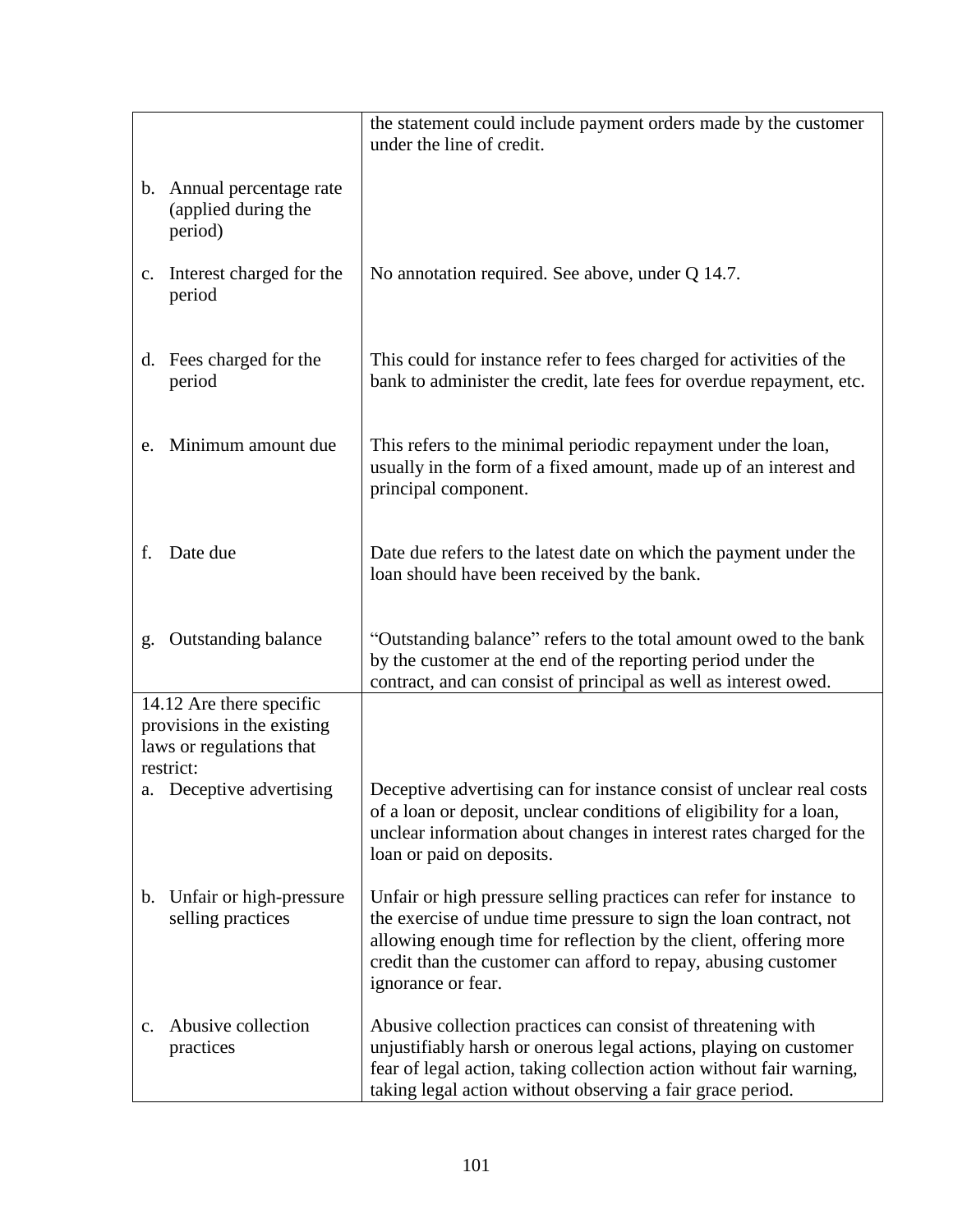| d. Unauthorized use of<br>client data or breach of<br>client confidentiality                                                                                                                                                                                                                                                                                                                                                                                                     | This can include selling of customer information to third parties<br>outside the bank, for commercial purposes, and without express<br>and informed customer consent.                                                                                                                                                                                         |
|----------------------------------------------------------------------------------------------------------------------------------------------------------------------------------------------------------------------------------------------------------------------------------------------------------------------------------------------------------------------------------------------------------------------------------------------------------------------------------|---------------------------------------------------------------------------------------------------------------------------------------------------------------------------------------------------------------------------------------------------------------------------------------------------------------------------------------------------------------|
| 14.13 Does any law or<br>regulation set standards for<br>complaints resolution and<br>handling by financial<br>institutions, including<br>(mark all that apply):<br>a. Requirement for<br>financial institutions<br>(banks) to implement<br>procedures and<br>processes for resolving<br>customer complaints                                                                                                                                                                     | Complaints resolution mechanisms can include private mediation<br>on an agreed basis between the bank and the customer, or public<br>law mechanisms such as lawsuits before a court of law.<br>The law can for instance require that banks offer private<br>procedures to resolve customer complaints, surrounded by the<br>necessary due process mechanisms. |
| Timeliness of response<br>b.<br>by financial institution<br>(banks)                                                                                                                                                                                                                                                                                                                                                                                                              | The law can require that a complaint needs to be resolved within a<br>specified period of time.                                                                                                                                                                                                                                                               |
| Accessibility (i.e. can a<br>c.<br>complaint be filed with<br>a local branch, by<br>phone, etc)                                                                                                                                                                                                                                                                                                                                                                                  | The law can require that the customer can access any office of the<br>bank to file a complaint, and be assured that the complaint will be<br>properly processed.                                                                                                                                                                                              |
| 14.14 Is there a system in<br>place that allows a customer<br>of a financial institution<br>(bank) to seek affordable<br>and efficient recourse with<br>a third party (a financial<br>ombudsman or equivalent<br>institution) in the event that<br>the customer's complaint is<br>not resolved to the<br>customer's satisfaction<br>under internal procedures of<br>the relevant financial<br>institution? (Please mark all<br>that apply):<br>Yes, financial<br>a.<br>ombudsman | A financial ombudsman is an independent person or agency, with<br>specific financial/banking expertise, who is authorized to<br>investigate customer complaints, including obtaining information                                                                                                                                                              |